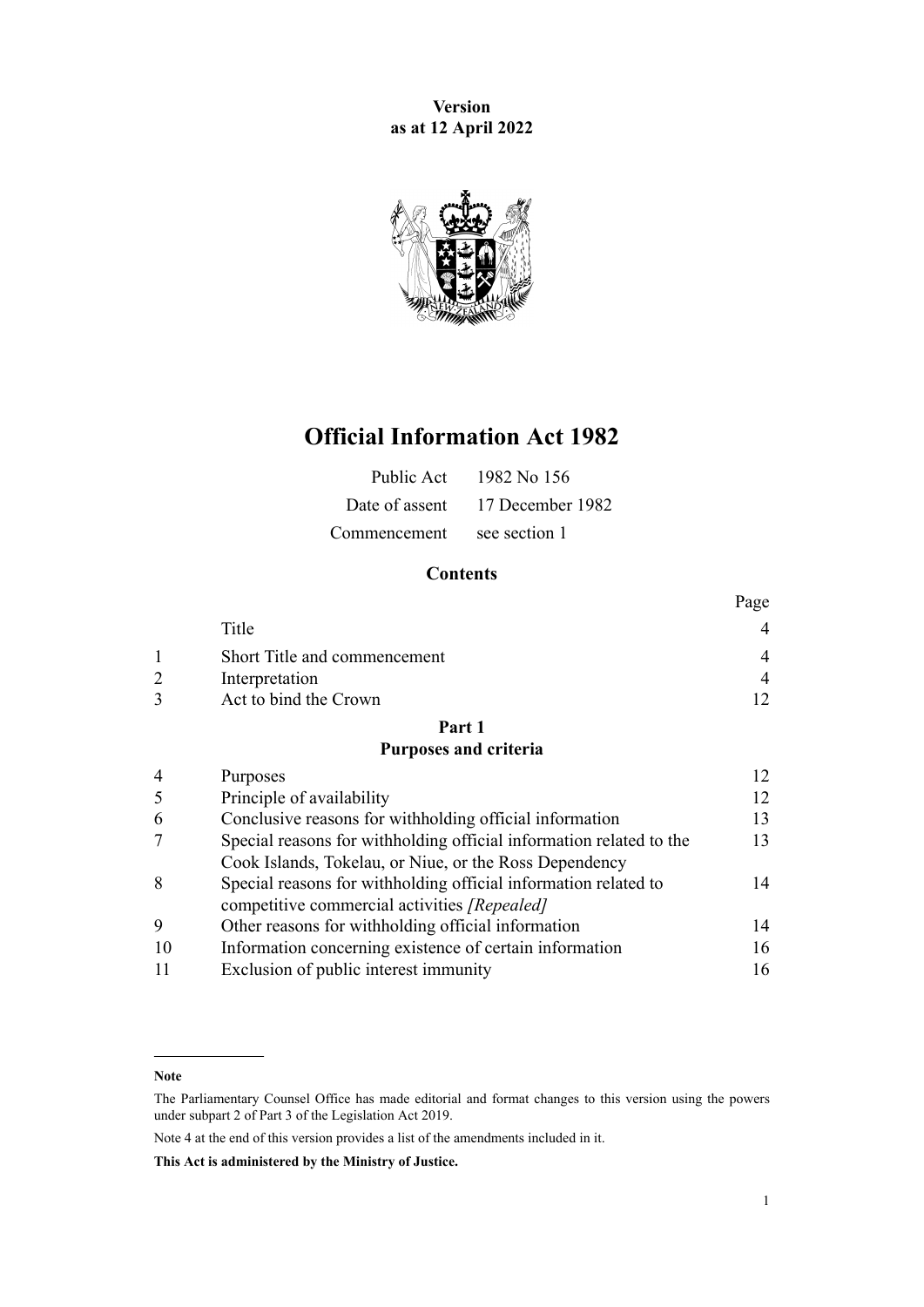# **[Part 2](#page-15-0)**

**Official Information Act 1982**

## **[Requests for access to official information](#page-15-0)**

| 12  | Requests                                                                          | 16 |
|-----|-----------------------------------------------------------------------------------|----|
| 13  | Assistance                                                                        | 18 |
| 14  | Transfer of requests                                                              | 18 |
| 15  | Decisions on requests                                                             | 19 |
| 15A | Extension of time limits                                                          | 21 |
| 16  | Documents                                                                         | 22 |
| 17  | Deletion of information from documents                                            | 23 |
| 18  | Refusal of requests                                                               | 23 |
| 18A | Requests involving substantial collation or research                              | 25 |
| 18B | Duty to consider consulting person if request likely to be refused                | 25 |
|     | under section $18(e)$ or (f)                                                      |    |
| 19  | Reason for refusal to be given                                                    | 25 |
|     | Part 3                                                                            |    |
|     | Publication of, and access to, certain documents and                              |    |
|     | information                                                                       |    |
| 20  | Publication setting out functions of public service agencies and<br>organisations | 26 |
| 21  | Right of access to certain official information                                   | 27 |
| 22  | Right of access to internal rules affecting decisions                             | 28 |
| 23  | Right of access by person to reasons for decisions affecting that<br>person       | 30 |

## **[Part 4](#page-31-0)**

## **[Right of access to personal information](#page-31-0)**

| 24  | Right of access to personal information                              |    |
|-----|----------------------------------------------------------------------|----|
| 24A | Restriction where person sentenced to imprisonment <i>[Repealed]</i> | 33 |
| 25  | <b>Precautions</b>                                                   |    |
| 26  | Correction of information                                            |    |
| 27  | Reasons for refusal of requests for personal information             | 34 |

## **[Part 5](#page-34-0)**

## **[Review of decisions](#page-34-0)**

*[Decisions under Part 2 and section 10](#page-34-0)*

| 28  | Functions of Ombudsmen                                                                    | 35 |
|-----|-------------------------------------------------------------------------------------------|----|
| 29  | Application of Ombudsmen Act 1975                                                         | 36 |
| 29A | Requirements of Ombudsman to be complied with within certain<br>period                    | 37 |
| 29B | Consultation with Privacy Commissioner                                                    | 38 |
| 30  | Procedure after investigation                                                             | 38 |
| 31  | Disclosure of certain information not to be recommended                                   | 39 |
| 32  | Recommendations made to public service agency or Minister of<br>the Crown or organisation | 40 |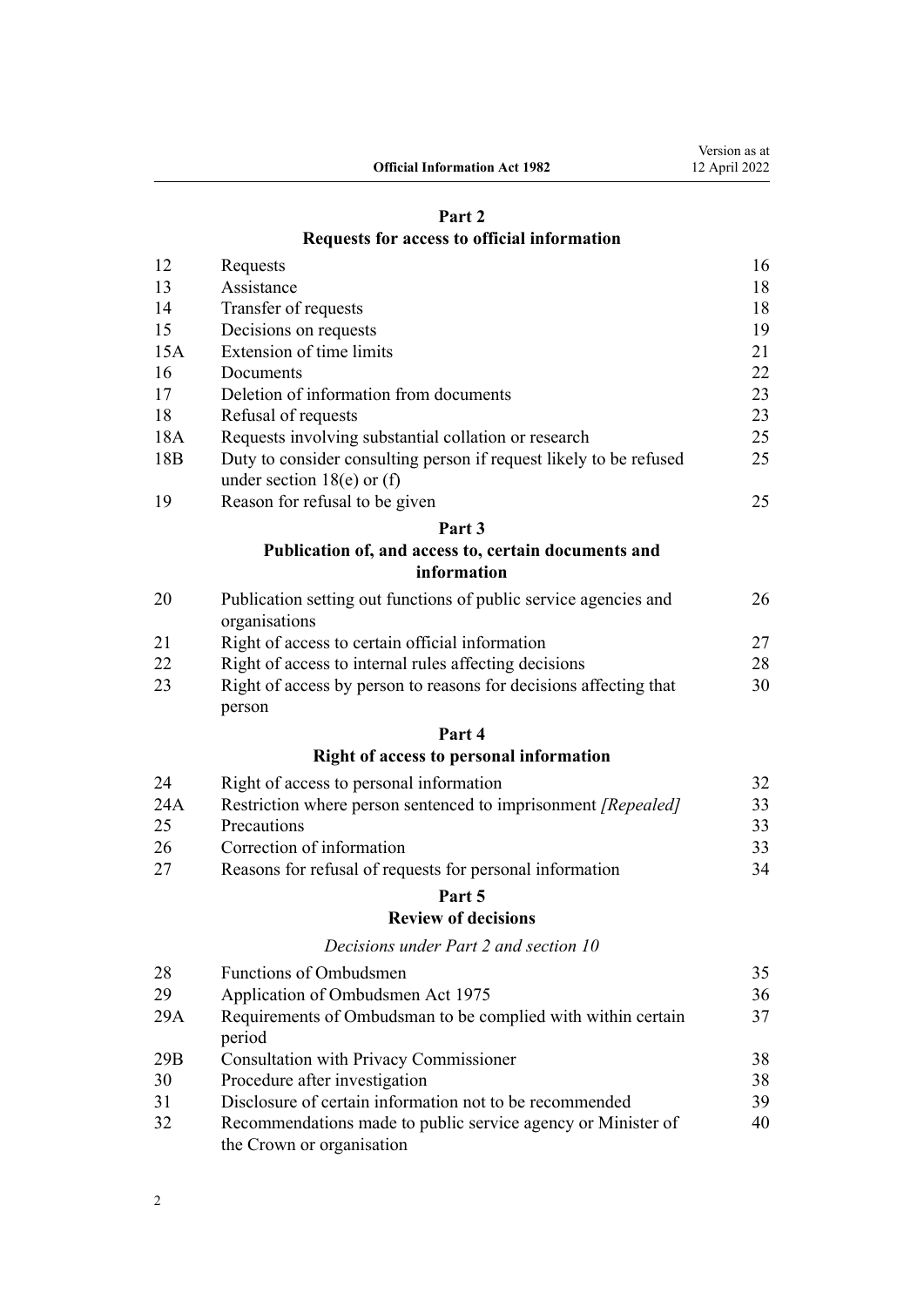| Version as at<br>12 April 2022 | <b>Official Information Act 1982</b>                                                                           |    |
|--------------------------------|----------------------------------------------------------------------------------------------------------------|----|
|                                |                                                                                                                | 41 |
| 32A<br>32B                     | Requirements in relation to Order in Council<br>Right of review                                                | 41 |
| 32C                            | Appeals                                                                                                        | 42 |
| 33                             | Complainant to be informed of result of investigation                                                          | 42 |
| 34                             | Restriction on application for review                                                                          | 43 |
|                                | Decisions under Part 3 or Part 4                                                                               |    |
| 35                             | Application of Ombudsmen Act 1975                                                                              | 43 |
|                                | Saving                                                                                                         |    |
| 36                             | Saving in respect of Ombudsmen Act 1975                                                                        | 45 |
|                                | Part 6                                                                                                         |    |
|                                | <b>Information Authority</b>                                                                                   |    |
|                                | [Expired]                                                                                                      |    |
| 37                             | Establishment of Information Authority [Expired]                                                               | 45 |
| 38                             | Functions and powers of Authority [ <i>Expired</i> ]                                                           | 45 |
| 39                             | Functions in respect of personal information [Expired]                                                         | 45 |
| 40                             | Membership of Authority [Expired]                                                                              | 45 |
| 41                             | Term of office of members of Authority [Expired]                                                               | 45 |
| 42                             | Regulations providing for access to information [Expired]                                                      | 45 |
| 43                             | Provision for disallowance of regulations providing for access to<br>information [Expired]                     | 45 |
| 44                             | Annual report [Expired]                                                                                        | 46 |
| 45                             | Offences [Expired]                                                                                             | 46 |
|                                | Part 7<br><b>Miscellaneous provisions</b>                                                                      |    |
| 46                             | Assistance of Ministry of Justice                                                                              | 46 |
| 47                             | Regulations                                                                                                    | 46 |
| 48                             | Protection against certain actions                                                                             | 47 |
| 49                             | Power to amend Schedule 1 by Order in Council                                                                  | 47 |
| 50                             | Consequential amendments to other enactments                                                                   | 48 |
| 51                             | Repeal                                                                                                         | 48 |
| 52                             | Savings                                                                                                        | 48 |
| 53                             | Expiration of provisions relating to Information Authority                                                     | 49 |
|                                | <b>Schedule 1</b>                                                                                              | 50 |
|                                | Organisations (additional to those named in Schedule 1 of the<br>Ombudsmen Act 1975) to which this Act applies |    |
|                                | <b>Schedule 2</b>                                                                                              | 61 |
|                                | <b>Provisions relating to Information Authority</b>                                                            |    |
|                                | [Expired]                                                                                                      |    |
|                                | <b>Schedule 3</b><br><b>Enactments amended</b>                                                                 | 61 |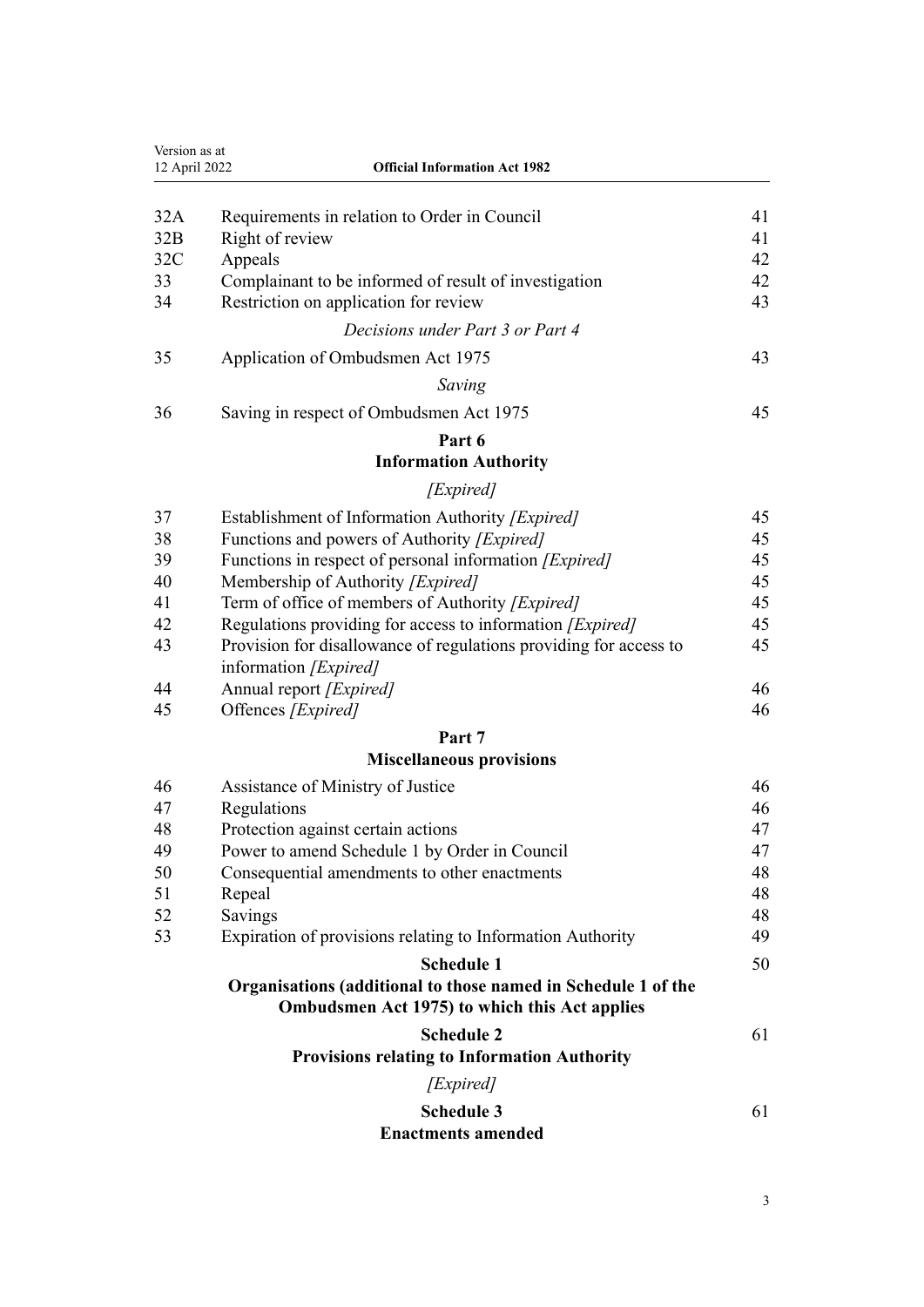<span id="page-3-0"></span>**An Act to make official information more freely available, to provide for proper access by each person to official information relating to that person, to protect official information to the extent consistent with the public interest and the pres‐ ervation of personal privacy, to establish procedures for the achievement of those purposes, and to repeal the Official Secrets Act 1951**

#### **1 Short Title and commencement**

- (1) This Act may be cited as the Official Information Act 1982.
- (2) Except as provided in subsection (3), this Act shall come into force on 1 July 1983.
- (3) This section, and [Part 6](#page-44-0), and [Schedule 2](#page-60-0), shall come into force on the day on which this Act receives the Governor-General's assent.

#### **2 Interpretation**

(1) In this Act, unless the context otherwise requires,—

**department** means a government department named in [Part 1](http://legislation.govt.nz/pdflink.aspx?id=DLM431205) of Schedule 1 of the Ombudsmen Act 1975 (other than the Parliamentary Counsel Office)

**document** means a document in any form; and includes—

- (a) any writing on any material:
- (b) any information recorded or stored by means of any tape-recorder, computer, or other device; and any material subsequently derived from information so recorded or stored:
- (c) any label, marking, or other writing that identifies or describes any thing of which it forms part, or to which it is attached by any means:
- (d) any book, map, plan, graph, or drawing:
- (e) any photograph, film, negative, tape, or other device in which 1 or more visual images are embodied so as to be capable (with or without the aid of some other equipment) of being reproduced

**international organisation** means any organisation of States or governments of States or any organ or agency of any such organisation; and includes the Commonwealth Secretariat

**local authority** means a local authority or public body named or specified in [Schedule 1](http://legislation.govt.nz/pdflink.aspx?id=DLM123616) of the Local Government Official Information and Meetings Act 1987

**member** means, in relation to an organisation, any person (not being an officer or employee of the organisation) who, whether by election or appointment or otherwise, holds office as a member of the organisation; and includes—

- (a) where the organisation is a company or corporation, a director; and
- (b) where the organisation is a trust, a trustee; and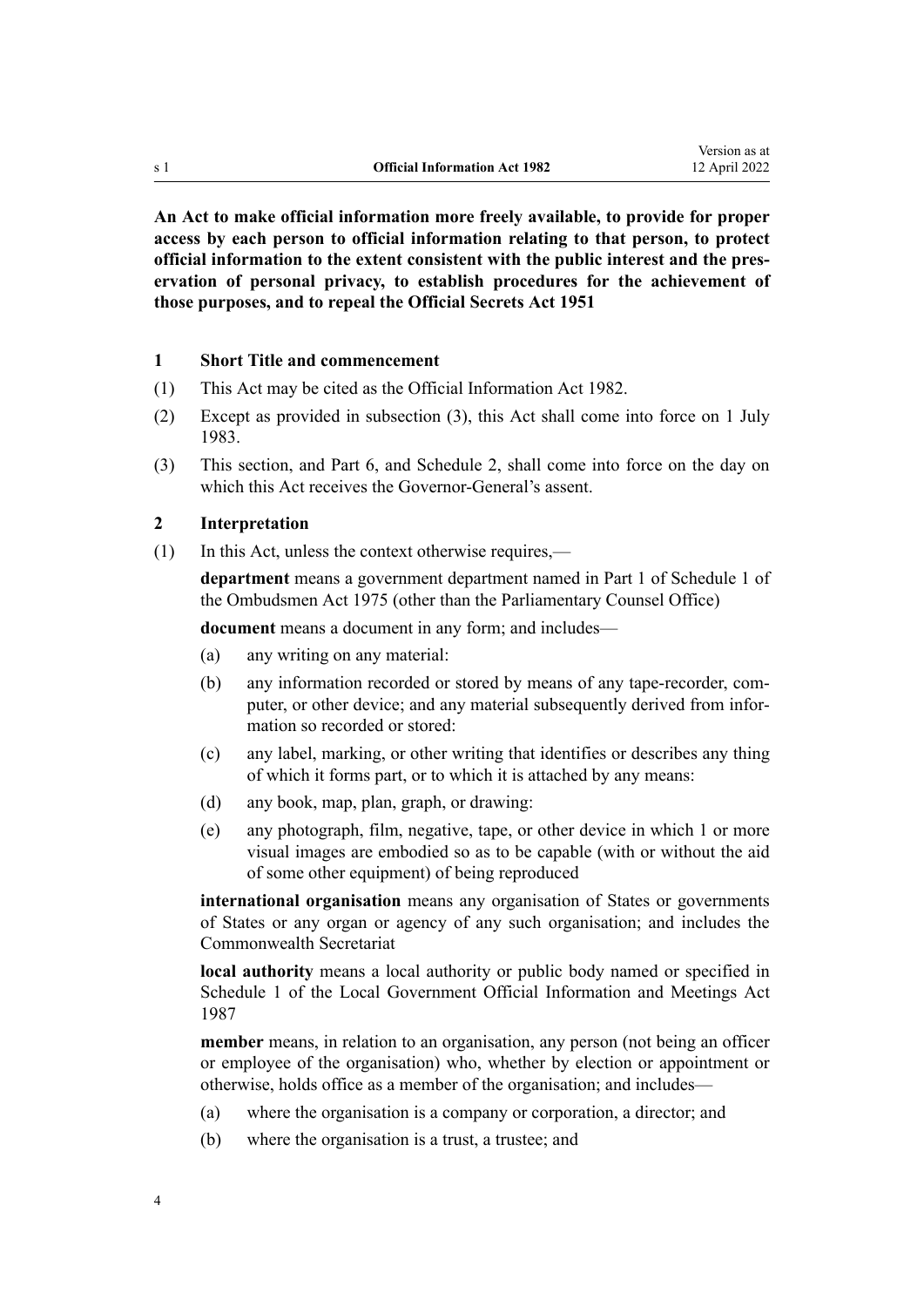(c) any temporary, acting, or alternative member of the organisation

**Minister of the Crown** includes a Parliamentary Under-Secretary

**official information**—

- (a) means any information held by—
	- (i) a public service agency; or
	- (ii) a Minister of the Crown in his official capacity; or
	- (iii) an organisation; and
- (b) includes any information held outside New Zealand by any branch or post of—
	- (i) a public service agency; or
	- (ii) an organisation; and
- (c) in relation to information held by the Ministry of Justice, includes infor‐ mation held by the Rules Committee appointed under [section 155](http://legislation.govt.nz/pdflink.aspx?id=DLM5759511) of the Senior Courts Act 2016; and
- (d) in relation to information held by a university (including Lincoln University), includes only information held by—
	- (i) the Council of the university; or
	- (ii) the Senate, Academic Board, or Professorial Board of the univer‐ sity; or
	- (iii) any member of the academic staff of the university; or
	- (iv) any other officer or employee of the university; or
	- (v) any examiner, assessor, or moderator in any subject or examin‐ ation taught or conducted by the university; but
- (e) does not include information contained in—
	- (i) library or museum material made or acquired and preserved solely for reference or exhibition purposes; or
	- (ii) material placed in the National Library of New Zealand Te Puna Mātauranga o Aotearoa by or on behalf of persons other than Ministers of the Crown in their official capacity or public service agencies; or
	- (iii) any oral history provided to the National Library of New Zealand Te Puna Mātauranga o Aotearoa in accordance with [section 10](http://legislation.govt.nz/pdflink.aspx?id=DLM192202) of the National Library of New Zealand (Te Puna Mātauranga o Aotearoa) Act 2003; and
- (f) does not include any information which is held by a public service agency, Minister of the Crown, or organisation solely as an agent or for the sole purpose of safe custody and which is so held on behalf of a per-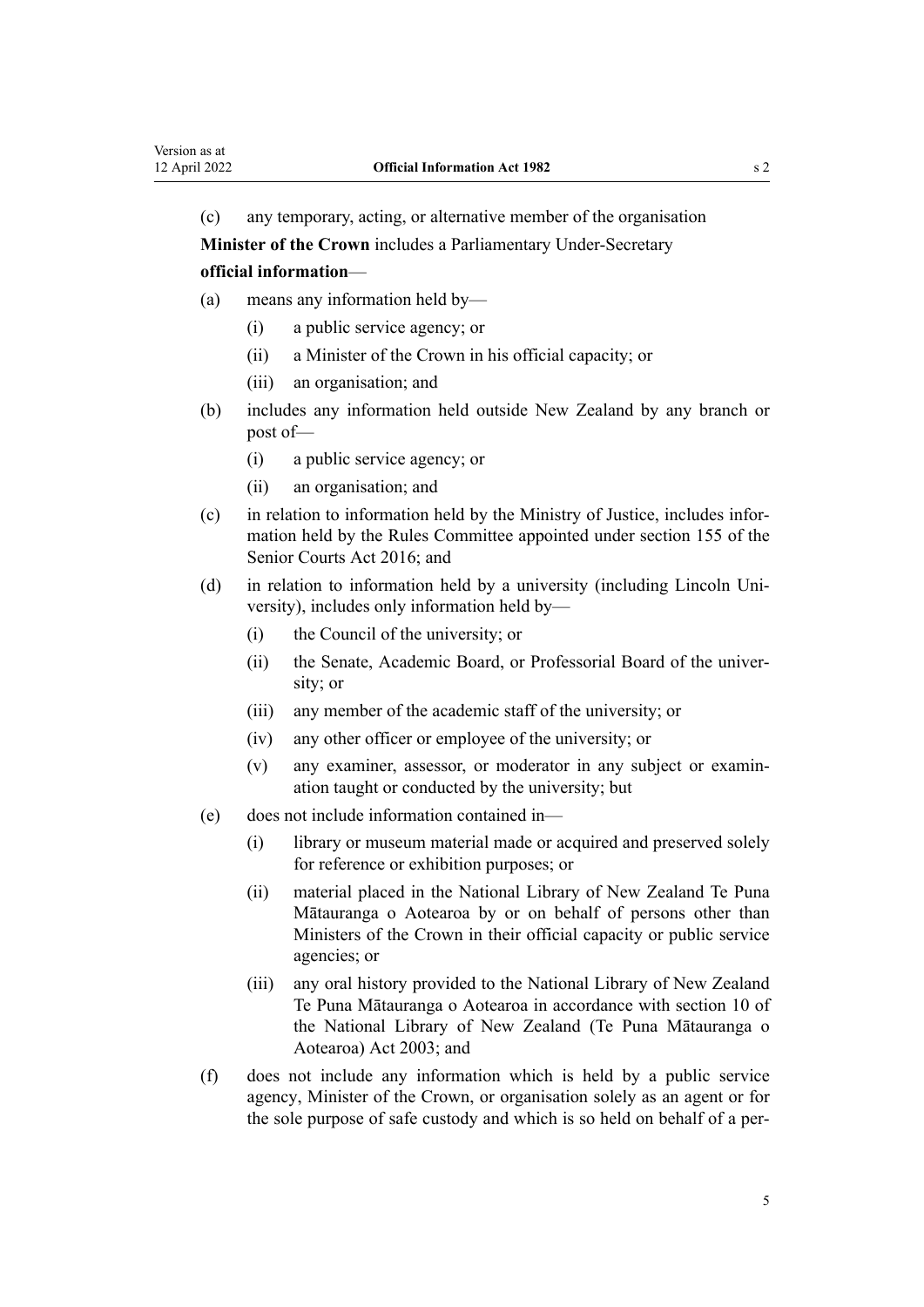son other than a public service agency or a Minister of the Crown in his official capacity or an organisation; and

- (g) does not include any information held by Public Trust or the Māori Trustee—
	- (i) in their capacity as trustee within the meaning of the [Trusts Act](http://legislation.govt.nz/pdflink.aspx?id=DLM7382802) [2019](http://legislation.govt.nz/pdflink.aspx?id=DLM7382802); or
	- (ii) in any other fiduciary capacity; and
- (h) does not include evidence given or submissions made to—
	- (i) a Royal Commission; or
	- (ii) a commission of inquiry appointed by an Order in Council made under the [Commissions of Inquiry Act 1908](http://legislation.govt.nz/pdflink.aspx?id=DLM139130); or
	- (iii) a commission of inquiry or board of inquiry or court of inquiry or committee of inquiry appointed, pursuant to, and not by, any pro‐ vision of an Act, to inquire into a specified matter; and
- (ha) does not include—
	- (i) any matter subject to an order under section  $15(1)(a)$  of the Inquiries Act 2013; or
	- (ii) documents referred to in section  $32(2)(b)$  of the Inquiries Act 2013; and
- (i) does not include information contained in any correspondence or com‐ munication which has taken place between the office of the Ombudsmen and any public service agency or Minister of the Crown or organisation and which relates to an investigation conducted by an Ombudsman under this Act or under the [Ombudsmen Act 1975,](http://legislation.govt.nz/pdflink.aspx?id=DLM430983) other than information that came into existence before the commencement of that investigation; and
- (j) does not include information contained in any correspondence or com‐ munication that has taken place between the office of the Privacy Commissioner and any public service agency or Minister of the Crown or organisation and that relates to any investigation conducted by the Pri‐ vacy Commissioner under the [Privacy Act 2020,](http://legislation.govt.nz/pdflink.aspx?id=LMS23193) other than information that came into existence before the commencement of that investigation; and
- (k) does not include information contained in a victim impact statement (as defined in [section 17AA](http://legislation.govt.nz/pdflink.aspx?id=DLM6361317) of the Victims' Rights Act 2002); and
- (l) does not include any evidence, submissions, or other information given or made to—
	- (i) the Judicial Conduct Commissioner, the Deputy Judicial Conduct Commissioner, or a Judicial Conduct Panel, in relation to any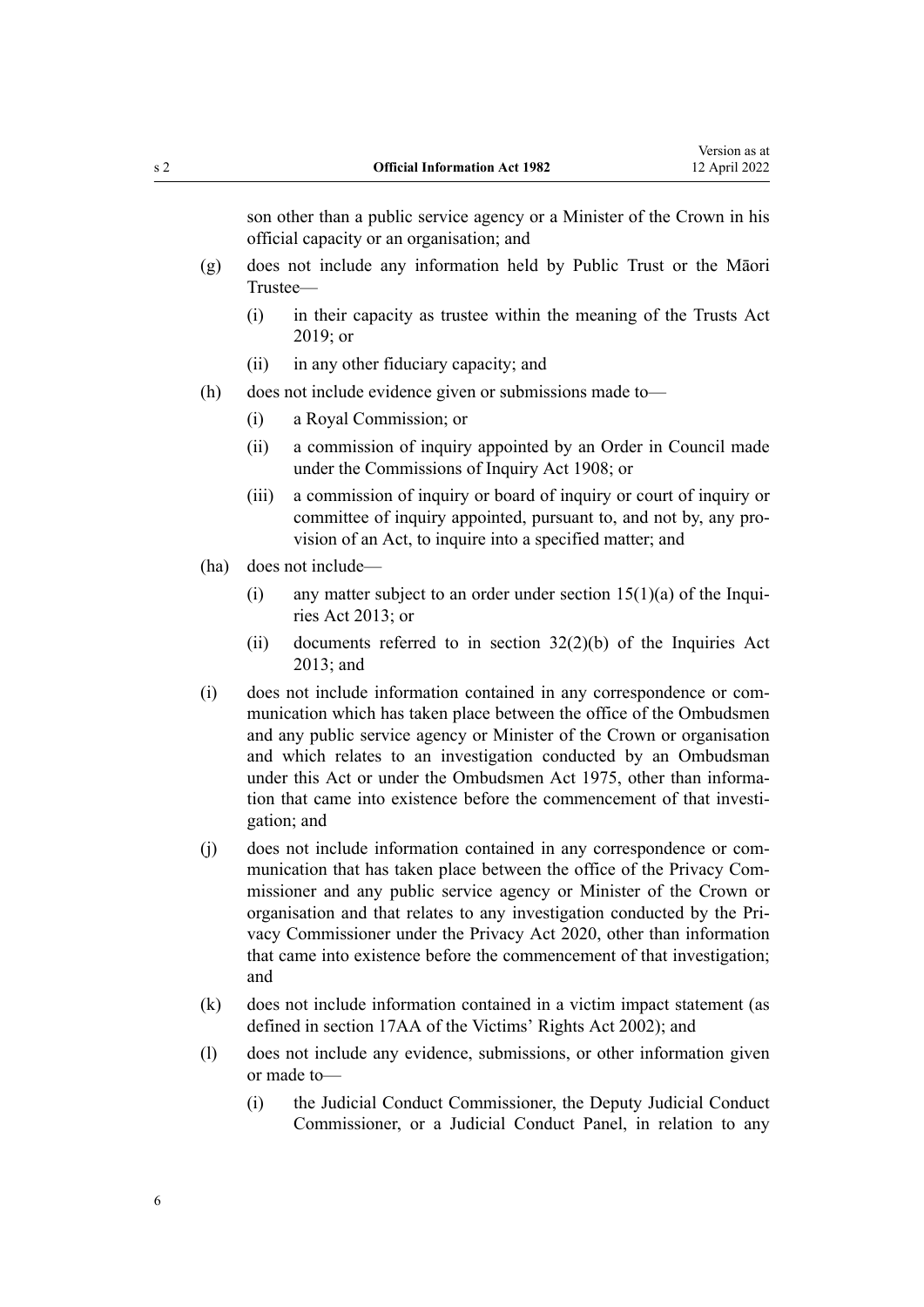Version as at

matter under the [Judicial Conduct Commissioner and Judicial](http://legislation.govt.nz/pdflink.aspx?id=DLM293552) [Conduct Panel Act 2004;](http://legislation.govt.nz/pdflink.aspx?id=DLM293552) or

(ii) the Judicial Complaints Lay Observer

**Ombudsmen** means the Ombudsmen holding office under the [Ombudsmen](http://legislation.govt.nz/pdflink.aspx?id=DLM430983) [Act 1975](http://legislation.govt.nz/pdflink.aspx?id=DLM430983)

**organisation** means—

- (a) an organisation named in [Part 2](http://legislation.govt.nz/pdflink.aspx?id=DLM431296) of Schedule 1 of the Ombudsmen Act 1975 (other than the Parliamentary Service or mortality review commit‐ tees):
- (b) an organisation named in [Schedule 1](#page-49-0) of this Act

**permanent resident of New Zealand** means a person who—

- (a) resides in New Zealand; and
- $(b)$  is not—
	- (i) a person to whom [section 15](http://legislation.govt.nz/pdflink.aspx?id=DLM1440598) or [16](http://legislation.govt.nz/pdflink.aspx?id=DLM1440599) of the Immigration Act 2009 applies (except if the person has been granted a visa or entry per‐ mission in accordance with [section 17](http://legislation.govt.nz/pdflink.aspx?id=DLM1440600) of that Act); or
	- (ii) a person obliged by or under that Act to leave New Zealand immediately or within a specified time; or
	- (iii) treated for the purposes of that Act as being unlawfully in New Zealand

**person** includes a corporation sole, and also a body of persons, whether corporate or unincorporate

**personal information** means any official information held about an identifia‐ ble person

**public service agencies** and **public service agency** have the same meanings as in [section 2\(1\)](http://legislation.govt.nz/pdflink.aspx?id=DLM430989) of the Ombudsmen Act 1975 (but for the purposes of this Act do not include the Parliamentary Counsel Office)

**State enterprise** means—

- (a) an organisation that is a State enterprise within the meaning of [section 2](http://legislation.govt.nz/pdflink.aspx?id=DLM97382) of the State-Owned Enterprises Act 1986 and that is named in [Schedule](#page-49-0) [1](#page-49-0) of this Act:
- (b) an organisation that was a State enterprise within the meaning of [section](http://legislation.govt.nz/pdflink.aspx?id=DLM97382) [2](http://legislation.govt.nz/pdflink.aspx?id=DLM97382) of the State-Owned Enterprises Act 1986 but which continues to be named in [Schedule 1](#page-49-0) of this Act

**statutory officer** means a person—

- (a) holding or performing the duties of an office established by an enactment; or
- (b) performing duties expressly conferred on him by virtue of his office by an enactment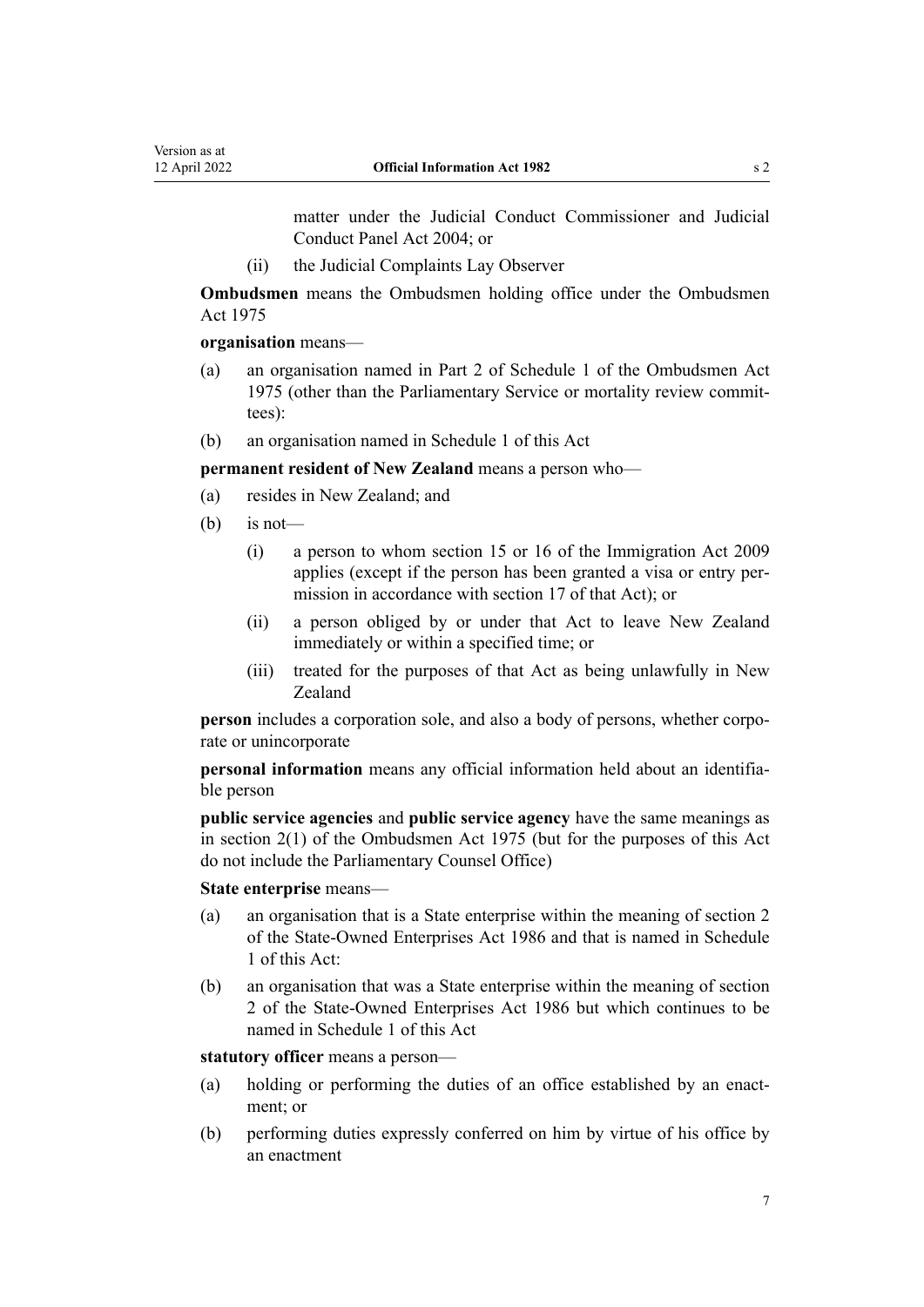**working day** means any day of the week other than—

- (a) a Saturday, a Sunday, Waitangi Day, Good Friday, Easter Monday, Anzac Day, the Sovereign's birthday, Te Rā Aro ki a Matariki/Matariki Observance Day, and Labour Day; and
- (ab) if Waitangi Day or Anzac Day falls on a Saturday or a Sunday, the fol‐ lowing Monday; and
- (b) a day in the period commencing with 25 December in any year and end‐ ing with 15 January in the following year.
- (1A) For the purposes of [Schedule 1,](#page-49-0) a company registered under the [Companies](http://legislation.govt.nz/pdflink.aspx?id=DLM319569) [Act 1993](http://legislation.govt.nz/pdflink.aspx?id=DLM319569) is a related company of a State enterprise if the State enterprise, whether alone or together with any other State enterprise, directly or indirectly owns, or controls the exercise of all the voting rights attaching to, the issued shares of the company (other than shares that carry no right to participate beyond a specified amount in a distribution of either profits or capital).
- (2) Where information is held by an unincorporated body (being a board, council, committee, subcommittee, or other body, but not being a mortality review committee)—
	- (a) which is established for the purpose of assisting or advising, or perform‐ ing functions connected with, any public service agency or Minister of the Crown or organisation; and
	- (b) which is so established in accordance with the provisions of any enactment or by any public service agency or Minister of the Crown or organisation,—

that information shall, for the purposes of this Act, be deemed—

- (c) in any case where that body is established in respect of any public ser‐ vice agency or organisation, to be information held by that public service agency or organisation; and
- (d) in any case where that body is established in respect of a Minister of the Crown, to be information held by that Minister.
- (3) Where subsection (2) applies in respect of any unincorporated body and that body is established for the purpose of assisting, advising, or performing functions connected with any public service agency or organisation, that unincorporated body shall, for the purposes of this Act, be deemed to be part of that public service agency or organisation.
- (4) Subject to subsection (4A), information held by an officer or employee or member of a public service agency or organisation in that person's capacity as such an officer or employee or member or in that person's capacity as a statutory officer shall, for the purposes of this Act, be deemed to be held by the public service agency or organisation of which that person is an officer or employee or member.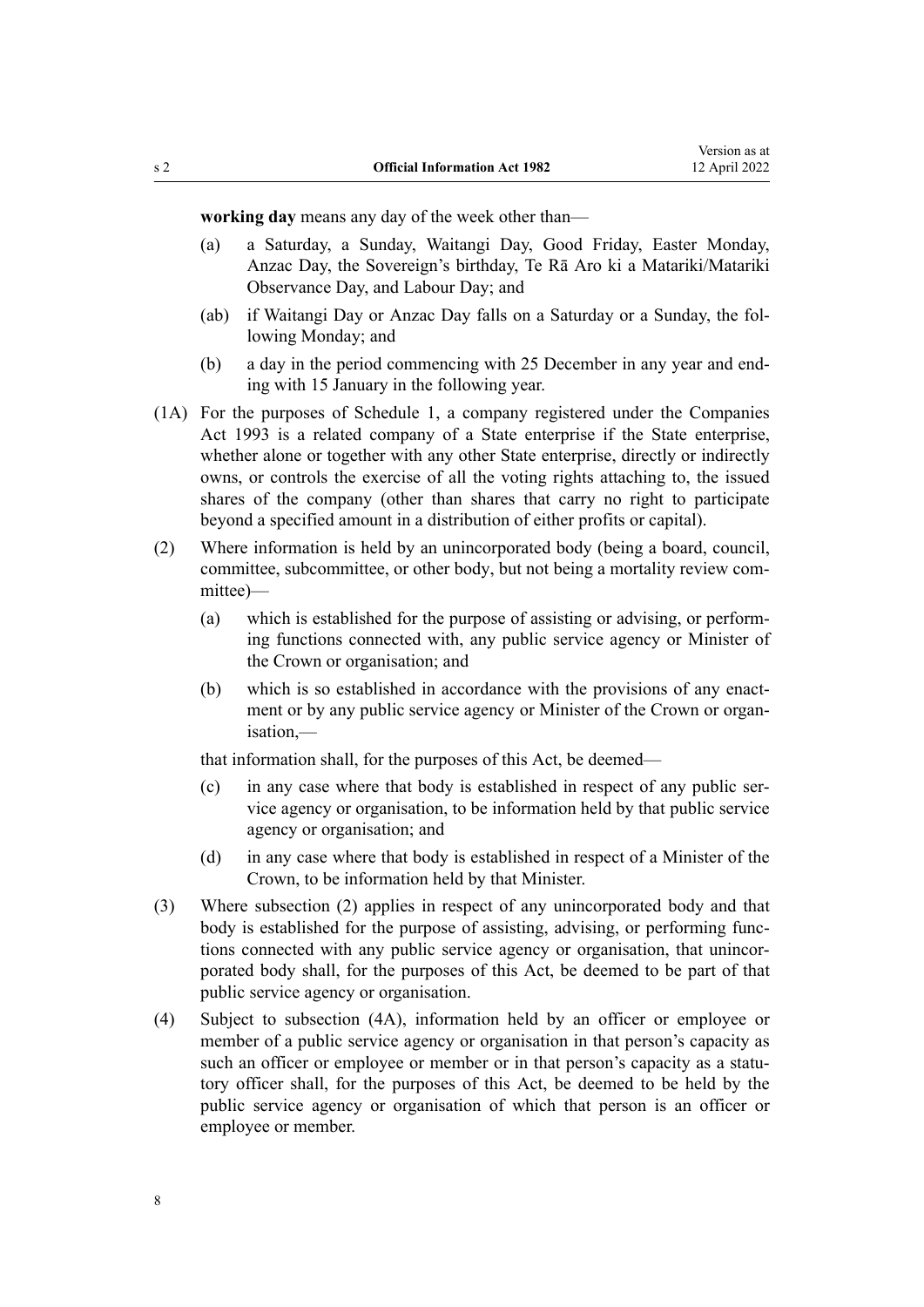- (4A) Nothing in subsection (4) applies in respect of any information that any officer or employee or member of a public service agency or organisation would not hold but for that person's membership of, or connection with, a body other than a public service agency or organisation, except where that membership or con‐ nection is in that person's capacity as an officer or employee or member of that public service agency or organisation or as a statutory officer.
- (5) Any information held by an independent contractor engaged by any public ser‐ vice agency or Minister of the Crown or organisation in his capacity as such contractor shall, for the purposes of this Act, be deemed to be held by the public service agency or Minister of the Crown or organisation.
- (6) For the avoidance of doubt, it is hereby declared that the terms **public service agency** and **organisation** do not include—
	- (a) a court; or
	- (b) in relation to its judicial functions, a tribunal; or
	- (ba) in relation to its judicial functions, a Crown entity within the meaning of the [Crown Entities Act 2004;](http://legislation.govt.nz/pdflink.aspx?id=DLM329630) or
	- (c) a Royal Commission; or
	- (d) a commission of inquiry appointed by an Order in Council made under the [Commissions of Inquiry Act 1908](http://legislation.govt.nz/pdflink.aspx?id=DLM139130); or
	- (e) a commission of inquiry or board of inquiry or court of inquiry or com‐ mittee of inquiry appointed, pursuant to, and not by, any provision of an Act, to inquire into a specified matter; or
	- (ea) an inquiry to which [section 6](http://legislation.govt.nz/pdflink.aspx?id=DLM1566136) of the Inquiries Act 2013 applies; or
	- (f) the Judicial Conduct Commissioner, the Deputy Judicial Conduct Com‐ missioner, or a Judicial Conduct Panel under the [Judicial Conduct Com‐](http://legislation.govt.nz/pdflink.aspx?id=DLM293552) [missioner and Judicial Conduct Panel Act 2004;](http://legislation.govt.nz/pdflink.aspx?id=DLM293552) or
	- (g) the Judicial Complaints Lay Observer.

Section 2(1) **Authority**: expired, on 1 July 1988, by [section 53\(a\)\(i\)](#page-48-0).

Section 2(1) **department**: amended, on 1 October 1985, by section 71(1) of the Parliamentary Service Act 1985 (1985 No 128).

Section 2(1) **enactment**: repealed, on 28 October 2021, by [section 3](http://legislation.govt.nz/pdflink.aspx?id=LMS268932) of the Secondary Legislation Act 2021 (2021 No 7).

Section 2(1) **local authority**: inserted, on 1 March 1988, by [section 57\(1\)](http://legislation.govt.nz/pdflink.aspx?id=DLM123614) of the Local Government Official Information and Meetings Act 1987 (1987 No 174).

Section 2(1) **member**: inserted, on 1 April 1987, by [section 2\(1\)](http://legislation.govt.nz/pdflink.aspx?id=DLM101326) of the Official Information Amendment Act 1987 (1987 No 8).

Section 2(1) **Minister of the Crown**: inserted, on 5 July 2016, by [section 4](http://legislation.govt.nz/pdflink.aspx?id=DLM6545610) of the Official Information (Parliamentary Under-Secretaries) Amendment Act 2016 (2016 No 34).

Section 2(1) **official information** paragraph (a)(i): amended, on 7 August 2020, by [section 111\(3\)](http://legislation.govt.nz/pdflink.aspx?id=LMS358148) of the Public Service Act 2020 (2020 No 40).

Section 2(1) **official information** paragraph (b)(i): amended, on 7 August 2020, by [section 111\(3\)](http://legislation.govt.nz/pdflink.aspx?id=LMS358148) of the Public Service Act 2020 (2020 No 40).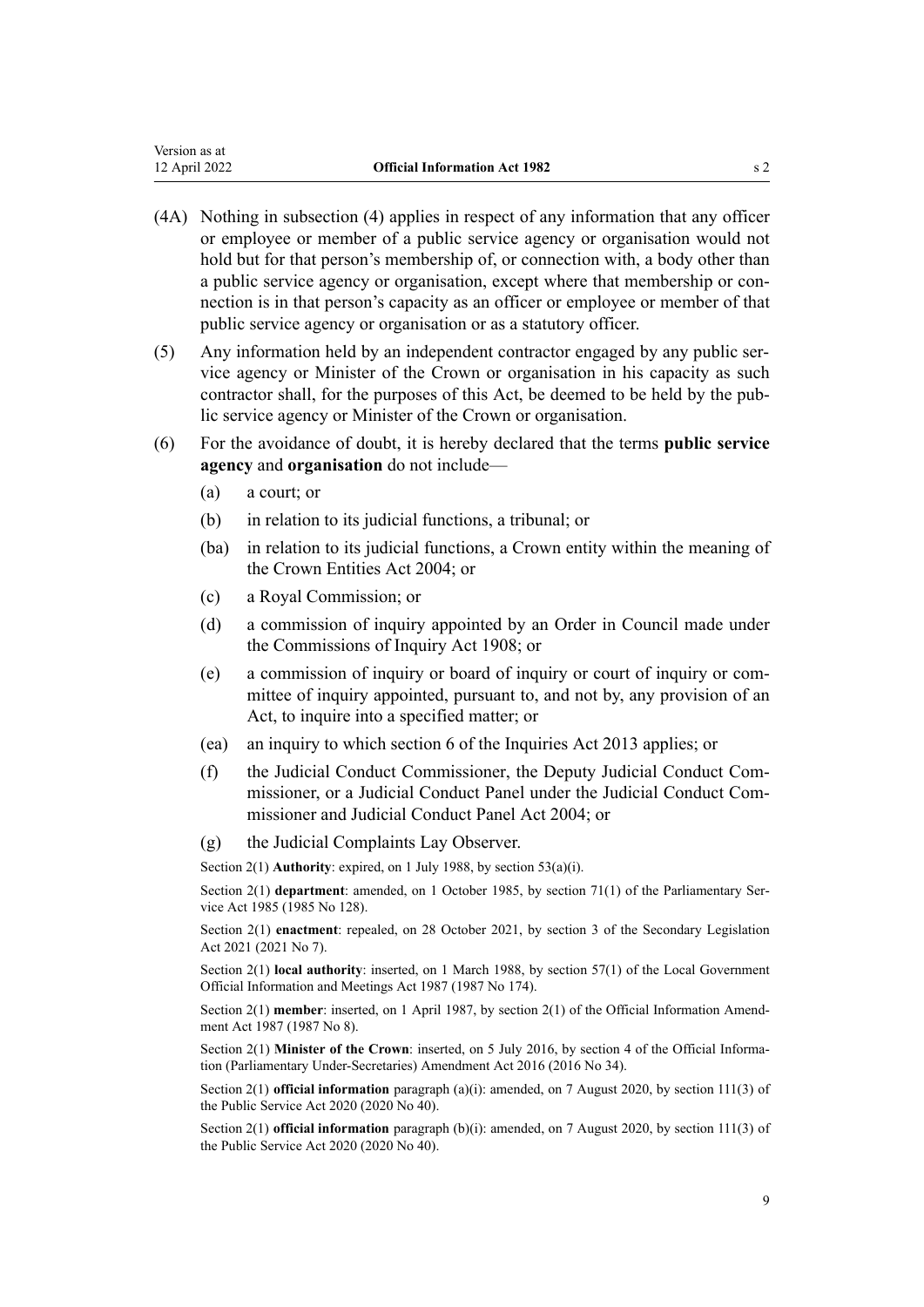Section 2(1) **official information** paragraph (c): replaced, on 1 October 1995, by [section 10\(3\)](http://legislation.govt.nz/pdflink.aspx?id=DLM367235) of the Department of Justice (Restructuring) Act 1995 (1995 No 39).

Section 2(1) **official information** paragraph (c): amended, on 1 March 2017, by [section 183\(b\)](http://legislation.govt.nz/pdflink.aspx?id=DLM5759564) of the Senior Courts Act 2016 (2016 No 48).

Section 2(1) **official information** paragraph (c): amended, on 1 October 2003, pursuant to [section](http://legislation.govt.nz/pdflink.aspx?id=DLM201378) [14\(1\)](http://legislation.govt.nz/pdflink.aspx?id=DLM201378) of the State Sector Amendment Act 2003 (2003 No 41).

Section 2(1) **official information** paragraph (d): replaced, on 1 April 1987, by [section 2\(2\)](http://legislation.govt.nz/pdflink.aspx?id=DLM101326) of the Official Information Amendment Act 1987 (1987 No 8).

Section 2(1) **official information** paragraph (d): amended, on 1 January 1990, pursuant to [section](http://legislation.govt.nz/pdflink.aspx?id=DLM199357) [49\(6\)](http://legislation.govt.nz/pdflink.aspx?id=DLM199357) of the Education Amendment Act 1989 (1989 No 156).

Section 2(1) **official information** paragraph (e)(ii): amended, on 7 August 2020, by [section 111\(4\)](http://legislation.govt.nz/pdflink.aspx?id=LMS358148) of the Public Service Act 2020 (2020 No 40).

Section 2(1) **official information** paragraph (e)(ii): amended, on 1 February 2011, by [section 18](http://legislation.govt.nz/pdflink.aspx?id=DLM3430033) of the National Library of New Zealand (Te Puna Mātauranga o Aotearoa) Amendment Act 2010 (2010 No 132).

Section 2(1) **official information** paragraph (e)(ii): amended, on 6 May 2003, by [section 47](http://legislation.govt.nz/pdflink.aspx?id=DLM192277) of the National Library of New Zealand (Te Puna Mātauranga o Aotearoa) Act 2003 (2003 No 19).

Section 2(1) **official information** paragraph (e)(iii): inserted, on 6 May 2003, by [section 47](http://legislation.govt.nz/pdflink.aspx?id=DLM192277) of the National Library of New Zealand (Te Puna Mātauranga o Aotearoa) Act 2003 (2003 No 19).

Section 2(1) **official information** paragraph (f): amended, on 7 August 2020, by [section 111\(3\)](http://legislation.govt.nz/pdflink.aspx?id=LMS358148) of the Public Service Act 2020 (2020 No 40).

Section 2(1) **official information** paragraph (g): replaced, on 1 March 2002, by [section 170\(1\)](http://legislation.govt.nz/pdflink.aspx?id=DLM124529) of the Public Trust Act 2001 (2001 No 100).

Section 2(1) **official information** paragraph (g): amended, on 1 July 2009, by [section 30\(1\)](http://legislation.govt.nz/pdflink.aspx?id=DLM1583888) of the Māori Trustee Amendment Act 2009 (2009 No 12).

Section 2(1) **official information** paragraph (g)(i): amended, on 30 January 2021, by [section 161](http://legislation.govt.nz/pdflink.aspx?id=DLM7383110) of the Trusts Act 2019 (2019 No 38).

Section 2(1) **official information** paragraph (h): amended, on 1 April 1987, by [section 2\(3\)](http://legislation.govt.nz/pdflink.aspx?id=DLM101326) of the Official Information Amendment Act 1987 (1987 No 8).

Section 2(1) **official information** paragraph (ha): inserted, on 27 August 2013, by [section 39](http://legislation.govt.nz/pdflink.aspx?id=DLM1566190) of the Inquiries Act 2013 (2013 No 60).

Section 2(1) **official information** paragraph (i): inserted, on 1 April 1987, by [section 2\(4\)](http://legislation.govt.nz/pdflink.aspx?id=DLM101326) of the Official Information Amendment Act 1987 (1987 No 8).

Section 2(1) **official information** paragraph (i): amended, on 7 August 2020, by [section 111\(3\)](http://legislation.govt.nz/pdflink.aspx?id=LMS358148) of the Public Service Act 2020 (2020 No 40).

Section 2(1) **official information** paragraph (i): amended, on 1 July 1993, by [section 2\(1\)](http://legislation.govt.nz/pdflink.aspx?id=DLM299187) of the Official Information Amendment Act 1993 (1993 No 36).

Section 2(1) **official information** paragraph (j): inserted, on 1 July 1993, by [section 2\(2\)](http://legislation.govt.nz/pdflink.aspx?id=DLM299187) of the Official Information Amendment Act 1993 (1993 No 36).

Section 2(1) **official information** paragraph (j): amended, on 1 December 2020, by [section 217](http://legislation.govt.nz/pdflink.aspx?id=LMS23706) of the Privacy Act 2020 (2020 No 31).

Section 2(1) **official information** paragraph (j): amended, on 7 August 2020, by [section 111\(3\)](http://legislation.govt.nz/pdflink.aspx?id=LMS358148) of the Public Service Act 2020 (2020 No 40).

Section 2(1) **official information** paragraph (k): inserted, on 17 December 2002, by [section 53](http://legislation.govt.nz/pdflink.aspx?id=DLM158562) of the Victims' Rights Act 2002 (2002 No 39).

Section 2(1) **official information** paragraph (k): amended, on 6 December 2014, by [section 31\(2\)](http://legislation.govt.nz/pdflink.aspx?id=DLM3942803) of the Victims' Rights Amendment Act 2014 (2014 No 35).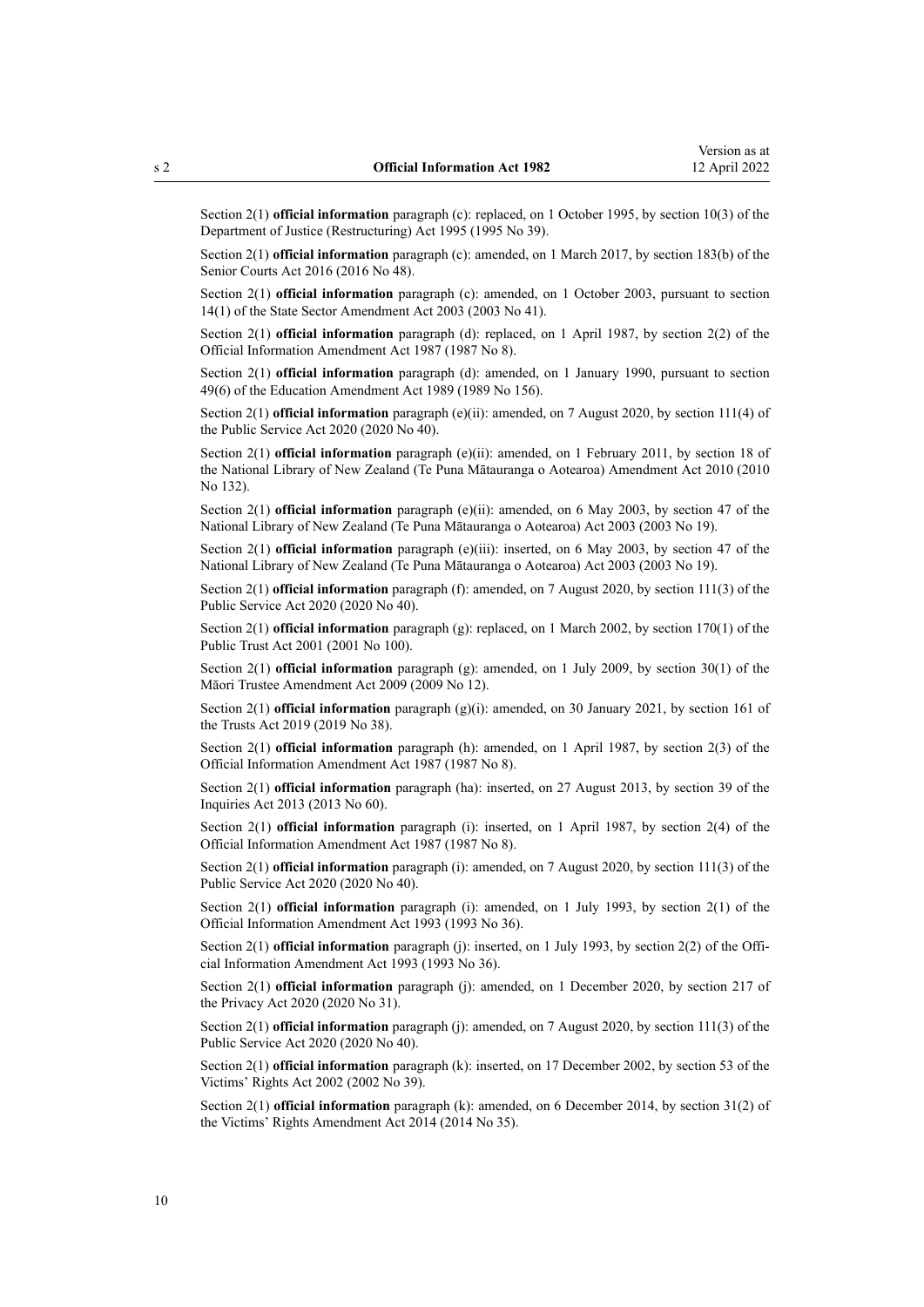Section 2(1) **official information** paragraph (l): inserted, on 1 August 2005, by [section 35\(1\)](http://legislation.govt.nz/pdflink.aspx?id=DLM293718) of the Judicial Conduct Commissioner and Judicial Conduct Panel Act 2004 (2004 No 38).

Section 2(1) **official information** paragraph (l)(i): amended, on 23 March 2010, by [section 16\(2\)](http://legislation.govt.nz/pdflink.aspx?id=DLM1216636) of the Judicial Conduct Commissioner and Judicial Conduct Panel (Deputy Commissioner and Disposal of Complaints) Amendment Act 2010 (2010 No 5).

Section 2(1) **organisation** paragraph (a): replaced, on 24 October 2018, by [section 24](http://legislation.govt.nz/pdflink.aspx?id=LMS8587) of the Education Amendment Act 2018 (2018 No 40).

Section 2(1) **permanent resident of New Zealand**: replaced, at 2 am on 29 November 2010, by [section 406\(1\)](http://legislation.govt.nz/pdflink.aspx?id=DLM1441347) of the Immigration Act 2009 (2009 No 51).

Section 2(1) **prohibited immigrant**: repealed, on 1 November 1987, by [section 151\(1\)](http://legislation.govt.nz/pdflink.aspx?id=DLM114322) of the Immigration Act 1987 (1987 No 74).

Section 2(1) **public service agencies** and **public service agency**: inserted, on 7 August 2020, by [section 111\(2\)](http://legislation.govt.nz/pdflink.aspx?id=LMS358148) of the Public Service Act 2020 (2020 No 40).

Section 2(1) **State enterprise**: inserted, on 10 April 1992, by section 2(1) of the Official Information Amendment Act 1992 (1992 No 24).

Section 2(1) **subsidiary**: repealed, on 1 April 1987, by section 2(5) of the Official Information Amendment Act 1987 (1987 No 8).

Section 2(1) **working day**: inserted, on 1 April 1987, by [section 2\(5\)](http://legislation.govt.nz/pdflink.aspx?id=DLM101326) of the Official Information Amendment Act 1987 (1987 No 8).

Section 2(1) **working day** paragraph (a): replaced, on 12 April 2022, by [wehenga 7](http://legislation.govt.nz/pdflink.aspx?id=LMS557838) o Te Ture mō te Hararei Tūmatanui o te Kāhui o Matariki 2022/[section 7](http://legislation.govt.nz/pdflink.aspx?id=LMS557848) of the Te Kāhui o Matariki Public Holiday Act 2022 (2022 No 14).

Section 2(1) **working day** paragraph (ab): inserted, on 1 January 2014, by [section 8](http://legislation.govt.nz/pdflink.aspx?id=DLM4929207) of the Holidays (Full Recognition of Waitangi Day and ANZAC Day) Amendment Act 2013 (2013 No 19).

Section 2(1A): replaced, on 5 December 2013, by [section 14](http://legislation.govt.nz/pdflink.aspx?id=DLM5620822) of the Companies Amendment Act 2013 (2013 No 111).

Section 2(2): amended, on 1 January 2001, by [section 111\(1\)](http://legislation.govt.nz/pdflink.aspx?id=DLM81644) of the New Zealand Public Health and Disability Act 2000 (2000 No 91).

Section 2(2)(a): amended, on 7 August 2020, by [section 135](http://legislation.govt.nz/pdflink.aspx?id=LMS176959) of the Public Service Act 2020 (2020) No 40).

Section 2(2)(b): amended, on 7 August 2020, by [section 135](http://legislation.govt.nz/pdflink.aspx?id=LMS176959) of the Public Service Act 2020 (2020 No 40).

Section 2(2)(c): amended, on 7 August 2020, by [section 135](http://legislation.govt.nz/pdflink.aspx?id=LMS176959) of the Public Service Act 2020 (2020) No 40).

Section 2(3): amended, on 7 August 2020, by [section 135](http://legislation.govt.nz/pdflink.aspx?id=LMS176959) of the Public Service Act 2020 (2020 No 40).

Section 2(3): amended, on 12 December 1983, by section 2 of the Official Information Amendment Act 1983 (1983 No 83).

Section 2(4): replaced, on 1 July 1993, by [section 2\(3\)](http://legislation.govt.nz/pdflink.aspx?id=DLM299187) of the Official Information Amendment Act 1993 (1993 No 36).

Section 2(4): amended, on 7 August 2020, by [section 135](http://legislation.govt.nz/pdflink.aspx?id=LMS176959) of the Public Service Act 2020 (2020 No 40).

Section 2(4A): inserted, on 1 July 1993, by [section 2\(3\)](http://legislation.govt.nz/pdflink.aspx?id=DLM299187) of the Official Information Amendment Act 1993 (1993 No 36).

Section 2(4A): amended, on 7 August 2020, by [section 135](http://legislation.govt.nz/pdflink.aspx?id=LMS176959) of the Public Service Act 2020 (2020 No 40).

Section 2(5): amended, on 7 August 2020, by [section 135](http://legislation.govt.nz/pdflink.aspx?id=LMS176959) of the Public Service Act 2020 (2020 No 40).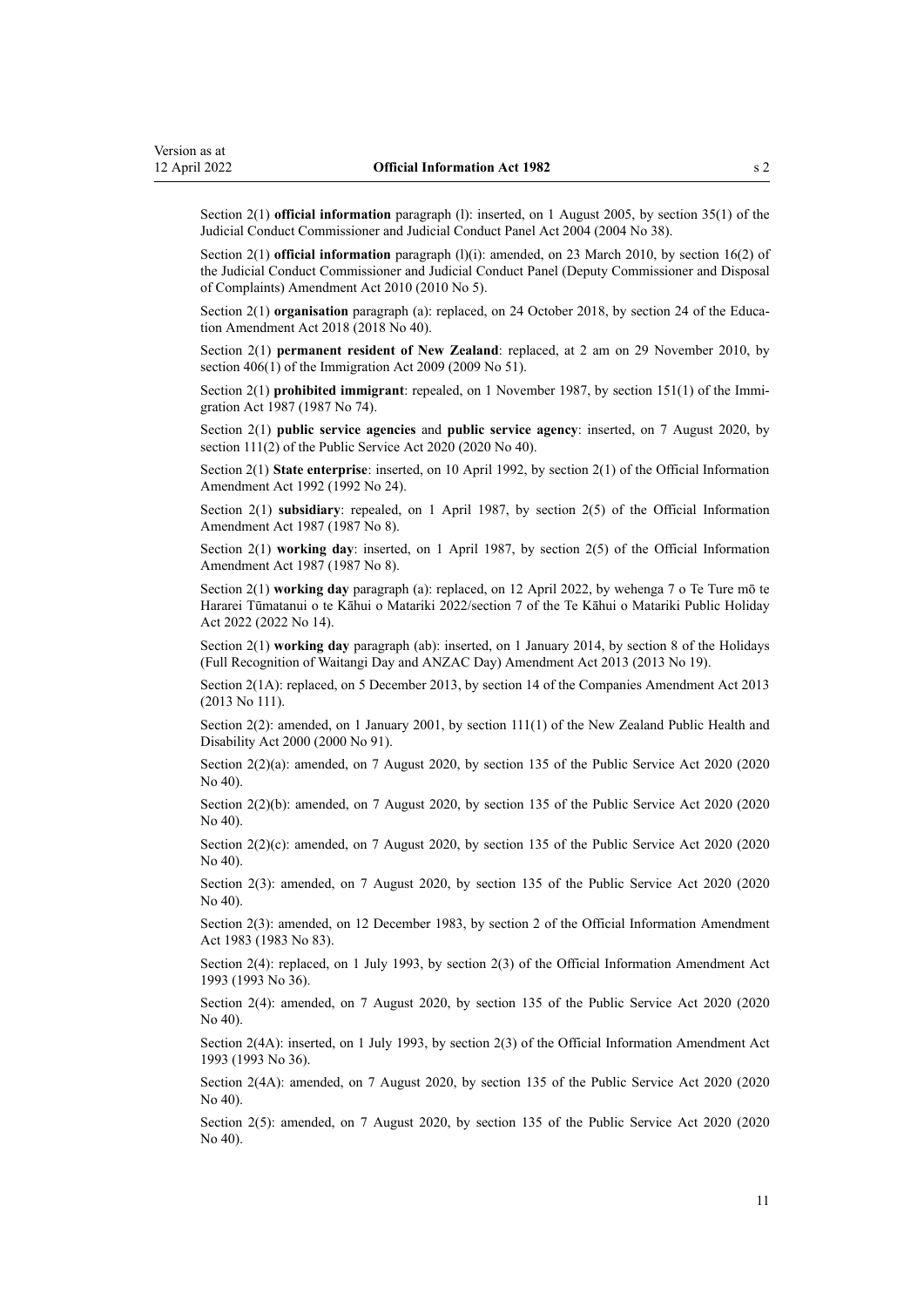<span id="page-11-0"></span>Section 2(6): amended, on 7 August 2020, by [section 135](http://legislation.govt.nz/pdflink.aspx?id=LMS176959) of the Public Service Act 2020 (2020) No 40).

Section 2(6)(ba): inserted, on 25 January 2005, by [section 200](http://legislation.govt.nz/pdflink.aspx?id=DLM331111) of the Crown Entities Act 2004 (2004 No 115).

Section 2(6)(e): amended, on 1 August 2005, by [section 35\(2\)](http://legislation.govt.nz/pdflink.aspx?id=DLM293718) of the Judicial Conduct Commissioner and Judicial Conduct Panel Act 2004 (2004 No 38).

Section 2(6)(ea): inserted, on 27 August 2013, by [section 39](http://legislation.govt.nz/pdflink.aspx?id=DLM1566190) of the Inquiries Act 2013 (2013 No 60).

Section 2(6)(f): inserted, on 1 August 2005, by [section 35\(2\)](http://legislation.govt.nz/pdflink.aspx?id=DLM293718) of the Judicial Conduct Commissioner and Judicial Conduct Panel Act 2004 (2004 No 38).

Section 2(6)(f): amended, on 23 March 2010, by [section 16\(3\)](http://legislation.govt.nz/pdflink.aspx?id=DLM1216636) of the Judicial Conduct Commissioner and Judicial Conduct Panel (Deputy Commissioner and Disposal of Complaints) Amendment Act 2010 (2010 No 5).

Section  $2(6)(g)$ : inserted, on 1 August 2005, by [section 35\(2\)](http://legislation.govt.nz/pdflink.aspx?id=DLM293718) of the Judicial Conduct Commissioner and Judicial Conduct Panel Act 2004 (2004 No 38).

#### **3 Act to bind the Crown**

This Act shall bind the Crown.

## **Part 1 Purposes and criteria**

#### **4 Purposes**

The purposes of this Act are, consistently with the principle of the Executive Government's responsibility to Parliament,—

- (a) to increase progressively the availability of official information to the people of New Zealand in order—
	- (i) to enable their more effective participation in the making and administration of laws and policies; and
	- (ii) to promote the accountability of Ministers of the Crown and offi‐ cials,—

and thereby to enhance respect for the law and to promote the good government of New Zealand:

- (b) to provide for proper access by each person to official information relat‐ ing to that person:
- (c) to protect official information to the extent consistent with the public interest and the preservation of personal privacy.

#### **5 Principle of availability**

The question whether any official information is to be made available, where that question arises under this Act, shall be determined, except where this Act otherwise expressly requires, in accordance with the purposes of this Act and the principle that the information shall be made available unless there is good reason for withholding it.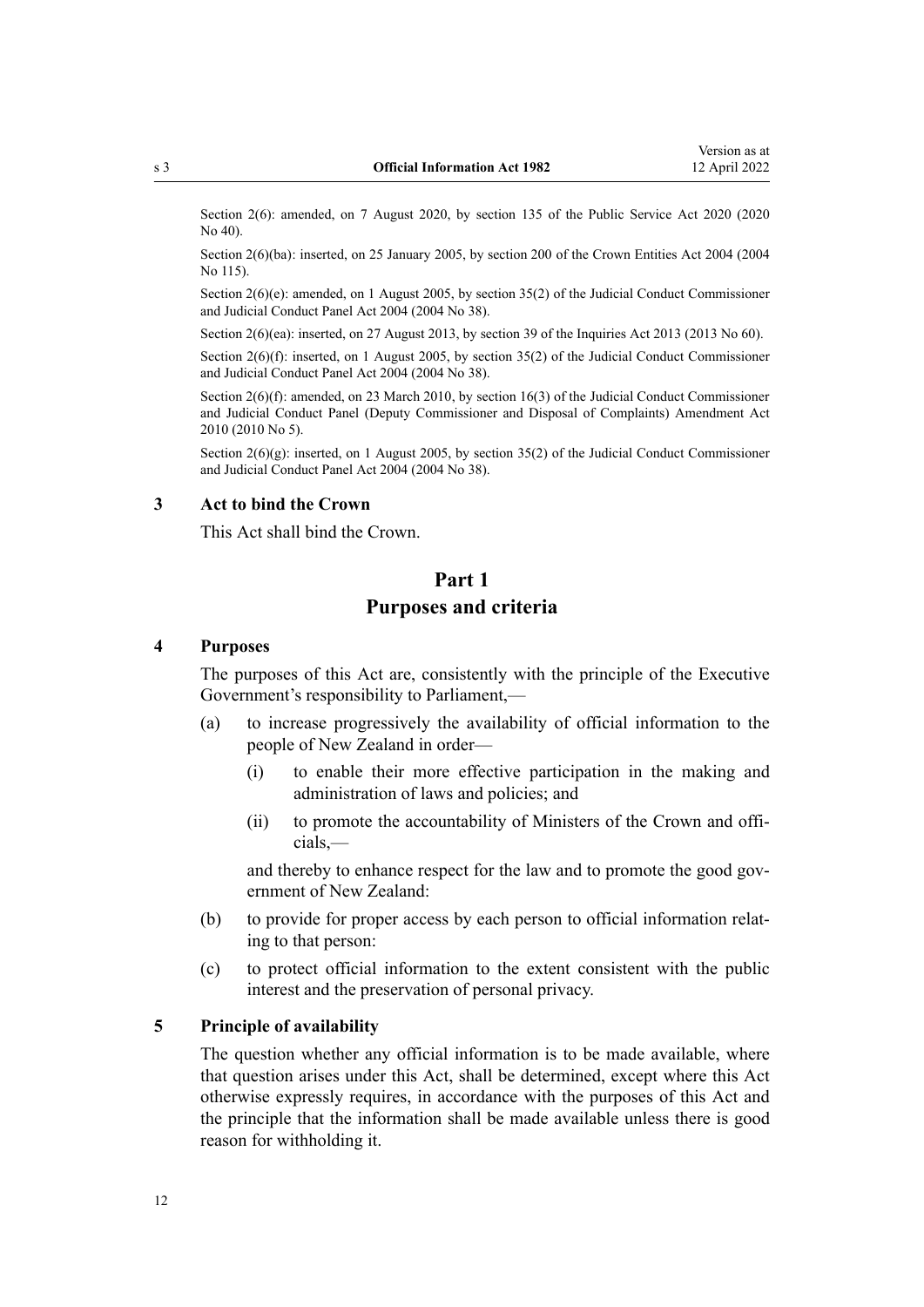#### **6 Conclusive reasons for withholding official information**

<span id="page-12-0"></span>Version as at<br>12 April 2022

Good reason for withholding official information exists, for the purpose of sec[tion 5,](#page-11-0) if the making available of that information would be likely—

- (a) to prejudice the security or defence of New Zealand or the international relations of the Government of New Zealand; or
- (b) to prejudice the entrusting of information to the Government of New Zealand on a basis of confidence by—
	- (i) the Government of any other country or any agency of such a Government; or
	- (ii) any international organisation; or
- (c) to prejudice the maintenance of the law, including the prevention, inves‐ tigation, and detection of offences, and the right to a fair trial; or
- (d) to endanger the safety of any person; or
- (e) to damage seriously the economy of New Zealand by disclosing prema‐ turely decisions to change or continue government economic or financial policies relating to—
	- (i) exchange rates or the control of overseas exchange transactions:
	- (ii) the regulation of banking or credit:
	- (iii) taxation:
	- (iv) the stability, control, and adjustment of prices of goods and ser‐ vices, rents, and other costs, and rates of wages, salaries, and other incomes:
	- (v) the borrowing of money by the Government of New Zealand:
	- (vi) the entering into of overseas trade agreements.

Section 6(d): replaced, on 1 April 1987, by [section 3](http://legislation.govt.nz/pdflink.aspx?id=DLM101327) of the Official Information Amendment Act 1987 (1987 No 8).

Section 6(e): inserted, on 1 April 1987, by [section 3](http://legislation.govt.nz/pdflink.aspx?id=DLM101327) of the Official Information Amendment Act 1987 (1987 No 8).

**7 Special reasons for withholding official information related to the Cook Islands, Tokelau, or Niue, or the Ross Dependency**

Good reason for withholding information exists, for the purpose of [section 5](#page-11-0), if the making available of the information would be likely—

- (a) to prejudice the security or defence of—
	- (i) the self-governing State of the Cook Islands; or
	- (ii) the self-governing State of Niue; or
	- (iii) Tokelau; or
	- (iv) the Ross Dependency; or
- (b) to prejudice relations between any of the Governments of—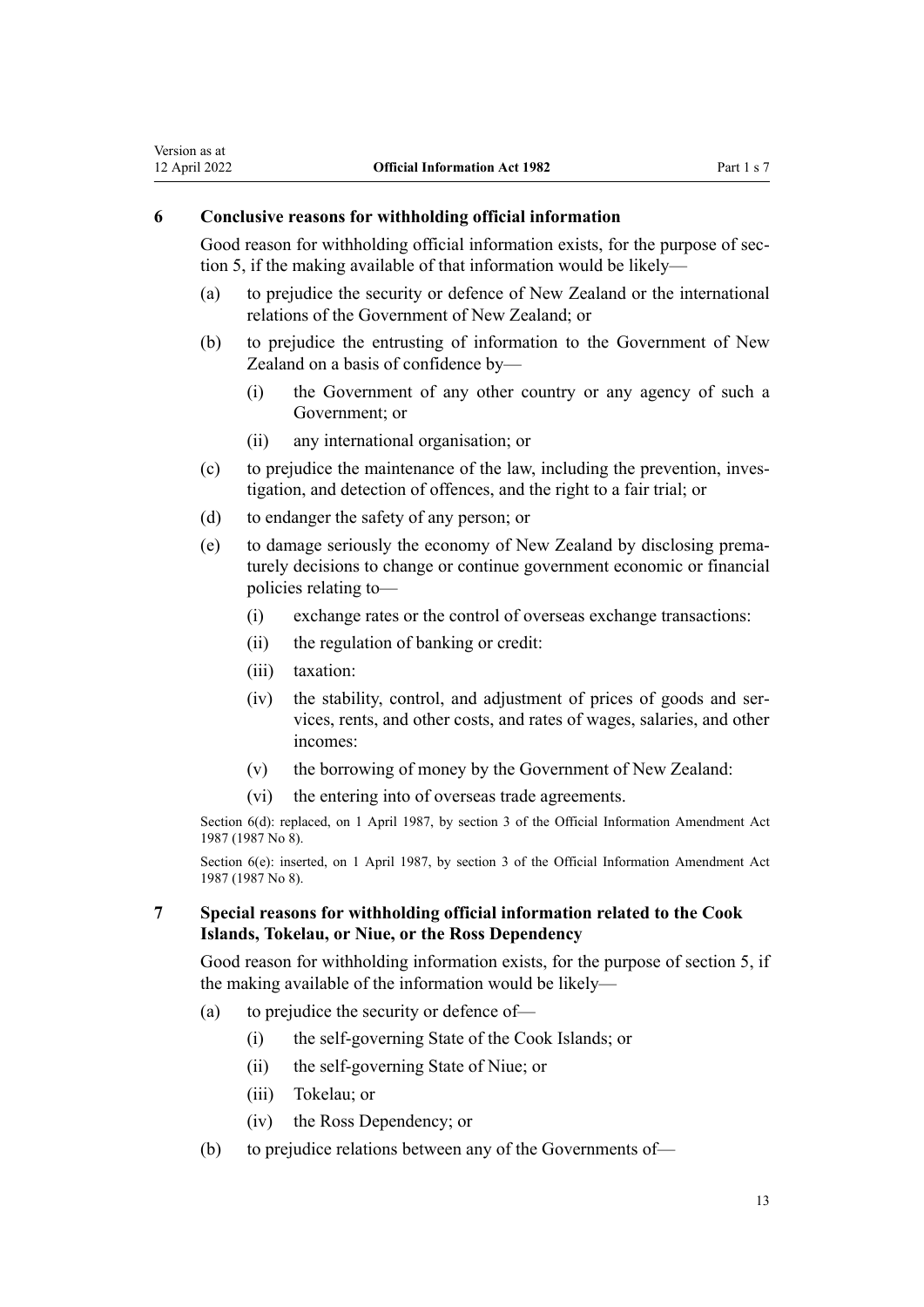- <span id="page-13-0"></span>(i) New Zealand:
- (ii) the self-governing State of the Cook Islands:
- (iii) the self-governing State of Niue; or
- (c) to prejudice the international relations of the Governments of—
	- (i) the self-governing State of the Cook Islands; or
	- (ii) the self-governing State of Niue.

#### **8 Special reasons for withholding official information related to competitive commercial activities**

#### *[Repealed]*

Section 8: repealed, on 1 April 1987, by [section 4\(1\)](http://legislation.govt.nz/pdflink.aspx?id=DLM101328) of the Official Information Amendment Act 1987 (1987 No 8).

#### **9 Other reasons for withholding official information**

- (1) Where this section applies, good reason for withholding official information exists, for the purpose of [section 5](#page-11-0), unless, in the circumstances of the particular case, the withholding of that information is outweighed by other consider‐ ations which render it desirable, in the public interest, to make that information available.
- (2) Subject to [sections 6](#page-12-0), [7,](#page-12-0) [10](#page-15-0), and [18,](#page-22-0) this section applies if, and only if, the with‐ holding of the information is necessary to—
	- (a) protect the privacy of natural persons, including that of deceased natural persons; or
	- (b) protect information where the making available of the information—
		- (i) would disclose a trade secret; or
		- (ii) would be likely unreasonably to prejudice the commercial pos‐ ition of the person who supplied or who is the subject of the infor‐ mation; or
	- (ba) protect information which is subject to an obligation of confidence or which any person has been or could be compelled to provide under the authority of any enactment, where the making available of the information—
		- (i) would be likely to prejudice the supply of similar information, or information from the same source, and it is in the public interest that such information should continue to be supplied; or
		- (ii) would be likely otherwise to damage the public interest;
	- (c) avoid prejudice to measures protecting the health or safety of members of the public; or
	- (d) avoid prejudice to the substantial economic interests of New Zealand; or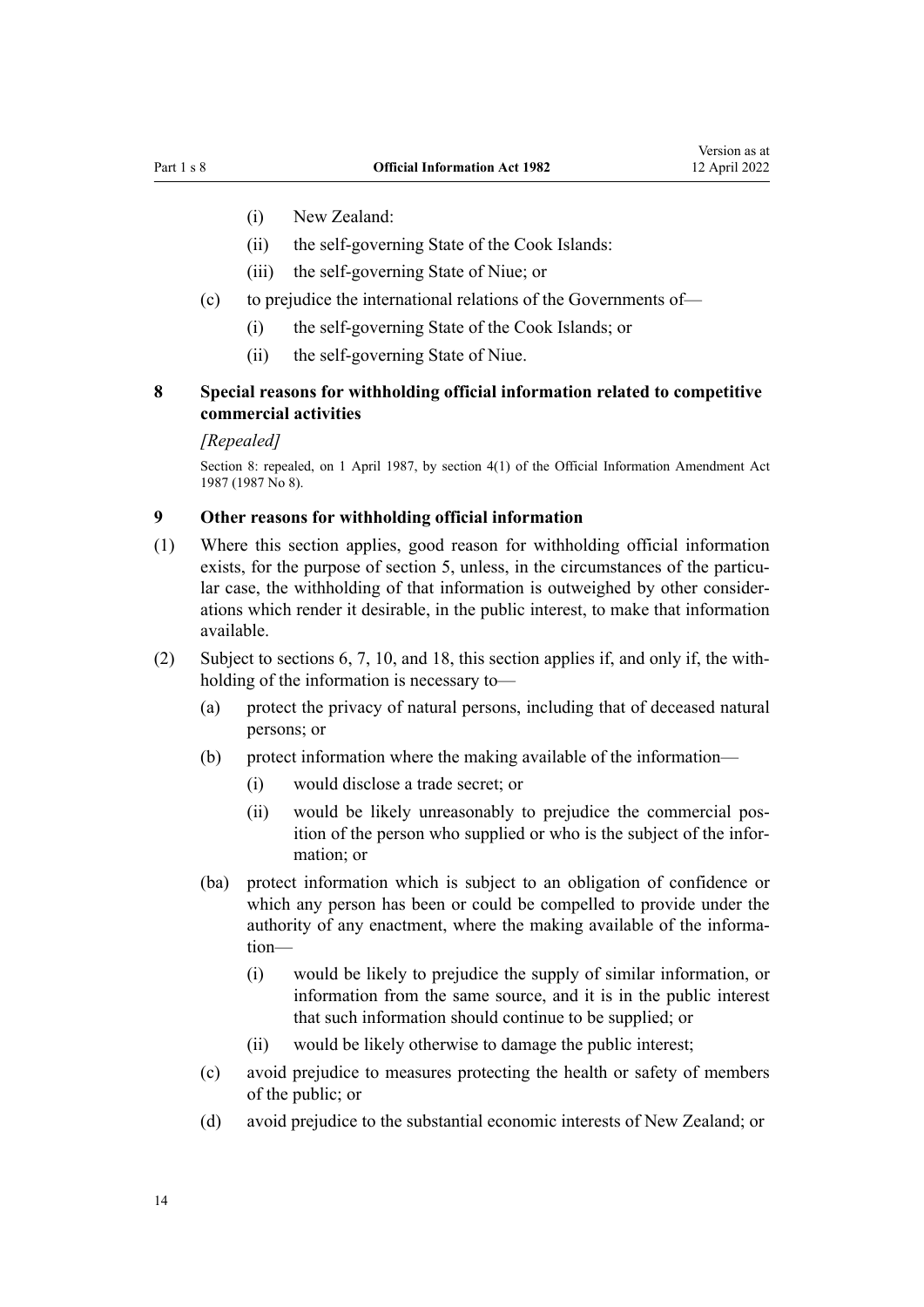| Version as at<br>12 April 2022                                                                                      |                                                                                                                                 | <b>Official Information Act 1982</b>                                                                                                                                                                                                 | Part 1 s 9 |  |
|---------------------------------------------------------------------------------------------------------------------|---------------------------------------------------------------------------------------------------------------------------------|--------------------------------------------------------------------------------------------------------------------------------------------------------------------------------------------------------------------------------------|------------|--|
| (e)                                                                                                                 | avoid prejudice to measures that prevent or mitigate material loss to<br>members of the public; or                              |                                                                                                                                                                                                                                      |            |  |
| (f)                                                                                                                 | tect-                                                                                                                           | maintain the constitutional conventions for the time being which pro-                                                                                                                                                                |            |  |
|                                                                                                                     | (i)                                                                                                                             | the confidentiality of communications by or with the Sovereign or<br>her representative:                                                                                                                                             |            |  |
|                                                                                                                     | (ii)                                                                                                                            | collective and individual ministerial responsibility:                                                                                                                                                                                |            |  |
|                                                                                                                     | (iii)                                                                                                                           | the political neutrality of officials:                                                                                                                                                                                               |            |  |
|                                                                                                                     | (iv)                                                                                                                            | the confidentiality of advice tendered by Ministers of the Crown<br>and officials; or                                                                                                                                                |            |  |
| (g)                                                                                                                 |                                                                                                                                 | maintain the effective conduct of public affairs through—                                                                                                                                                                            |            |  |
|                                                                                                                     | (i)                                                                                                                             | the free and frank expression of opinions by or between or to Min-<br>isters of the Crown or members of an organisation or officers and<br>employees of any public service agency or organisation in the<br>course of their duty; or |            |  |
|                                                                                                                     | (ii)                                                                                                                            | the protection of such Ministers, members of organisations, offi-<br>cers, and employees from improper pressure or harassment; or                                                                                                    |            |  |
| (h)                                                                                                                 |                                                                                                                                 | maintain legal professional privilege; or                                                                                                                                                                                            |            |  |
| (i)                                                                                                                 |                                                                                                                                 | enable a Minister of the Crown or any public service agency or organisa-<br>tion holding the information to carry out, without prejudice or disadvant-<br>age, commercial activities; or                                             |            |  |
| (j)                                                                                                                 |                                                                                                                                 | enable a Minister of the Crown or any public service agency or organisa-<br>tion holding the information to carry on, without prejudice or disadvant-<br>age, negotiations (including commercial and industrial negotiations); or    |            |  |
| (k)                                                                                                                 |                                                                                                                                 | prevent the disclosure or use of official information for improper gain or<br>improper advantage.                                                                                                                                    |            |  |
| 1987 (1987 No 8).                                                                                                   |                                                                                                                                 | Section $9(2)$ : amended, on 1 April 1987, by section $4(2)$ of the Official Information Amendment Act                                                                                                                               |            |  |
|                                                                                                                     |                                                                                                                                 | Section $9(2)(b)$ : replaced, on 1 April 1987, by section 5(1) of the Official Information Amendment<br>Act 1987 (1987 No 8).                                                                                                        |            |  |
|                                                                                                                     |                                                                                                                                 | Section $9(2)(ba)$ : inserted, on 1 April 1987, by section 5(1) of the Official Information Amendment<br>Act 1987 (1987 No 8).                                                                                                       |            |  |
| Section $9(2)(g)(i)$ : amended, on 7 August 2020, by section 135 of the Public Service Act 2020 (2020<br>No $40$ ). |                                                                                                                                 |                                                                                                                                                                                                                                      |            |  |
|                                                                                                                     | Section $9(2)(g)(i)$ : amended, on 1 April 1987, by section 5(2) of the Official Information Amendment<br>Act 1987 (1987 No 8). |                                                                                                                                                                                                                                      |            |  |
|                                                                                                                     |                                                                                                                                 | Section $9(2)(g)(ii)$ : amended, on 1 April 1987, by section 5(3) of the Official Information Amend-<br>ment Act 1987 (1987 No 8).                                                                                                   |            |  |
|                                                                                                                     |                                                                                                                                 | Section $9(2)(i)$ : replaced, on 1 April 1987, by section 5(4) of the Official Information Amendment<br>Act 1987 (1987 No 8).                                                                                                        |            |  |
|                                                                                                                     | Section 9(2)(i): amended, on 7 August 2020, by section 135 of the Public Service Act 2020 (2020<br>No 40).                      |                                                                                                                                                                                                                                      |            |  |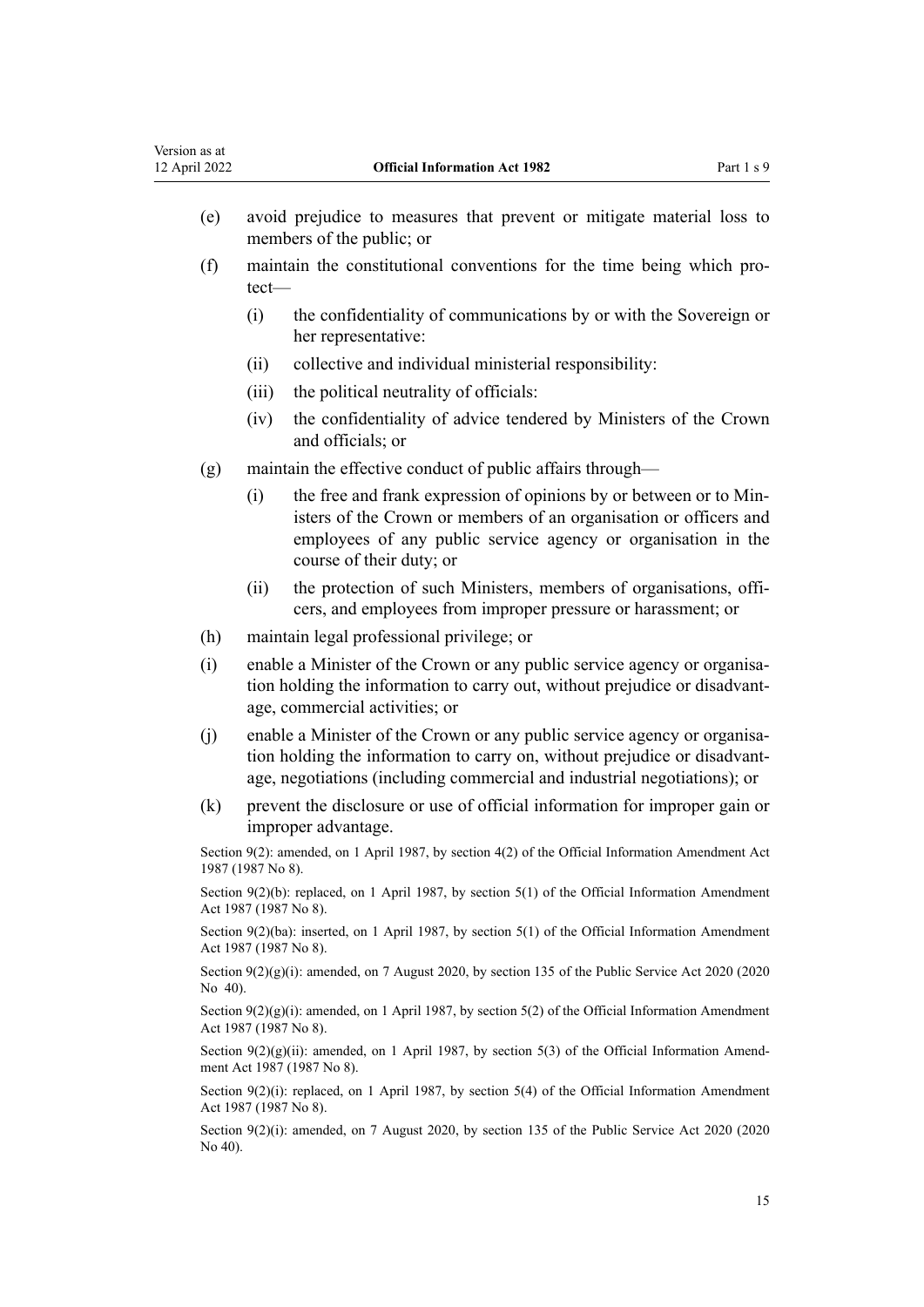<span id="page-15-0"></span>Section  $9(2)(i)$ : replaced, on 1 April 1987, by [section 5\(4\)](http://legislation.govt.nz/pdflink.aspx?id=DLM101329) of the Official Information Amendment Act 1987 (1987 No 8).

Section 9(2)(i): amended, on 7 August 2020, by [section 135](http://legislation.govt.nz/pdflink.aspx?id=LMS176959) of the Public Service Act 2020 (2020) No 40).

#### **10 Information concerning existence of certain information**

Where a request under this Act relates to information to which [section 6](#page-12-0) or [section 7](#page-12-0) or section  $9(2)(b)$  applies, or would, if it existed, apply, the department (for itself and for a departmental agency hosted by it or an interdepartmental executive board serviced by it) or interdepartmental venture or Minister of the Crown or organisation dealing with the request may, if it or he is satisfied that the interest protected by section 6 or section 7 or section  $9(2)(b)$ would be likely to be prejudiced by the disclosure of the existence or non-existence of such information, give notice in writing to the applicant that it or he neither confirms nor denies the existence or non-existence of that information.

Section 10: amended, on 7 August 2020, by [section 135](http://legislation.govt.nz/pdflink.aspx?id=LMS176959) of the Public Service Act 2020 (2020 No 40).

Section 10: amended, on 1 April 1987, by [section 4\(2\)](http://legislation.govt.nz/pdflink.aspx?id=DLM101328) of the Official Information Amendment Act 1987 (1987 No 8).

#### **11 Exclusion of public interest immunity**

- (1) Subject to subsection (2), the rule of law which authorises or requires the withholding of any document, or the refusal to answer any question, on the ground that the disclosure of the document or the answering of the question would be injurious to the public interest shall not apply in respect of—
	- (a) any investigation by or proceedings before an Ombudsman; or
	- (b) any application under [section 8](http://legislation.govt.nz/pdflink.aspx?id=DLM6942138) of the Judicial Review Procedure Act 2016 for the review of any decision under this Act;

but not so as to give any party any information that he would not, apart from this section, be entitled to.

- (2) Nothing in subsection (1) affects—
	- (a) [section 31](#page-38-0); or
	- (b) clause 8 of [Schedule 2;](#page-60-0) or
	- (c) [section 20\(1\)](http://legislation.govt.nz/pdflink.aspx?id=DLM431156) of the Ombudsmen Act 1975.

Section  $11(1)(a)$ : amended, on 1 July 1988, by [section 53\(b\).](#page-48-0)

Section 11(1)(b): amended, on 1 March 2017, by [section 24](http://legislation.govt.nz/pdflink.aspx?id=DLM6942157) of the Judicial Review Procedure Act 2016 (2016 No 50).

## **Part 2**

## **Requests for access to official information**

#### **12 Requests**

- (1) Any person, being—
- 16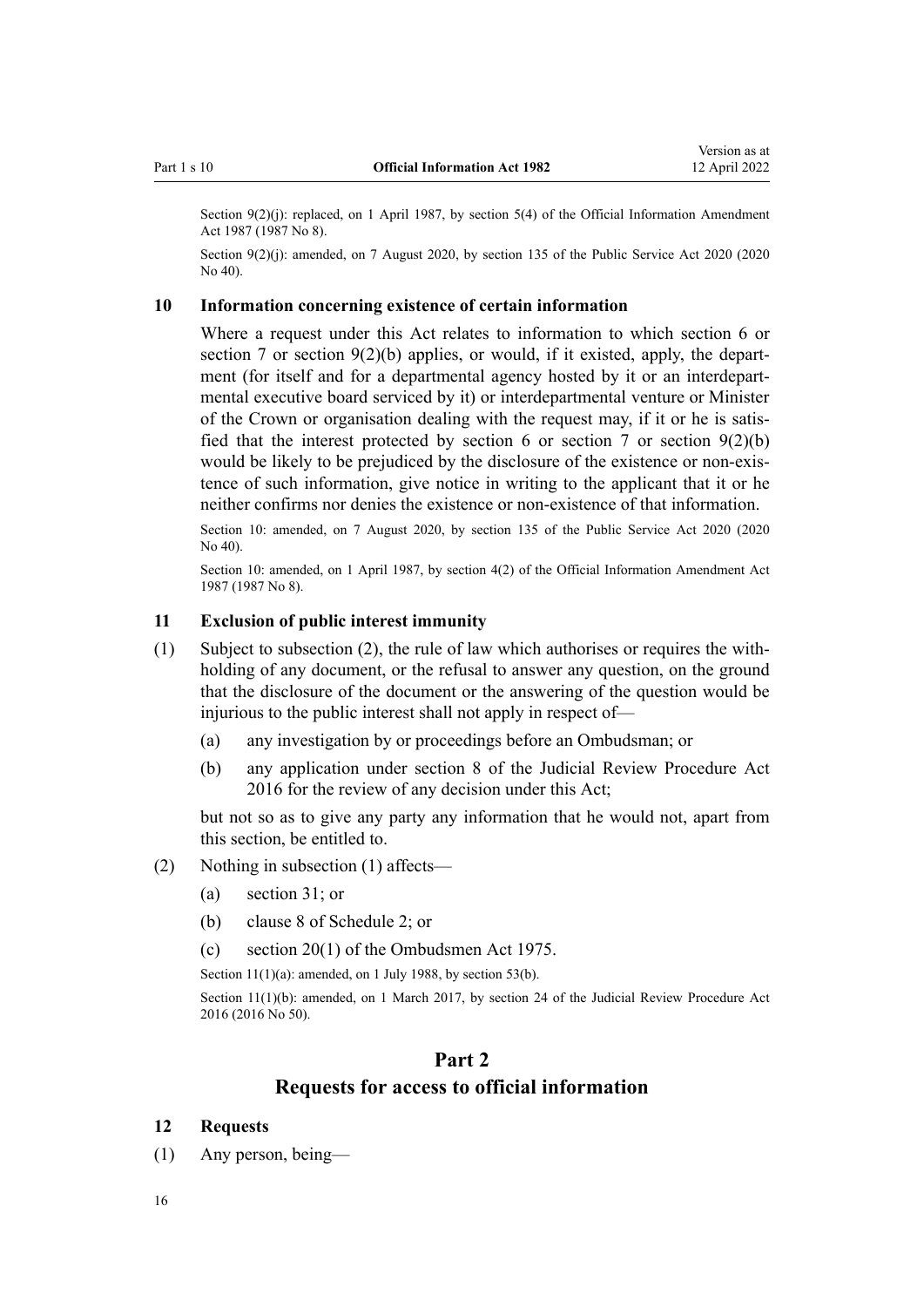- (a) a New Zealand citizen; or
- (b) a permanent resident of New Zealand; or
- (c) a person who is in New Zealand; or
- (d) a body corporate which is incorporated in New Zealand; or
- (e) a body corporate which is incorporated outside New Zealand but which has a place of business in New Zealand,—

may request a department (for itself and for a departmental agency hosted by it or an interdepartmental executive board serviced by it) or interdepartmental venture or Minister of the Crown or organisation to make available to him or it any specified official information.

(1AA) A request under subsection (1)—

- (a) may be made in any form and communicated by any means (including orally); and
- (b) does not need to refer to this Act.
- (1A) Notwithstanding subsection (1), a request made, on or after the date of com‐ mencement of this subsection, by or on behalf of a natural person for access to any personal information which is about that person shall be deemed to be a request made pursuant to information privacy principle  $6(1)(b)$  set out in sec[tion 22](http://legislation.govt.nz/pdflink.aspx?id=LMS23342) of the Privacy Act 2020, and shall be dealt with accordingly, and noth‐ ing in this Part or in [Part 5](#page-34-0) shall apply in relation to any such request.
- (2) The official information requested shall be specified with due particularity in the request.
- (3) If the person making the request asks that his request be treated as urgent, he shall give his reasons for seeking the information urgently.
- (4) A department or venture or Minister of the Crown or organisation to which an oral request is made under subsection  $(1)$  may, if written clarification is reasonably necessary, ask the person making the request to put the request in writing to clarify the request.
- (5) If the person declines or is unable to put the request in writing, the department or venture or Minister of the Crown or organisation must record its understand‐ ing of the request and provide a copy of the record to the person.

Section 12(1): replaced, on 1 April 1987, by [section 6](http://legislation.govt.nz/pdflink.aspx?id=DLM101330) of the Official Information Amendment Act 1987 (1987 No 8).

Section 12(1): amended, on 7 August 2020, by [section 135](http://legislation.govt.nz/pdflink.aspx?id=LMS176959) of the Public Service Act 2020 (2020 No 40).

Section 12(1AA): inserted, on 26 March 2015, by [section 4\(1\)](http://legislation.govt.nz/pdflink.aspx?id=DLM6403863) of the Official Information Amendment Act 2015 (2015 No 29).

Section 12(1A): inserted, on 1 July 1993, by [section 3](http://legislation.govt.nz/pdflink.aspx?id=DLM299188) of the Official Information Amendment Act 1993 (1993 No 36).

Section 12(1A): amended, on 1 December 2020, by [section 217](http://legislation.govt.nz/pdflink.aspx?id=LMS23706) of the Privacy Act 2020 (2020 No 31).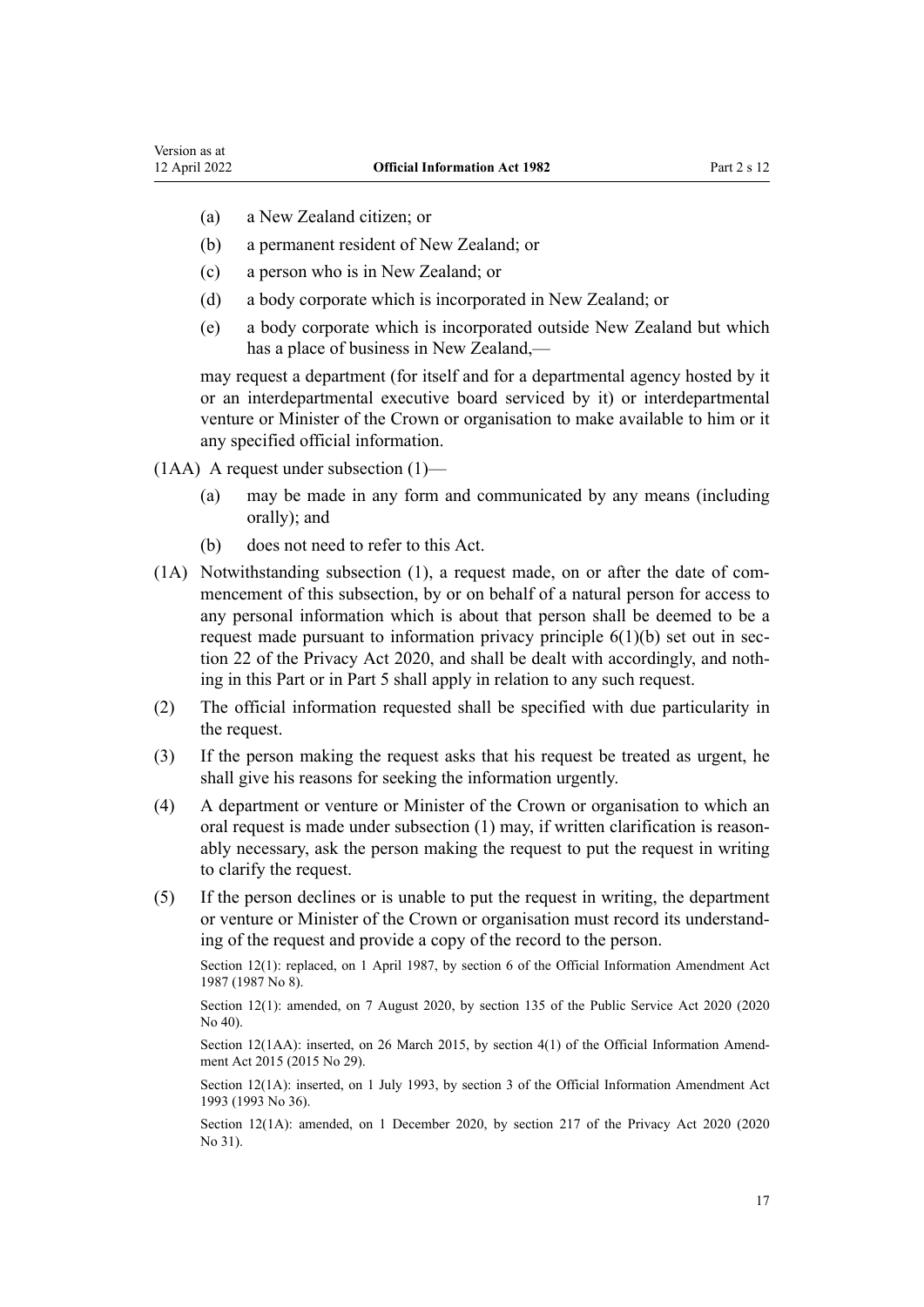<span id="page-17-0"></span>Section 12(4): inserted, on 26 March 2015, by [section 4\(2\)](http://legislation.govt.nz/pdflink.aspx?id=DLM6403863) of the Official Information Amendment Act 2015 (2015 No 29).

Section 12(4): amended, on 7 August 2020, by [section 135](http://legislation.govt.nz/pdflink.aspx?id=LMS176959) of the Public Service Act 2020 (2020 No 40).

Section 12(5): inserted, on 26 March 2015, by [section 4\(2\)](http://legislation.govt.nz/pdflink.aspx?id=DLM6403863) of the Official Information Amendment Act 2015 (2015 No 29).

Section 12(5): amended, on 7 August 2020, by [section 135](http://legislation.govt.nz/pdflink.aspx?id=LMS176959) of the Public Service Act 2020 (2020) No 40).

#### **13 Assistance**

It is the duty of every department or interdepartmental venture, Minister of the Crown, and organisation to give reasonable assistance to a person, who—

- (a) wishes to make a request in accordance with [section 12;](#page-15-0) or
- (b) in making a request under [section 12](#page-15-0), has not made that request in accordance with that section; or
- (c) has not made his request to the appropriate department or venture or Minister of the Crown or organisation or local authority,—

to make a request in a manner that is in accordance with that section or to direct his request to the appropriate department or venture or Minister of the Crown or organisation or local authority.

Section 13: amended, on 7 August 2020, by [section 135](http://legislation.govt.nz/pdflink.aspx?id=LMS176959) of the Public Service Act 2020 (2020 No 40).

Section 13: amended, on 1 March 1988, by [section 57\(1\)](http://legislation.govt.nz/pdflink.aspx?id=DLM123614) of the Local Government Official Information and Meetings Act 1987 (1987 No 174).

Section 13(c): amended, on 7 August 2020, by [section 135](http://legislation.govt.nz/pdflink.aspx?id=LMS176959) of the Public Service Act 2020 (2020) No 40).

Section 13(c): amended, on 1 March 1988, by [section 57\(1\)](http://legislation.govt.nz/pdflink.aspx?id=DLM123614) of the Local Government Official Information and Meetings Act 1987 (1987 No 174).

#### **14 Transfer of requests**

Where—

- (a) a request in accordance with [section 12](#page-15-0) is made to a department or inter‐ departmental venture or Minister of the Crown or organisation; and
- (b) the information, or some of the information, to which the request relates—
	- (i) is not held by the department or venture or Minister of the Crown or organisation but is believed by the person dealing with the request to be held by another department (for itself and for a departmental agency hosted by it or an interdepartmental executive board serviced by it) or interdepartmental venture or Minister of the Crown or organisation, or by a local authority; or
	- (ii) is believed by the person dealing with the request to be more closely connected with the functions of another department (for itself and for a departmental agency hosted by it or an interdepart‐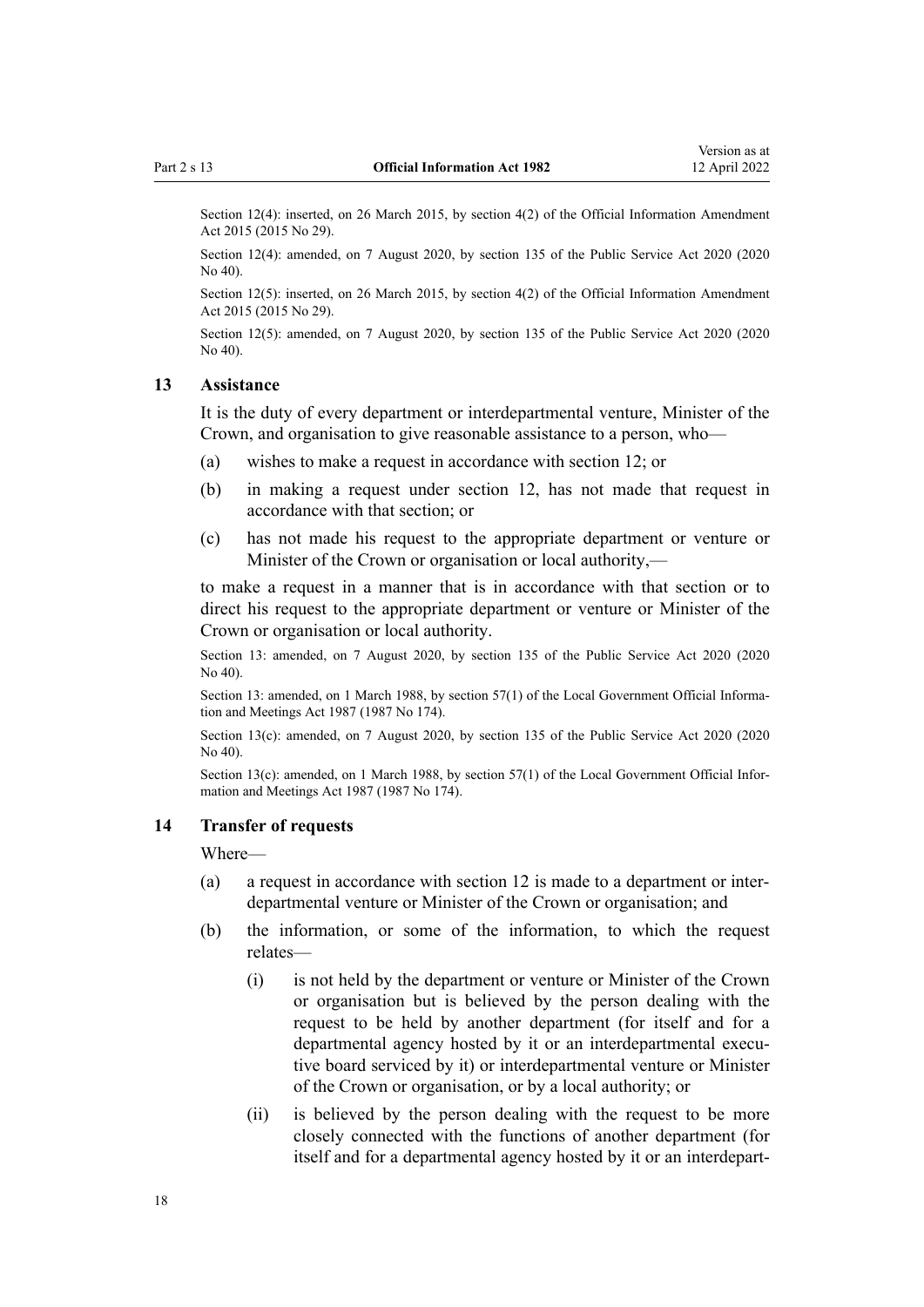mental executive board serviced by it) or interdepartmental venture or Minister of the Crown or organisation, or of a local author‐ ity,—

<span id="page-18-0"></span>the department or venture or Minister of the Crown or organisation to which the request is made shall promptly, and in any case not later than 10 working days after the day on which the request is received, transfer the request, or relevant part of the request, to the other department or interdepartmental venture or Minister of the Crown or organisation, or to that local authority, and inform the person making the request accordingly.

Section 14: replaced, on 1 March 1988, by [section 57\(1\)](http://legislation.govt.nz/pdflink.aspx?id=DLM123614) of the Local Government Official Information and Meetings Act 1987 (1987 No 174).

Section 14: amended, on 7 August 2020, by [section 135](http://legislation.govt.nz/pdflink.aspx?id=LMS176959) of the Public Service Act 2020 (2020 No 40).

Section 14: amended, on 26 March 2015, by [section 5\(b\)](http://legislation.govt.nz/pdflink.aspx?id=DLM6403864) of the Official Information Amendment Act 2015 (2015 No 29).

Section 14(a): amended, on 7 August 2020, by [section 135](http://legislation.govt.nz/pdflink.aspx?id=LMS176959) of the Public Service Act 2020 (2020) No 40).

Section 14(b): amended, on 26 March 2015, by [section 5\(a\)](http://legislation.govt.nz/pdflink.aspx?id=DLM6403864) of the Official Information Amendment Act 2015 (2015 No 29).

Section 14(b)(i): amended, on 7 August 2020, by [section 135](http://legislation.govt.nz/pdflink.aspx?id=LMS176959) of the Public Service Act 2020 (2020) No 40).

Section 14(b)(ii): amended, on 7 August 2020, by [section 135](http://legislation.govt.nz/pdflink.aspx?id=LMS176959) of the Public Service Act 2020 (2020) No 40).

#### **15 Decisions on requests**

- (1) Subject to this Act, the department or interdepartmental venture or Minister of the Crown or organisation to whom a request is made in accordance with [sec‐](#page-15-0) [tion 12](#page-15-0) or is transferred in accordance with [section 14](#page-17-0) of this Act or [section 12](http://legislation.govt.nz/pdflink.aspx?id=DLM122295) of the Local Government Official Information and Meetings Act 1987 shall, as soon as reasonably practicable, and in any case not later than 20 working days after the day on which the request is received by that department or venture or Minister of the Crown or organisation,—
	- (a) decide whether the request is to be granted and, if it is to be granted, in what manner and for what charge (if any); and
	- (b) give or post to the person who made the request notice of the decision on the request.
- (1AA) If a request (the **original request**) is amended or clarified after the date on which it is received, the department or venture or Minister of the Crown or organisation that receives the request may treat the amended or clarified request as a new request that, for the purposes of subsection (1), replaces the original request.
- (1AB) However, subsection (1AA) does not apply if—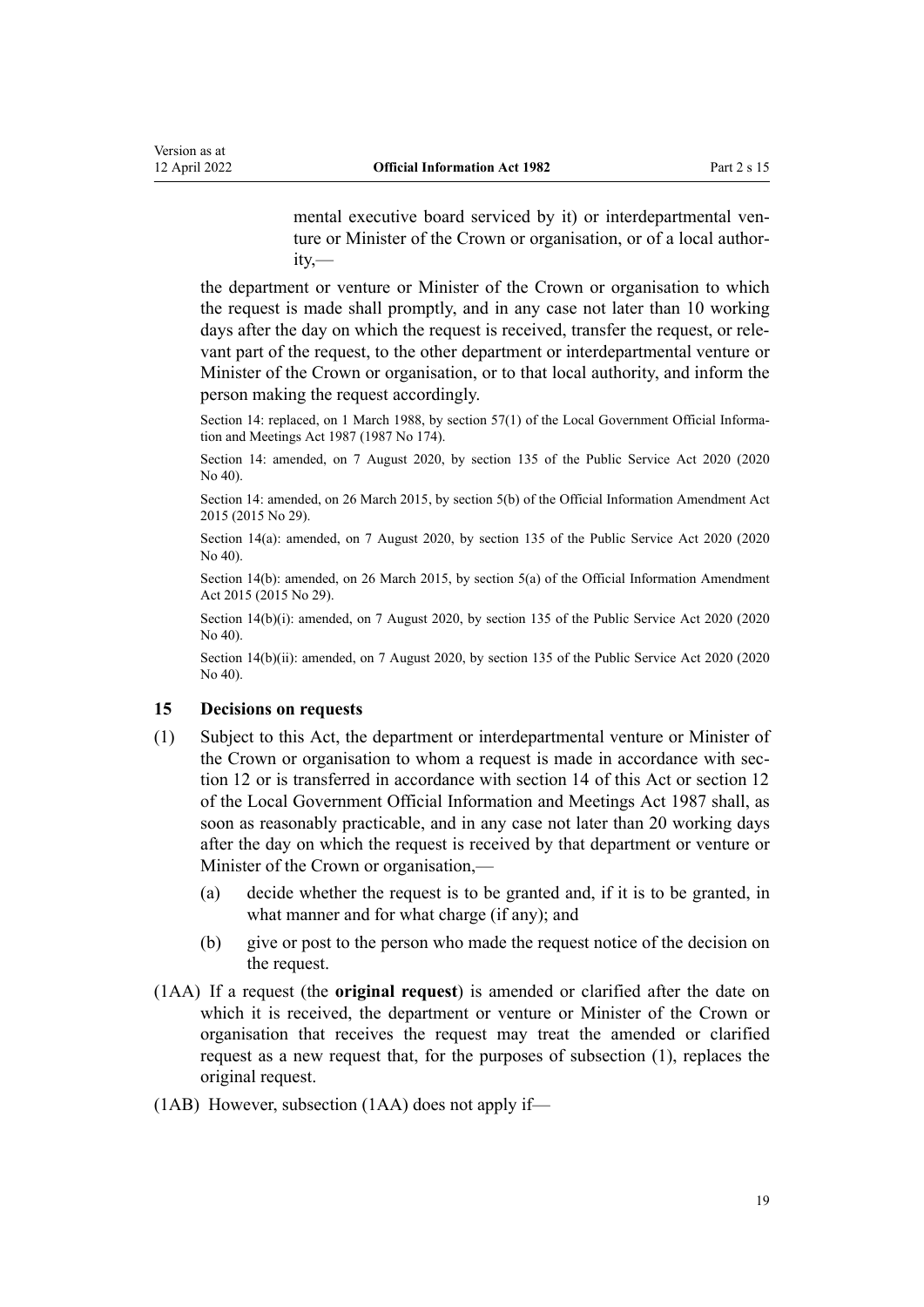- (a) the original request is amended or clarified because the department or venture or Minister of the Crown or organisation to which the request was made sought an amendment to, or a clarification of, the request; and
- (b) the department or venture or Minister of the Crown or organisation did not seek that amendment or clarification within 7 working days after receiving the original request.
- (1A) Subject to [section 24](#page-31-0), every department or venture or Minister of the Crown or organisation (including an organisation whose activities are funded in whole or in part by another person) may charge for the supply of official information under this Act.
- (2) Any charge fixed shall be reasonable and regard may be had to the cost of the labour and materials involved in making the information available and to any costs incurred pursuant to a request of the applicant to make the information available urgently.
- (3) The department or venture or Minister of the Crown or organisation may require that the whole or part of any charge be paid in advance.
- (4) Where a request in accordance with [section 12](#page-15-0) is made or transferred to a department or an interdepartmental venture, the decision on that request must be made by the chief executive of the department or the board of the venture or an officer or employee of the department or venture authorised by that chief executive or board unless that request is transferred in accordance with [section](#page-17-0) [14](#page-17-0) to another department or venture, a Minister of the Crown, an organisation, or a local authority.
- (5) Nothing in subsection (4) prevents the chief executive or board or officer or employee from consulting a Minister of the Crown or any other person in relation to the decision that the chief executive or board or officer or employee proposes to make on any request made to the department or venture in accord‐ ance with [section 12](#page-15-0) of this Act or transferred to the department or venture in accordance with [section 14](#page-17-0) of this Act or [section 12](http://legislation.govt.nz/pdflink.aspx?id=DLM122295) of the Local Government Official Information and Meetings Act 1987.

Section 15: replaced, on 1 April 1987, by [section 8\(1\)](http://legislation.govt.nz/pdflink.aspx?id=DLM101333) of the Official Information Amendment Act 1987 (1987 No 8).

Section 15(1): amended, on 7 August 2020, by [section 135](http://legislation.govt.nz/pdflink.aspx?id=LMS176959) of the Public Service Act 2020 (2020 No 40).

Section 15(1): amended, on 1 March 1988, by [section 57\(1\)](http://legislation.govt.nz/pdflink.aspx?id=DLM123614) of the Local Government Official Information and Meetings Act 1987 (1987 No 174).

Section 15(1AA): inserted, on 26 March 2015, by [section 6](http://legislation.govt.nz/pdflink.aspx?id=DLM6403865) of the Official Information Amendment Act 2015 (2015 No 29).

Section 15(1AA): amended, on 7 August 2020, by [section 135](http://legislation.govt.nz/pdflink.aspx?id=LMS176959) of the Public Service Act 2020 (2020 No 40).

Section 15(1AB): inserted, on 26 March 2015, by [section 6](http://legislation.govt.nz/pdflink.aspx?id=DLM6403865) of the Official Information Amendment Act 2015 (2015 No 29).

Section 15(1AB)(a): amended, on 7 August 2020, by [section 135](http://legislation.govt.nz/pdflink.aspx?id=LMS176959) of the Public Service Act 2020 (2020 No 40).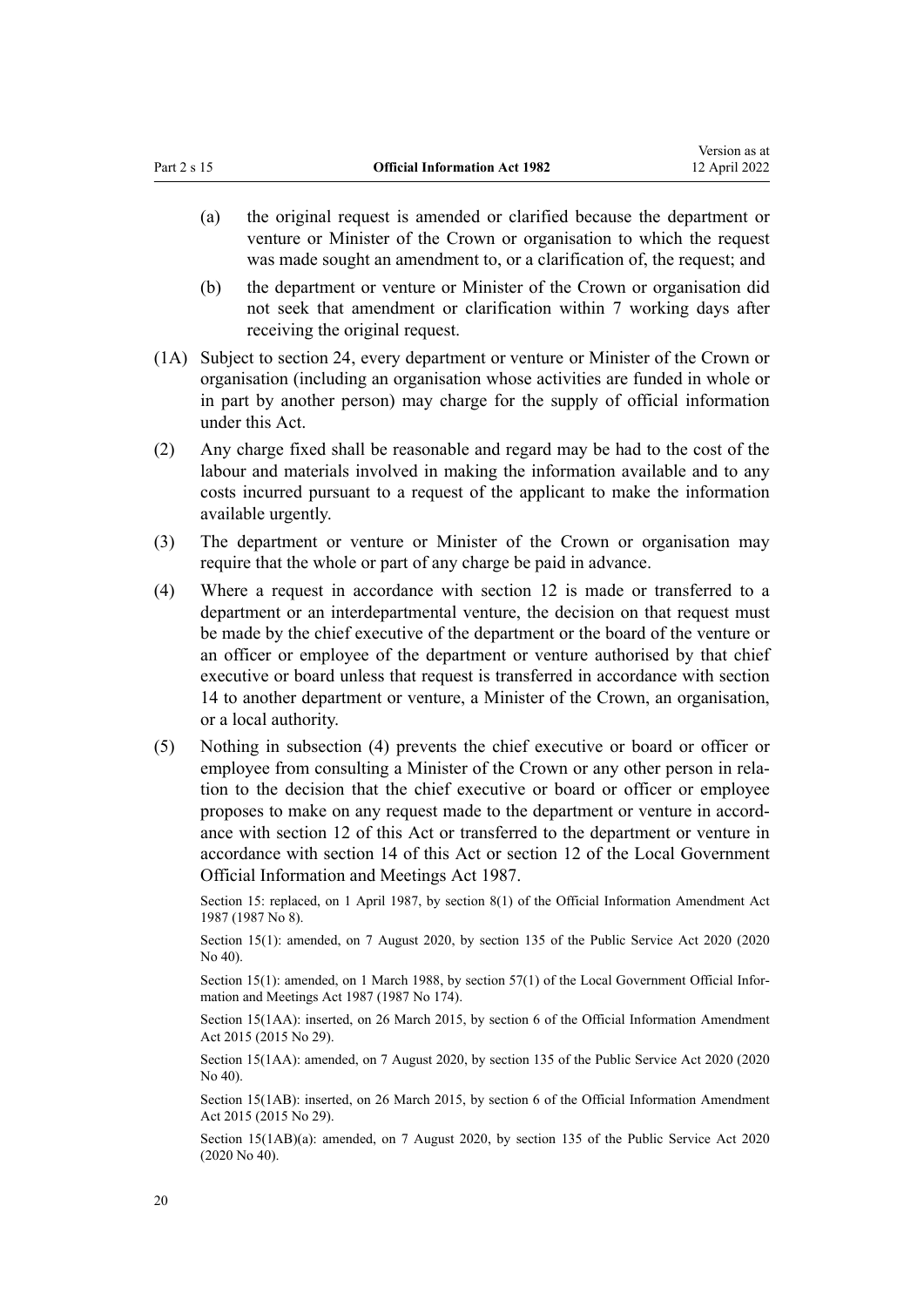<span id="page-20-0"></span>Section 15(1AB)(b): amended, on 7 August 2020, by [section 135](http://legislation.govt.nz/pdflink.aspx?id=LMS176959) of the Public Service Act 2020 (2020 No 40).

Section 15(1A): inserted, on 1 December 1989, by [section 2](http://legislation.govt.nz/pdflink.aspx?id=DLM194217) of the Official Information Amendment Act 1989 (1989 No 122).

Section 15(1A): amended, on 7 August 2020, by [section 135](http://legislation.govt.nz/pdflink.aspx?id=LMS176959) of the Public Service Act 2020 (2020 No 40).

Section 15(3): amended, on 7 August 2020, by [section 135](http://legislation.govt.nz/pdflink.aspx?id=LMS176959) of the Public Service Act 2020 (2020 No 40).

Section 15(4): replaced, on 7 August 2020, by [section 135](http://legislation.govt.nz/pdflink.aspx?id=LMS176959) of the Public Service Act 2020 (2020 No 40).

Section 15(5): replaced, on 7 August 2020, by [section 135](http://legislation.govt.nz/pdflink.aspx?id=LMS176959) of the Public Service Act 2020 (2020) No 40).

#### **15A Extension of time limits**

- (1) Where a request in accordance with [section 12](#page-15-0) is made or transferred to a department or an interdepartmental venture or a Minister of the Crown or an organisation, the chief executive of that department or board of that venture or an officer or employee of that department or venture authorised by that chief executive or board or that Minister of the Crown or that organisation may extend the time limit set out in [section 14](#page-17-0) or [15\(1\)](#page-18-0) in respect of the request if—
	- (a) the request is for a large quantity of official information or necessitates a search through a large quantity of information and meeting the original time limit would unreasonably interfere with the operations of the department or the venture or the Minister of the Crown or the organisation; or
	- (b) consultations necessary to make a decision on the request are such that a proper response to the request cannot reasonably be made within the original time limit.
- (2) Any extension under subsection (1) shall be for a reasonable period of time having regard to the circumstances.
- (3) The extension shall be effected by giving or posting notice of the extension to the person who made the request within 20 working days after the day on which the request is received.
- (4) The notice effecting the extension shall—
	- (a) specify the period of the extension; and
	- (b) give the reasons for the extension; and
	- (c) state that the person who made the request for the official information has the right, under [section 28\(3\)](#page-34-0), to make a complaint to an Ombudsman about the extension; and
	- (d) contain such other information as is necessary.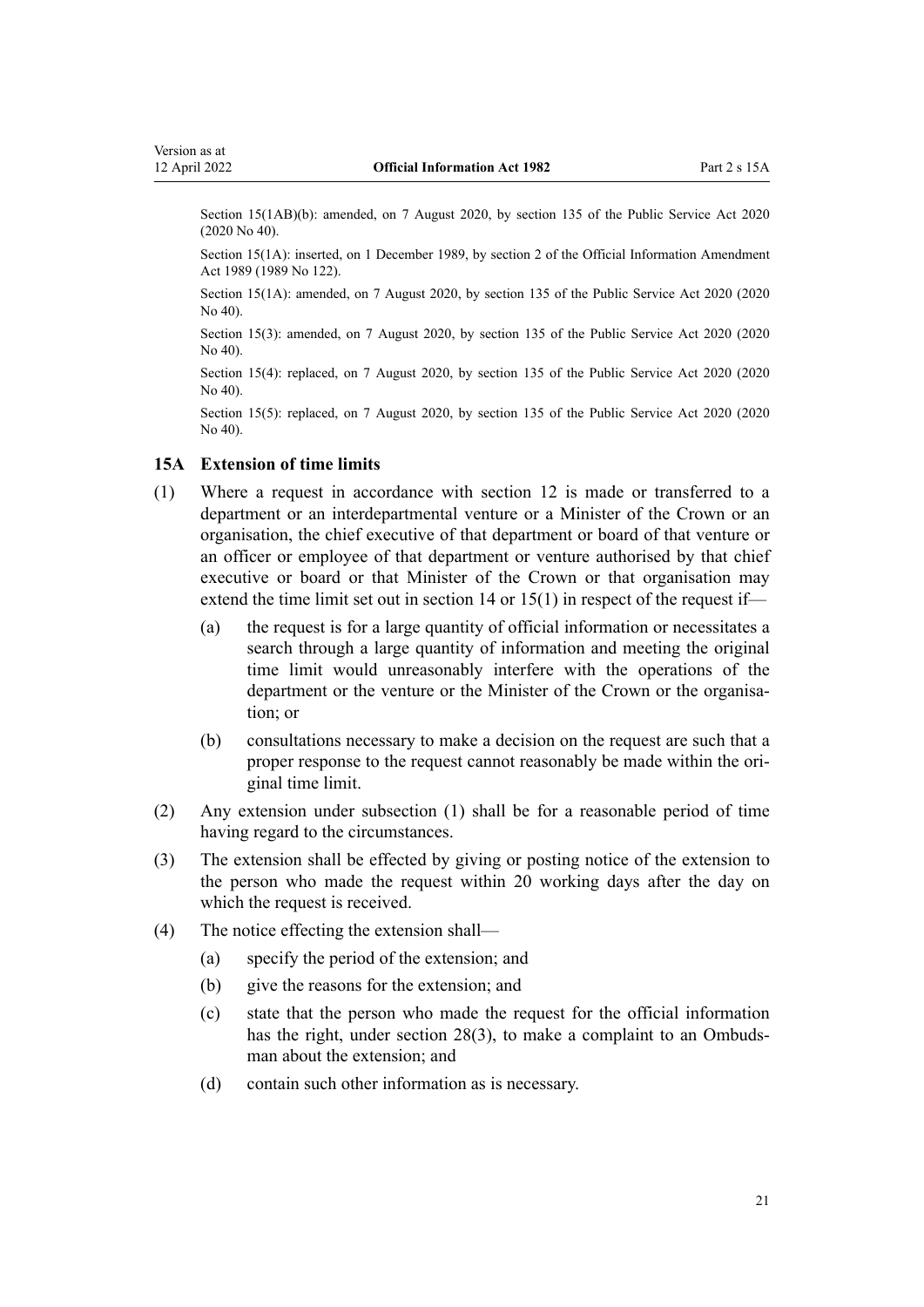<span id="page-21-0"></span>Section 15A: inserted, on 1 April 1987, by [section 9\(1\)](http://legislation.govt.nz/pdflink.aspx?id=DLM101334) of the Official Information Amendment Act 1987 (1987 No 8).

Section 15A(1): replaced, on 7 August 2020, by [section 135](http://legislation.govt.nz/pdflink.aspx?id=LMS176959) of the Public Service Act 2020 (2020) No 40).

#### **16 Documents**

- (1) Where the information requested by any person is comprised in a document, that information may be made available in 1 or more of the following ways:
	- (a) by giving the person a reasonable opportunity to inspect the document; or
	- (b) by providing the person with a copy of the document; or
	- (c) in the case of a document that is an article or thing from which sounds or visual images are capable of being reproduced, by making arrangements for the person to hear or view those sounds or visual images; or
	- (d) in the case of a document by which words are recorded in a manner in which they are capable of being reproduced in the form of sound or in which words are contained in the form of shorthand writing or in codified form, by providing the person with a written transcript of the words recorded or contained in the document; or
	- (e) by giving an excerpt or summary of the contents; or
	- (f) by furnishing oral information about its contents.
- (1A) Subject to subsections (2) and (3), information made available in any of the ways listed under subsection (1) may be made available in electronic form or by electronic means.
- (2) Subject to [section 17,](#page-22-0) the department or interdepartmental venture or Minister of the Crown or organisation shall make the information available in the way preferred by the person requesting it unless to do so would—
	- (a) impair efficient administration; or
	- (b) be contrary to any legal duty of the department or venture or Minister of the Crown or organisation in respect of the document; or
	- (c) prejudice the interests protected by [section 6](#page-12-0) or [section 7](#page-12-0) or [section 9](#page-13-0) and (in the case of the interests protected by section 9) there is no countervailing public interest.
- (3) Where the information is not provided in the way preferred by the person requesting it, the department or venture or Minister of the Crown or organisation shall, subject to [section 10,](#page-15-0) give to that person—
	- (a) the reason for not providing the information in that way; and
	- (b) if that person so requests, the grounds in support of that reason, unless the giving of those grounds would itself prejudice the interests protected by [section 6](#page-12-0) or [section 7](#page-12-0) or [section 9](#page-13-0) and (in the case of the interests pro‐ tected by section 9) there is no countervailing public interest.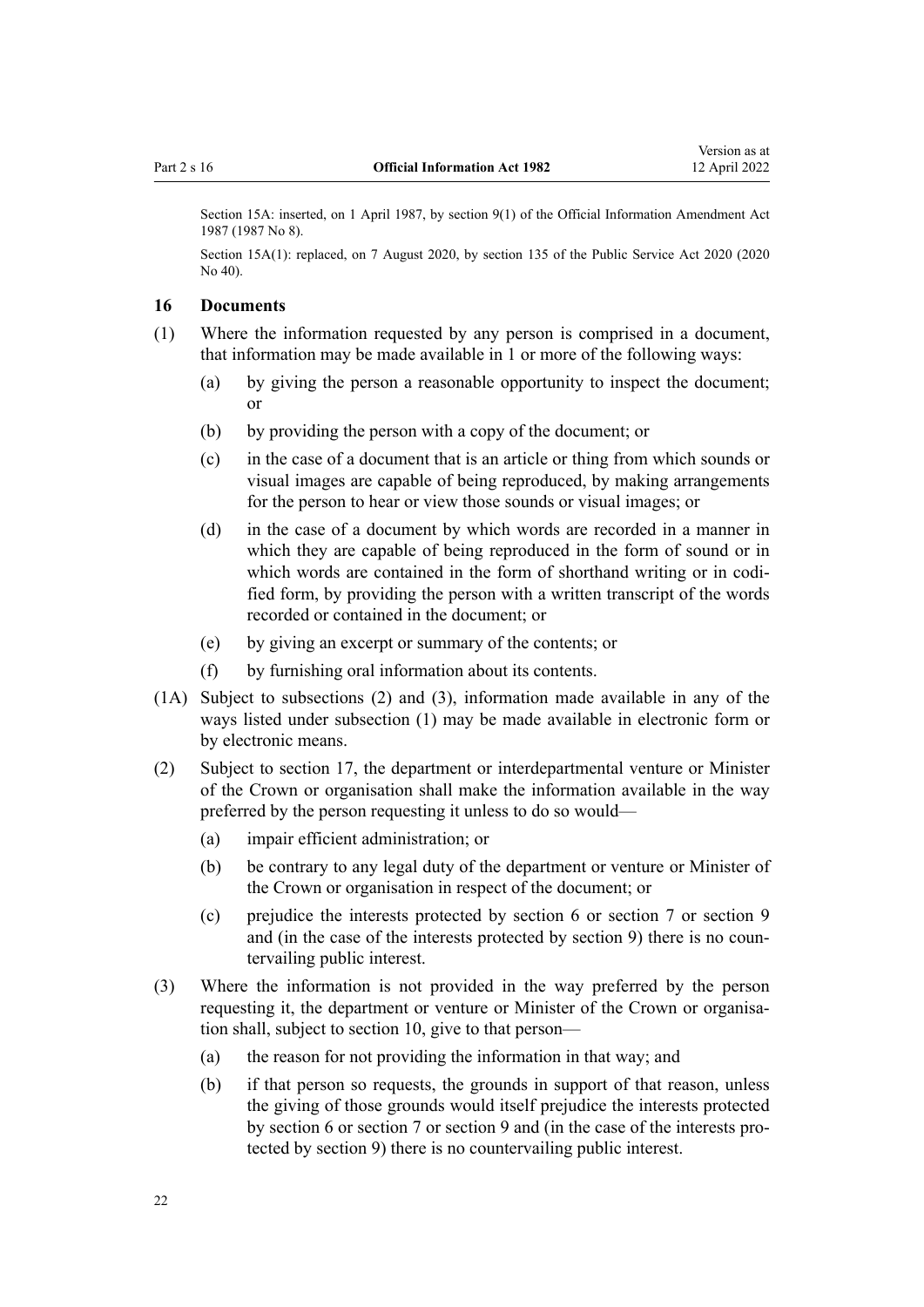<span id="page-22-0"></span>Section 16(1A): inserted, on 26 March 2015, by [section 7](http://legislation.govt.nz/pdflink.aspx?id=DLM6403867) of the Official Information Amendment Act 2015 (2015 No 29).

Section 16(2): amended, on 7 August 2020, by [section 135](http://legislation.govt.nz/pdflink.aspx?id=LMS176959) of the Public Service Act 2020 (2020) No 40).

Section 16(2)(b): amended, on 7 August 2020, by [section 135](http://legislation.govt.nz/pdflink.aspx?id=LMS176959) of the Public Service Act 2020 (2020 No 40).

Section  $16(2)(c)$ : amended, on 1 April 1987, by [section 4\(2\)](http://legislation.govt.nz/pdflink.aspx?id=DLM101328) of the Official Information Amendment Act 1987 (1987 No 8).

Section 16(3): amended, on 7 August 2020, by [section 135](http://legislation.govt.nz/pdflink.aspx?id=LMS176959) of the Public Service Act 2020 (2020 No 40).

Section 16(3)(b): amended, on 1 April 1987, by [section 4\(2\)](http://legislation.govt.nz/pdflink.aspx?id=DLM101328) of the Official Information Amendment Act 1987 (1987 No 8).

#### **17 Deletion of information from documents**

- (1) Where the information requested is comprised in a document and there is good reason for withholding some of the information contained in that document, the other information in that document may be made available by making a copy of that document available with such deletions or alterations as are necessary.
- (2) Where a copy of a document is made available under subsection (1), the department or interdepartmental venture or Minister of the Crown or organisation shall, subject to [section 10,](#page-15-0) give to the applicant—
	- (a) the reason for withholding the information; and
	- (b) if the applicant so requests, the grounds in support of that reason, unless the giving of those grounds would itself prejudice the interests protected by [section 6](#page-12-0) or [section 7](#page-12-0) or [section 9](#page-13-0) and (in the case of the interests pro‐ tected by section 9) there is no countervailing public interest.

Section 17(2): amended, on 7 August 2020, by [section 135](http://legislation.govt.nz/pdflink.aspx?id=LMS176959) of the Public Service Act 2020 (2020 No 40).

Section 17(2)(b): amended, on 1 April 1987, by [section 4\(2\)](http://legislation.govt.nz/pdflink.aspx?id=DLM101328) of the Official Information Amendment Act 1987 (1987 No 8).

#### **18 Refusal of requests**

A request made in accordance with [section 12](#page-15-0) may be refused only for 1 or more of the following reasons, namely:

- (a) that, by virtue of [section 6](#page-12-0) or [section 7](#page-12-0) or [section 9,](#page-13-0) there is good reason for withholding the information:
- (b) that, by virtue of [section 10,](#page-15-0) the department or interdepartmental venture or Minister of the Crown or organisation does not confirm or deny the existence or non-existence of the information requested:
- (c) that the making available of the information requested would—
	- (i) be contrary to the provisions of a specified enactment; or
	- (ii) constitute contempt of court or of the House of Representatives:
- (d) that the information requested is or will soon be publicly available: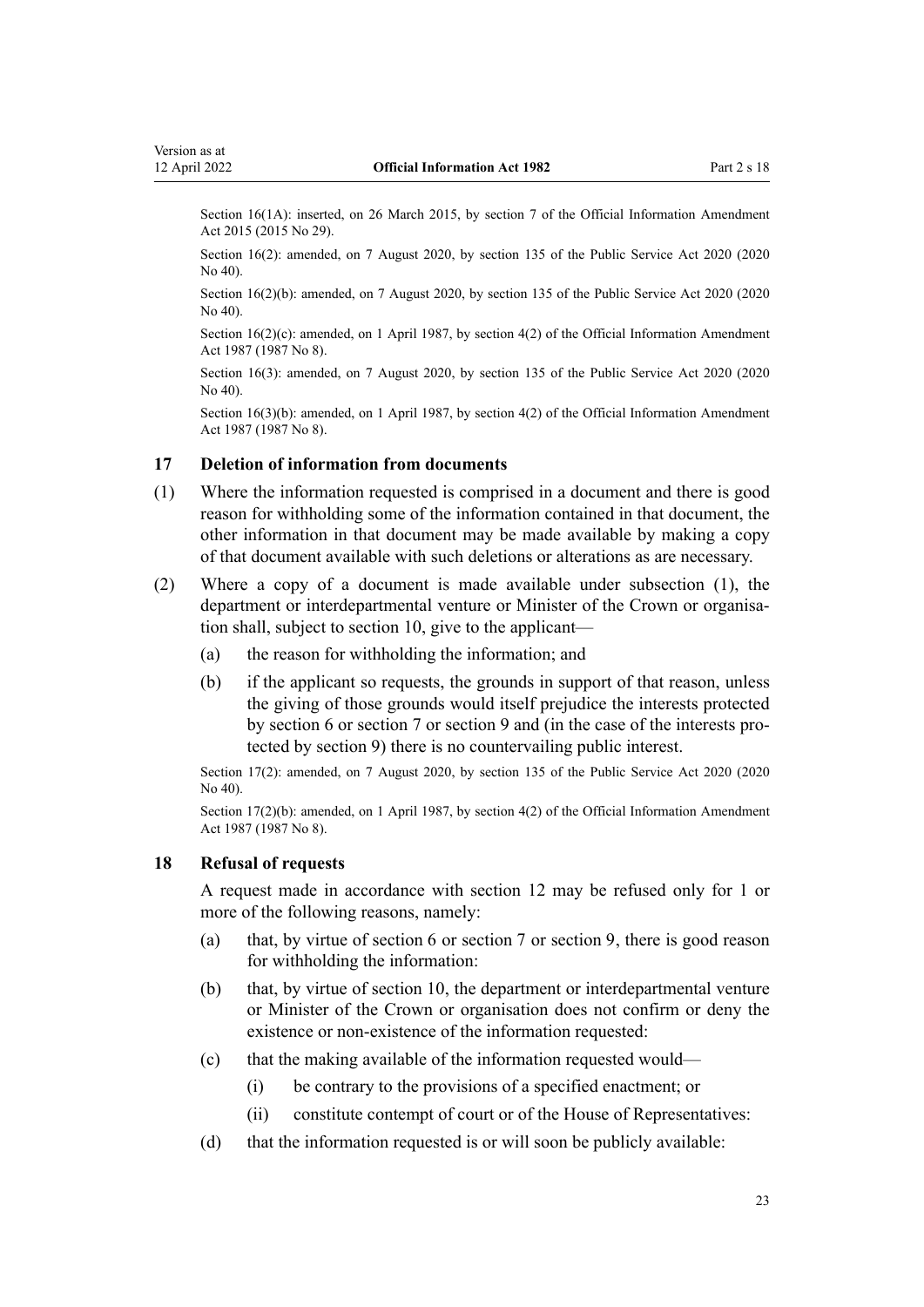- (da) that the request is made by a defendant or a person acting on behalf of a defendant and is—
	- (i) for information that could be sought by the defendant under the [Criminal Disclosure Act 2008;](http://legislation.govt.nz/pdflink.aspx?id=DLM1378802) or
	- (ii) for information that could be sought by the defendant under that Act and that has been disclosed to, or withheld from, the defend‐ ant under that Act:
- (e) that the document alleged to contain the information requested does not exist or, despite reasonable efforts to locate it, cannot be found:
- (f) that the information requested cannot be made available without sub‐ stantial collation or research:
- (g) that the information requested is not held by the department or venture or Minister of the Crown or organisation and the person dealing with the request has no grounds for believing that the information is either—
	- (i) held by another department (for itself and for a departmental agency hosted by it or an interdepartmental executive board serviced by it) or interdepartmental venture or Minister of the Crown or organisation, or by a local authority; or
	- (ii) connected more closely with the functions of another department (for itself and for a departmental agency hosted by it or an interde‐ partmental executive board serviced by it) or interdepartmental venture or Minister of the Crown or organisation or of a local authority:
- (h) that the request is frivolous or vexatious or that the information requested is trivial.

Section 18(a): amended, on 1 April 1987, by [section 4\(2\)](http://legislation.govt.nz/pdflink.aspx?id=DLM101328) of the Official Information Amendment Act 1987 (1987 No 8).

Section 18(b): amended, on 7 August 2020, by [section 135](http://legislation.govt.nz/pdflink.aspx?id=LMS176959) of the Public Service Act 2020 (2020  $No$  40).

Section 18(c)(ii): amended, on 1 April 1987, by [section 10](http://legislation.govt.nz/pdflink.aspx?id=DLM101335) of the Official Information Amendment Act 1987 (1987 No 8).

Section 18(da): inserted, on 29 June 2009, by [section 38](http://legislation.govt.nz/pdflink.aspx?id=DLM1378898) of the Criminal Disclosure Act 2008 (2008 No 38).

Section 18(e): amended, on 26 March 2015, by [section 8](http://legislation.govt.nz/pdflink.aspx?id=DLM6403868) of the Official Information Amendment Act 2015 (2015 No 29).

Section 18(g): amended, on 7 August 2020, by [section 135](http://legislation.govt.nz/pdflink.aspx?id=LMS176959) of the Public Service Act 2020 (2020) No 40).

Section  $18(g)(i)$ : amended, on 7 August 2020, by [section 135](http://legislation.govt.nz/pdflink.aspx?id=LMS176959) of the Public Service Act 2020 (2020) No 40).

Section  $18(g)(i)$ : amended, on 1 March 1988, by [section 57\(1\)](http://legislation.govt.nz/pdflink.aspx?id=DLM123614) of the Local Government Official Information and Meetings Act 1987 (1987 No 174).

Section 18(g)(ii): amended, on 7 August 2020, by [section 135](http://legislation.govt.nz/pdflink.aspx?id=LMS176959) of the Public Service Act 2020 (2020 No 40).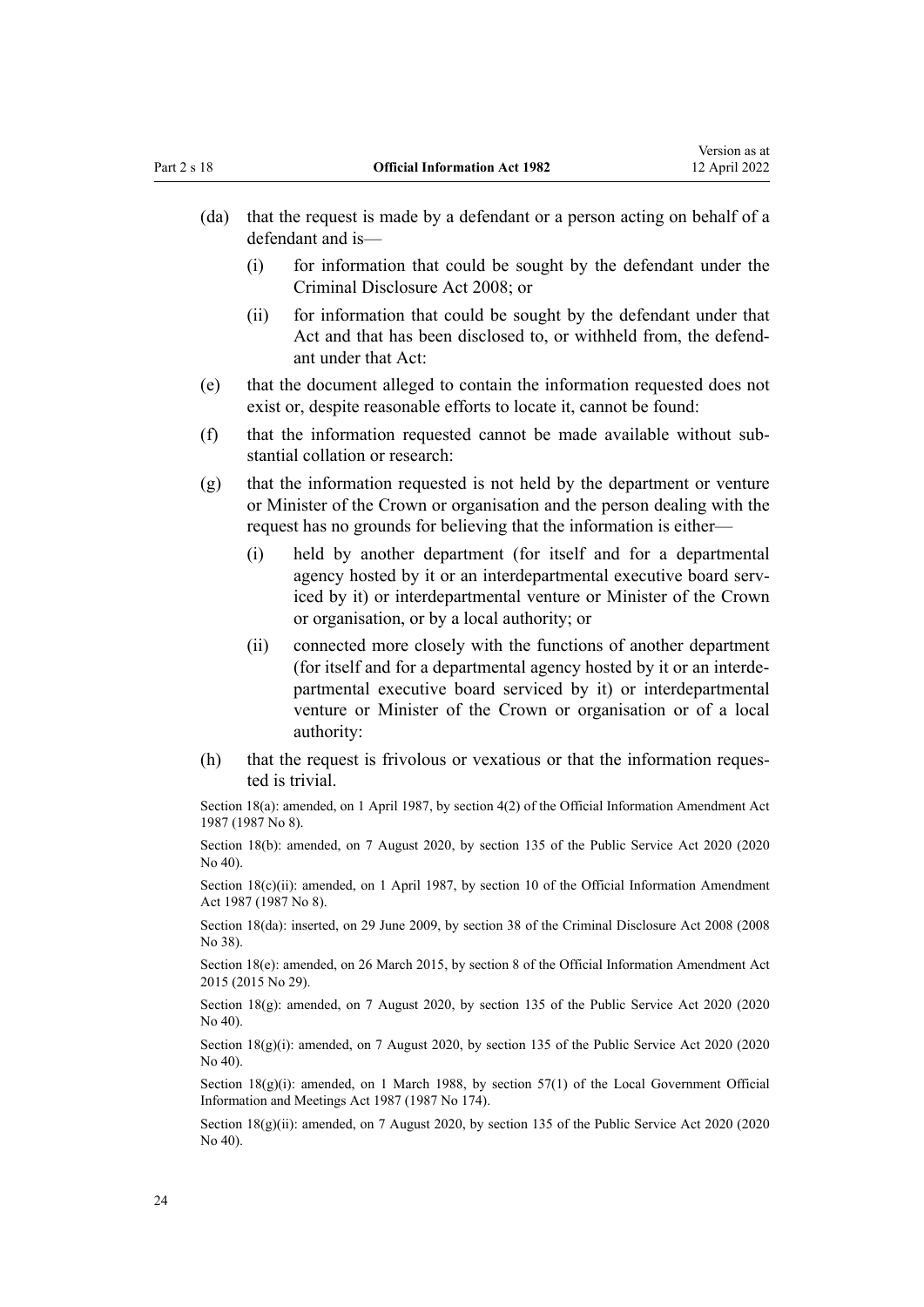<span id="page-24-0"></span>Section  $18(g)(ii)$ : amended, on 1 March 1988, by [section 57\(1\)](http://legislation.govt.nz/pdflink.aspx?id=DLM123614) of the Local Government Official Information and Meetings Act 1987 (1987 No 174).

#### **18A Requests involving substantial collation or research**

- (1) In deciding whether to refuse a request under [section 18\(f\),](#page-22-0) the department or interdepartmental venture, Minister of the Crown, or organisation must consider whether doing either or both of the following would enable the request to be granted:
	- (a) fixing a charge under [section 15:](#page-18-0)
	- (b) extending the time limit under [section 15A.](#page-20-0)
- (2) For the purposes of refusing a request under [section 18\(f\)](#page-22-0), the department or venture, Minister of the Crown, or organisation may treat as a single request 2 or more requests from the same person—
	- (a) that are about the same subject matter or about similar subject matters; and
	- (b) that are received simultaneously or in short succession.

Section 18A: inserted, on 22 October 2003, by [section 3](http://legislation.govt.nz/pdflink.aspx?id=DLM218144) of the Official Information Amendment Act 2003 (2003 No 90).

Section 18A(1): amended, on 7 August 2020, by [section 135](http://legislation.govt.nz/pdflink.aspx?id=LMS176959) of the Public Service Act 2020 (2020 No 40).

Section 18A(2): amended, on 7 August 2020, by [section 135](http://legislation.govt.nz/pdflink.aspx?id=LMS176959) of the Public Service Act 2020 (2020 No 40).

#### **18B Duty to consider consulting person if request likely to be refused under section 18(e) or (f)**

If a request is likely to be refused under section  $18(e)$  or (f), the department or interdepartmental venture, Minister of the Crown, or organisation must, before that request is refused, consider whether consulting with the person who made the request would assist that person to make the request in a form that would remove the reason for the refusal.

Section 18B: inserted, on 22 October 2003, by [section 3](http://legislation.govt.nz/pdflink.aspx?id=DLM218144) of the Official Information Amendment Act 2003 (2003 No 90).

Section 18B: amended, on 7 August 2020, by [section 135](http://legislation.govt.nz/pdflink.aspx?id=LMS176959) of the Public Service Act 2020 (2020 No 40).

#### **19 Reason for refusal to be given**

Where a request made in accordance with [section 12](#page-15-0) is refused, the department or interdepartmental venture or Minister of the Crown or organisation, shall,—

- (a) subject to [section 10](#page-15-0), give to the applicant—
	- (i) the reason for its refusal; and
	- (ii) if the applicant so requests, the grounds in support of that reason, unless the giving of those grounds would itself prejudice the inter‐ ests protected by [section 6](#page-12-0) or [section 7](#page-12-0) or [section 9](#page-13-0) and (in the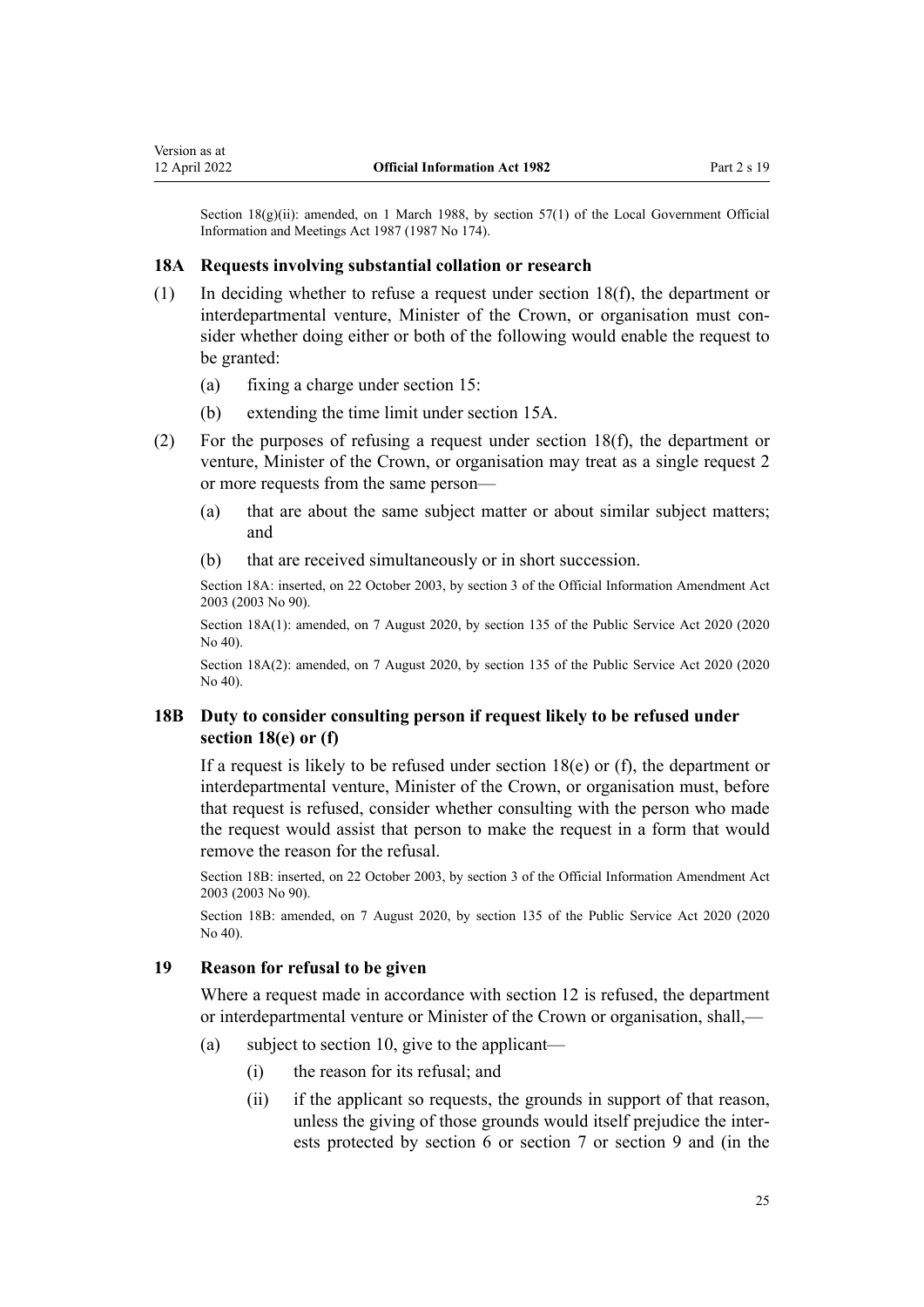case of the interests protected by section 9) there is no counter‐ vailing public interest; and

<span id="page-25-0"></span>(b) give to the applicant information concerning the applicant's right, by way of complaint under [section 28\(3\)](#page-34-0) to an Ombudsman, to seek an investigation and review of the refusal.

Section 19: amended, on 7 August 2020, by [section 135](http://legislation.govt.nz/pdflink.aspx?id=LMS176959) of the Public Service Act 2020 (2020 No 40).

Section 19(a)(ii): amended, on 1 April 1987, by [section 4\(2\)](http://legislation.govt.nz/pdflink.aspx?id=DLM101328) of the Official Information Amendment Act 1987 (1987 No 8).

Section 19(b): amended, on 1 April 1987, by [section 16\(2\)](http://legislation.govt.nz/pdflink.aspx?id=DLM101343) of the Official Information Amendment Act 1987 (1987 No 8).

## **Part 3**

### **Publication of, and access to, certain documents and information**

#### **20 Publication setting out functions of public service agencies and organisations**

- (1) The Ministry of Justice shall cause to be published, not later than the end of the year 1989, a publication that includes in respect of each public service agency and each organisation,—
	- (a) a description of its structure, functions, and responsibilities including those of any of its statutory officers or advisory committees; and
	- (b) a general description of the categories of documents held by it; and
	- (c) a description of all manuals, and similar types of documents which con‐ tain policies, principles, rules, or guidelines in accordance with which decisions or recommendations are made in respect of any person or body of persons in his or her or its personal capacity; and
	- (d) a statement of any information that needs to be available to members of the public who wish to obtain official information from the public ser‐ vice agency or organisation, which statement shall include particulars of the officer or officers to whom requests for official information or par‐ ticular classes of information should be sent.
- (2) The Ministry of Justice shall, at intervals of not more than 2 years, bring the material contained in the publication published under subsection (1) up to date either by publishing a new edition of that publication or by publishing supplementary material.
- (2A) In complying with subsection (2), the Ministry of Justice may publish a new edition or supplementary material on an Internet website and in an electronic form that is publicly accessible (at all reasonable times), so long as the Ministry also publishes that edition or material in any other manner and form that is necessary in the light of the need specified in subsection (4).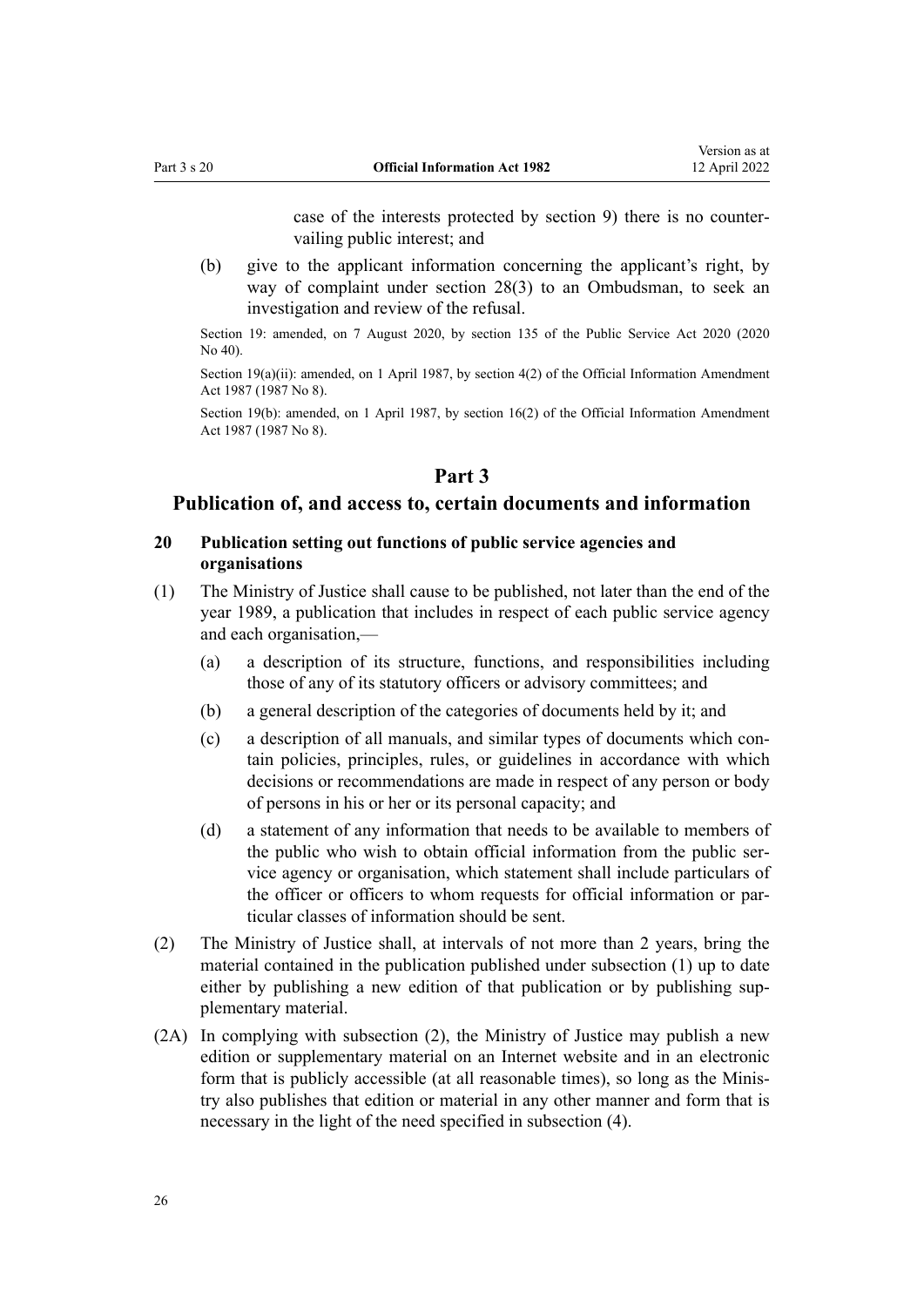- <span id="page-26-0"></span>(3) Each public service agency and each organisation shall assist the Ministry of Justice to comply with subsections (1) and (2) and shall supply to the Ministry of Justice such information as it requires for the purposes of those subsections.
- (4) In complying with subsections (1) and (2), the Ministry of Justice shall have regard, among other things, to the need to assist members of the public to obtain official information and to effectively exercise their rights under this Act.
- (5) Where there is good reason under [section 6](#page-12-0) or [section 7](#page-12-0) or section  $9(2)(b)$  for withholding official information, nothing in this section requires the publication of that official information.

Section 20: replaced, on 1 December 1989, by [section 3\(1\)](http://legislation.govt.nz/pdflink.aspx?id=DLM194218) of the Official Information Amendment Act 1989 (1989 No 122).

Section 20 heading: amended, on 7 August 2020, by [section 135](http://legislation.govt.nz/pdflink.aspx?id=LMS176959) of the Public Service Act 2020 (2020 No 40).

Section 20(1): amended, on 7 August 2020, by [section 135](http://legislation.govt.nz/pdflink.aspx?id=LMS176959) of the Public Service Act 2020 (2020 No 40).

Section 20(1): amended, on 1 October 1995, by [section 10\(3\)](http://legislation.govt.nz/pdflink.aspx?id=DLM367235) of the Department of Justice (Restructuring) Act 1995 (1995 No 39).

Section 20(1)(d): amended, on 7 August 2020, by [section 135](http://legislation.govt.nz/pdflink.aspx?id=LMS176959) of the Public Service Act 2020 (2020) No 40).

Section 20(2): amended, on 1 October 1995, by [section 10\(3\)](http://legislation.govt.nz/pdflink.aspx?id=DLM367235) of the Department of Justice (Restructuring) Act 1995 (1995 No 39).

Section 20(2A): inserted, on 22 October 2003, by [section 4](http://legislation.govt.nz/pdflink.aspx?id=DLM218147) of the Official Information Amendment Act 2003 (2003 No 90).

Section 20(3): amended, on 7 August 2020, by [section 135](http://legislation.govt.nz/pdflink.aspx?id=LMS176959) of the Public Service Act 2020 (2020) No 40).

Section 20(3): amended, on 1 October 1995, by [section 10\(3\)](http://legislation.govt.nz/pdflink.aspx?id=DLM367235) of the Department of Justice (Restructuring) Act 1995 (1995 No 39).

Section 20(4): amended, on 1 October 1995, by [section 10\(3\)](http://legislation.govt.nz/pdflink.aspx?id=DLM367235) of the Department of Justice (Restructuring) Act 1995 (1995 No 39).

#### **21 Right of access to certain official information**

- (1) Every person has a right to and shall, on request made under this subsection, be given access to the latest edition of the publication published under [section 20](#page-25-0) and to any published supplementary material bringing that edition up-to-date.
- (2) Every person, being—
	- (a) a New Zealand citizen; or
	- (b) a permanent resident of New Zealand; or
	- (c) a person who is in New Zealand; or
	- (d) a body corporate which is incorporated in New Zealand; or
	- (e) a body corporate which is incorporated outside New Zealand but which has a place of business in New Zealand,—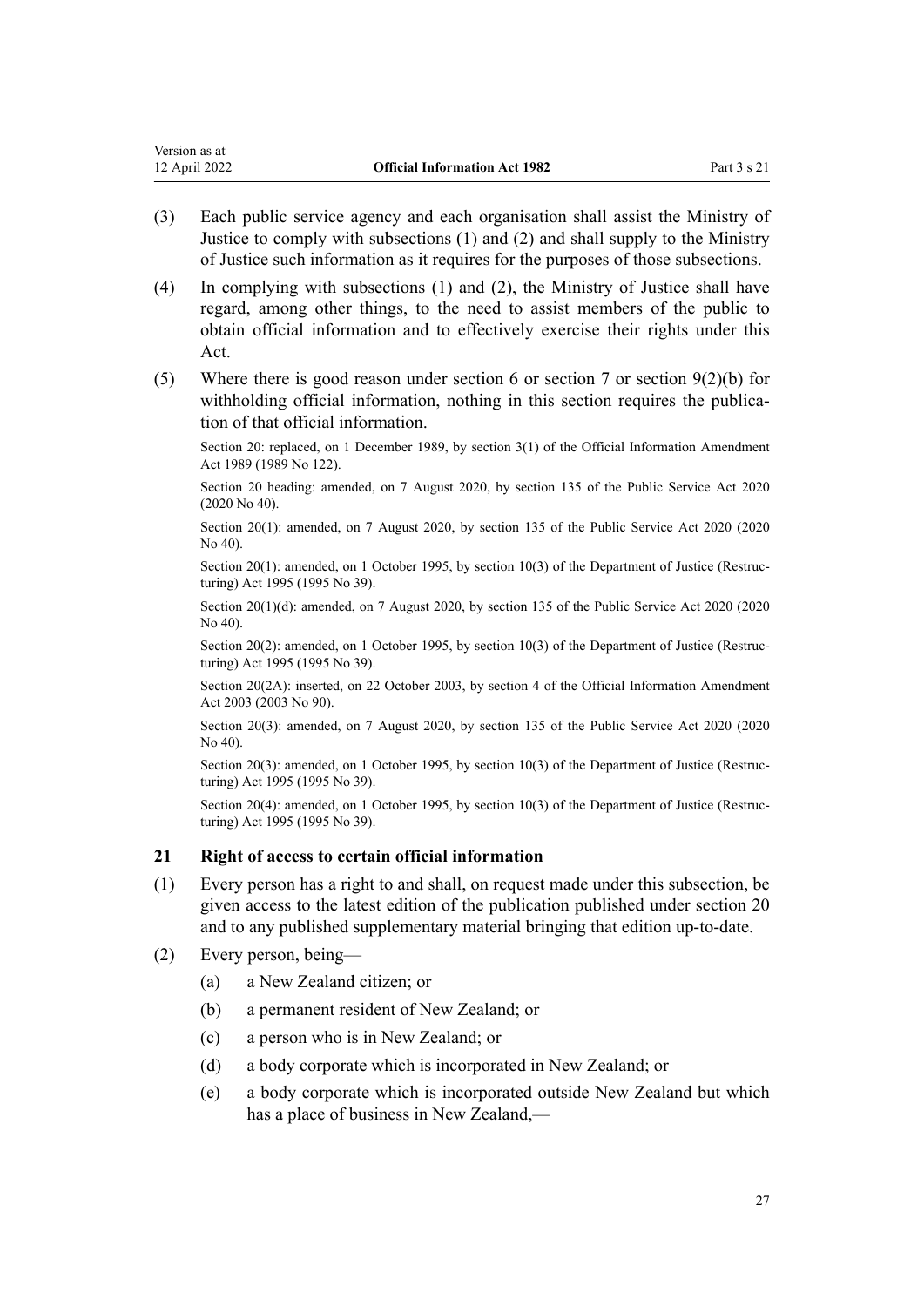<span id="page-27-0"></span>has a right to and shall, on request made under this subsection, be given access to any category of official information that is declared by regulations made under this Act to be a category of official information in respect of which a right of access exists.

(3) The giving of access to any official information to which subsection (2) applies shall be subject to the provisions of any regulations made under this Act. Section 21(2): replaced, on 1 April 1987, by [section 12](http://legislation.govt.nz/pdflink.aspx?id=DLM101338) of the Official Information Amendment Act 1987 (1987 No 8).

### **22 Right of access to internal rules affecting decisions**

- (1) On a request made under this section, a person has a right to, and must be given access to, any document (including a manual) that—
	- (a) is held by a public service agency, a Minister of the Crown, or an organ‐ isation; and
	- (b) contains policies, principles, rules, or guidelines in accordance with which decisions or recommendations are made in respect of any person or body of persons in their personal capacity.
- (1A) Subsection (1) is subject to—
	- (a) subsection (2):
	- (b) subsection (6):
	- (c) section  $6(a)$  to  $(d)$ :
	- (d) [section 7](#page-12-0):
	- (e) section  $9(2)(a)$ , (b), (ba), (i), and (j) (to the extent that there is no countervailing public interest in making the information available):
	- (f) [section 10](#page-15-0).
- (2) The right conferred by subsection (1) may be exercised only by—
	- (a) a New Zealand citizen; or
	- (b) a permanent resident of New Zealand; or
	- (c) a person who is in New Zealand; or
	- (d) a body corporate which is incorporated in New Zealand; or
	- (e) a body corporate which is incorporated outside New Zealand but which has a place of business in New Zealand.
- (3) [Sections 12\(2\) and \(3\),](#page-15-0) [13 to 15A,](#page-17-0) and [19](#page-24-0) shall apply, with all necessary modi‐ fications, to a request made under subsection (1).
- (4) If there is good reason under subsection (1A)(c), (d), or (e) for withholding some of the information contained in a document referred to in subsection (1), the department (for itself and for a departmental agency hosted by it or an interdepartmental executive board serviced by it) or the interdepartmental ven-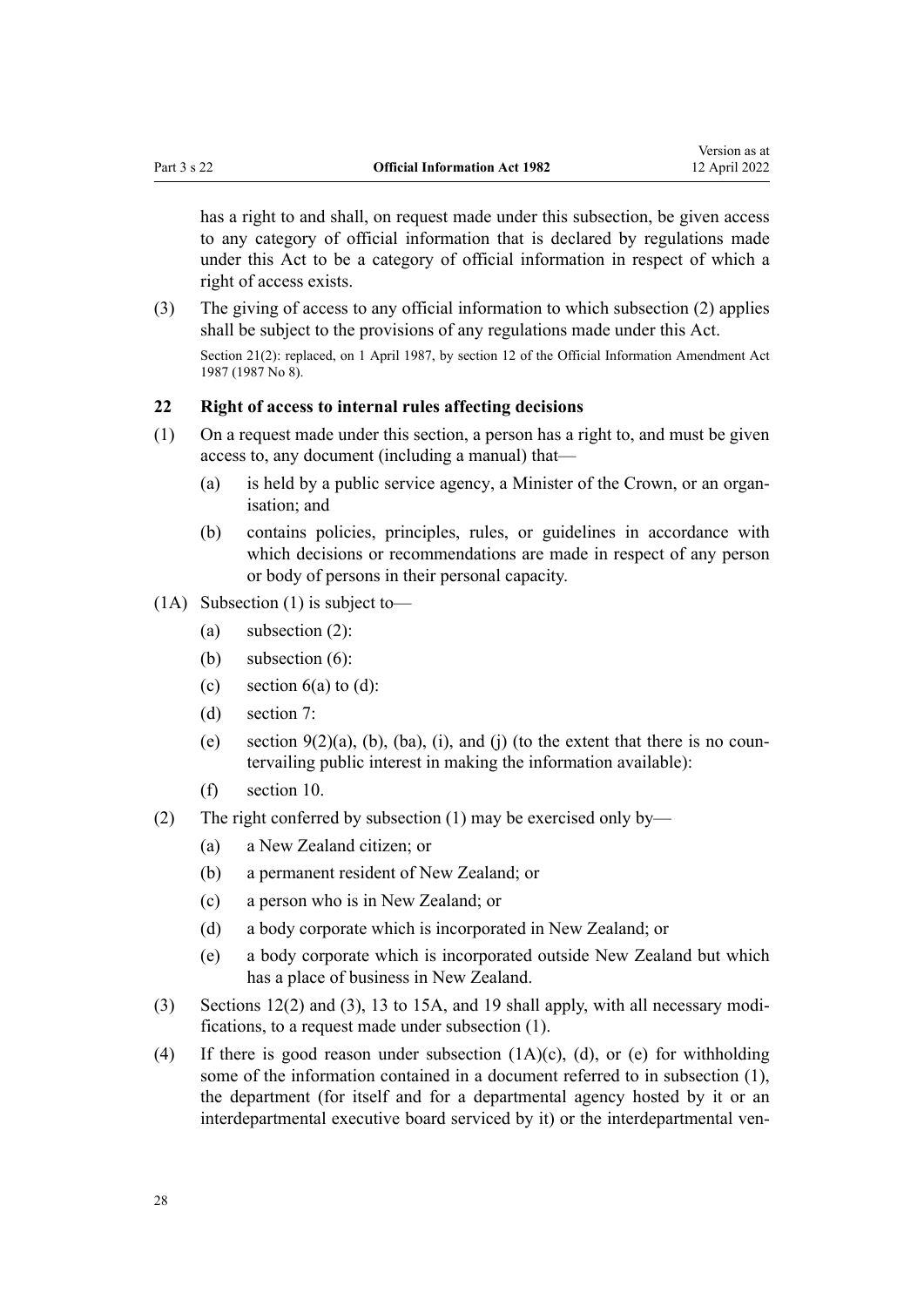ture, Minister of the Crown, or organisation must, unless it is impracticable to do so,—

- (a) make a copy of that document available with any deletions or alterations that are necessary; or
- (b) provide another document stating the substance and effect of the document except as it relates to the information withheld.
- (5) Where a document is made available under subsection (4), the department or venture or Minister of the Crown or organisation shall, subject to [section 10](#page-15-0), give to the applicant—
	- (a) the reason for withholding the information; and
	- (b) if the applicant so requests, the grounds in support of that reason, unless the giving of those grounds would itself prejudice the interests protected by [section 6\(a\) to \(d\)](#page-12-0) or [section 7](#page-12-0) or [section 9\(2\)\(a\) or \(b\) or \(ba\) or \(i\)](#page-13-0) [or \(j\)](#page-13-0) and (in the case of the interests protected by section  $9(2)(a)$  or (b) or (ba) or (i) or (j)) there is no countervailing public interest.
- (6) Nothing in this section authorises or permits Public Trust or the Maori Trust Office to make available any information that is contained in a document to which subsection (1) relates but that relates to the making of decisions or recommendations by Public Trust or the Maori Trustee—
	- (a) in their capacity as trustee within the meaning of the [Trusts Act 2019;](http://legislation.govt.nz/pdflink.aspx?id=DLM7382802) or
	- (b) in any other fiduciary capacity.

Section 22(1): replaced, on 24 October 2019, by [section 100\(1\)](http://legislation.govt.nz/pdflink.aspx?id=LMS59032) of the Statutes Amendment Act 2019 (2019 No 56).

Section 22(1)(a): amended, on 7 August 2020, by [section 135](http://legislation.govt.nz/pdflink.aspx?id=LMS176959) of the Public Service Act 2020 (2020 No 40).

Section 22(1A): inserted, on 24 October 2019, by [section 100\(1\)](http://legislation.govt.nz/pdflink.aspx?id=LMS59032) of the Statutes Amendment Act 2019 (2019 No 56).

Section 22(3): amended, on 1 April 1987, by [section 9\(2\)](http://legislation.govt.nz/pdflink.aspx?id=DLM101334) of the Official Information Amendment Act 1987 (1987 No 8).

Section 22(4): replaced, on 24 October 2019, by [section 100\(2\)](http://legislation.govt.nz/pdflink.aspx?id=LMS59032) of the Statutes Amendment Act 2019 (2019 No 56).

Section 22(4): amended, on 7 August 2020, by [section 135](http://legislation.govt.nz/pdflink.aspx?id=LMS176959) of the Public Service Act 2020 (2020 No 40).

Section 22(5): amended, on 7 August 2020, by [section 135](http://legislation.govt.nz/pdflink.aspx?id=LMS176959) of the Public Service Act 2020 (2020 No 40).

Section 22(5)(b): replaced, on 1 April 1987, by [section 4\(2\)](http://legislation.govt.nz/pdflink.aspx?id=DLM101328) of the Official Information Amendment Act 1987 (1987 No 8).

Section 22(6): replaced, on 1 March 2002, by [section 170\(1\)](http://legislation.govt.nz/pdflink.aspx?id=DLM124529) of the Public Trust Act 2001 (2001) No 100).

Section 22(6)(a): amended, on 30 January 2021, by [section 161](http://legislation.govt.nz/pdflink.aspx?id=DLM7383110) of the Trusts Act 2019 (2019 No 38).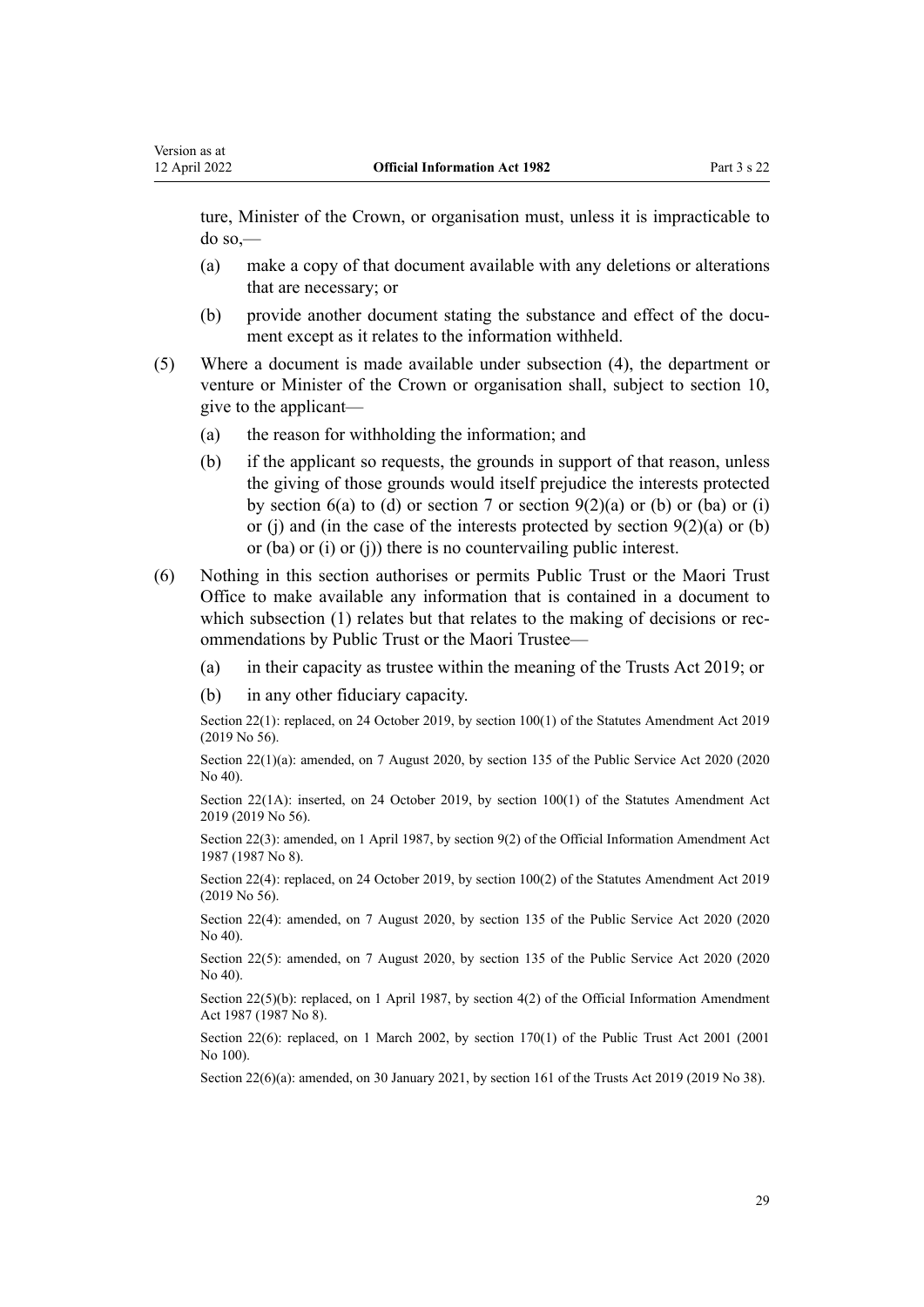## <span id="page-29-0"></span>**23 Right of access by person to reasons for decisions affecting that person**

- (1) Subject to [section 6\(a\) to \(d\),](#page-12-0) [section 7](#page-12-0), [section 9\(2\)\(b\),](#page-13-0) and [section 10](#page-15-0) and to subsections (2), (4), and (5), where a public service agency or Minister of the Crown or organisation makes, on or after 1 July 1983, a decision or recommen‐ dation in respect of any person, being a decision or recommendation in respect of that person in his or its personal capacity, that person has the right to and shall, on request made within a reasonable time of the making of the decision or recommendation, be given a written statement of—
	- (a) the findings on material issues of fact; and
	- (b) subject to subsection (2A), a reference to the information on which the findings were based; and
	- (c) the reasons for the decision or recommendation.
- (2) The right conferred by subsection (1) may be exercised only by a person who is—
	- (a) a New Zealand citizen; or
	- (b) a permanent resident of New Zealand; or
	- (c) a person who is in New Zealand; or
	- (d) a body corporate which is incorporated in New Zealand; or
	- (e) a body corporate which is incorporated outside New Zealand but which has a place of business in New Zealand.
- (2A) A reference to the information on which any findings were based need not be given under subsection (1)(b) if—
	- (a) the disclosure of the information or of information identifying the person who supplied it, being evaluative material, would breach an express or implied promise—
		- (i) which was made to the person who supplied the information; and
		- (ii) which was to the effect that the information or the identity of the person who supplied it or both would be held in confidence; or
	- (b) after consultation undertaken (where practicable) by or on behalf of the public service agency or Minister of the Crown or organisation with a natural person's medical practitioner, the department (for itself and for a departmental agency hosted by it or an interdepartmental executive board serviced by it) or interdepartmental venture or Minister of the Crown or organisation is satisfied that—
		- (i) the information relates to that person; and
		- (ii) the disclosure of the information (being information that relates to the physical or mental health of the person making the request under this section) would be likely to prejudice the physical or mental health of that person; or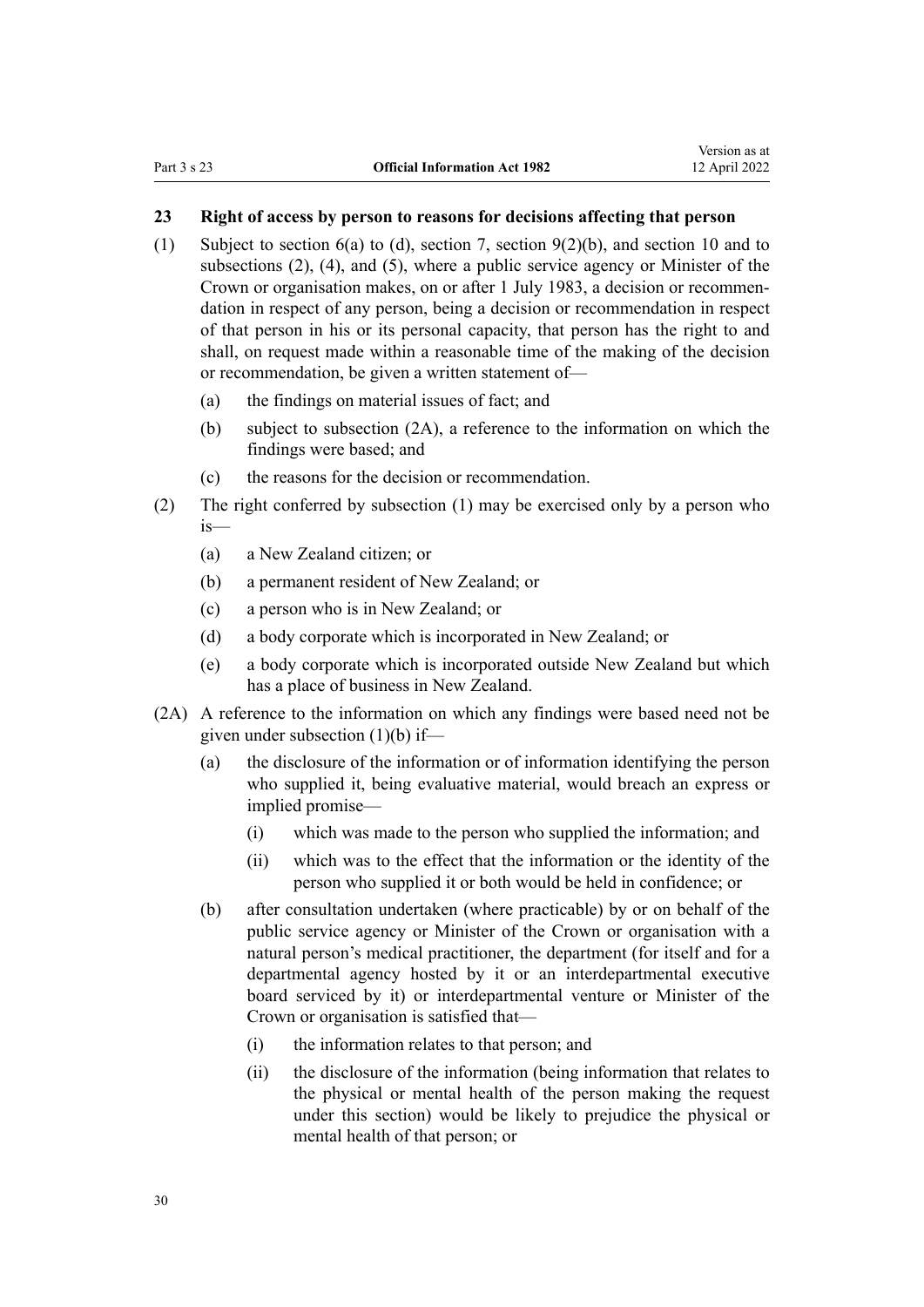Version as at

- (c) in the case of a natural person under the age of 16, the disclosure of that information would be contrary to that person's interests; or
- (d) the disclosure of that information (being information in respect of a per‐ son who has been convicted of an offence or is or has been detained in custody) would be likely to prejudice the safe custody or the rehabilitation of that person.
- (2B) For the purposes of subsection (2A), the term **evaluative material** means eval‐ uative or opinion material compiled solely—
	- (a) for the purpose of determining the suitability, eligibility, or qualifications of the person to whom the material relates—
		- (i) for employment or for appointment to office; or
		- (ii) for promotion in employment or office or for continuation in employment or office; or
		- (iii) for removal from employment or office; or
		- (iv) for the awarding of contracts, awards, scholarships, honours, or other benefits; or
	- (b) for the purpose of determining whether any contract, award, scholarship, honour, or benefit should be continued, modified, or cancelled; or
	- (c) for the purpose of deciding whether to insure any person or property or to continue or renew the insurance of any person or property.
- (3) [Sections 12\(3\)](#page-15-0), [13 to 15A](#page-17-0), and [19](#page-24-0) shall apply, with all necessary modifications, to a request made under subsection (1).
- (4) Nothing in this section entitles any person to obtain a written statement of advice given to the Sovereign or her representative.
- (5) Nothing in this section applies in respect of any decision or recommendation by Public Trust or the Maori Trustee—
	- (a) in their capacity as trustee within the meaning of the [Trusts Act 2019;](http://legislation.govt.nz/pdflink.aspx?id=DLM7382802) or
	- (b) in any other fiduciary capacity.
- (6) In subsection (2A)(b), **medical practitioner** means a health practitioner who is, or is deemed to be, registered with the Medical Council of New Zealand continued by [section 114\(1\)\(a\)](http://legislation.govt.nz/pdflink.aspx?id=DLM204329) of the Health Practitioners Competence Assur‐ ance Act 2003 as a practitioner of the profession of medicine.

Section 23(1): amended, on 7 August 2020, by [section 135](http://legislation.govt.nz/pdflink.aspx?id=LMS176959) of the Public Service Act 2020 (2020 No 40).

Section 23(1): amended, on 1 April 1987, by [section 4\(2\)](http://legislation.govt.nz/pdflink.aspx?id=DLM101328) of the Official Information Amendment Act 1987 (1987 No 8).

Section 23(1)(b): amended, on 1 July 1993, by [section 4\(1\)](http://legislation.govt.nz/pdflink.aspx?id=DLM299189) of the Official Information Amendment Act 1993 (1993 No 36).

Section 23(2A): inserted, on 1 July 1993, by [section 4\(2\)](http://legislation.govt.nz/pdflink.aspx?id=DLM299189) of the Official Information Amendment Act 1993 (1993 No 36).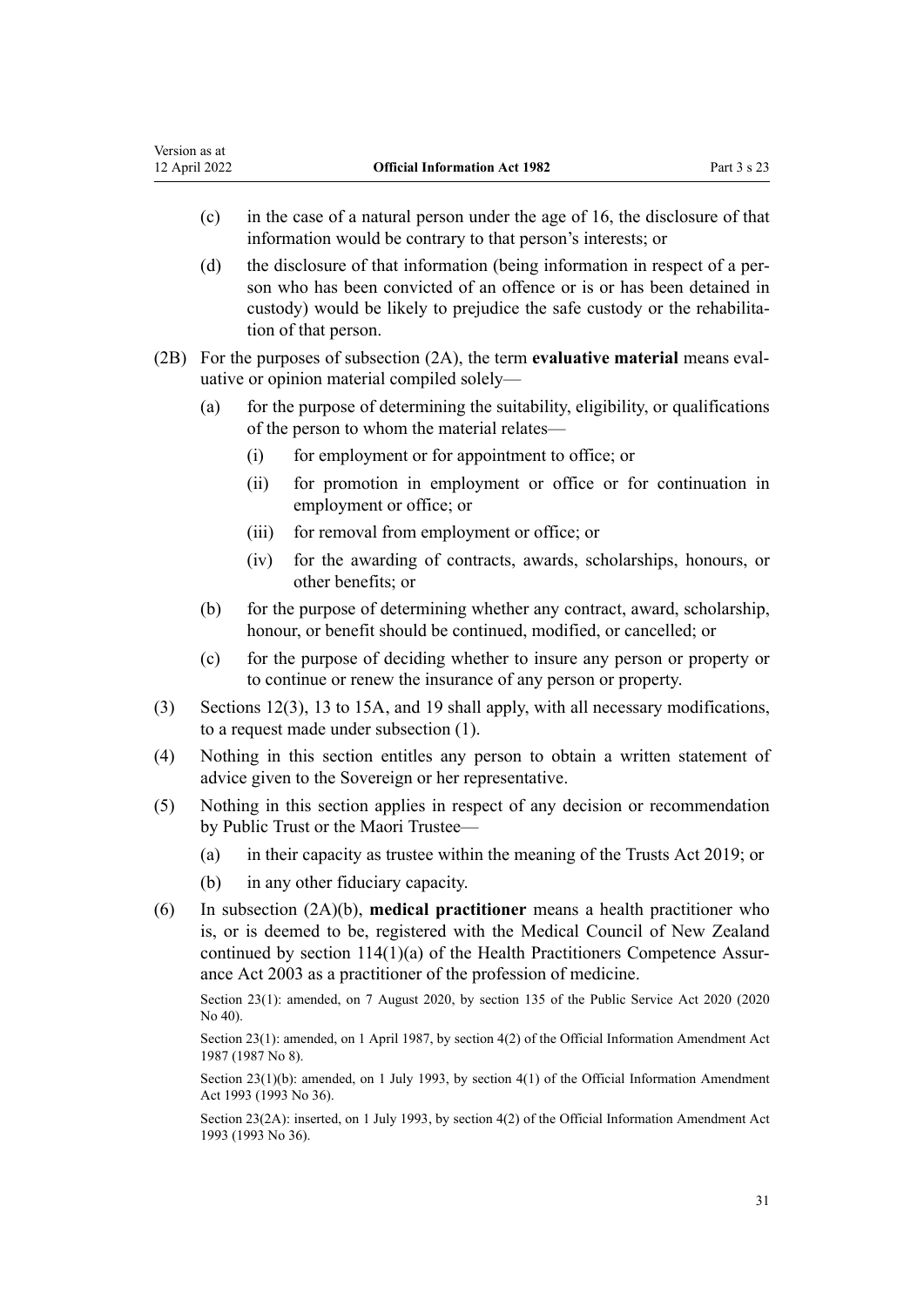<span id="page-31-0"></span>Section 23(2A)(b): amended, on 7 August 2020, by [section 135](http://legislation.govt.nz/pdflink.aspx?id=LMS176959) of the Public Service Act 2020 (2020) No 40).

Section 23(2B): inserted, on 1 July 1993, by [section 4\(2\)](http://legislation.govt.nz/pdflink.aspx?id=DLM299189) of the Official Information Amendment Act 1993 (1993 No 36).

Section 23(3): amended, on 1 April 1987, by [section 9\(2\)](http://legislation.govt.nz/pdflink.aspx?id=DLM101334) of the Official Information Amendment Act 1987 (1987 No 8).

Section 23(5): replaced, on 1 March 2002, by [section 170\(1\)](http://legislation.govt.nz/pdflink.aspx?id=DLM124529) of the Public Trust Act 2001 (2001) No 100).

Section 23(5)(a): amended, on 30 January 2021, by [section 161](http://legislation.govt.nz/pdflink.aspx?id=DLM7383110) of the Trusts Act 2019 (2019 No 38).

Section 23(6): inserted, on 18 September 2004, by [section 175\(1\)](http://legislation.govt.nz/pdflink.aspx?id=DLM205009) of the Health Practitioners Competence Assurance Act 2003 (2003 No 48).

#### **Part 4**

## **Right of access to personal information**

#### **24 Right of access to personal information**

- (1) Subject to this Part, to [sections 10](#page-15-0) and [52](#page-47-0), and to subsections (2) and (5), every person has a right to and shall, on request, be given access to any personal information which—
	- (a) is about that person; and
	- (b) is held in such a way that it can readily be retrieved.
- (2) The right conferred by subsection (1) may be exercised only by a person who is—
	- (a) a body corporate which is incorporated in New Zealand; or
	- (b) a body corporate which is incorporated outside New Zealand but which has a place of business in New Zealand.
- (3) [Sections 12\(3\),](#page-15-0) [13 to 17,](#page-17-0) and [19](#page-24-0) shall apply, with all necessary modifications, to a request made under subsection (1).
- (3A) Where any person is given access to personal information under this section, that person shall be advised of that person's right, under [section 26,](#page-32-0) to request the correction of that information.
- (4) Nothing in this section requires, or imposes any responsibility on, any public service agency or Minister of the Crown or organisation to compile files or data banks of personal information.
- (5) Nothing in this section gives any person the right to be given access to any per‐ sonal information about the person that is held by Public Trust or the Maori Trustee—
	- (a) in their capacity as trustee within the meaning of the [Trusts Act 2019;](http://legislation.govt.nz/pdflink.aspx?id=DLM7382802) or
	- (b) in any other fiduciary capacity.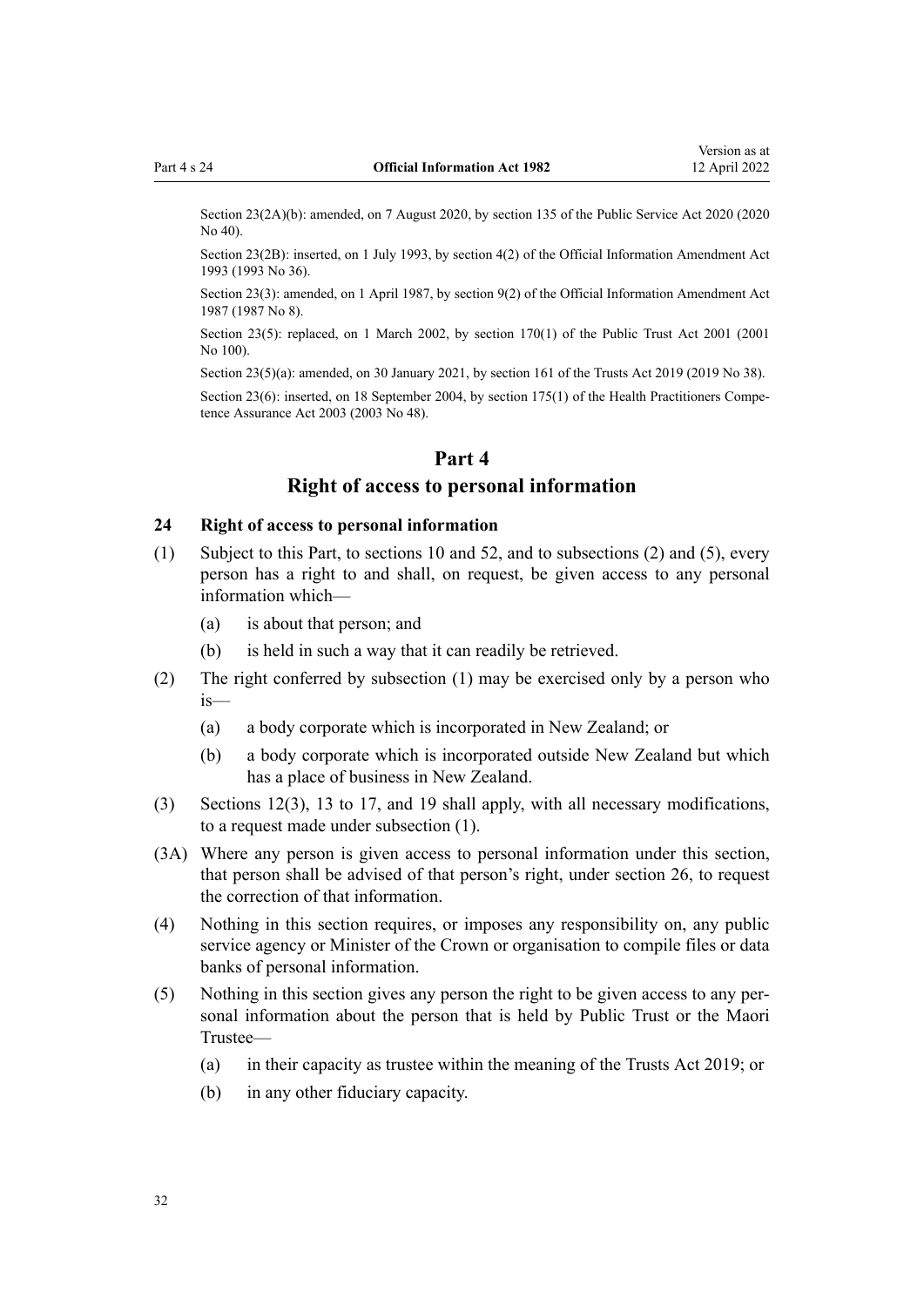<span id="page-32-0"></span>Section 24(1): amended, on 1 July 1993, by [section 5\(1\)](http://legislation.govt.nz/pdflink.aspx?id=DLM299190) of the Official Information Amendment Act 1993 (1993 No 36).

Section 24(2): replaced, on 1 July 1993, by [section 5\(2\)](http://legislation.govt.nz/pdflink.aspx?id=DLM299190) of the Official Information Amendment Act 1993 (1993 No 36).

Section 24(3A): inserted, on 1 April 1987, by [section 13](http://legislation.govt.nz/pdflink.aspx?id=DLM101339) of the Official Information Amendment Act 1987 (1987 No 8).

Section 24(4): amended, on 7 August 2020, by [section 135](http://legislation.govt.nz/pdflink.aspx?id=LMS176959) of the Public Service Act 2020 (2020 No 40).

Section 24(5): replaced, on 1 March 2002, by [section 170\(1\)](http://legislation.govt.nz/pdflink.aspx?id=DLM124529) of the Public Trust Act 2001 (2001) No 100).

Section 24(5)(a): amended, on 30 January 2021, by [section 161](http://legislation.govt.nz/pdflink.aspx?id=DLM7383110) of the Trusts Act 2019 (2019 No 38).

#### **24A Restriction where person sentenced to imprisonment**

#### *[Repealed]*

Section 24A: repealed (without coming into force), on 1 July 1993, by [section 6](http://legislation.govt.nz/pdflink.aspx?id=DLM299191) of the Official Information Amendment Act 1993 (1993 No 36).

#### **25 Precautions**

Where a request is made under [section 24\(1\)](#page-31-0), the department (for itself and for a departmental agency hosted by it or an interdepartmental executive board serviced by it) or interdepartmental venture or Minister of the Crown or organisation—

- (a) shall not give access to that information unless it or he is satisfied concerning the identity of the person making the request; and
- (b) shall ensure, by the adoption of appropriate procedures, that any infor‐ mation intended for a person is received—
	- (i) only by that person; or
	- (ii) where the request is made by an agent of the person, only by that person or his agent; and
- (c) shall ensure that, where the request is made by an agent of the person, the agent has the written authority of that person to obtain the information or is otherwise properly authorised by that person to obtain the information.

Section 25: amended, on 7 August 2020, by [section 135](http://legislation.govt.nz/pdflink.aspx?id=LMS176959) of the Public Service Act 2020 (2020 No 40).

#### **26 Correction of information**

- (1) Every person who is given access under [section 24\(1\)](#page-31-0) to personal information may, by letter addressed to the department (for itself and for a departmental agency hosted by it or an interdepartmental executive board serviced by it) or interdepartmental venture or Minister of the Crown or organisation,—
	- (a) request correction of the personal information where the person believes that the information—
		- (i) is inaccurate; or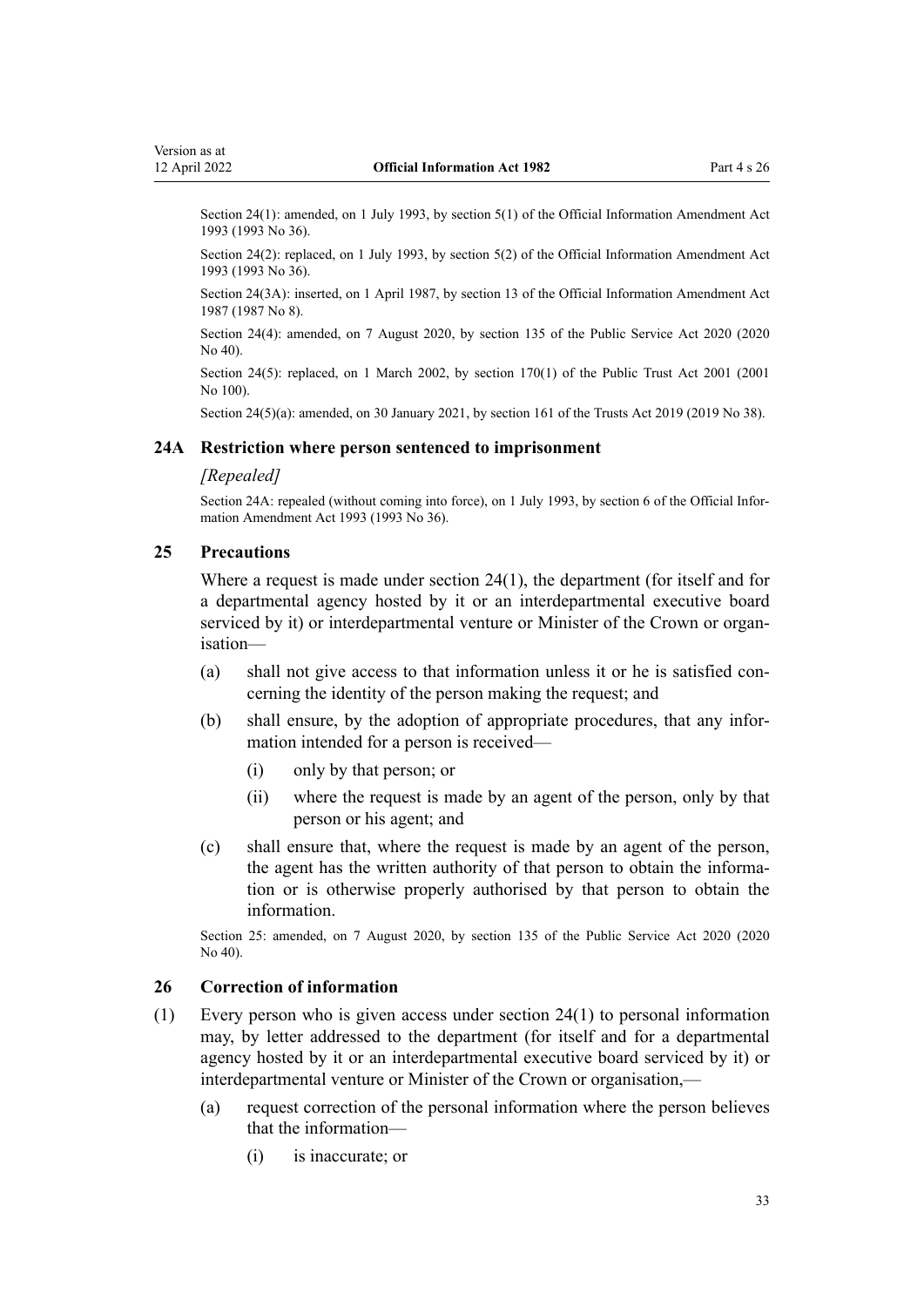- (ii) is incomplete and gives a misleading impression; and
- <span id="page-33-0"></span>(b) require that a notation be attached to the information indicating the nature of any correction requested but not made.
- (2) Where a department venture or Minister of the Crown or organisation receives a letter pursuant to subsection (1), it or he shall inform the person by whom or by which the letter was sent of the action taken by the department venture or Minister of the Crown or organisation as a result of the letter.

Section 26(1): amended, on 7 August 2020, by [section 135](http://legislation.govt.nz/pdflink.aspx?id=LMS176959) of the Public Service Act 2020 (2020 No 40).

Section 26(2): amended, on 7 August 2020, by [section 135](http://legislation.govt.nz/pdflink.aspx?id=LMS176959) of the Public Service Act 2020 (2020) No 40).

#### **27 Reasons for refusal of requests for personal information**

- (1) A department (for itself and for a departmental agency hosted by it or an inter‐ departmental executive board serviced by it) or interdepartmental venture or Minister of the Crown or organisation may refuse to disclose any personal information requested under [section 24\(1\)](#page-31-0) if, and only if,—
	- (a) the disclosure of the information would be likely to prejudice any of the interests protected by section  $6(a)$  to  $(d)$  or [section 7](#page-12-0) or section  $9(2)(b)$ and (in the case of the interests protected by section  $9(2)(b)$ ) there is no countervailing public interest; or
	- (b) the disclosure of the information would involve the unwarranted disclosure of the affairs of another person or of a deceased person; or
	- (c) the disclosure of the information or of information identifying the person who supplied it, being evaluative material, would breach an express or implied promise—
		- (i) which was made to the person who supplied the information; and
		- (ii) which was to the effect that the information or the identity of the person who supplied it or both would be held in confidence; or
	- (d) *[Repealed]*
	- (e) *[Repealed]*
	- (f) *[Repealed]*
	- (g) the disclosure of the information would breach legal professional privil‐ ege; or
	- (h) the request is frivolous or vexatious, or the information requested is triv‐ ial.
- $(1A)$  No reasons other than 1 or more of the reasons set out in subsection  $(1)$  justifies a refusal to disclose any personal information requested under [section](#page-31-0) [24\(1\)](#page-31-0).
- (2) For the purposes of subsection (1)(c), the term **evaluative material** means evaluative or opinion material compiled solely—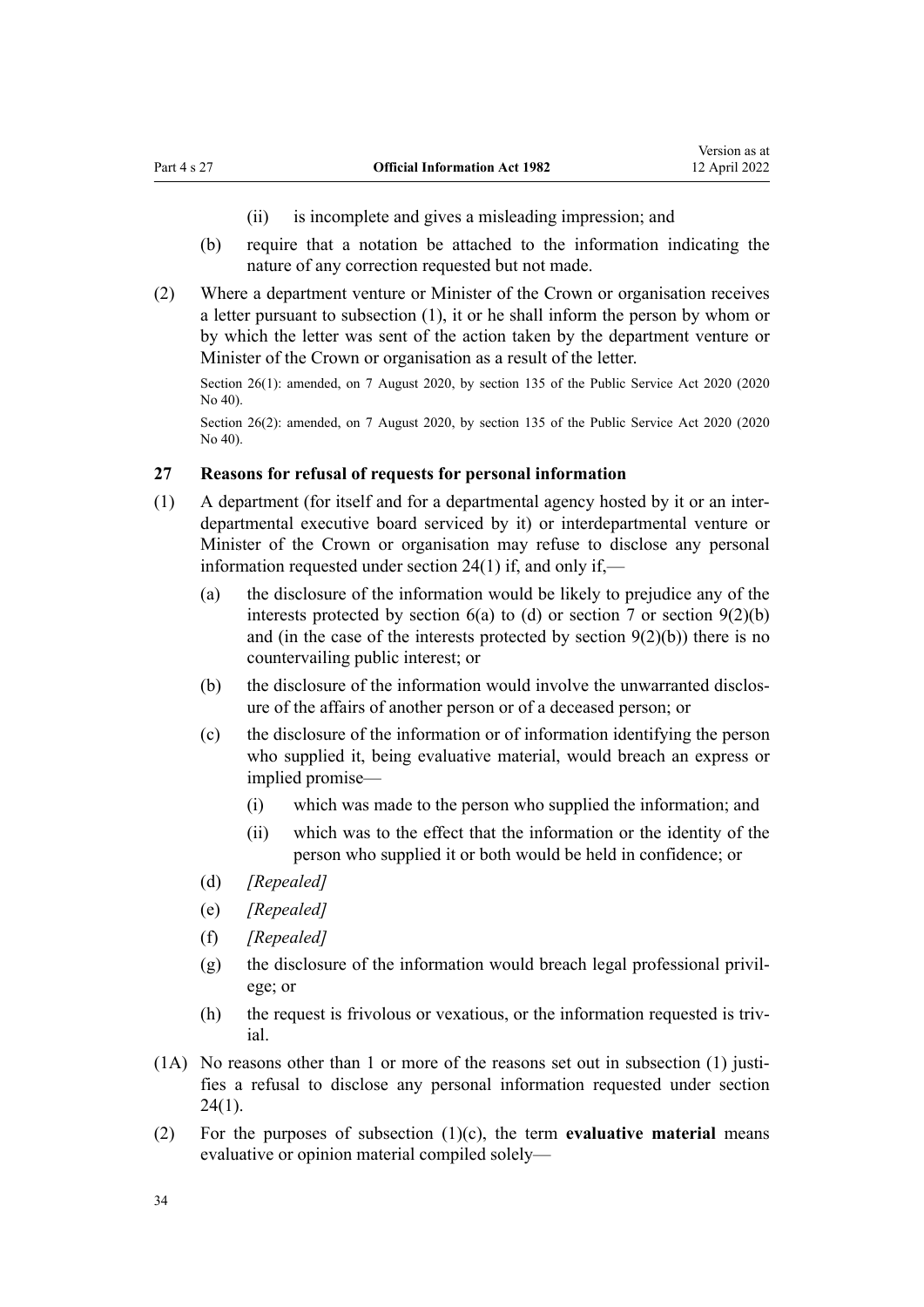- <span id="page-34-0"></span>(a) for the purpose of determining the suitability, eligibility, or qualifications of the person to whom the material relates for the awarding of contracts, awards, or other benefits; or
- (b) for the purpose of determining whether any contract, award, or benefit should be continued, modified, or cancelled; or
- (c) for the purpose of deciding whether to insure any person or property or to continue or renew the insurance of any person or property.

Section 27(1): amended, on 7 August 2020, by [section 135](http://legislation.govt.nz/pdflink.aspx?id=LMS176959) of the Public Service Act 2020 (2020 No 40).

Section 27(1)(a): replaced, on 1 April 1987, by [section 4\(2\)](http://legislation.govt.nz/pdflink.aspx?id=DLM101328) of the Official Information Amendment Act 1987 (1987 No 8).

Section 27(1)(d): repealed, on 1 July 1993, by [section 7\(1\)](http://legislation.govt.nz/pdflink.aspx?id=DLM299192) of the Official Information Amendment Act 1993 (1993 No 36).

Section 27(1)(e): repealed, on 1 July 1993, by [section 7\(1\)](http://legislation.govt.nz/pdflink.aspx?id=DLM299192) of the Official Information Amendment Act 1993 (1993 No 36).

Section 27(1)(f): repealed, on 1 July 1993, by [section 7\(1\)](http://legislation.govt.nz/pdflink.aspx?id=DLM299192) of the Official Information Amendment Act 1993 (1993 No 36).

Section 27(1A): inserted, on 1 April 1987, by [section 15\(2\)](http://legislation.govt.nz/pdflink.aspx?id=DLM101342) of the Official Information Amendment Act 1987 (1987 No 8).

Section 27(2): replaced, on 1 July 1993, by [section 7\(2\)](http://legislation.govt.nz/pdflink.aspx?id=DLM299192) of the Official Information Amendment Act 1993 (1993 No 36).

## **Part 5**

## **Review of decisions**

*Decisions under Part 2 and section 10*

#### **28 Functions of Ombudsmen**

- (1) It is a function of the Ombudsmen to investigate and review any decision by which a department (for itself and for a departmental agency hosted by it or an interdepartmental executive board serviced by it) or interdepartmental venture or Minister of the Crown or organisation—
	- (a) refuses to make official information available to any person in response to a request made by that person in accordance with [section 12;](#page-15-0) or
	- (b) decides, in accordance with [section 16](#page-21-0) or [17,](#page-22-0) in what manner or, in accordance with [section 15,](#page-18-0) for what charge a request made in accordance with [section 12](#page-15-0) is to be granted; or
	- (c) imposes conditions on the use, communication, or publication of infor‐ mation made available pursuant to a request made in accordance with [section 12](#page-15-0); or
	- (d) gives a notice under [section 10](#page-15-0).
- (2) It is a function of the Ombudsmen to investigate and review any decision by which the chief executive of a department (for the department and for a depart-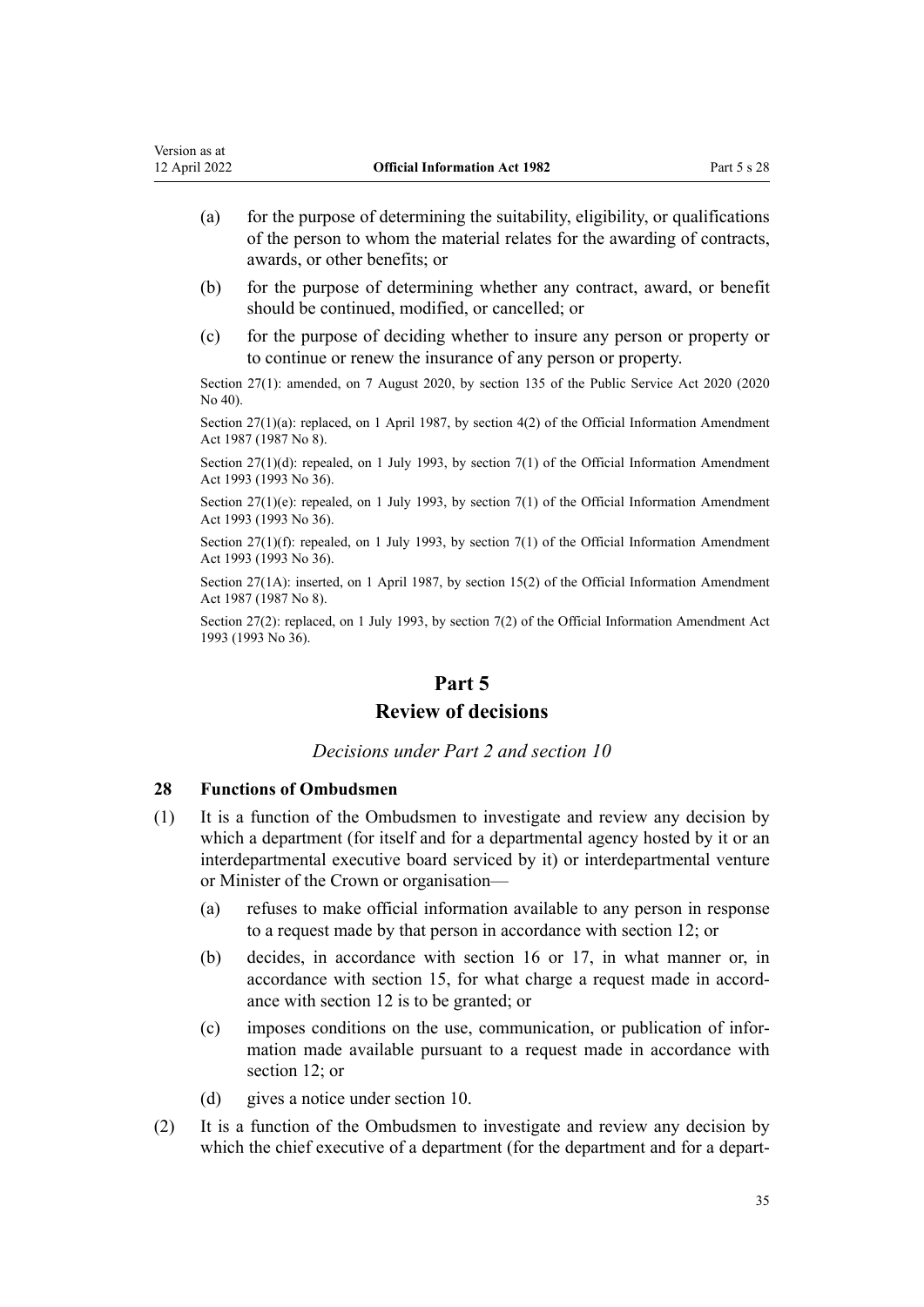<span id="page-35-0"></span>mental agency hosted by it or an interdepartmental executive board serviced by it) or the board of an interdepartmental venture or an officer or an employee of a department or venture authorised by its chief executive or board or a Minister of the Crown or an organisation extends any time limit under [section 15A](#page-20-0).

- (3) An investigation and review under subsection (1) or subsection (2) may be made by an Ombudsman only on complaint being made to an Ombudsman in writing or orally.
- (3A) A complaint made orally must be put in writing as soon as practicable.
- (4) For the purposes of subsection (1)(a), a refusal to make official information available includes, without limitation, a failure by a department or venture or Minister of the Crown or organisation to comply with [section 15\(1\)](#page-18-0)—
	- (a) as soon as is reasonably practicable, or at the latest within 20 working days, after receiving a request; or
	- (b) within an extended time limit notified under [section 15A\(3\)](#page-20-0) to the per‐ son who requested the information.
- (5) Undue delay in making official information available in response to a request for that information, shall be deemed, for the purposes of subsection (1), to be a refusal to make that information available.
- (6) If an Ombudsman receives a complaint that a department or venture or Minis‐ ter of the Crown or organisation has refused to make official information avail‐ able for any of the reasons specified in section  $18(e)$  to  $(g)$ , the Ombudsman may notify the Chief Archivist appointed under the [Public Records Act 2005.](http://legislation.govt.nz/pdflink.aspx?id=DLM345528)

Section 28: replaced, on 1 April 1987, by [section 16\(1\)](http://legislation.govt.nz/pdflink.aspx?id=DLM101343) of the Official Information Amendment Act 1987 (1987 No 8).

Section 28(1): replaced, on 7 August 2020, by [section 135](http://legislation.govt.nz/pdflink.aspx?id=LMS176959) of the Public Service Act 2020 (2020 No 40).

Section 28(2): replaced, on 7 August 2020, by [section 135](http://legislation.govt.nz/pdflink.aspx?id=LMS176959) of the Public Service Act 2020 (2020) No 40).

Section 28(3): replaced, on 22 October 2003, by [section 5](http://legislation.govt.nz/pdflink.aspx?id=DLM218148) of the Official Information Amendment Act 2003 (2003 No 90).

Section 28(3A): inserted, on 22 October 2003, by [section 5](http://legislation.govt.nz/pdflink.aspx?id=DLM218148) of the Official Information Amendment Act 2003 (2003 No 90).

Section 28(4): replaced, on 26 March 2015, by [section 9\(1\)](http://legislation.govt.nz/pdflink.aspx?id=DLM6403869) of the Official Information Amendment Act 2015 (2015 No 29).

Section 28(4): amended, on 7 August 2020, by [section 135](http://legislation.govt.nz/pdflink.aspx?id=LMS176959) of the Public Service Act 2020 (2020 No 40).

Section 28(6): inserted, on 26 March 2015, by [section 9\(2\)](http://legislation.govt.nz/pdflink.aspx?id=DLM6403869) of the Official Information Amendment Act 2015 (2015 No 29).

Section 28(6): amended, on 7 August 2020, by [section 135](http://legislation.govt.nz/pdflink.aspx?id=LMS176959) of the Public Service Act 2020 (2020 No 40).

#### **29 Application of Ombudsmen Act 1975**

(1) Except as otherwise provided by this Act, the provisions of the [Ombudsmen](http://legislation.govt.nz/pdflink.aspx?id=DLM430983) [Act 1975](http://legislation.govt.nz/pdflink.aspx?id=DLM430983) shall apply in respect of investigations and other proceedings carried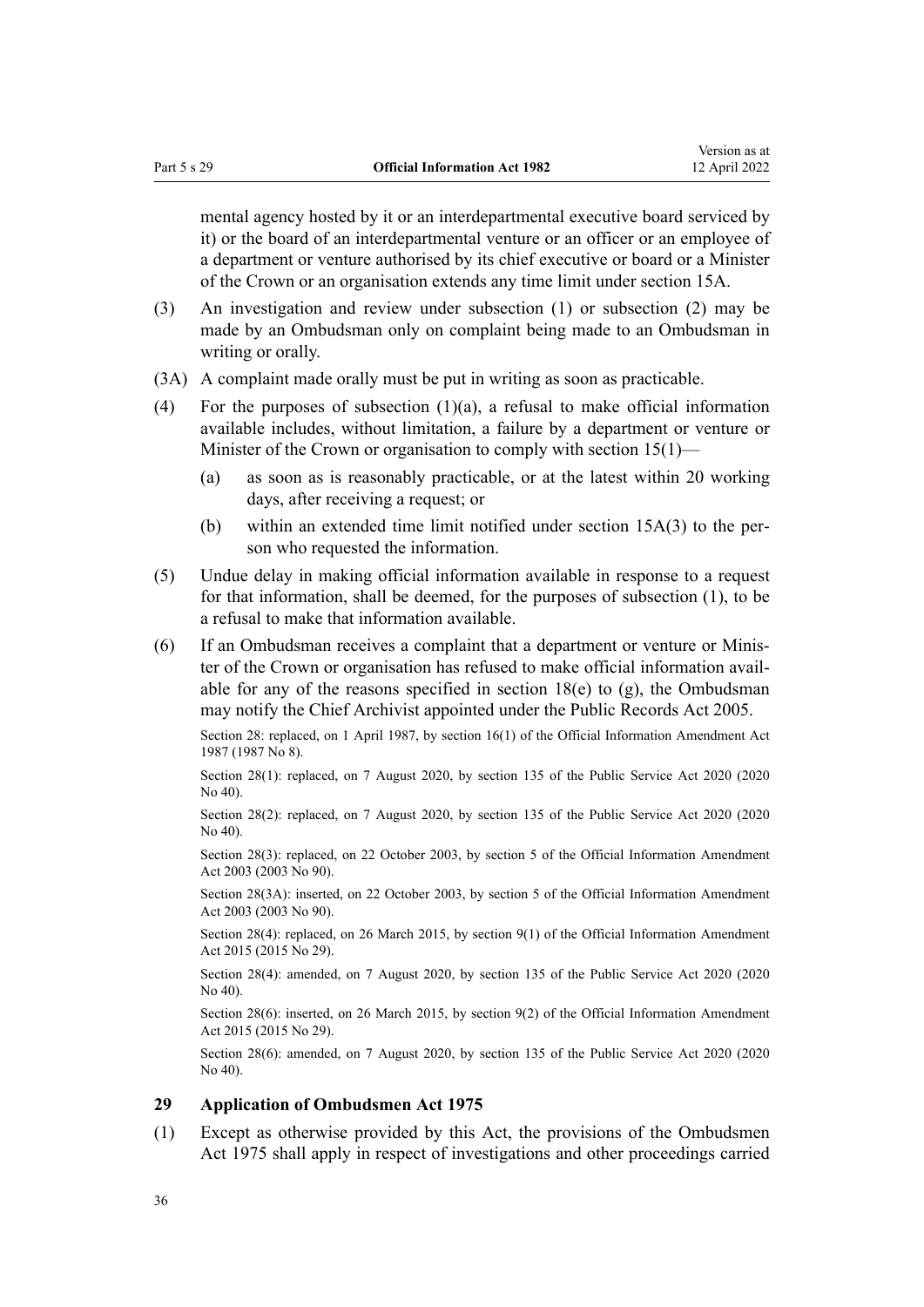<span id="page-36-0"></span>out under this Part in respect of decisions under [Part 2](#page-15-0) or [section 10](#page-15-0) as if they were investigations carried out under the Ombudsmen Act 1975.

(2) Nothing in [sections 13,](http://legislation.govt.nz/pdflink.aspx?id=DLM431123) [14,](http://legislation.govt.nz/pdflink.aspx?id=DLM431126) and [25](http://legislation.govt.nz/pdflink.aspx?id=DLM431173) of the Ombudsmen Act 1975 shall apply in relation to any function or power conferred on an Ombudsman by this Act or in relation to any proceeding, decision, recommendation, or act of an Ombudsman under this Act.

### **29A Requirements of Ombudsman to be complied with within certain period**

- (1) Subject to this section, where, during the course of an investigation, under [sec‐](#page-34-0) [tion 28,](#page-34-0) of any decision of any department or interdepartmental venture or Minister of the Crown or organisation, an Ombudsman, pursuant to any power conferred on that Ombudsman by [section 19](http://legislation.govt.nz/pdflink.aspx?id=DLM431148) of the Ombudsmen Act 1975, requires that department or venture or Minister of the Crown or organisation to furnish or produce to that Ombudsman any information or document or paper or thing that relates to that investigation, that department, venture, Minister of the Crown, or organisation must, as soon as is reasonably practicable, and in no case later than 20 working days after the day on which that requirement is received by that department or venture or Minister of the Crown or organisation, comply with that requirement.
- (2) Where any requirement to which subsection (1) applies is made to any depart‐ ment or interdepartmental venture or Minister of the Crown or organisation, the chief executive of that department or the board of that venture or an officer or employee of that department or venture authorised by that chief executive or that board or that Minister of the Crown or that organisation may extend the time limit set out in subsection (1) in respect of that requirement if—
	- (a) the requirement relates to, or necessitates a search through, a large quan‐ tity of information or a large number of documents or papers or things, and meeting the original time limit would unreasonably interfere with the operations of the department or the venture or the Minister of the Crown or the organisation; or
	- (b) consultations necessary before the requirement can be complied with are such that the requirement cannot reasonably be complied with within the original time limit; or
	- (c) the complexity of the issues raised by the requirement are such that the requirement cannot reasonably be complied with within the original time limit.
- (3) Any extension under subsection (2) shall be for a reasonable period of time having regard to the circumstances.
- (4) The extension shall be effected by giving or posting notice of the extension to the Ombudsman within 20 working days after the day on which the require‐ ment is received.
- (5) The notice effecting the extension shall—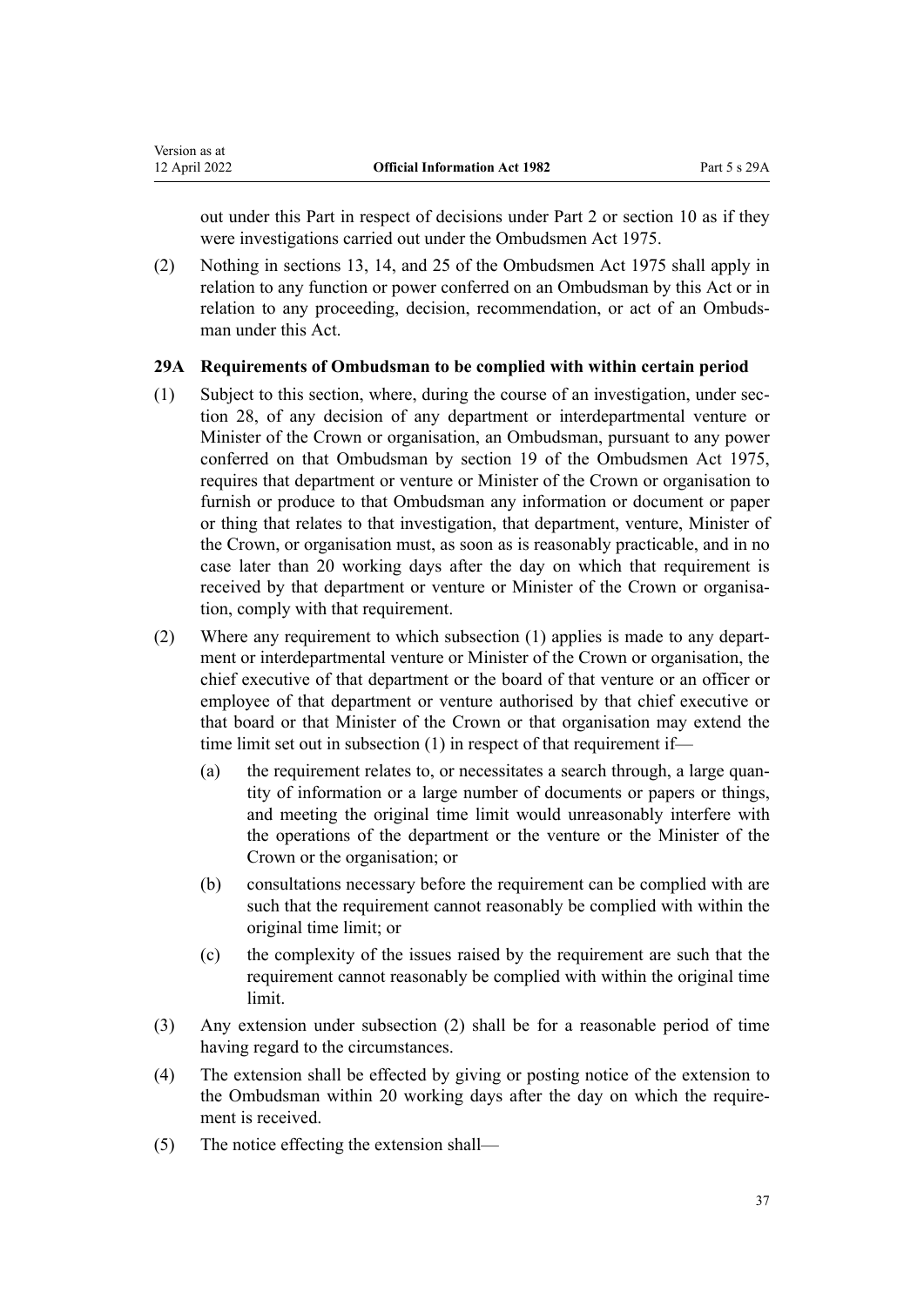- <span id="page-37-0"></span>(a) specify the period of the extension; and
- (b) give the reasons for the extension; and
- (c) contain such other information as is necessary.
- (6) If any department or venture or Minister of the Crown or organisation fails, within the time limit fixed by subsection (1) (or, where that time limit has been extended under subsection (2), within that time limit as so extended) to comply with any requirement to which subsection (1) applies, the Ombudsman may report such failure to the Prime Minister, and may thereafter make such report to the House of Representatives on the matter as the Ombudsman thinks fit.
- (7) Notwithstanding anything in this section, an Ombudsman shall not, in any report made under subsection (6), make any comment that is adverse to any person unless the person has first been given an opportunity to be heard.

Section 29A: inserted, on 1 April 1987, by [section 17\(1\)](http://legislation.govt.nz/pdflink.aspx?id=DLM101344) of the Official Information Amendment Act 1987 (1987 No 8).

Section 29A(1): replaced, on 7 August 2020, by [section 135](http://legislation.govt.nz/pdflink.aspx?id=LMS176959) of the Public Service Act 2020 (2020  $N_0$  40).

Section 29A(2): replaced, on 7 August 2020, by [section 135](http://legislation.govt.nz/pdflink.aspx?id=LMS176959) of the Public Service Act 2020 (2020 No 40).

Section 29A(6): amended, on 7 August 2020, by [section 135](http://legislation.govt.nz/pdflink.aspx?id=LMS176959) of the Public Service Act 2020 (2020 No 40).

#### **29B Consultation with Privacy Commissioner**

Where an Ombudsman investigates a complaint made under [section 28](#page-34-0) in relation to a refusal to make official information available in reliance on [section](#page-13-0) [9\(2\)\(a\)](#page-13-0), the Ombudsman shall, before forming a final opinion under section 30 in relation to the merits of refusing that request on that ground, consult with the Privacy Commissioner under the [Privacy Act 2020.](http://legislation.govt.nz/pdflink.aspx?id=LMS23193)

Section 29B: inserted, on 1 July 1993, by [section 8](http://legislation.govt.nz/pdflink.aspx?id=DLM299193) of the Official Information Amendment Act 1993 (1993 No 36).

Section 29B: amended, on 1 December 2020, by [section 217](http://legislation.govt.nz/pdflink.aspx?id=LMS23706) of the Privacy Act 2020 (2020 No 31).

#### **30 Procedure after investigation**

- (1) Where, after making an investigation of a complaint made under [section 28](#page-34-0), an Ombudsman is of the opinion—
	- (a) that the request made in accordance with [section 12](#page-15-0) should not have been refused; or
	- (b) that the decision complained of is unreasonable or wrong or is otherwise a decision to which subsection (1) or subsection (2) of [section 22](http://legislation.govt.nz/pdflink.aspx?id=DLM431166) of the Ombudsmen Act 1975 applies,—

the Ombudsman shall, subject to subsection (3) of this section,—

(c) report his opinion and his reasons therefor to the appropriate department or interdepartmental venture or Minister of the Crown or organisation; and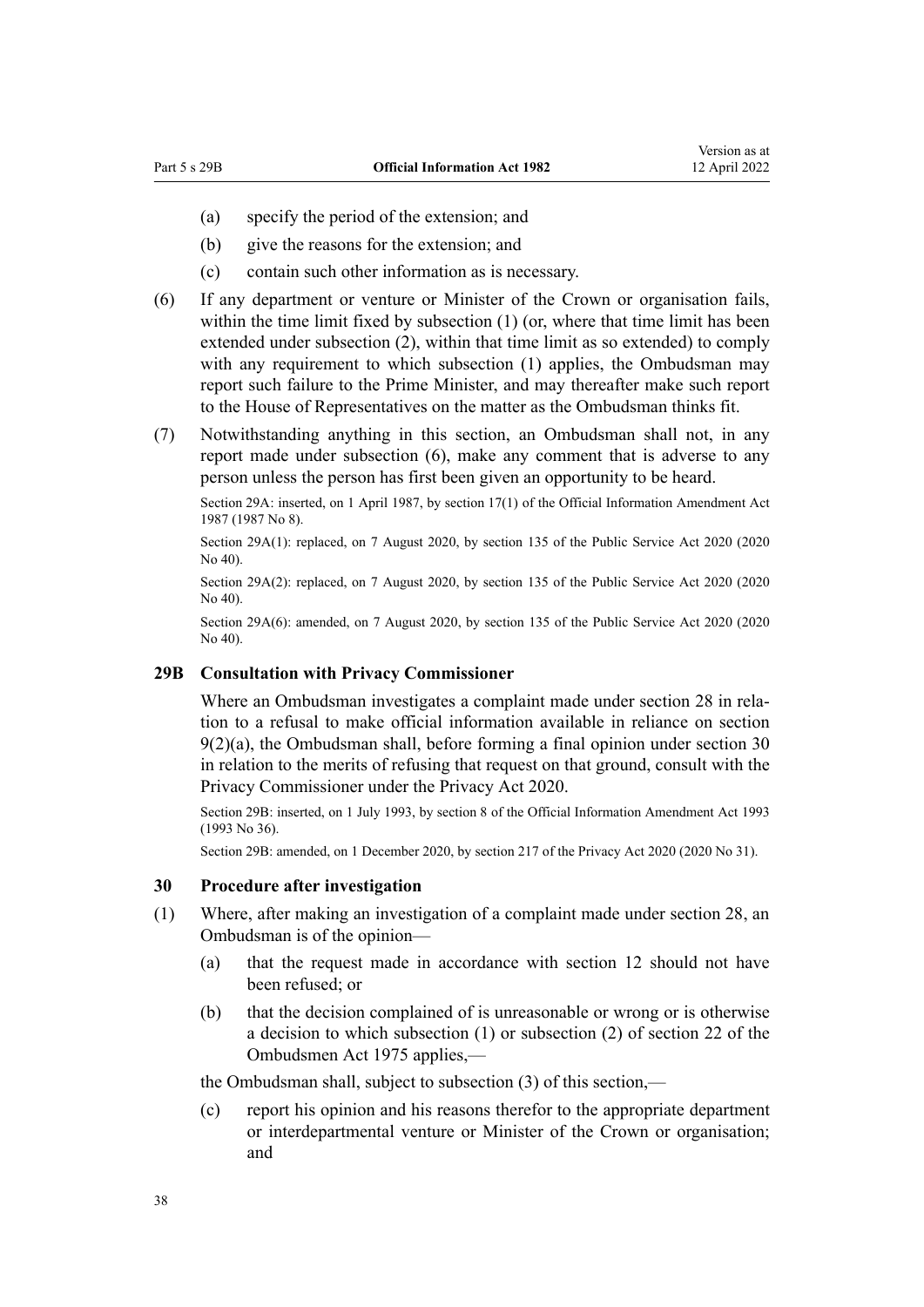- <span id="page-38-0"></span>(d) subject to section 31, make such recommendations as he thinks fit; and
- (e) give to the complainant—
	- (i) a copy of his recommendations (if any); and
	- (ii) such other information as he thinks proper.
- (2) The Ombudsman shall also—
	- (a) in the case of an investigation relating to a public service agency or an organisation named in [Schedule 1](http://legislation.govt.nz/pdflink.aspx?id=DLM431204) of the Ombudsmen Act 1975, send a copy of his report and recommendations to the Minister concerned; and
	- (b) in the case of an organisation named in [Schedule 1,](#page-49-0) send a copy of his report and recommendations to such Minister of the Crown as he considers appropriate.
- (3) Notwithstanding anything in this section, an Ombudsman shall not, in any report made under this section, make any comment that is adverse to any person unless the person has been given an opportunity to be heard.
- (4) Except as provided in subsection (1), nothing in [section 22](http://legislation.govt.nz/pdflink.aspx?id=DLM431166) of the Ombudsmen Act 1975 shall apply in respect of a decision that may be investigated and reviewed under [section 28\(1\)](#page-34-0) or section 28(2) of this Act.

Section 30(1)(c): amended, on 7 August 2020, by [section 135](http://legislation.govt.nz/pdflink.aspx?id=LMS176959) of the Public Service Act 2020 (2020) No 40).

Section 30(2)(a): amended, on 7 August 2020, by [section 135](http://legislation.govt.nz/pdflink.aspx?id=LMS176959) of the Public Service Act 2020 (2020 No 40).

Section 30(4): amended, on 1 April 1987, by [section 16\(3\)](http://legislation.govt.nz/pdflink.aspx?id=DLM101343) of the Official Information Amendment Act 1987 (1987 No 8).

#### **31 Disclosure of certain information not to be recommended**

Where—

- (a) the Prime Minister certifies that the making available of any information would be likely to prejudice—
	- (i) the security or defence of New Zealand or the international rela‐ tions of the Government of New Zealand; or
	- (ii) any interest protected by [section 7;](#page-12-0) or
- (b) the Attorney-General certifies that the making available of any information would be likely to prejudice the prevention, investigation, or detec‐ tion of offences—

an Ombudsman shall not recommend that the information be made available, but may recommend that the making available of the information be given further consideration by the appropriate department or interdepartmental venture or Minister of the Crown or organisation.

Section 31: amended, on 7 August 2020, by [section 135](http://legislation.govt.nz/pdflink.aspx?id=LMS176959) of the Public Service Act 2020 (2020 No 40).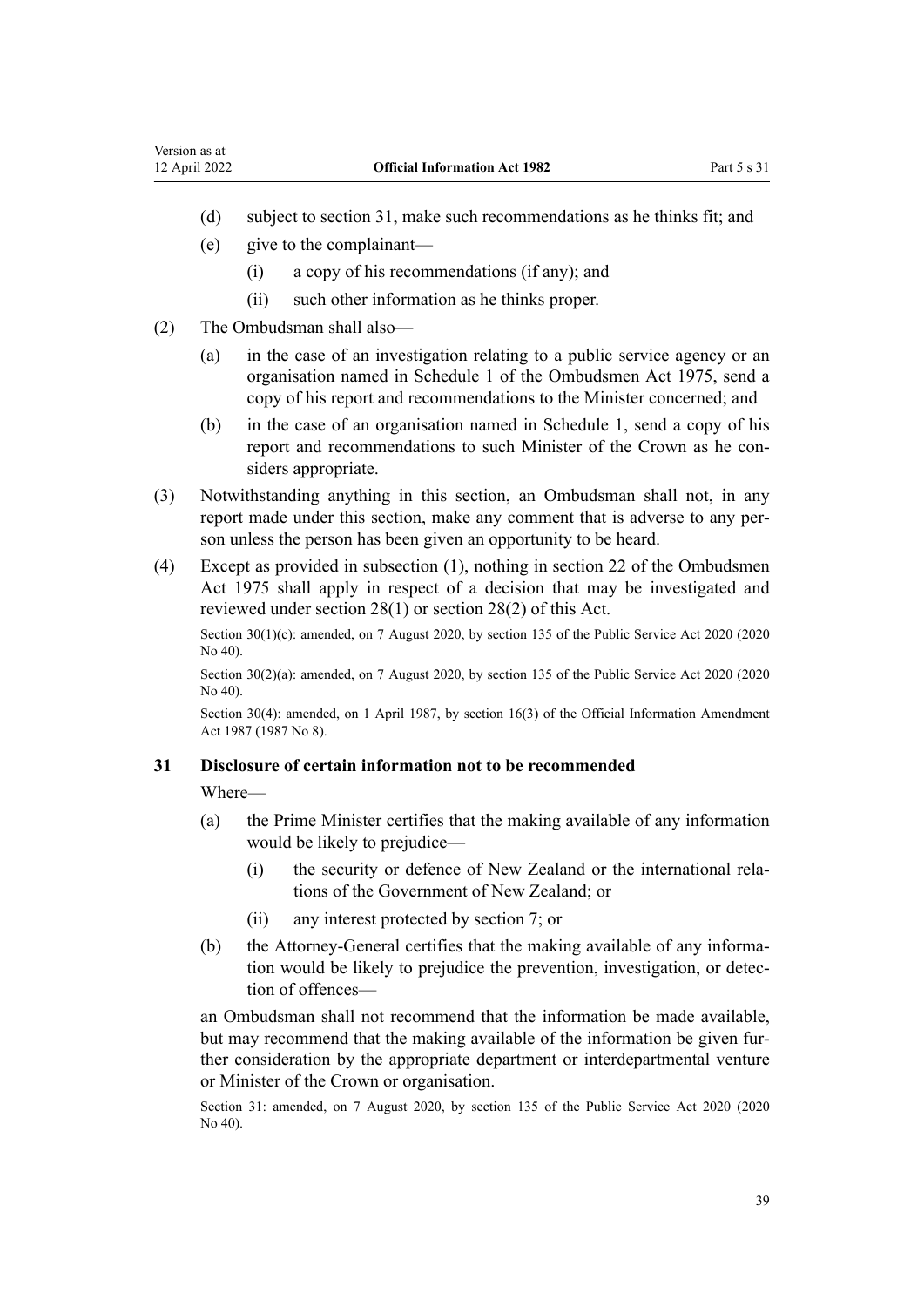### <span id="page-39-0"></span>**32 Recommendations made to public service agency or Minister of the Crown or organisation**

- (1) Where a recommendation is made under section  $30(1)$  relating to a public service agency or an organisation named in [Schedule 1](http://legislation.govt.nz/pdflink.aspx?id=DLM431204) of the Ombudsmen Act 1975,—
	- (a) a public duty to observe that recommendation shall be imposed on that public service agency or organisation from the commencement of the 21st working day after the day on which that recommendation is made to the public service agency or organisation unless, before that day, the Governor-General, by Order in Council, otherwise directs; and
	- (b) the public duty imposed by paragraph (a) shall be imposed not only on the public service agency or organisation itself but also on—
		- (i) the members of the organisation; and
		- (ii) every officer and employee of that public service agency or organ‐ isation to whom that recommendation is applicable; and
		- (iii) every body within that public service agency or organisation to whom that recommendation is applicable; and
		- (iv) every statutory officer to whom that recommendation is applic‐ able.
- (2) Where a recommendation is made under section  $30(1)$  to a Minister of the Crown, a public duty to observe that recommendation shall be imposed on that Minister from the commencement of the 21st working day after the day on which that recommendation is made to that Minister unless, before that day, the Governor-General, by Order in Council, otherwise directs.
- (3) Where a recommendation is made under [section 30\(1\)](#page-37-0) to an organisation named in [Schedule 1](#page-49-0),—
	- (a) a public duty to observe that recommendation shall be imposed on that organisation from the commencement of the 21st working day after the day on which that recommendation is made to that organisation unless, before that day, the Governor-General, by Order in Council, otherwise directs; and
	- (b) the public duty imposed by paragraph (a) shall be imposed not only on the organisation itself but also on—
		- (i) its governing body (if any); and
		- (ii) its members; and
		- (iii) every officer, employee, and body within that organisation to whom that recommendation is applicable; and
		- (iv) every statutory officer to whom that recommendation is applic‐ able.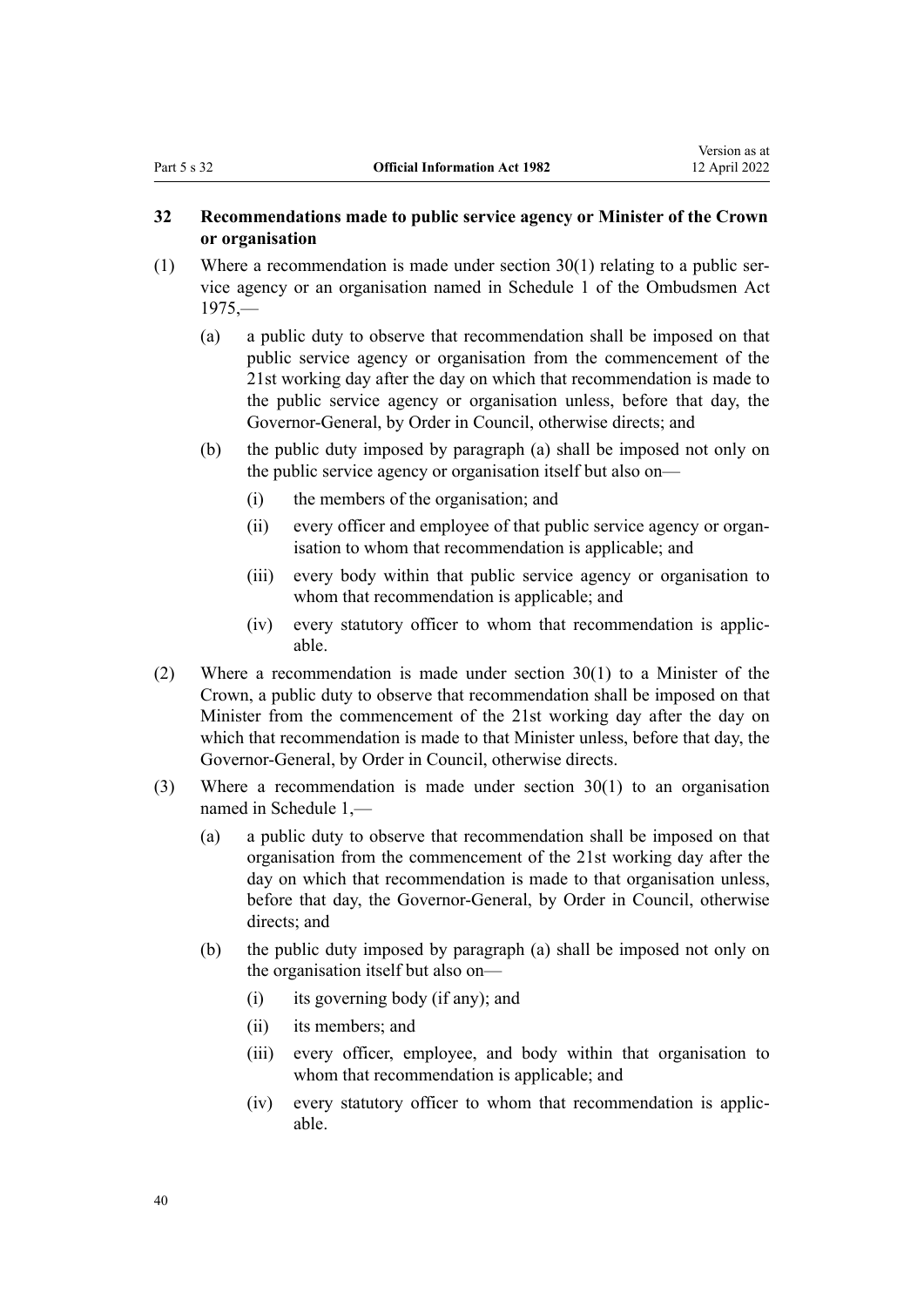- <span id="page-40-0"></span>(4) As soon as practicable after an Order in Council is made under this section, the Minister who recommended the making of that Order in Council shall give a copy of that Order in Council to the Ombudsman who made the recommenda‐ tion.
- (5) Nothing in this section—
	- (a) limits [section 15](http://legislation.govt.nz/pdflink.aspx?id=DLM6942146) of the Judicial Review Procedure Act 2016; or
	- (b) prevents effect being given to any interim order made under [section 15](http://legislation.govt.nz/pdflink.aspx?id=DLM6942146) of the Judicial Review Procedure Act 2016 or to any declaration contained in any such interim order.

Section 32: replaced, on 1 April 1987, by [section 18](http://legislation.govt.nz/pdflink.aspx?id=DLM101345) of the Official Information Amendment Act 1987 (1987 No 8).

Section 32 heading: amended, on 7 August 2020, by [section 135](http://legislation.govt.nz/pdflink.aspx?id=LMS176959) of the Public Service Act 2020 (2020 No 40).

Section 32(1): amended, on 7 August 2020, by [section 135](http://legislation.govt.nz/pdflink.aspx?id=LMS176959) of the Public Service Act 2020 (2020 No 40).

Section 32(1)(a): amended, on 7 August 2020, by [section 135](http://legislation.govt.nz/pdflink.aspx?id=LMS176959) of the Public Service Act 2020 (2020 No 40).

Section 32(1)(b): amended, on 7 August 2020, by [section 135](http://legislation.govt.nz/pdflink.aspx?id=LMS176959) of the Public Service Act 2020 (2020 No 40).

Section 32(1)(b)(ii): amended, on 7 August 2020, by [section 135](http://legislation.govt.nz/pdflink.aspx?id=LMS176959) of the Public Service Act 2020 (2020 No 40).

Section 32(1)(b)(iii): amended, on 7 August 2020, by [section 135](http://legislation.govt.nz/pdflink.aspx?id=LMS176959) of the Public Service Act 2020 (2020 No 40).

Section 32(5)(a): amended, on 1 March 2017, by [section 24](http://legislation.govt.nz/pdflink.aspx?id=DLM6942157) of the Judicial Review Procedure Act 2016 (2016 No 50).

Section 32(5)(b): amended, on 1 March 2017, by [section 24](http://legislation.govt.nz/pdflink.aspx?id=DLM6942157) of the Judicial Review Procedure Act 2016 (2016 No 50).

#### **32A Requirements in relation to Order in Council**

- (1) Every Order in Council made under [section 32](#page-39-0) shall be published in the *Gaz‐ ette* and laid before the House of Representatives as soon as practicable after it is made.
- (2) Every Order in Council made under [section 32](#page-39-0) shall set out the reasons for which it is made and the grounds in support of those reasons.
- (3) An Order in Council made under [section 32](#page-39-0) in relation to a recommendation made under section  $30(1)$  may be made for all or any of the reasons for the decision reviewed by the Ombudsman (being reasons that were before the Ombudsman when the recommendation was made) but for no other reasons.

Section 32A: inserted, on 1 April 1987, by [section 18](http://legislation.govt.nz/pdflink.aspx?id=DLM101345) of the Official Information Amendment Act 1987 (1987 No 8).

#### **32B Right of review**

(1) Where—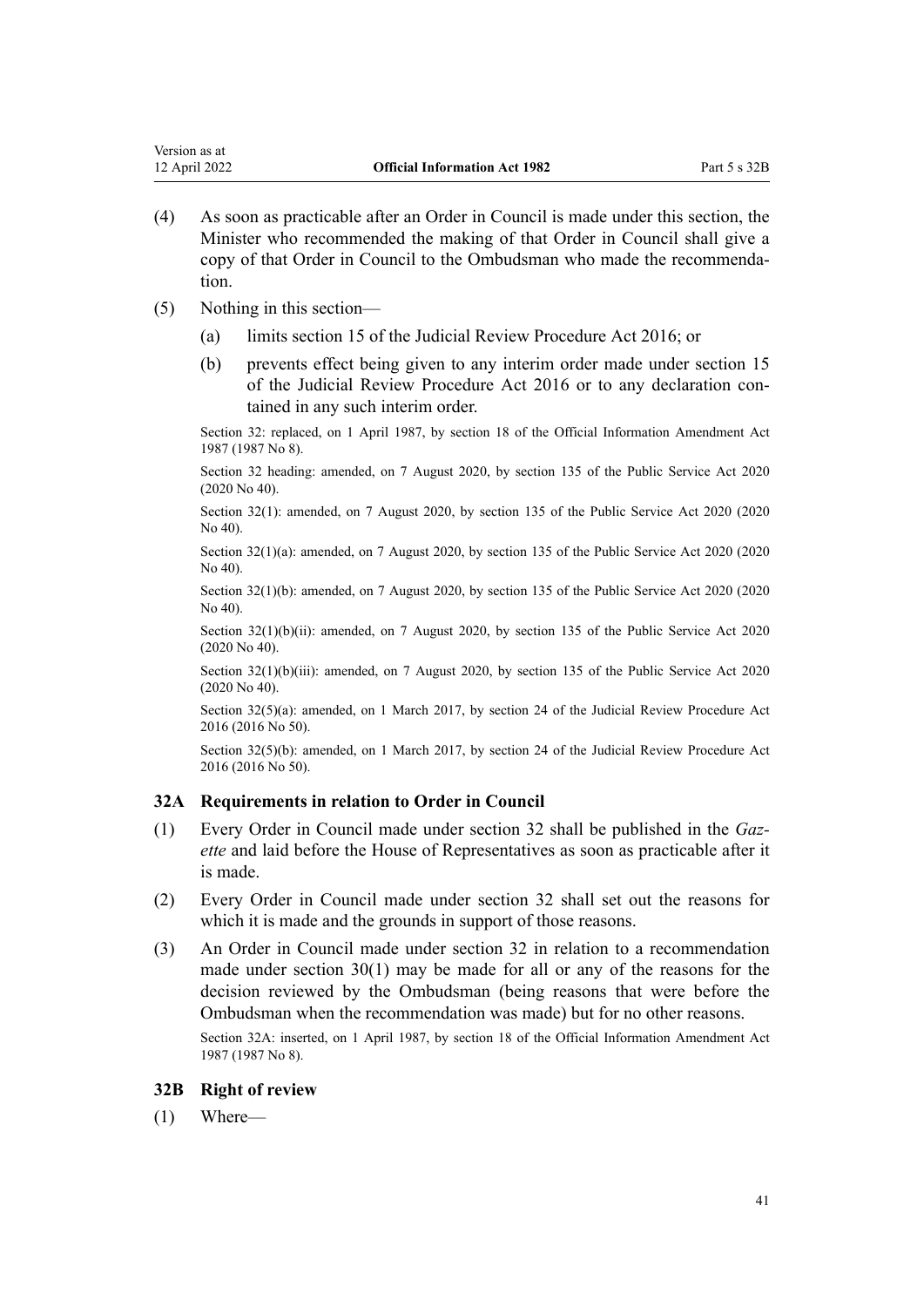- <span id="page-41-0"></span>(a) a recommendation is made under [section 30\(1\)](#page-37-0) in respect of a request made under [section 12;](#page-15-0) and
- (b) an Order in Council is made under [section 32](#page-39-0) in respect of that recom‐ mendation,—

the person who made that request may apply to the High Court for a review of the making of that Order in Council.

- (2) An application under subsection (1) may be made on the ground that the Order in Council was beyond the powers conferred by [sections 32](#page-39-0) and [32A](#page-40-0) or was otherwise wrong in law.
- (3) On an application under subsection (1), the High Court may—
	- (a) make an order confirming that the Order in Council was validly made; or
	- (b) make an order declaring that the making of the Order in Council was beyond the powers conferred by [sections 32](#page-39-0) and [32A](#page-40-0) or was otherwise wrong in law.
- (4) Unless the High Court is satisfied that an application brought under subsection (1) has not been reasonably or properly brought, it shall, in determining the application and irrespective of the result of the application, order that the costs of the applicant on a solicitor and client basis shall be paid by the Crown, and such costs shall be paid out of money appropriated by Parliament for the purpose.

Section 32B: inserted, on 1 April 1987, by [section 18](http://legislation.govt.nz/pdflink.aspx?id=DLM101345) of the Official Information Amendment Act 1987 (1987 No 8).

#### **32C Appeals**

Any party to an application under [section 32B](#page-40-0) who is dissatisfied with any final or interlocutory order in respect of the application may appeal to the Court of Appeal; and [section 56](http://legislation.govt.nz/pdflink.aspx?id=DLM5759372) of the Senior Courts Act 2016 shall apply to any such appeal.

Section 32C: inserted, on 1 April 1987, by [section 18](http://legislation.govt.nz/pdflink.aspx?id=DLM101345) of the Official Information Amendment Act 1987 (1987 No 8).

Section 32C: amended, on 1 March 2017, by [section 183\(b\)](http://legislation.govt.nz/pdflink.aspx?id=DLM5759564) of the Senior Courts Act 2016 (2016 No 48).

#### **33 Complainant to be informed of result of investigation**

The Ombudsman who investigates a complaint made for the purposes of [sec‐](#page-34-0) [tion 28\(3\)](#page-34-0) shall inform the complainant, in such manner and at such time as he thinks proper, of the result of the investigation.

Section 33: amended, on 1 April 1987, by [section 16\(4\)](http://legislation.govt.nz/pdflink.aspx?id=DLM101343) of the Official Information Amendment Act 1987 (1987 No 8).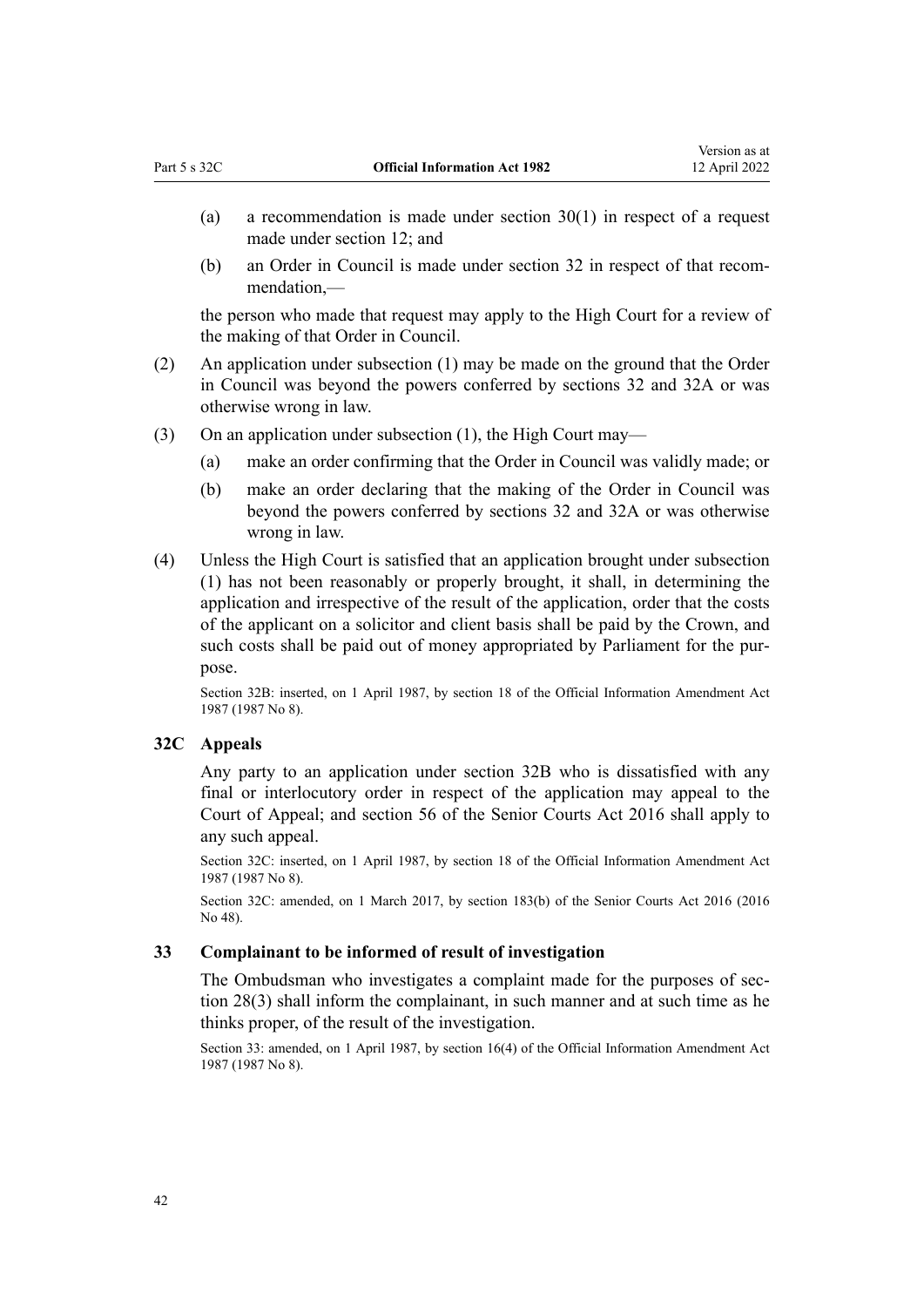#### <span id="page-42-0"></span>**34 Restriction on application for review**

Where any person makes a request under this Act that official information be made available to him and a decision to which [section 28\(1\)](#page-34-0) or section 28(2) applies is made in relation to that request, that person—

- (a) shall not make an application under [section 8](http://legislation.govt.nz/pdflink.aspx?id=DLM6942138) of the Judicial Review Pro‐ cedure Act 2016 for the review of that decision; and
- (b) shall not commence any proceedings in which that decision is sought to be challenged, quashed, or called in question in any court,—

unless a complaint made by that person in respect of that decision has first been determined under this Part.

Section 34: amended, on 1 April 1987, by [section 16\(5\)](http://legislation.govt.nz/pdflink.aspx?id=DLM101343) of the Official Information Amendment Act 1987 (1987 No 8).

Section 34(a): amended, on 1 March 2017, by [section 24](http://legislation.govt.nz/pdflink.aspx?id=DLM6942157) of the Judicial Review Procedure Act 2016 (2016 No 50).

## *Decisions under Part 3 or Part 4*

#### **35 Application of Ombudsmen Act 1975**

- (1) It shall be a function of the Ombudsmen to investigate, pursuant to the [Ombudsmen Act 1975](http://legislation.govt.nz/pdflink.aspx?id=DLM430983), any decision made under [Part 3](#page-25-0) or [Part 4](#page-31-0),—
	- (a) including any such decision made by—
		- (i) a Minister of the Crown; or
		- (ii) an organisation named in [Schedule 1;](#page-49-0) but
	- (b) not including a decision made under [section 10](#page-15-0) in relation to a request made under [Part 3](#page-25-0) or [Part 4.](#page-31-0)
- (1A) The provisions of [section 29A](#page-36-0), so far as they are applicable and with the necessary modifications, shall apply in respect of any requirement, made by any Ombudsman in the course of any investigation conducted pursuant to subsec‐ tion (1), whereby that Ombudsman, pursuant to any power conferred on that Ombudsman by [section 19](http://legislation.govt.nz/pdflink.aspx?id=DLM431148) of the Ombudsmen Act 1975, requires any public service agency or Minister of the Crown or organisation to furnish or produce to that Ombudsman any information or document or paper or thing which relates to that investigation.
- (2) Where the Ombudsman, after making his investigation, forms an opinion of the kind described in subsection (1) or subsection (2) or subsection (3) of [section](http://legislation.govt.nz/pdflink.aspx?id=DLM431166) [22](http://legislation.govt.nz/pdflink.aspx?id=DLM431166) of the Ombudsmen Act 1975, he shall, subject to subsection  $(6)$  of this section, report his opinion to the appropriate department (including in relation to a departmental agency hosted by the department or an interdepartmental executive board serviced by it) or interdepartmental venture or Minister of the Crown or organisation, and may make such recommendations as he thinks fit in accordance with section 22(3) of the Ombudsmen Act 1975.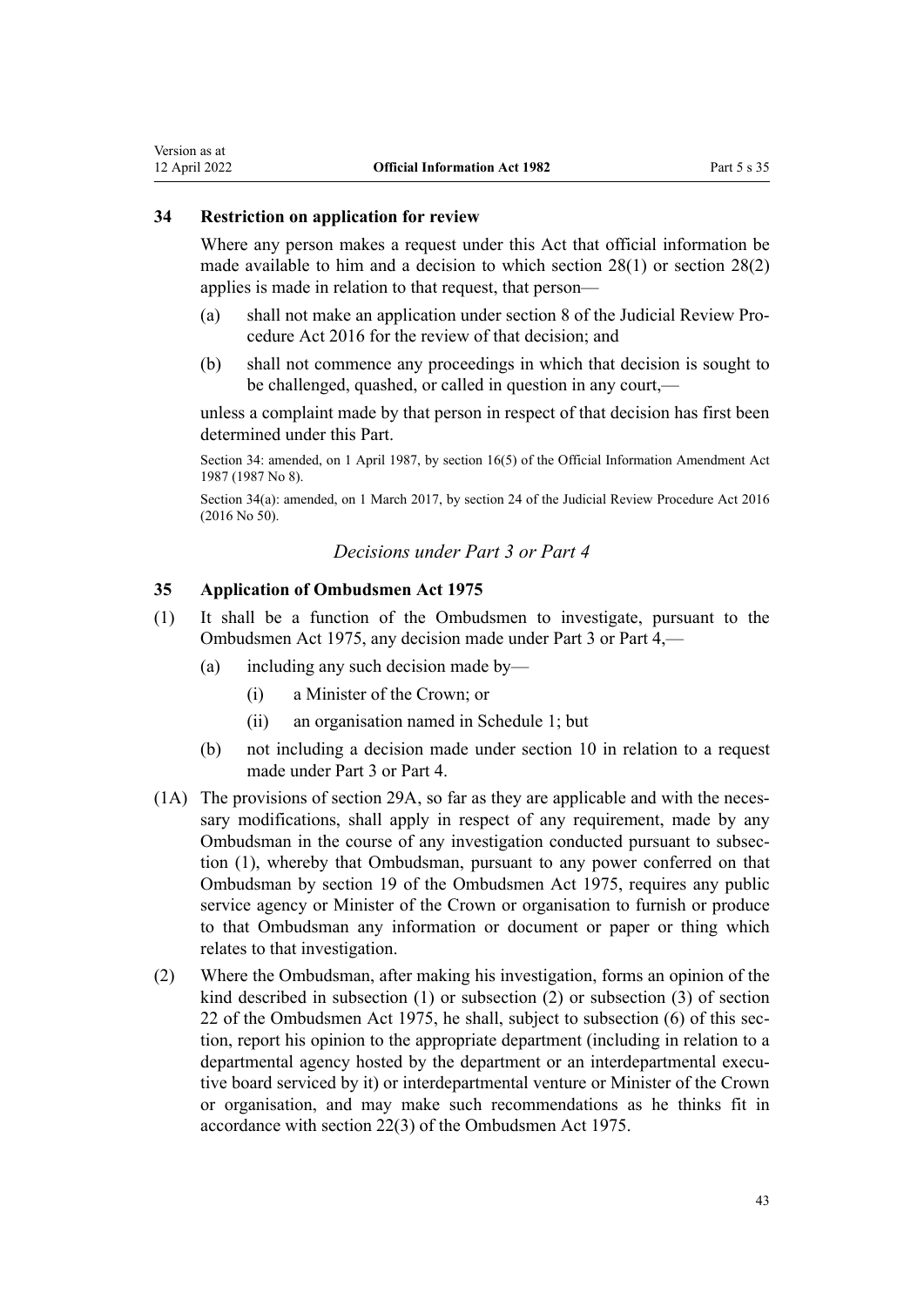Version as at

- (3) Where a report is made under subsection (2) to a Minister of the Crown, the Ombudsman shall request the Minister of the Crown to notify the Ombudsman, within a specified time, of the steps (if any) that the Minister proposes to take to give effect to the Ombudsman's recommendations.
- (4) If, within a reasonable time after the report is made under [section 22\(3\)](http://legislation.govt.nz/pdflink.aspx?id=DLM431166) of the Ombudsmen Act 1975 (as applied by subsection (2) of this section), no action is taken which seems to an Ombudsman to be adequate and appropriate, the Ombudsman, in his discretion, after considering the comments (if any) made by or on behalf of any public service agency or Minister of the Crown or organisation affected, may send a copy of the report and recommendations to the Prime Minister, and may thereafter make such report to the House of Representatives on the matter as he thinks fit.
- (5) The Ombudsman shall attach to every report sent or made under subsection (4) a copy of any comments made by or on behalf of the public service agency or Minister of the Crown or organisation affected.
- (6) Notwithstanding anything in this section, an Ombudsman shall not, in any report made under this section, make any comment that is adverse to any person unless the person has first been given an opportunity to be heard.
- (7) If, in relation to any request for official information made under [Part 3](#page-25-0) or [Part](#page-31-0) [4,](#page-31-0) any department or interdepartmental venture or Minister of the Crown or organisation fails within the time limit fixed by [section 15\(1\)](#page-18-0) (or, where that time limit has been extended under this Act, within that time limit as so extended) to comply with paragraph (a) or paragraph (b) of section  $15(1)$ , that failure shall be deemed, for the purposes of subsection (1), to be a decision made under Part 3 or Part 4.
- (8) Undue delay in giving any person access to official information in response to a request under [Part 3](#page-25-0) or [Part 4](#page-31-0) for access to that information shall be deemed, for the purposes of subsection (1), to be a decision made under Part 3 or Part 4.

Section 35(1A): inserted, on 1 April 1987, by [section 17\(2\)](http://legislation.govt.nz/pdflink.aspx?id=DLM101344) of the Official Information Amendment Act 1987 (1987 No 8).

Section 35(1A): amended, on 7 August 2020, by [section 135](http://legislation.govt.nz/pdflink.aspx?id=LMS176959) of the Public Service Act 2020 (2020 No 40).

Section 35(2): amended, on 7 August 2020, by [section 135](http://legislation.govt.nz/pdflink.aspx?id=LMS176959) of the Public Service Act 2020 (2020 No 40).

Section 35(4): amended, on 7 August 2020, by [section 135](http://legislation.govt.nz/pdflink.aspx?id=LMS176959) of the Public Service Act 2020 (2020 No 40).

Section 35(4): amended, on 1 April 1987, by [section 19\(1\)](http://legislation.govt.nz/pdflink.aspx?id=DLM101346) of the Official Information Amendment Act 1987 (1987 No 8).

Section 35(5): amended, on 7 August 2020, by [section 135](http://legislation.govt.nz/pdflink.aspx?id=LMS176959) of the Public Service Act 2020 (2020) No 40).

Section 35(7): inserted, on 1 April 1987, by [section 19\(2\)](http://legislation.govt.nz/pdflink.aspx?id=DLM101346) of the Official Information Amendment Act 1987 (1987 No 8).

Section 35(7): amended, on 7 August 2020, by [section 135](http://legislation.govt.nz/pdflink.aspx?id=LMS176959) of the Public Service Act 2020 (2020 No 40).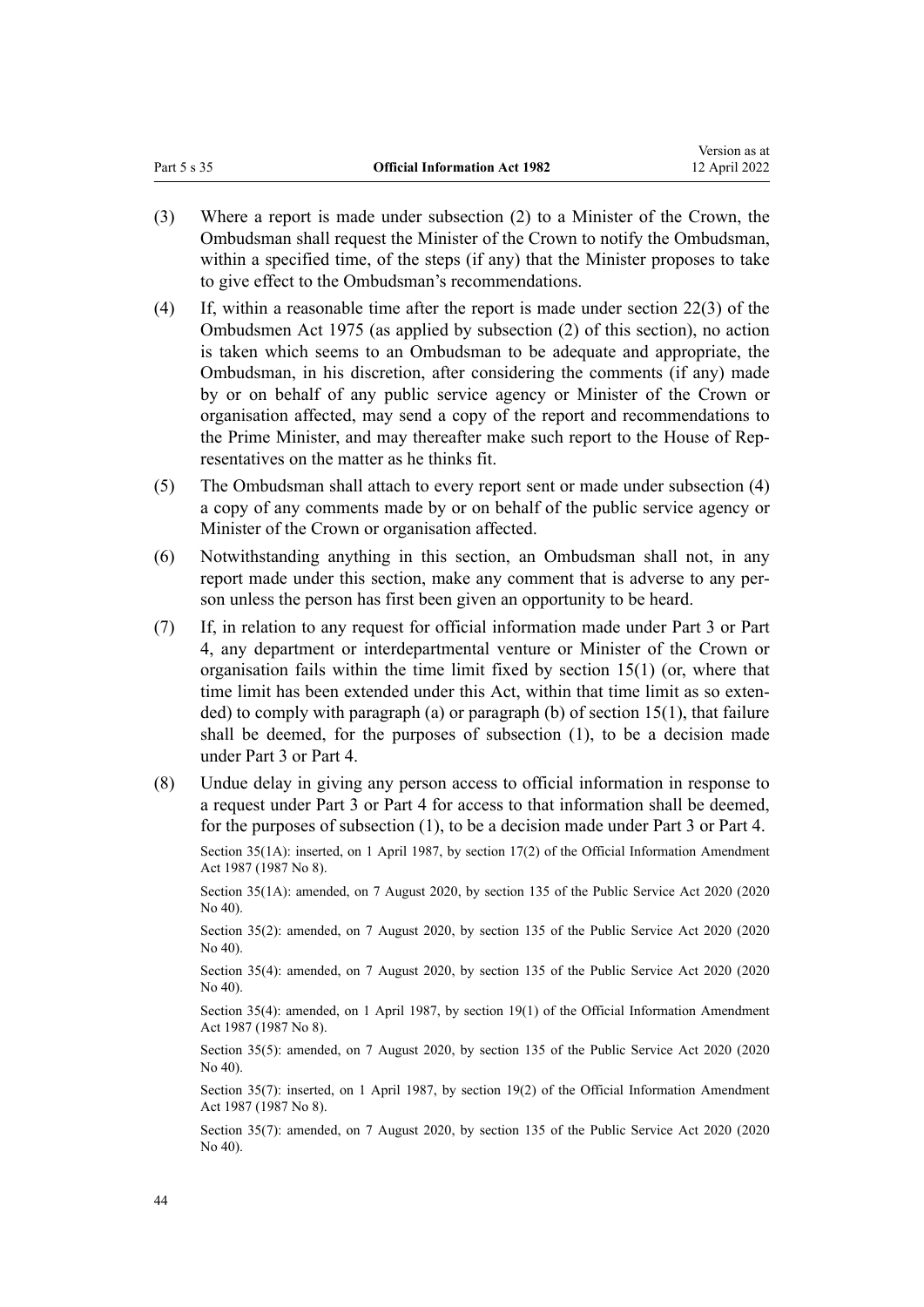<span id="page-44-0"></span>Section 35(8): inserted, on 1 April 1987, by [section 19\(2\)](http://legislation.govt.nz/pdflink.aspx?id=DLM101346) of the Official Information Amendment Act 1987 (1987 No 8).

#### *Saving*

#### **36 Saving in respect of Ombudsmen Act 1975**

Except as expressly provided in this Act, nothing in this Act shall derogate from or limit the functions of the Ombudsmen under the [Ombudsmen Act](http://legislation.govt.nz/pdflink.aspx?id=DLM430983) [1975](http://legislation.govt.nz/pdflink.aspx?id=DLM430983).

## **Part 6**

## **Information Authority**

*[Expired]*

Part 6: expired, on 1 July 1988, by [section 53\(a\)\(ii\)](#page-48-0).

#### **37 Establishment of Information Authority**

*[Expired]* Section 37: expired, on 1 July 1988, by [section 53\(a\)\(ii\)](#page-48-0).

#### **38 Functions and powers of Authority**

*[Expired]* Section 38: expired, on 1 July 1988, by [section 53\(a\)\(ii\)](#page-48-0).

#### **39 Functions in respect of personal information**

#### *[Expired]*

Section 39: expired, on 1 July 1988, by [section 53\(a\)\(ii\)](#page-48-0).

#### **40 Membership of Authority**

*[Expired]*

Section 40: expired, on 1 July 1988, by [section 53\(a\)\(ii\)](#page-48-0).

#### **41 Term of office of members of Authority**

*[Expired]*

Section 41: expired, on 1 July 1988, by [section 53\(a\)\(ii\)](#page-48-0).

#### **42 Regulations providing for access to information**

*[Expired]* Section 42: expired, on 1 July 1988, by [section 53\(a\)\(ii\)](#page-48-0).

## **43 Provision for disallowance of regulations providing for access to information**

*[Expired]*

Section 43: expired, on 1 July 1988, by [section 53\(a\)\(ii\)](#page-48-0).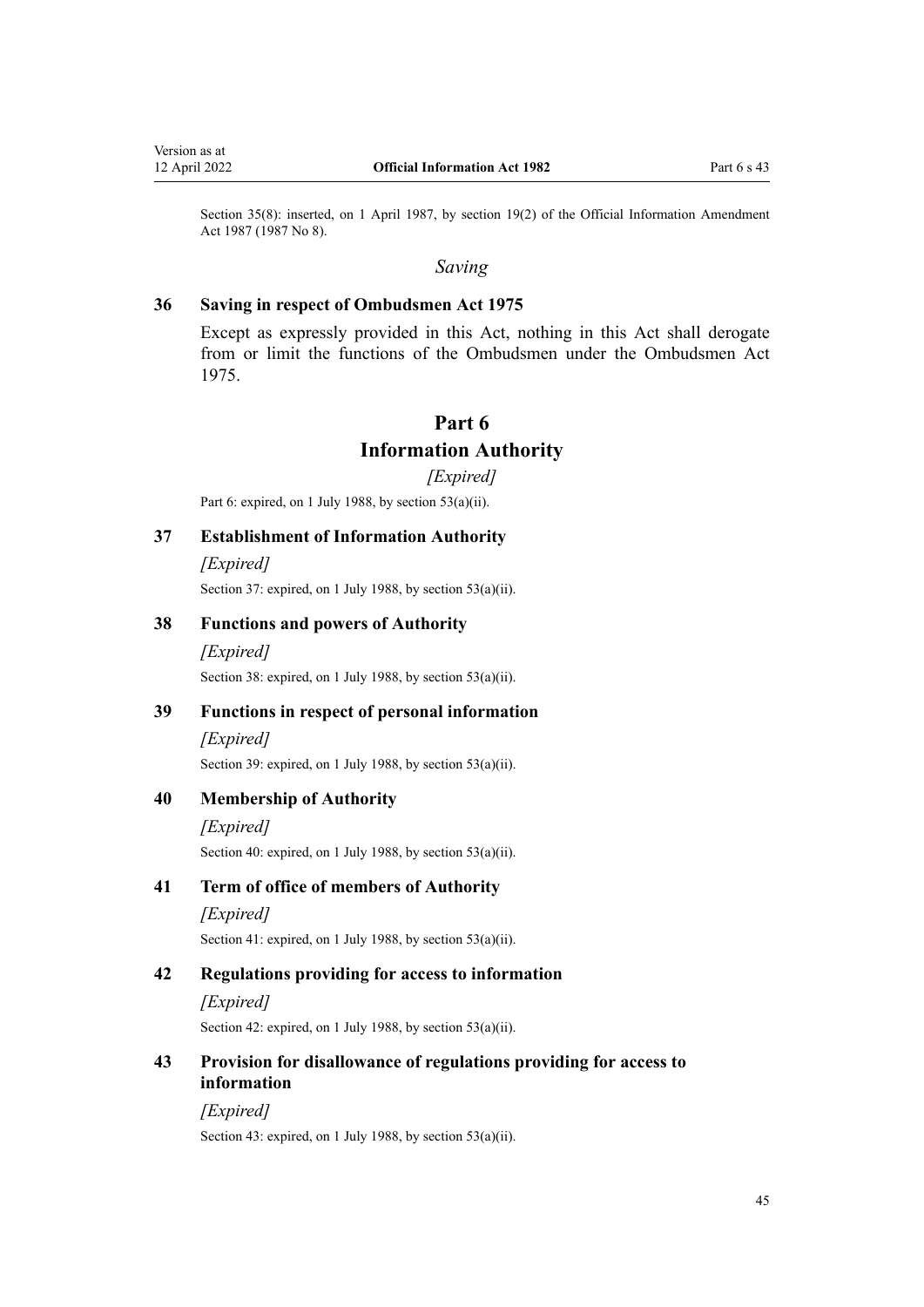## <span id="page-45-0"></span>**44 Annual report**

*[Expired]*

Section 44: expired, on 1 July 1988, by [section 53\(a\)\(ii\)](#page-48-0).

#### **45 Offences**

*[Expired]*

Section 45: expired, on 1 July 1988, by [section 53\(a\)\(ii\)](#page-48-0).

## **Part 7**

#### **Miscellaneous provisions**

#### **46 Assistance of Ministry of Justice**

The Ministry of Justice may, for the purpose of assisting any other public service agency or any organisation to act in accordance with this Act, furnish advice or assistance or both to that other public service agency or that organisation.

Section 46: replaced, on 1 December 1989, by [section 4](http://legislation.govt.nz/pdflink.aspx?id=DLM194219) of the Official Information Amendment Act 1989 (1989 No 122).

Section 46 heading: amended, on 1 October 1995, by [section 10\(3\)](http://legislation.govt.nz/pdflink.aspx?id=DLM367235) of the Department of Justice (Restructuring) Act 1995 (1995 No 39).

Section 46: amended, on 7 August 2020, by [section 135](http://legislation.govt.nz/pdflink.aspx?id=LMS176959) of the Public Service Act 2020 (2020 No 40).

Section 46: amended, on 1 October 1995, by [section 10\(3\)](http://legislation.govt.nz/pdflink.aspx?id=DLM367235) of the Department of Justice (Restructuring) Act 1995 (1995 No 39).

### **47 Regulations**

- (1) The Governor-General may from time to time, by Order in Council, make regulations for all or any of the following purposes—
	- (a) *[Expired]*
	- (b) prescribing forms of applications and other documents required for the purposes of this Act, or authorising any person to prescribe or approve such forms:
	- (c) providing the procedure for the service of notices and documents under this Act:
	- (d) prescribing reasonable charges or scales of reasonable charges for the purposes of this Act:
	- (e) providing for such matters as are contemplated by or necessary for giving full effect to this Act and for its due administration.
- (2) Regulations under this section are secondary legislation (*see* [Part 3](http://legislation.govt.nz/pdflink.aspx?id=DLM7298343) of the Legislation Act 2019 for publication requirements).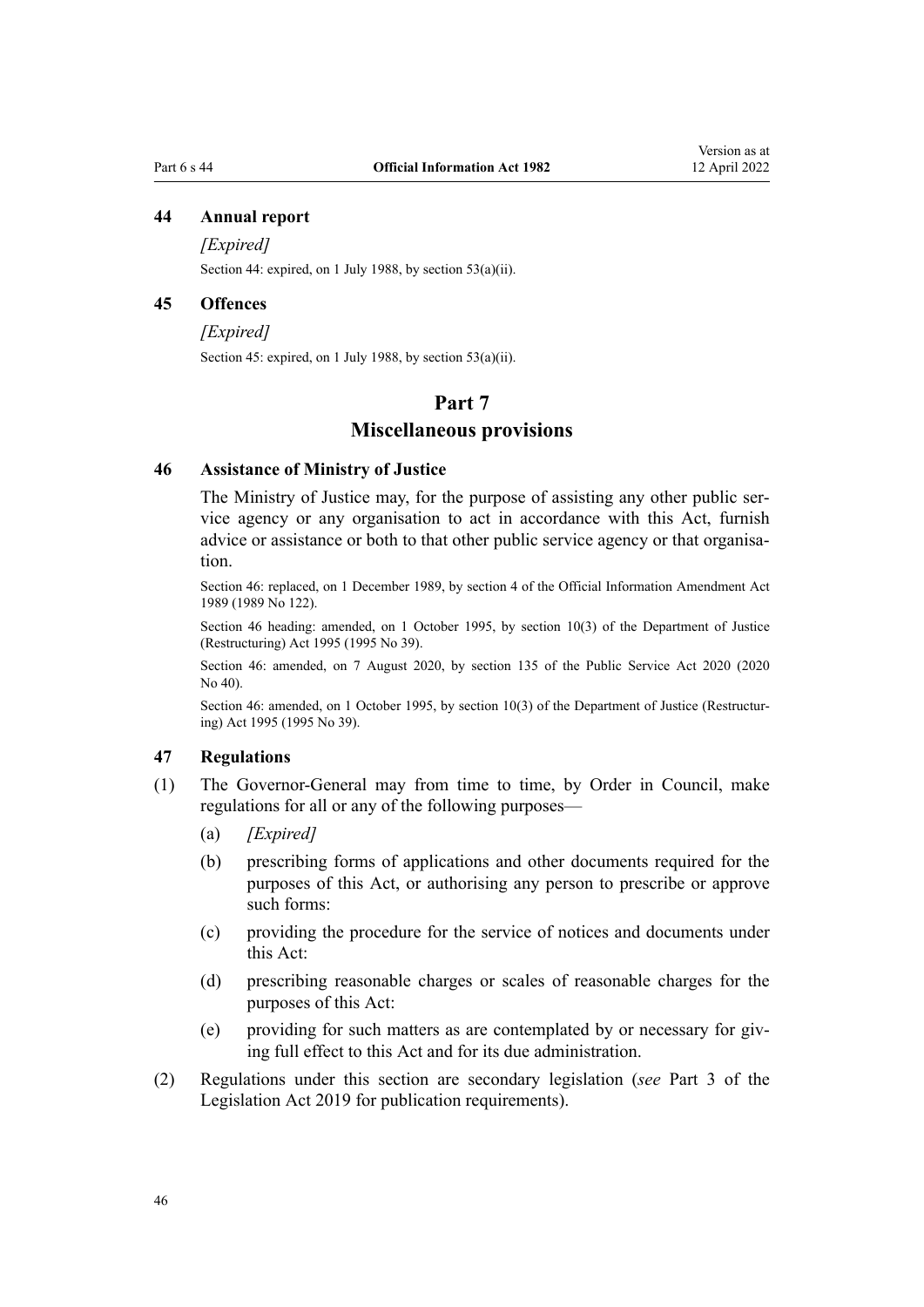<span id="page-46-0"></span>

| Legislation Act 2019 requirements for secondary legislation made under this section |                                                                                                  |                                    |  |
|-------------------------------------------------------------------------------------|--------------------------------------------------------------------------------------------------|------------------------------------|--|
| <b>Publication</b>                                                                  | PCO must publish it on the legislation website and notify LA19 s $69(1)(c)$<br>it in the Gazette |                                    |  |
| <b>Presentation</b>                                                                 | The Minister must present it to the House of<br>Representatives                                  | LA19 s 114, Sch 1<br>cl $32(1)(a)$ |  |
| <b>Disallowance</b>                                                                 | It may be disallowed by the House of Representatives                                             | LA19 ss 115, 116                   |  |
| This note is not part of the Act.                                                   |                                                                                                  |                                    |  |

Section  $47(1)(a)$ : expired, on 1 July 1988, by section  $53(a)(iii)$ .

Section 47(2): inserted, on 28 October 2021, by [section 3](http://legislation.govt.nz/pdflink.aspx?id=LMS268932) of the Secondary Legislation Act 2021 (2021 No 7).

#### **48 Protection against certain actions**

- (1) Where any official information is made available in good faith pursuant to this Act,—
	- (a) no proceedings, civil or criminal, shall lie against the Crown or any other person in respect of the making available of that information, or for any consequences that follow from the making available of that information; and
	- (b) no proceedings, civil or criminal, in respect of any publication involved in, or resulting from, the making available of that information shall lie against the author of the information or any other person by reason of that author or other person having supplied the information to a public service agency or Minister of the Crown or organisation.
- (2) The making available of, or the giving of access to, any official information in consequence of a request made under this Act shall not be taken, for the purposes of the law relating to defamation or breach of confidence or infringement of copyright, to constitute an authorisation or approval of the publication of the document or of its contents by the person to whom the information is made available or the access is given.

Section 48: replaced, on 1 April 1987, by [section 21](http://legislation.govt.nz/pdflink.aspx?id=DLM101348) of the Official Information Amendment Act 1987 (1987 No 8).

Section 48(1)(b): amended, on 7 August 2020, by [section 135](http://legislation.govt.nz/pdflink.aspx?id=LMS176959) of the Public Service Act 2020 (2020 No 40).

#### **49 Power to amend Schedule 1 by Order in Council**

- (1) Where any organisation named in [Schedule 1](#page-49-0) is abolished, or its name is altered, the Governor-General may, by Order in Council, make such amend‐ ments to that schedule as may be necessary to give effect to the abolition or alteration.
- (2) An order under this section is secondary legislation (*see* [Part 3](http://legislation.govt.nz/pdflink.aspx?id=DLM7298343) of the Legis‐ lation Act 2019 for publication requirements).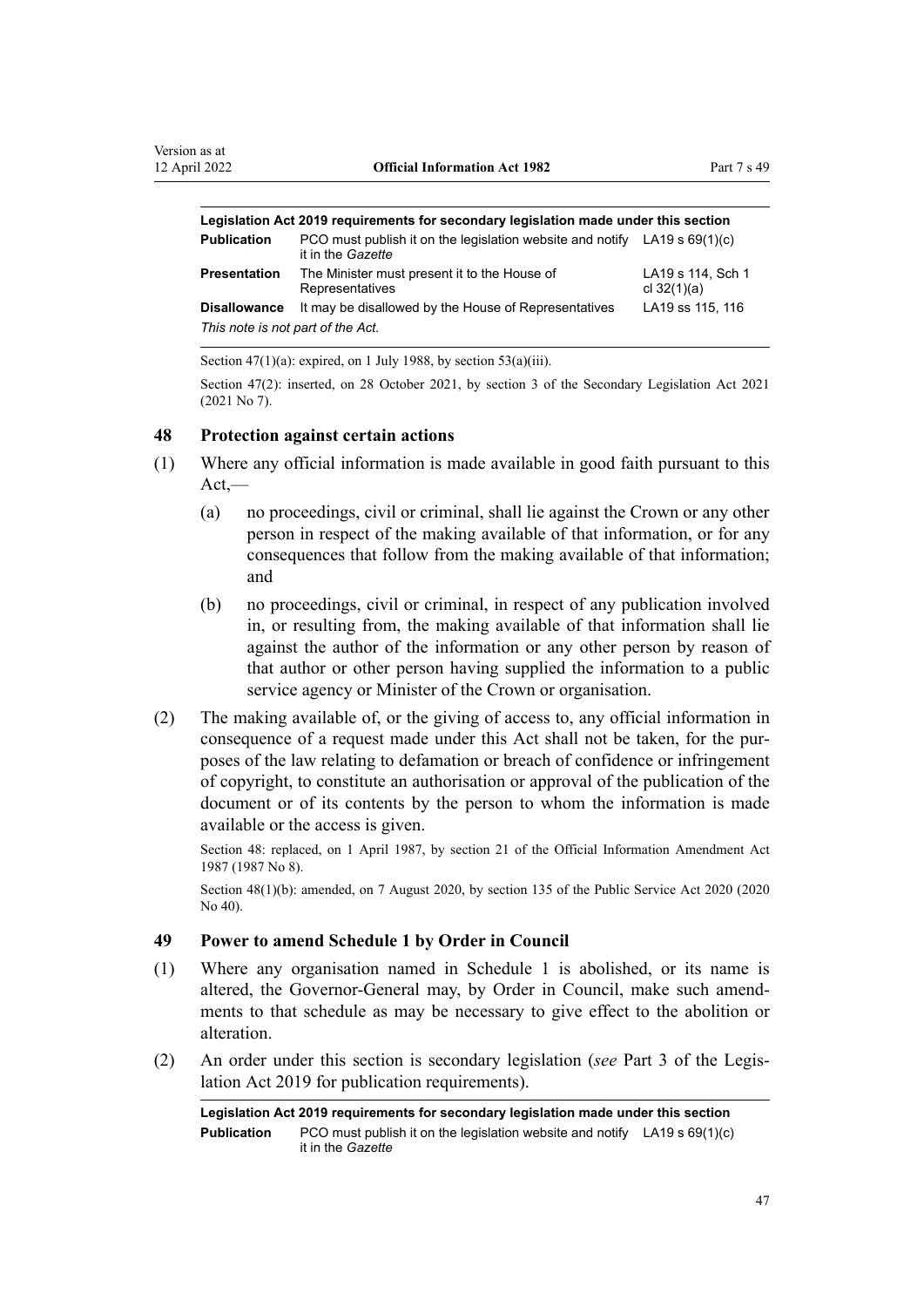<span id="page-47-0"></span>

| Part 7 s 50         | <b>Official Information Act 1982</b>                            | Version as at<br>12 April 2022     |  |
|---------------------|-----------------------------------------------------------------|------------------------------------|--|
| Presentation        | The Minister must present it to the House of<br>Representatives | LA19 s 114, Sch 1<br>cl $32(1)(a)$ |  |
| <b>Disallowance</b> | It may be disallowed by the House of Representatives            | LA19 ss 115, 116                   |  |
|                     | This note is not part of the Act.                               |                                    |  |

Section 49(2): replaced, on 28 October 2021, by [section 3](http://legislation.govt.nz/pdflink.aspx?id=LMS268932) of the Secondary Legislation Act 2021 (2021 No 7).

#### **50 Consequential amendments to other enactments**

The enactments specified in [Schedule 3](#page-60-0) are hereby amended in the manner indicated in that schedule.

#### **51 Repeal**

The Official Secrets Act 1951 is hereby repealed.

#### **52 Savings**

- (1) Nothing in this Act authorises or permits the making available of any official information if the making available of that information would constitute contempt of court or of the House of Representatives.
- (2) Nothing in this Act authorises or permits any person to make information avail‐ able if that information relates to—
	- (a) the affairs of any estate under administration by Public Trust or in the Maori Trust Office; or
	- (b) the affairs of any person concerned in any such estate.
- (3) Except as provided in sections 50 and 51, nothing in this Act derogates from—
	- (a) any provision which is contained in any other enactment and which authorises or requires official information to be made available; or
	- (b) any provision which is contained in any other Act of Parliament or in any regulations within the meaning of the [Regulations \(Disallowance\)](http://legislation.govt.nz/pdflink.aspx?id=DLM195534) [Act 1989](http://legislation.govt.nz/pdflink.aspx?id=DLM195534) (made by Order in Council and in force immediately before 1 July 1983) and which—
		- (i) imposes a prohibition or restriction in relation to the availability of official information; or
		- (ii) regulates the manner in which official information may be obtained or made available; or
	- (c) any provision of any Order in Council made under the [Commissions of](http://legislation.govt.nz/pdflink.aspx?id=DLM139130) [Inquiry Act 1908](http://legislation.govt.nz/pdflink.aspx?id=DLM139130) or of any other document by which a Royal commis‐ sion or commission of inquiry or board of inquiry is appointed.

Section 52(1): amended, on 1 April 1987, by [section 22](http://legislation.govt.nz/pdflink.aspx?id=DLM101349) of the Official Information Amendment Act 1987 (1987 No 8).

Section 52(2)(a): replaced, on 1 March 2002, by [section 170\(1\)](http://legislation.govt.nz/pdflink.aspx?id=DLM124529) of the Public Trust Act 2001 (2001) No 100).

Section 52(3)(b): amended, on 19 December 1989, pursuant to [section 11](http://legislation.govt.nz/pdflink.aspx?id=DLM195558) of the Regulations (Disallowance) Act 1989 (1989 No 43).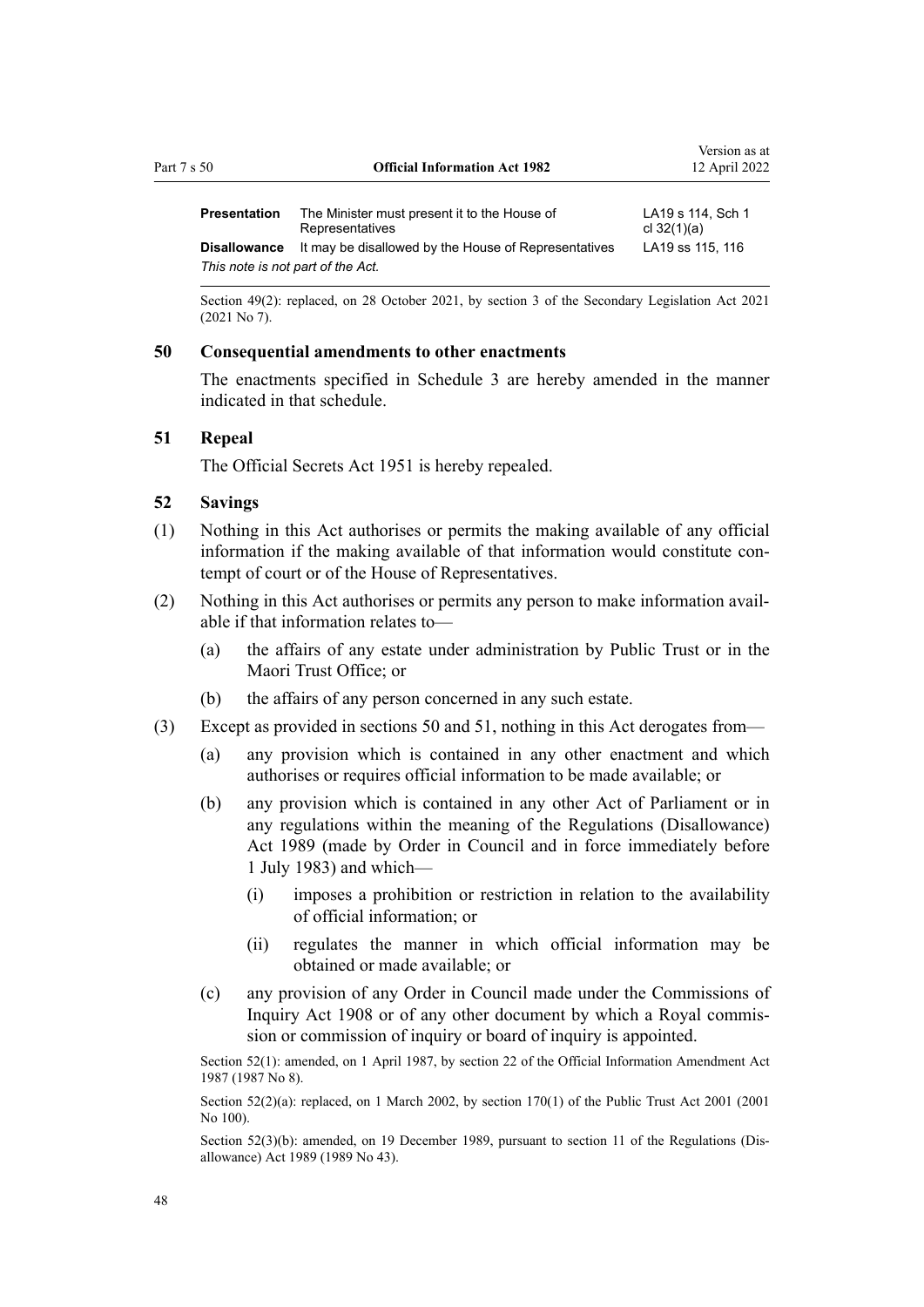## <span id="page-48-0"></span>**53 Expiration of provisions relating to Information Authority**

As from the close of 30 June 1988—

- (a) the following provisions of this Act, namely,—
	- (i) the definition of the term **Authority** in [section 2\(1\);](#page-3-0) and
	- (ii) [Part 6](#page-44-0); and
	- (iii) paragraph (a) of [section 47](#page-45-0); and
	- (iv) [Schedule 2,](#page-60-0)—

shall expire; and

- (b) section  $11(1)(a)$  shall be amended by omitting the words "or the Authority"; and
- (c) the Authority shall be dissolved; and
- (d) all real and personal property belonging to the Authority shall become vested in the Crown; and
- (e) all money payable to the Authority shall become payable to the Crown; and
- (f) all liabilities, contracts, and engagements, and all rights and authorities of any nature whatever of the Authority shall become liabilities, contracts, engagements, rights, and authorities of the Crown; and
- (g) all proceedings pending by or against the Authority may be carried on, completed, or enforced by or against the Crown.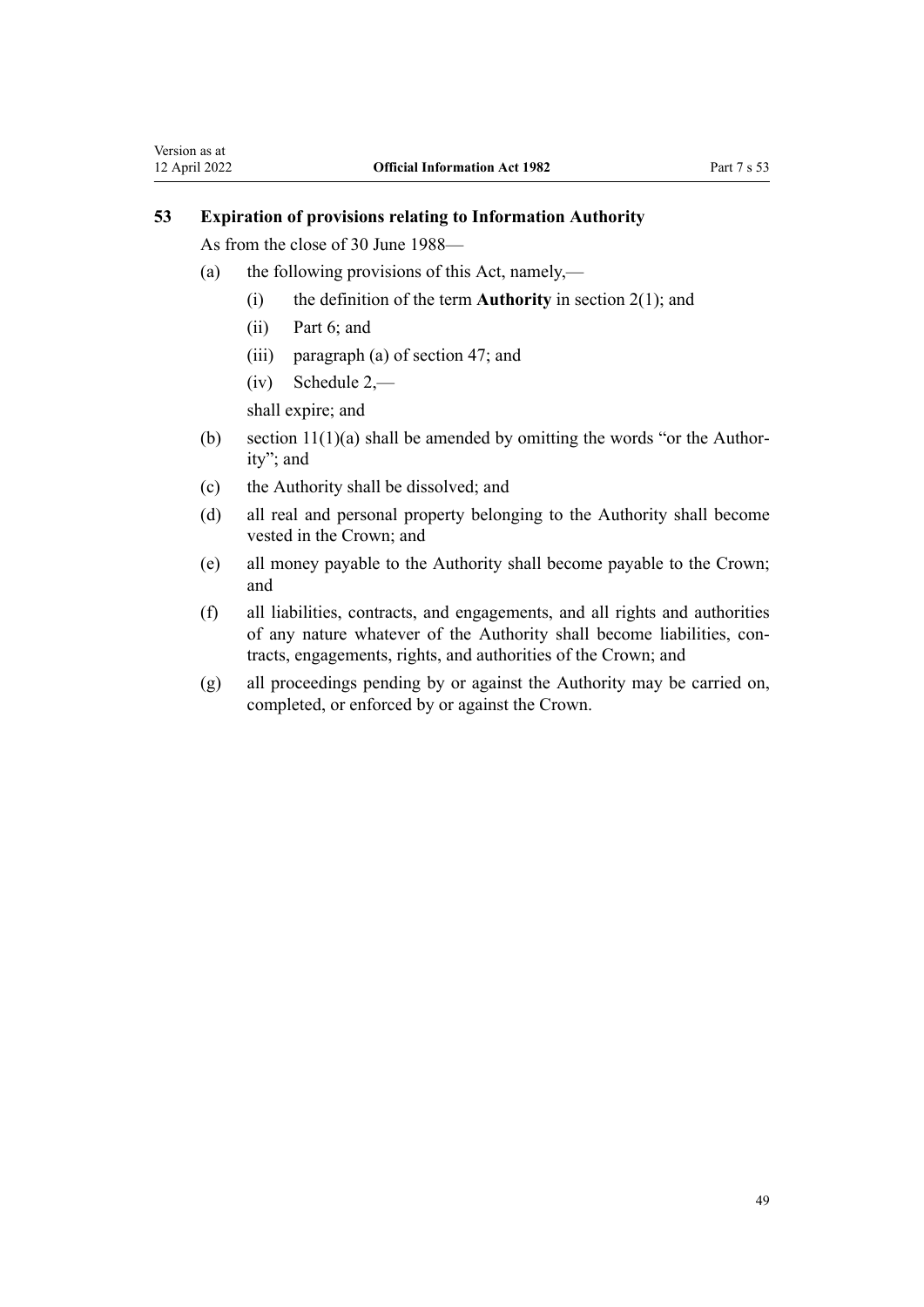## **Schedule 1**

## <span id="page-49-0"></span>**Organisations (additional to those named in Schedule 1 of the Ombudsmen Act 1975) to which this Act applies**

 $s(2(1)$ 

Schedule 1: replaced, on 1 April 1987, by [section 23\(1\)](http://legislation.govt.nz/pdflink.aspx?id=DLM101350) of the Official Information Amendment Act 1987 (1987 No 8).

Schedule 1 heading: amended, on 7 August 2020, by [section 135](http://legislation.govt.nz/pdflink.aspx?id=LMS176959) of the Public Service Act 2020 (2020 No 40).

Accreditation Council

Airport companies (as defined in [section 2](http://legislation.govt.nz/pdflink.aspx?id=DLM379829) of the Airport Authorities Act 1966) in which more than 50% of the ordinary shares are owned by, or by any combination of, the Crown, any local authority (as defined in section 2 of that Act), or any councilcontrolled organisation (as defined in [section 6](http://legislation.govt.nz/pdflink.aspx?id=DLM171482) of the Local Government Act 2002)

Airways Corporation of New Zealand Limited

Animal Control Products Limited

Armed Forces Canteen Council

Boards constituted under [subpart 5](http://legislation.govt.nz/pdflink.aspx?id=LMS171675) of Part 3 of the Education and Training Act 2020

Broadcasting Commission

Broadcasting Standards Authority

Commerce Commission

Conservation Boards

Criminal Cases Review Commission

Deer Industry New Zealand

Electricity Corporation of New Zealand Limited

Energy Efficiency and Conservation Authority

External Reporting Board

Financial Markets Authority

Fiordland Marine Guardians

Fish and Game Councils

Fisheries Authority

Game Animal Council

Government Communications Security Bureau

Health Research Council of New Zealand

Kordia Group Limited

Landcorp Farming Limited

Law Commission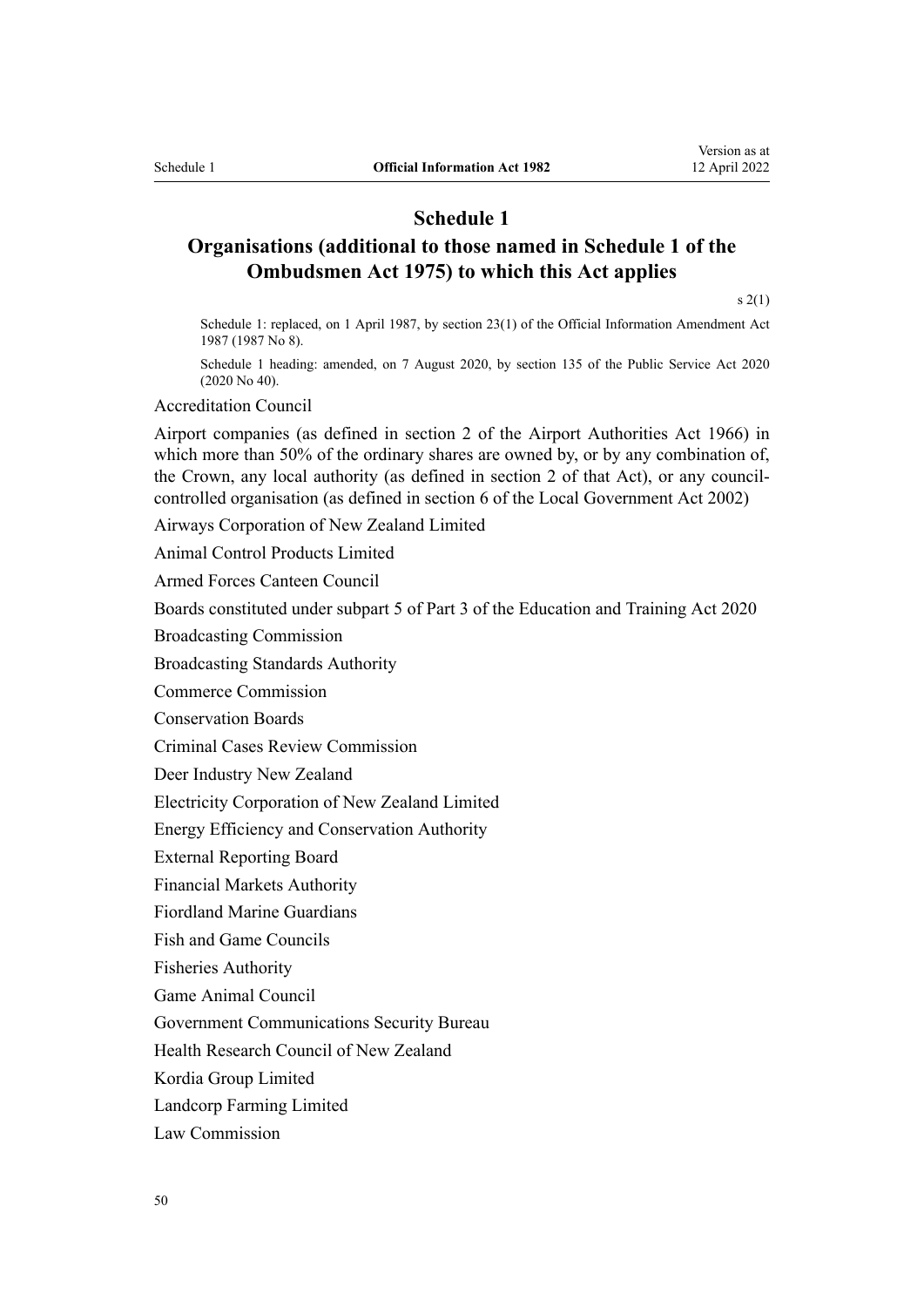Māori Television Service and every subsidiary of the Māori Television Service (if any)

Mental Health and Wellbeing Commission

Meteorological Service of New Zealand Limited

New Zealand Council for Educational Research

New Zealand Film Commission

New Zealand Geographic Board Ngā Pou Taunaha o Aotearoa

New Zealand Government Property Corporation

New Zealand Kiwifruit Board

New Zealand Lottery Grants Board

New Zealand Meat Board

New Zealand Parole Board

New Zealand Pork Industry Board

New Zealand Post Limited

New Zealand Security Intelligence Service

New Zealand Standards Approval Board

New Zealand Symphony Orchestra and any subsidiary of the New Zealand Sym‐ phony Orchestra

Parliamentary Commissioner for the Environment

Privacy Commissioner

Provincial Patriotic Councils

Public Advisory Committee on Disarmament and Arms Control

Public Trust

Queen Elizabeth the Second National Trust

Radiation Safety Advisory Council

Radio New Zealand Limited

Related companies of State enterprises (within the meaning of [section 2\(1A\)](#page-3-0))

Remuneration Authority

Representation Commission

Reserve Bank of New Zealand

Rugby World Cup Authority

Survey Board of New Zealand

TAB NZ

Takeovers Panel

Television New Zealand Limited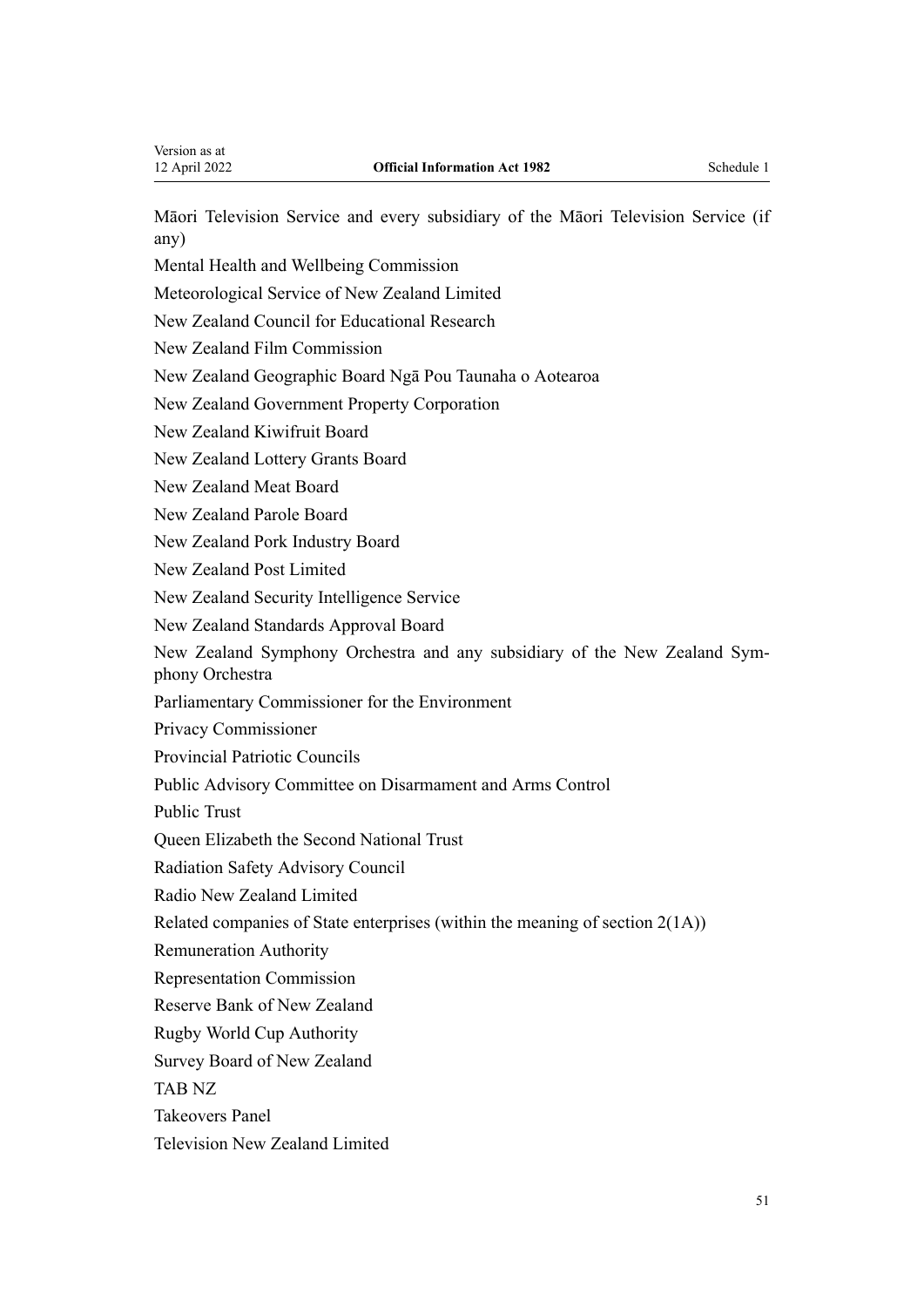#### Transitional Fish and Game Councils

Waitaki Catchment Water Allocation Board

Waitangi National Trust Board

Winston Churchill Memorial Trust Board

Schedule 1 Abortion Supervisory Committee: repealed, on 24 March 2020, by [section 18\(1\)](http://legislation.govt.nz/pdflink.aspx?id=LMS237625) of the Abortion Legislation Act 2020 (2020 No 6).

Schedule 1 Accounting Standards Review Board: repealed, on 1 July 2011, by [section 12](http://legislation.govt.nz/pdflink.aspx?id=DLM3701759) of the Financial Reporting Amendment Act 2011 (2011 No 22).

Schedule 1 Accreditation Council: inserted, on 21 October 2015, by [section 45\(2\)](http://legislation.govt.nz/pdflink.aspx?id=DLM5947001) of the Standards and Accreditation Act 2015 (2015 No 91).

Schedule 1 Air New Zealand Limited: repealed, on 12 May 1989, by [section 25](http://legislation.govt.nz/pdflink.aspx?id=DLM136188) of the Finance Act (No 2) 1988 (1988 No 128).

Schedule 1 Airport companies (as defined in section 2 of the Airport Authorities Act 1966): repealed, on 22 October 2003, by [section 6\(1\)](http://legislation.govt.nz/pdflink.aspx?id=DLM218149) of the Official Information Amendment Act 2003 (2003 No 90).

Schedule 1 Airport companies (as defined in section 2 of the Airport Authorities Act 1966) in which more than 50% of the ordinary shares are owned by, or by any combination of, the Crown, any local authority (as defined in section 2 of that Act), or any council-controlled organisation (as defined in section 6 of the Local Government Act 2002): inserted, on 22 October 2003, by [section 6\(1\)](http://legislation.govt.nz/pdflink.aspx?id=DLM218149) of the Official Information Amendment Act 2003 (2003 No 90).

Schedule 1 Alcohol Advisory Council of New Zealand: repealed, on 1 July 2012, by [section 26](http://legislation.govt.nz/pdflink.aspx?id=DLM4484110) of the New Zealand Public Health and Disability Amendment Act 2012 (2012 No 41).

Schedule 1 Alcoholic Liquor Advisory Council: repealed, on 20 August 2000, by [section 25\(1\)](http://legislation.govt.nz/pdflink.aspx?id=DLM63085) of the Alcohol Advisory Council Amendment Act 2000 (2000 No 25).

Schedule 1 Animal Control Products Limited: inserted, on 1 July 1992, by [section 19](http://legislation.govt.nz/pdflink.aspx?id=DLM229571) of the Animal Control Products Limited Act 1991 (1991 No 36).

Schedule 1 Apple and Pear Prices Authority: repealed, on 1 April 2000, by section 27(2) of the Apple and Pear Industry Restructuring Act 1999 (1999 No 96).

Schedule 1 Area Health Boards: repealed, on 1 January 2003, by [clause 3](http://legislation.govt.nz/pdflink.aspx?id=DLM171038) of the Official Information (First Schedule) Order 2002 (SR 2002/384).

Schedule 1 Berryfruit Marketing Licensing Authority: repealed, on 1 January 2003, by [clause 3](http://legislation.govt.nz/pdflink.aspx?id=DLM171038) of the Official Information (First Schedule) Order 2002 (SR 2002/384).

Schedule 1 Boards constituted under subpart 5 of Part 3 of the Education and Training Act 2020: inserted, on 1 August 2020, by [section 668](http://legislation.govt.nz/pdflink.aspx?id=LMS367713) of the Education and Training Act 2020 (2020 No 38).

Schedule 1 Boards of Trustees constituted under Part 9 of the Education Act 1989: repealed, on 1 August 2020, by [section 668](http://legislation.govt.nz/pdflink.aspx?id=LMS367713) of the Education and Training Act 2020 (2020 No 38).

Schedule 1 Broadcasting Commission: inserted, on 1 July 1989, by [section 88](http://legislation.govt.nz/pdflink.aspx?id=DLM158930) of the Broadcasting Act 1989 (1989 No 25).

Schedule 1 Broadcasting Corporation of New Zealand: repealed, on 1 December 1988, by section 15 of the Broadcasting Amendment Act (No 2) 1988 (1988 No 161).

Schedule 1 Broadcasting Standards Authority: inserted, on 1 July 1989, by [section 88](http://legislation.govt.nz/pdflink.aspx?id=DLM158930) of the Broadcasting Act 1989 (1989 No 25).

Schedule 1 Camp Committees under the Children's Health Camps Act 1972: repealed, on 1 April 2000, by [section 7](http://legislation.govt.nz/pdflink.aspx?id=DLM49649) of the Children's Health Camps Board Dissolution Act 1999 (1999 No 141).

Schedule 1 Canterbury Provincial Buildings Board: repealed, on 14 July 1988, by section 2(6) of the Canterbury Provincial Buildings Vesting Amendment Act 1988 (1988 No 106).

Schedule 1 Clean Air Council: repealed, on 1 January 2003, by [clause 3](http://legislation.govt.nz/pdflink.aspx?id=DLM171038) of the Official Information (First Schedule) Order 2002 (SR 2002/384).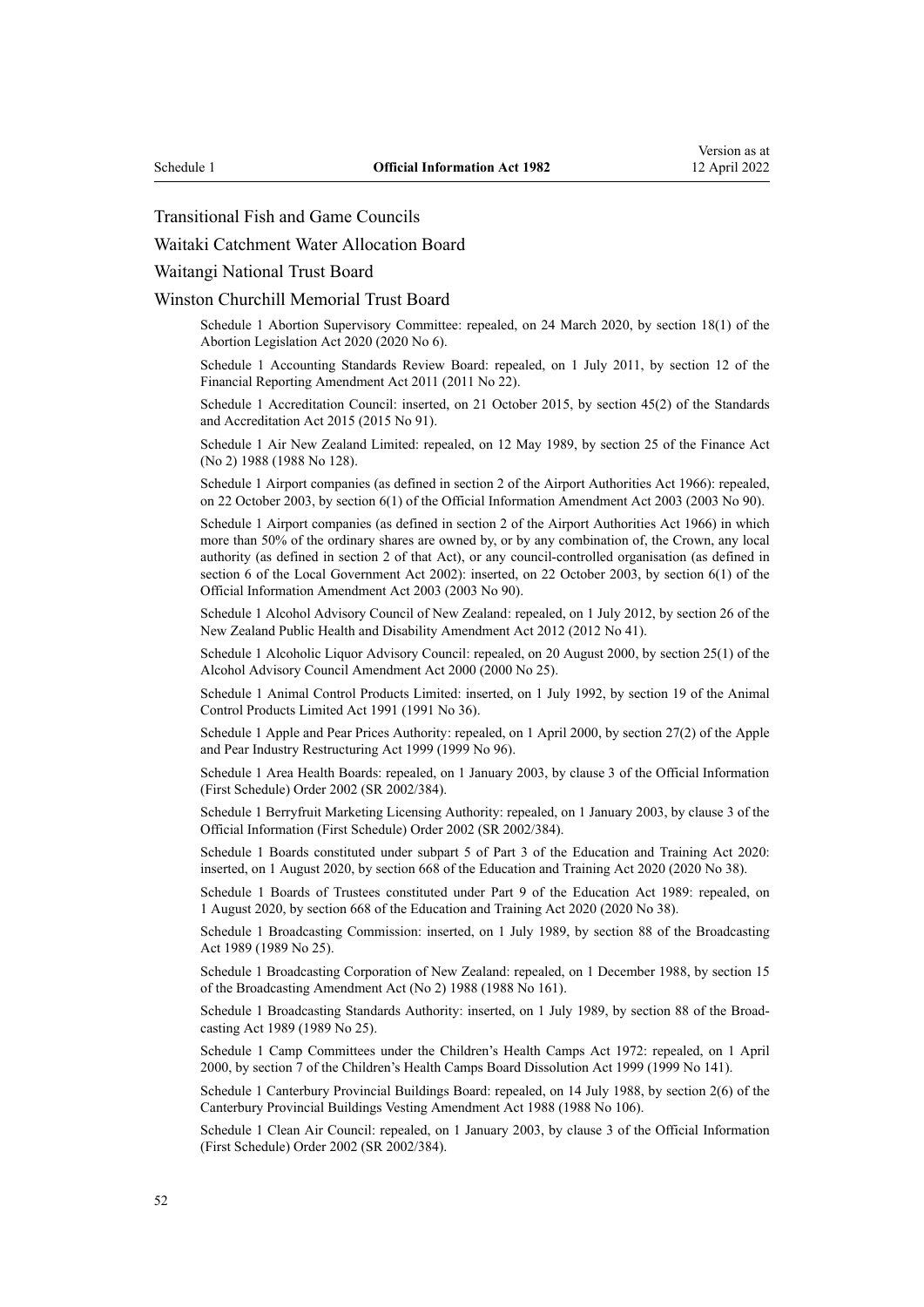Schedule 1 Coal Corporation of New Zealand Limited: repealed, on 24 October 1997, by [clause 3](http://legislation.govt.nz/pdflink.aspx?id=DLM239992) of the State-Owned Enterprises (Solid Energy New Zealand Limited) Order 1997 (SR 1997/277).

Schedule 1 Coal Mining Industries Welfare Council: repealed, on 1 January 2003, by [clause 3](http://legislation.govt.nz/pdflink.aspx?id=DLM171038) of the Official Information (First Schedule) Order 2002 (SR 2002/384).

Schedule 1 Conservation Boards: inserted, on 10 April 1990, by [section 37](http://legislation.govt.nz/pdflink.aspx?id=DLM208750) of the Conservation Law Reform Act 1990 (1990 No 31).

Schedule 1 Consumer Council: repealed, on 1 January 1989, by [section 9](http://legislation.govt.nz/pdflink.aspx?id=DLM136750) of the Consumer Council Act Repeal Act 1988 (1988 No 144).

Schedule 1 Criminal Cases Review Commission: inserted, on 3 April 2020, by [section 54](http://legislation.govt.nz/pdflink.aspx?id=LMS90680) of the Criminal Cases Review Commission Act 2019 (2019 No 66).

Schedule 1 Crown Forestry Management Limited: repealed, on 1 January 2003, by [section 21](http://legislation.govt.nz/pdflink.aspx?id=DLM136177) of the Finance Act (No 2) 1988 (1988 No 128).

Schedule 1 Dairy Products Prices Authority: repealed, on 1 January 2003, by [clause 3](http://legislation.govt.nz/pdflink.aspx?id=DLM171038) of the Official Information (First Schedule) Order 2002 (SR 2002/384).

Schedule 1 Deer Industry New Zealand: inserted, on 1 December 2006, by [clause 3\(2\)](http://legislation.govt.nz/pdflink.aspx?id=DLM413362) of the Official Information Act (Schedule 1) Order 2006 (SR 2006/321).

Schedule 1 Development Finance Corporation of New Zealand: repealed (with effect on 1 April 1987), on 23 September 1988, by [section 15\(1\)](http://legislation.govt.nz/pdflink.aspx?id=DLM136728) of the Development Finance Corporation of New Zealand Amendment Act 1988 (1988 No 141).

Schedule 1 DFC New Zealand Limited: repealed, on 18 November 1988, by [section 15\(4\)](http://legislation.govt.nz/pdflink.aspx?id=DLM136728) of the Development Finance Corporation of New Zealand Amendment Act 1988 (1988 No 141).

Schedule 1 Early Childhood Development Board: repealed, on 6 April 2004, by [section 7\(a\)](http://legislation.govt.nz/pdflink.aspx?id=DLM241067) of the Education (Disestablishment of Early Childhood Development Board) Amendment Act 2004 (2004 No 14).

Schedule 1 Early Childhood Development Unit Board: repealed, on 1 August 2000, by [clause 4\(1\)](http://legislation.govt.nz/pdflink.aspx?id=DLM6021) of the Education (Change of Name of Education Entities) Order 2000 (SR 2000/117).

Schedule 1 Education Authorities (as defined in section 2(1) of the Education Act 1964): repealed, on 1 August 2020, by [section 668](http://legislation.govt.nz/pdflink.aspx?id=LMS367713) of the Education and Training Act 2020 (2020 No 38).

Schedule 1 Emergency Protection Authorities appointed for the purposes of the Industries Development Commission Act 1961: repealed, on 13 June 1987, by [section 11](http://legislation.govt.nz/pdflink.aspx?id=DLM117368) of the Temporary Safeguard Authorities Act 1987 (1987 No 88).

Schedule 1 Energy Efficiency and Conservation Authority: inserted, on 1 July 2000, by [section 41](http://legislation.govt.nz/pdflink.aspx?id=DLM55735) of the Energy Efficiency and Conservation Act 2000 (2000 No 14).

Schedule 1 External Reporting Board: inserted, on 1 July 2011, by [section 12](http://legislation.govt.nz/pdflink.aspx?id=DLM3701759) of the Financial Reporting Amendment Act 2011 (2011 No 22).

Schedule 1 Fibre Testing Laboratories Limited: repealed, on 26 June 1989, by section 27(2) of the Wool Testing Authority Dissolution Act 1988 (1988 No 166).

Schedule 1 Financial Markets Authority: inserted, on 1 May 2011, by [section 82](http://legislation.govt.nz/pdflink.aspx?id=DLM3231793) of the Financial Markets Authority Act 2011 (2011 No 5).

Schedule 1 Fiordland Marine Guardians: inserted, on 21 April 2005, by [section 29](http://legislation.govt.nz/pdflink.aspx?id=DLM341276) of the Fiordland (Te Moana o Atawhenua) Marine Management Act 2005 (2005 No 36).

Schedule 1 Fish and Game Councils: inserted, on 10 April 1990, by [section 37](http://legislation.govt.nz/pdflink.aspx?id=DLM208750) of the Conservation Law Reform Act 1990 (1990 No 31).

Schedule 1 Forestry Corporation of New Zealand Limited: repealed, on 1 October 1996, by [section 6](http://legislation.govt.nz/pdflink.aspx?id=DLM248292) of the Finance Act 1991 (1991 No 93).

Schedule 1 Fruit Distributors Limited: repealed, on 22 October 2003, by [section 6\(2\)](http://legislation.govt.nz/pdflink.aspx?id=DLM218149) of the Official Information Amendment Act 2003 (2003 No 90).

Schedule 1 Game Animal Council: inserted, on 28 November 2013, by [section 41\(2\)](http://legislation.govt.nz/pdflink.aspx?id=DLM4105502) of the Game Animal Council Act 2013 (2013 No 98).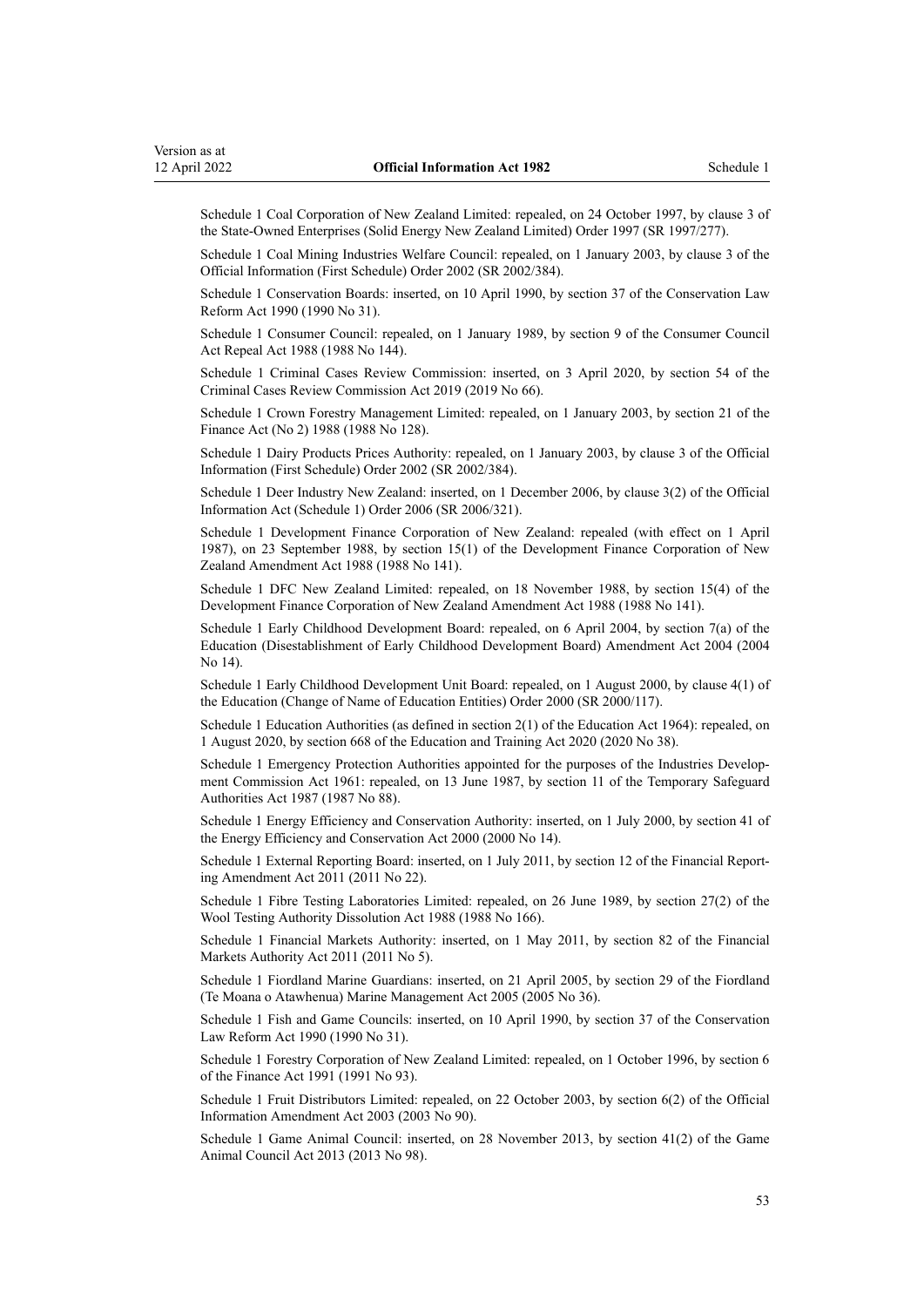Schedule 1 Game Industry Board: repealed, on 1 December 2006, by [clause 3\(1\)](http://legislation.govt.nz/pdflink.aspx?id=DLM413362) of the Official Information Act (Schedule 1) Order 2006 (SR 2006/321).

Schedule 1 GCS Limited: repealed, on 29 December 1994, by [section 7\(1\)](http://legislation.govt.nz/pdflink.aspx?id=DLM332899) of the Finance Act 1994 (1994 No 73).

Schedule 1 Government Communications Security Bureau: inserted, on 2 April 2003, by [section 30](http://legislation.govt.nz/pdflink.aspx?id=DLM187861) of the Government Communications Security Bureau Act 2003 (2003 No 9).

Schedule 1 Government Computing Service Limited: repealed, on 8 August 1991, by [section 9\(1\)](http://legislation.govt.nz/pdflink.aspx?id=DLM248701) of the Finance Act 1991 (1991 No 93).

Schedule 1 Government Property Services Limited: repealed, on 1 January 2003, by [section 15](http://legislation.govt.nz/pdflink.aspx?id=DLM136163) of the Finance Act (No 2) 1988 (1988 No 128).

Schedule 1 Government Supply Brokerage Corporation (NZ) Limited: repealed, on 17 March 1992, by [section 12\(1\)](http://legislation.govt.nz/pdflink.aspx?id=DLM248708) of the Finance Act 1991 (1991 No 93).

Schedule 1 Hazards Control Commission: repealed, on 2 July 2001, by [section 149](http://legislation.govt.nz/pdflink.aspx?id=DLM385160) of the Hazardous Substances and New Organisms Act 1996 (1996 No 30).

Schedule 1 Health Research Council of New Zealand: inserted, on 1 October 1990, by [section 58\(1\)](http://legislation.govt.nz/pdflink.aspx?id=DLM213348) of the Health Research Council Act 1990 (1990 No 68).

Schedule 1 Higher Salaries Commission: repealed, on 1 April 2003, by [section 4\(1\)](http://legislation.govt.nz/pdflink.aspx?id=DLM167443) of the Remuneration Authority (Members of Parliament) Amendment Act 2002 (2002 No 54).

Schedule 1 Hop Marketing Committee: repealed, on 15 August 1991, by [clause 2](http://legislation.govt.nz/pdflink.aspx?id=DLM147886) of the Official Information Order 1991 (SR 1991/130).

Schedule 1 Hospital Boards: repealed, on 1 December 2006, by [clause 3\(3\)](http://legislation.govt.nz/pdflink.aspx?id=DLM413362) of the Official Information Act (Schedule 1) Order 2006 (SR 2006/321).

Schedule 1 Housing New Zealand Limited: repealed, on 1 October 2019, by [section 33](http://legislation.govt.nz/pdflink.aspx?id=LMS191136) of the Kāinga Ora–Homes and Communities Act 2019 (2019 No 50).

Schedule 1 Human Rights Commission: repealed, on 1 February 1994, by [section 145](http://legislation.govt.nz/pdflink.aspx?id=DLM305710) of the Human Rights Act 1993 (1993 No 82).

Schedule 1 Industries Development Commission: repealed, on 13 June 1987, by [section 11](http://legislation.govt.nz/pdflink.aspx?id=DLM117368) of the Temporary Safeguard Authorities Act 1987 (1987 No 88).

Schedule 1 Industry New Zealand: repealed, on 1 July 2003, by [section 84](http://legislation.govt.nz/pdflink.aspx?id=DLM197801) of the New Zealand Trade and Enterprise Act 2003 (2003 No 27).

Schedule 1 Information Authority: repealed, on 1 January 2003, by [clause 3](http://legislation.govt.nz/pdflink.aspx?id=DLM171038) of the Official Information (First Schedule) Order 2002 (SR 2002/384).

Schedule 1 Kordia Group Limited: inserted, on 22 March 2007, by [clause 3\(2\)\(b\)](http://legislation.govt.nz/pdflink.aspx?id=DLM426134) of the State-Owned Enterprises (Kordia Group Limited) Order 2007 (SR 2007/17).

Schedule 1 Land Corporation Limited: repealed, on 12 April 2001, by [clause 4](http://legislation.govt.nz/pdflink.aspx?id=DLM21620) of the State-Owned Enterprises (Landcorp Farming Limited) Order 2001 (SR 2001/23).

Schedule 1 Landcorp Farming Limited: inserted, on 12 April 2001, by [clause 4](http://legislation.govt.nz/pdflink.aspx?id=DLM21620) of the State-Owned Enterprises (Landcorp Farming Limited) Order 2001 (SR 2001/23).

Schedule 1 Legal Aid Board: repealed, on 1 February 1992, by section 159(1) of the Legal Services Act 1991 (1991 No 71).

Schedule 1 Lincoln College: repealed, on 1 January 1990, pursuant to section 49(6) of the Education Amendment Act 1989 (1989 No 156).

Schedule 1 Lincoln University: repealed, on 1 January 1991, by [section 50\(4\)](http://legislation.govt.nz/pdflink.aspx?id=DLM212679) of the Education Amendment Act 1990 (1990 No 60).

Schedule 1 Liquid Fuels Trust Board: repealed, on 1 January 1988, by [section 13\(5\)](http://legislation.govt.nz/pdflink.aspx?id=DLM125692) of the Finance Act 1987 (1987 No 200).

Schedule 1 Local Authorities Loans Board: repealed, on 1 January 2003, by [clause 3](http://legislation.govt.nz/pdflink.aspx?id=DLM171038) of the Official Information (First Schedule) Order 2002 (SR 2002/384).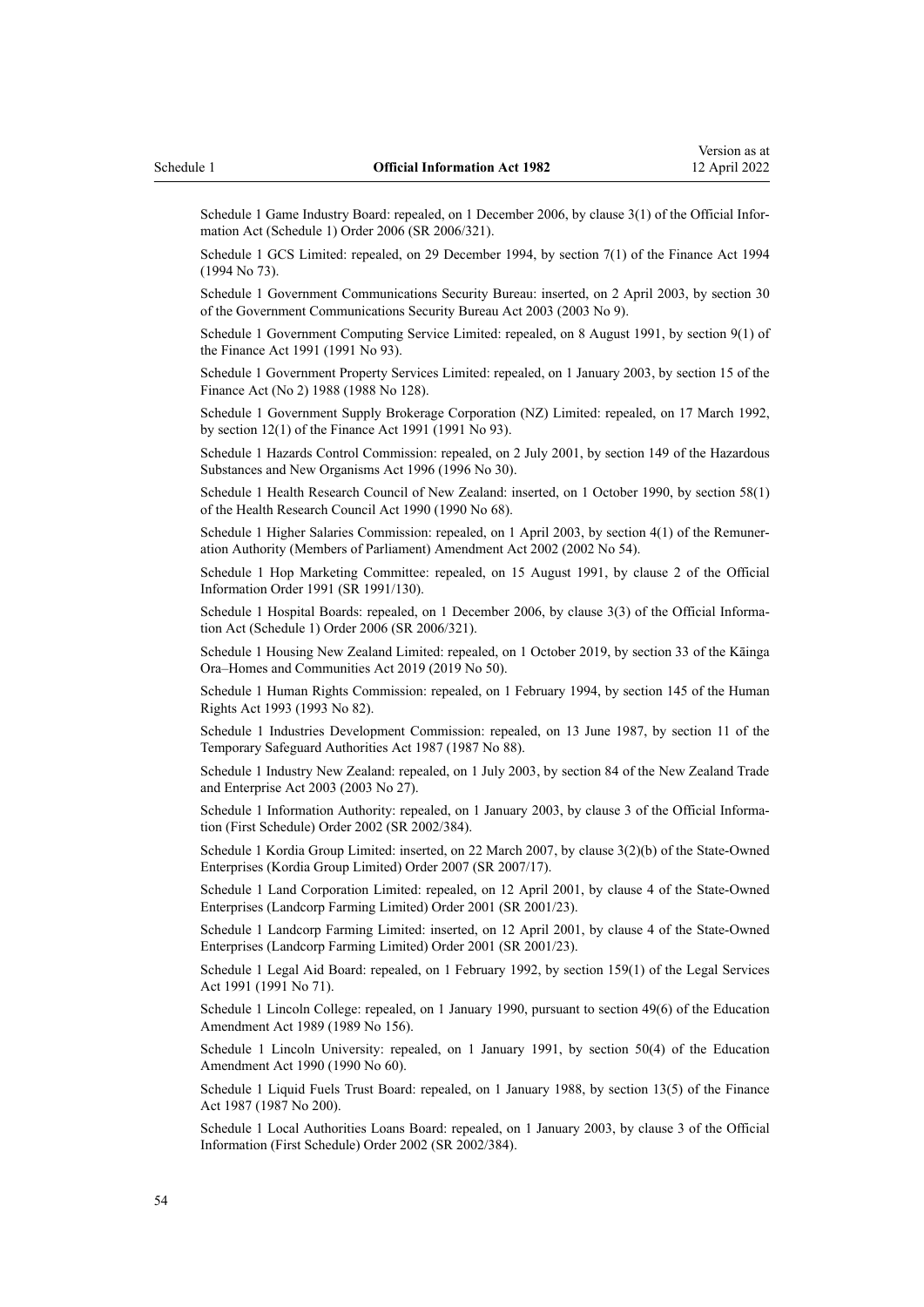Schedule 1 Māori Television Service and every subsidiary of the Māori Television Service (if any): inserted, on 8 May 2003, by [section 58](http://legislation.govt.nz/pdflink.aspx?id=DLM194562) of the Māori Television Service (Te Aratuku Whakaata Irirangi Māori) Act 2003 (2003 No 21).

Schedule 1 Marine Reserve Management Committees: repealed, on 1 January 2003, by [clause 3](http://legislation.govt.nz/pdflink.aspx?id=DLM171038) of the Official Information (First Schedule) Order 2002 (SR 2002/384).

Schedule 1 Market Development Committee appointed under section 3 of the Meat Export Control Amendment Act 1966: repealed, on 12 December 1989, by section 4(3) of the Meat Export Control Amendment Act 1989 (1989 No 132).

Schedule 1 Massey University: repealed, on 1 January 1991, by [section 50\(4\)](http://legislation.govt.nz/pdflink.aspx?id=DLM212679) of the Education Amendment Act 1990 (1990 No 60).

Schedule 1 Maternal Deaths Assessment Committee: repealed, on 1 January 2003, by [clause 3](http://legislation.govt.nz/pdflink.aspx?id=DLM171038) of the Official Information (First Schedule) Order 2002 (SR 2002/384).

Schedule 1 Meat Export Prices Committee: repealed, on 12 December 1989, by section 12(1)(d) of the Meat Export Control Amendment Act 1989 (1989 No 132).

Schedule 1 Medical Research Council of New Zealand: repealed, on 1 October 1990, by [section](http://legislation.govt.nz/pdflink.aspx?id=DLM213348) [58\(2\)](http://legislation.govt.nz/pdflink.aspx?id=DLM213348) of the Health Research Council Act 1990 (1990 No 68).

Schedule 1 Mental Health and Wellbeing Commission: inserted, on 9 February 2021, by [section 18](http://legislation.govt.nz/pdflink.aspx?id=LMS281195) of the Mental Health and Wellbeing Commission Act 2020 (2020 No 32).

Schedule 1 Mental Health Commission: repealed, on 1 July 2012, by [section 7\(2\)](http://legislation.govt.nz/pdflink.aspx?id=DLM4484313) of the Mental Health Commission Amendment Act 2012 (2012 No 42).

Schedule 1 Meteorological Service of New Zealand Limited: inserted, on 30 June 1992, by [clause 4](http://legislation.govt.nz/pdflink.aspx?id=DLM165478) of the State-Owned Enterprises Order 1992 (SR 1992/181).

Schedule 1 National Council of Adult Education: repealed, on 1 January 2003, by [clause 3](http://legislation.govt.nz/pdflink.aspx?id=DLM171038) of the Official Information (First Schedule) Order 2002 (SR 2002/384).

Schedule 1 National Housing Commission: repealed, on 1 April 1988, by [section 14\(1\)\(d\)](http://legislation.govt.nz/pdflink.aspx?id=DLM125694) of the Finance Act 1987 (1987 No 200).

Schedule 1 National Library of New Zealand: repealed, on 1 February 2011, by [section 18](http://legislation.govt.nz/pdflink.aspx?id=DLM3430033) of the National Library of New Zealand (Te Puna Mātauranga o Aotearoa) Amendment Act 2010 (2010 No 132).

Schedule 1 National Parks and Reserves Boards: repealed, on 10 April 1990, by [section 37](http://legislation.govt.nz/pdflink.aspx?id=DLM208750) of the Conservation Law Reform Act 1990 (1990 No 31).

Schedule 1 National Provident Management Company Limited: repealed, on 17 April 1992, by sec[tion 19](http://legislation.govt.nz/pdflink.aspx?id=DLM248722) of the Finance Act 1991 (1991 No 93).

Schedule 1 National Research Advisory Council: repealed, on 1 January 2003, by [clause 3](http://legislation.govt.nz/pdflink.aspx?id=DLM171038) of the Official Information (First Schedule) Order 2002 (SR 2002/384).

Schedule 1 Natural Gas Corporation of New Zealand Limited: repealed, on 1 July 1987, by section 11(1) of the State-Owned Enterprises Amendment Act 1987 (1987 No 117).

Schedule 1 Nature Conservation Council: repealed, on 10 April 1990, by [section 37](http://legislation.govt.nz/pdflink.aspx?id=DLM208750) of the Conservation Law Reform Act 1990 (1990 No 31).

Schedule 1 New Zealand Apple and Pear Board: repealed, on 30 September 2001, by [section 10\(2\)\(a\)](http://legislation.govt.nz/pdflink.aspx?id=DLM106744) of the Apple and Pear Industry Restructuring Act Repeal Act 2001 (2001 No 50).

Schedule 1 New Zealand Apple and Pear Marketing Board: repealed, on 1 April 2000, by section 27(2) of the Apple and Pear Industry Restructuring Act 1999 (1999 No 96).

Schedule 1 New Zealand Council for Postgraduate Medical Education: repealed, on 19 March 1990, by [section 4\(e\)](http://legislation.govt.nz/pdflink.aspx?id=DLM203557) of the New Zealand Council for Postgraduate Medical Education Act Repeal Act 1990 (1990 No 10).

Schedule 1 New Zealand Dairy Board: repealed, on 16 October 2001, by [section 165\(4\)](http://legislation.govt.nz/pdflink.aspx?id=DLM110110) of the Dairy Industry Restructuring Act 2001 (2001 No 51).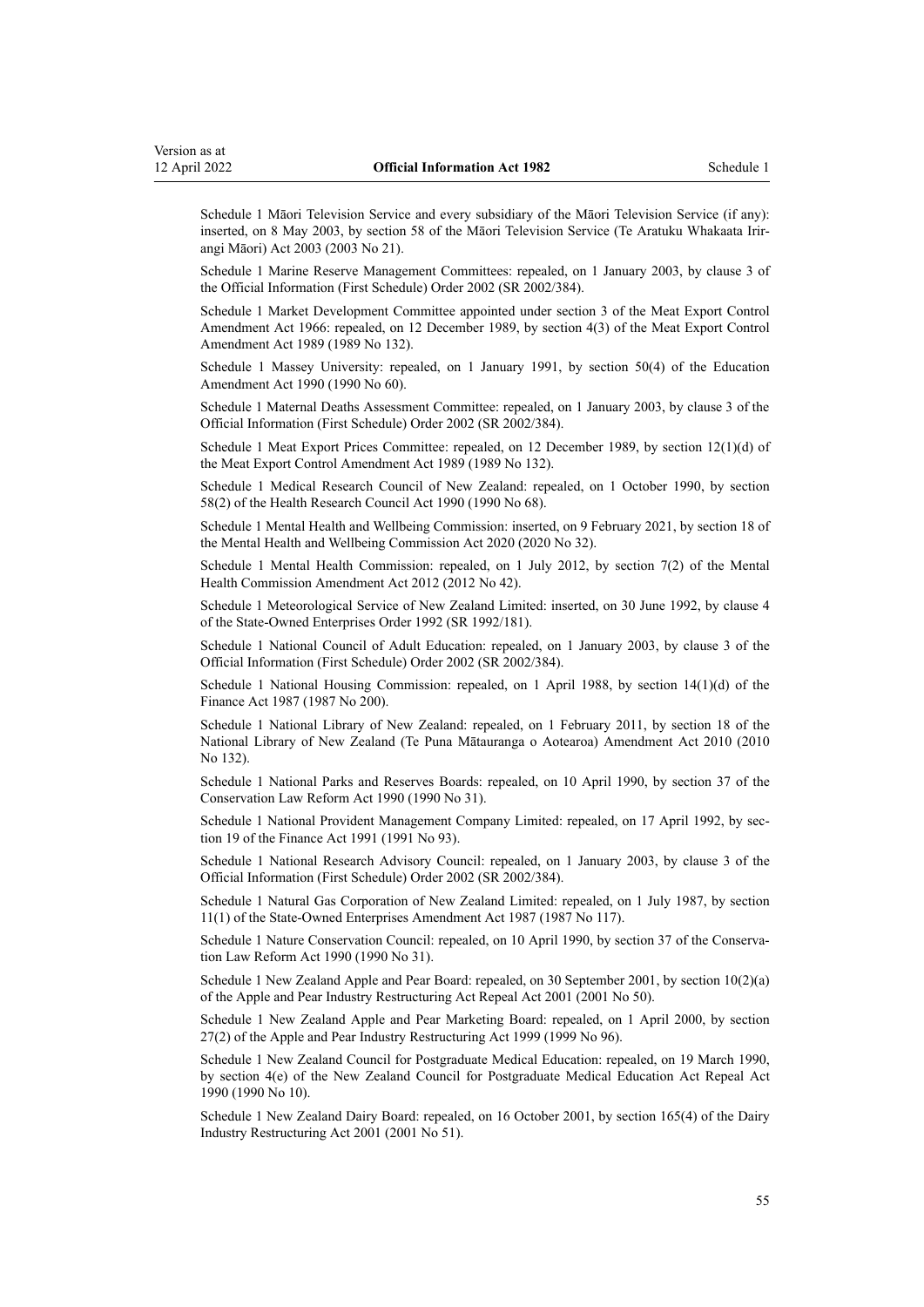Schedule 1 New Zealand Export-Import Corporation: repealed, on 10 April 1992, by [section 7](http://legislation.govt.nz/pdflink.aspx?id=DLM261053) of the New Zealand Export-Import Corporation Dissolution Act 1992 (1992 No 23).

Schedule 1 New Zealand Fishing Industry Board: repealed, on 1 October 2002, by [section 5\(3\)](http://legislation.govt.nz/pdflink.aspx?id=DLM92784) of the Fishing Industry Board Repeal Act 2001 (2001 No 34).

Schedule 1 New Zealand Forestry Corporation Limited: repealed, on 31 May 1996, by [clause 3](http://legislation.govt.nz/pdflink.aspx?id=DLM211617) of the State-Owned Enterprises (Crown Forestry Management Limited) Order 1996 (SR 1996/122).

Schedule 1 New Zealand Geographic Board: repealed, on 1 November 2008, by [section 38](http://legislation.govt.nz/pdflink.aspx?id=DLM1065526) of the New Zealand Geographic Board (Ngā Pou Taunaha o Aotearoa) Act 2008 (2008 No 30).

Schedule 1 New Zealand Geographic Board Ngā Pou Taunaha o Aotearoa: inserted, on 1 November 2008, by [section 38](http://legislation.govt.nz/pdflink.aspx?id=DLM1065526) of the New Zealand Geographic Board (Ngā Pou Taunaha o Aotearoa) Act 2008 (2008 No 30).

Schedule 1 New Zealand Hop Marketing Board: repealed, on 1 August 2003, by [section 12\(1\)](http://legislation.govt.nz/pdflink.aspx?id=DLM189905) of the Hop Industry Restructuring Act 2003 (2003 No 16).

Schedule 1 New Zealand Industrial Design Council: repealed, on 10 December 1988, by [section 11](http://legislation.govt.nz/pdflink.aspx?id=DLM138778) of the Testing Laboratory Registration Amendment Act 1988 (1988 No 167).

Schedule 1 New Zealand Kiwifruit Authority: repealed, on 1 April 2000, by [section 28\(2\)](http://legislation.govt.nz/pdflink.aspx?id=DLM38644) of the Kiwifruit Industry Restructuring Act 1999 (1999 No 95).

Schedule 1 New Zealand Kiwifruit Board: inserted, on 9 September 1999, by [section 28\(1\)](http://legislation.govt.nz/pdflink.aspx?id=DLM38644) of the Kiwifruit Industry Restructuring Act 1999 (1999 No 95).

Schedule 1 New Zealand Liquid Fuels Investment Limited: repealed, on 20 July 1990, by [section](http://legislation.govt.nz/pdflink.aspx?id=DLM210987) [4\(1\)](http://legislation.govt.nz/pdflink.aspx?id=DLM210987) of the State-Owned Enterprises Amendment Act (No 2) 1990 (1990 No 49).

Schedule 1 New Zealand Lottery Board: repealed, on 20 November 1989, by section 6(4) of the Gaming and Lotteries Amendment Act 1989 (1989 No 118).

Schedule 1 New Zealand Lottery Grants Board: inserted, on 20 November 1989, by section 6(4) of the Gaming and Lotteries Amendment Act 1989 (1989 No 118).

Schedule 1 New Zealand Market Development Board: repealed, on 1 December 1988, by section 12(2) of the New Zealand Trade Development Board Act 1988 (1988 No 160).

Schedule 1 New Zealand Meat Board: inserted, on 17 December 1997, by section 82(1) of the Meat Board Act 1997 (1997 No 105).

Schedule 1 New Zealand Meat Producers Board: repealed, on 17 December 1997, by section 82(1) of the Meat Board Act 1997 (1997 No 105).

Schedule 1 New Zealand Milk Authority: repealed, on 16 October 2001, by [section 165\(4\)](http://legislation.govt.nz/pdflink.aspx?id=DLM110110) of the Dairy Industry Restructuring Act 2001 (2001 No 51).

Schedule 1 New Zealand Milk Board: repealed, on 1 April 1988, by section 27(2) of the Milk Act 1988 (1988 No 13).

Schedule 1 New Zealand Parole Board: inserted, on 30 June 2002, by [section 125](http://legislation.govt.nz/pdflink.aspx?id=DLM140118) of the Parole Act 2002 (2002 No 10).

Schedule 1 New Zealand Planning Council: repealed, on 1 December 1991, by [section 8](http://legislation.govt.nz/pdflink.aspx?id=DLM248774) of the New Zealand Planning Council Dissolution Act 1991 (1991 No 97).

Schedule 1 New Zealand Ports Authority: repealed, on 1 May 1988, by [section 41\(2\)](http://legislation.govt.nz/pdflink.aspx?id=DLM132506) of the Port Companies Act 1988 (1988 No 91).

Schedule 1 New Zealand Potato Board: repealed, on 1 January 2003, by [clause 3](http://legislation.govt.nz/pdflink.aspx?id=DLM171038) of the Official Information (First Schedule) Order 2002 (SR 2002/384).

Schedule 1 New Zealand Poultry Board: repealed, on 1 April 1989, by [section 4\(4\)](http://legislation.govt.nz/pdflink.aspx?id=DLM143214) of the Poultry Board Act Repeal Act 1989 (1989 No 4).

Schedule 1 New Zealand Racing Authority: repealed, on 1 August 1992, by section 41 of the Racing Amendment Act 1992 (1992 No 41).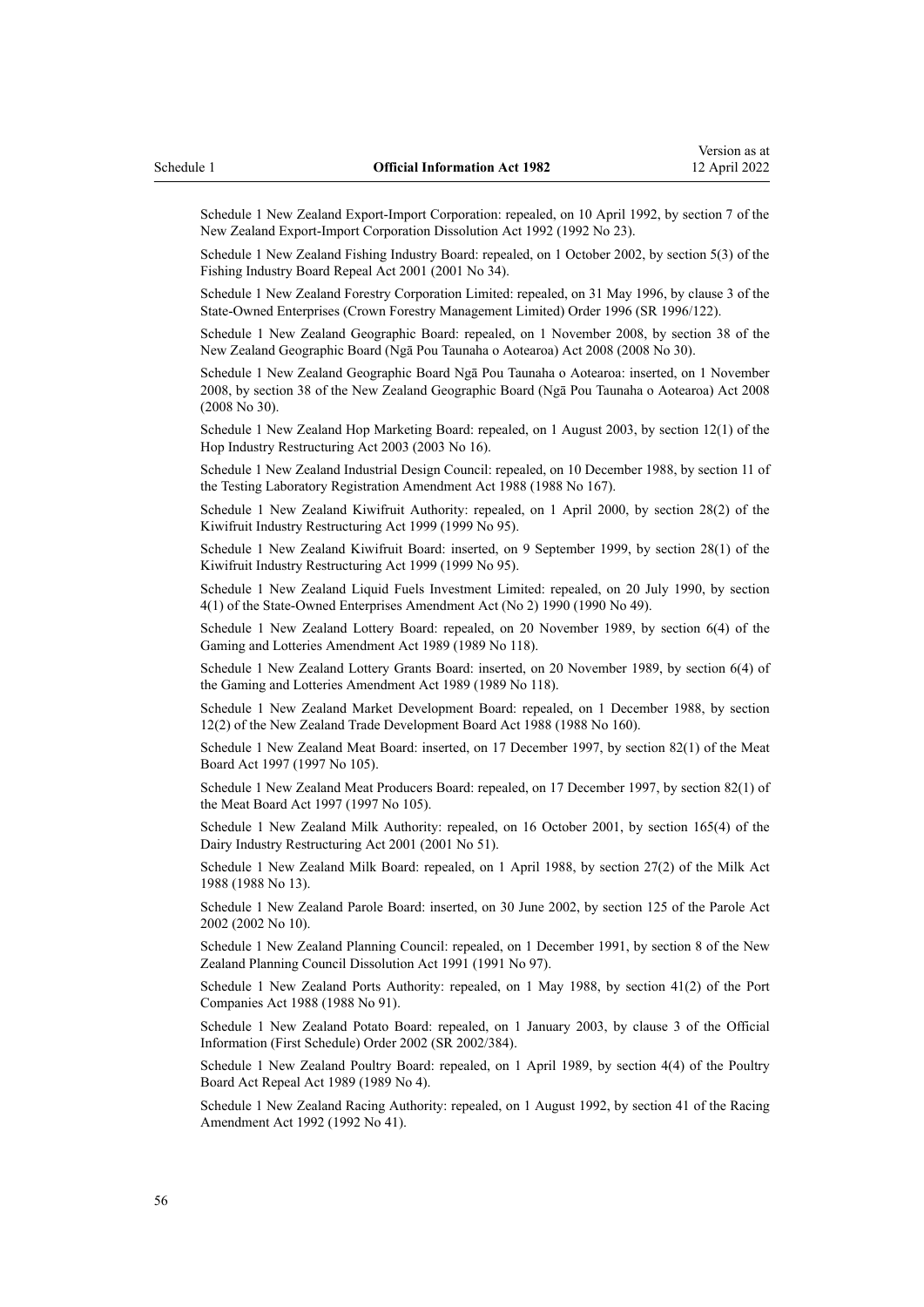Schedule 1 New Zealand Racing Board: repealed, on 1 July 2019, by [section 25\(2\)](http://legislation.govt.nz/pdflink.aspx?id=LMS201275) of the Racing Reform Act 2019 (2019 No 32).

Schedule 1 New Zealand Racing Industry Board: repealed, on 1 August 2003, by [section 69\(1\)](http://legislation.govt.nz/pdflink.aspx?id=DLM185072) of the Racing Act 2003 (2003 No 3).

Schedule 1 New Zealand Standards Approval Board: inserted, on 1 March 2016, by [section 45\(1\)](http://legislation.govt.nz/pdflink.aspx?id=DLM5947001) of the Standards and Accreditation Act 2015 (2015 No 91).

Schedule 1 New Zealand Symphony Orchestra and any subsidiary of the New Zealand Symphony Orchestra: inserted, on 6 April 2004, by [section 36](http://legislation.govt.nz/pdflink.aspx?id=DLM243147) of the New Zealand Symphony Orchestra Act 2004 (2004 No 20).

Schedule 1 New Zealand Symphony Orchestra Limited: repealed, on 6 April 2004, by [section 36](http://legislation.govt.nz/pdflink.aspx?id=DLM243147) of the New Zealand Symphony Orchestra Act 2004 (2004 No 20).

Schedule 1 New Zealand Trade Development Board: repealed, on 1 July 2003, by [section 84](http://legislation.govt.nz/pdflink.aspx?id=DLM197801) of the New Zealand Trade and Enterprise Act 2003 (2003 No 27).

Schedule 1 New Zealand Walkway Commission: repealed, on 1 January 2003, by [clause 3](http://legislation.govt.nz/pdflink.aspx?id=DLM171038) of the Official Information (First Schedule) Order 2002 (SR 2002/384).

Schedule 1 New Zealand Wheat Board: repealed, on 1 May 1987, by [section 14\(2\)](http://legislation.govt.nz/pdflink.aspx?id=DLM92896) of the Wheat Board Amendment Act 1986 (1986 No 25).

Schedule 1 New Zealand Wool Board: repealed, on 15 September 2003, by [section 62\(1\)](http://legislation.govt.nz/pdflink.aspx?id=DLM201327) of the Wool Industry Restructuring Act 2003 (2003 No 40).

Schedule 1 New Zealand Wool Testing Authority: repealed, on 1 January 1989, by section 25(1) of the Wool Testing Authority Dissolution Act 1988 (1988 No 166).

Schedule 1 Noxious Plants Council: repealed, on 1 January 2003, by [clause 3](http://legislation.govt.nz/pdflink.aspx?id=DLM171038) of the Official Information (First Schedule) Order 2002 (SR 2002/384).

Schedule 1 Offshore Mining Company Limited: repealed, on 1 July 1987, by section 11(1) of the State-Owned Enterprises Amendment Act 1987 (1987 No 117).

Schedule 1 Overseas Investment Commission: repealed, on 25 August 2005, by [section 75](http://legislation.govt.nz/pdflink.aspx?id=DLM358540) of the Overseas Investment Act 2005 (2005 No 82).

Schedule 1 Petrochemical Corporation of New Zealand Limited: repealed, on 1 July 1987, by section 11(1) of the State-Owned Enterprises Amendment Act 1987 (1987 No 117).

Schedule 1 Petroleum Corporation of New Zealand (Exploration) Limited: repealed, on 1 July 1987, by section 11(1) of the State-Owned Enterprises Amendment Act 1987 (1987 No 117).

Schedule 1 Petroleum Corporation of New Zealand Limited: repealed, on 1 July 1987, by section 11(1) of the State-Owned Enterprises Amendment Act 1987 (1987 No 117).

Schedule 1 Phosphate Commission of New Zealand: repealed, on 12 December 1989, by [section 2\(4\)](http://legislation.govt.nz/pdflink.aspx?id=DLM194296) of the Phosphate Commission of New Zealand Dissolution Act 1989 (1989 No 131).

Schedule 1 Post Office Bank Limited: repealed, on 17 March 1989, by [section 3](http://legislation.govt.nz/pdflink.aspx?id=DLM139230) of the Post Office Bank Amendment Act 1988 (1988 No 173).

Schedule 1 Power Company Limited: repealed, on 20 March 1998, by [section 34](http://legislation.govt.nz/pdflink.aspx?id=DLM328929) of the Southland Electricity Act 1993 (1993 No 147).

Schedule 1 Privacy Commissioner: amended, on 1 July 1993, by [section 9\(1\)](http://legislation.govt.nz/pdflink.aspx?id=DLM299194) of the Official Information Amendment Act 1993 (1993 No 36).

Schedule 1 Privacy Commissioner established under the Privacy Commissioner Act 1991: inserted, on 19 December 1991, by section 37 of the Privacy Commissioner Act 1991 (1991 No 126).

Schedule 1 Public Advisory Committee on Disarmament and Arms Control: inserted, on 8 June 1987, by [section 27](http://legislation.govt.nz/pdflink.aspx?id=DLM115176) of the New Zealand Nuclear Free Zone, Disarmament, and Arms Control Act 1987 (1987 No 86).

Schedule 1 Public Trust: inserted, on 1 March 2002, by [section 170\(1\)](http://legislation.govt.nz/pdflink.aspx?id=DLM124529) of the Public Trust Act 2001 (2001 No 100).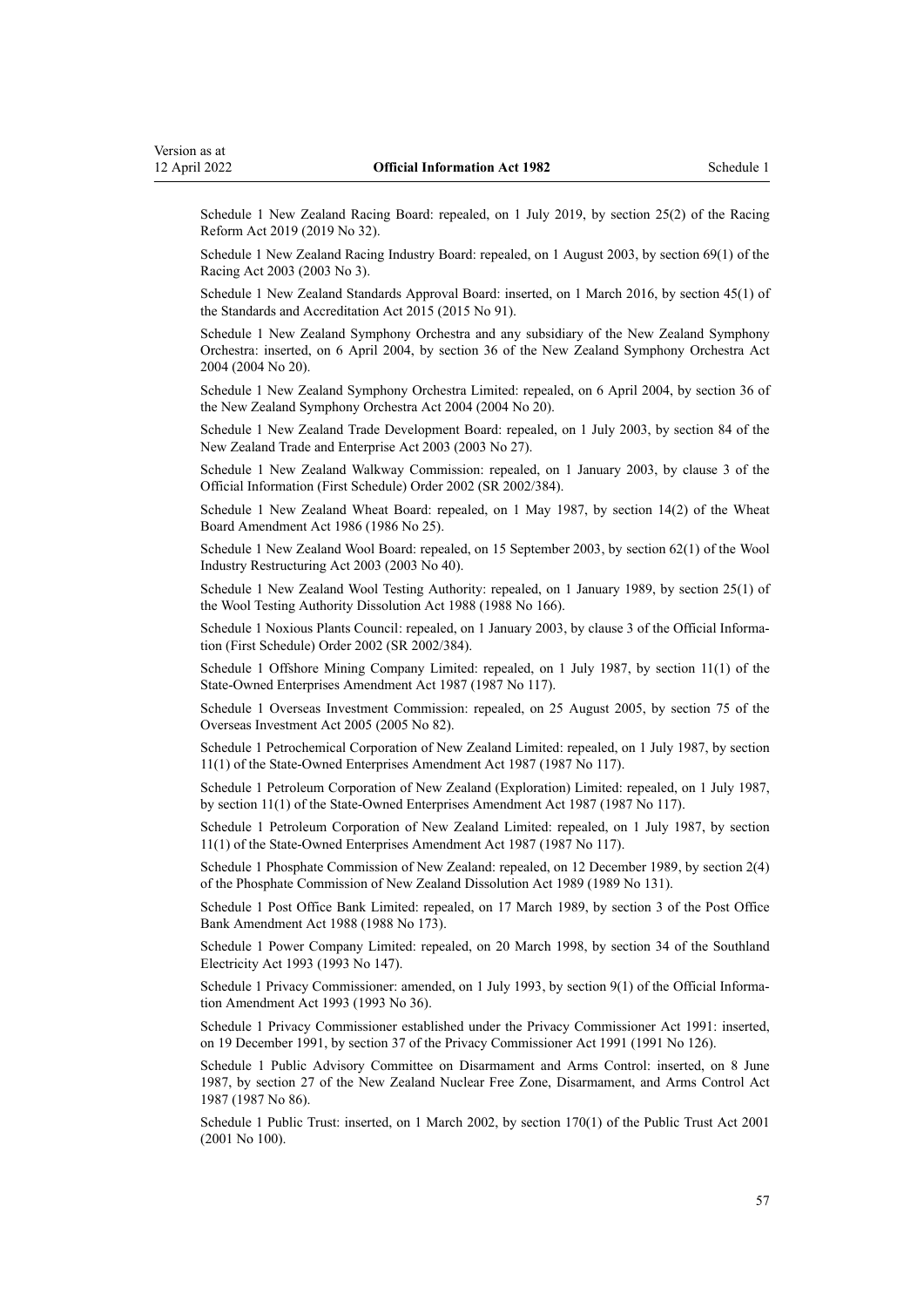Schedule 1 Public Trust Office Investment Board: repealed, on 1 March 2002, by [section 170\(1\)](http://legislation.govt.nz/pdflink.aspx?id=DLM124529) of the Public Trust Act 2001 (2001 No 100).

Schedule 1 Racing Industry Transition Agency: repealed, on 1 August 2020, by [section 129](http://legislation.govt.nz/pdflink.aspx?id=LMS292230) of the Racing Industry Act 2020 (2020 No 28).

Schedule 1 Radiation Protection Advisory Council: repealed: on 7 March 2017, by [section 99](http://legislation.govt.nz/pdflink.aspx?id=DLM6339763) of the Radiation Safety Act 2016 (2016 No 6).

Schedule 1 Radiation Safety Advisory Council: inserted: on 7 March 2017, by [section 99](http://legislation.govt.nz/pdflink.aspx?id=DLM6339763) of the Radiation Safety Act 2016 (2016 No 6).

Schedule 1 Radio New Zealand Limited: replaced, on 1 December 1995, by [section 20](http://legislation.govt.nz/pdflink.aspx?id=DLM368655) of the Radio New Zealand Act 1995 (1995 No 52).

Schedule 1 Raspberry Marketing Council: repealed, on 1 January 2003, by [clause 3](http://legislation.govt.nz/pdflink.aspx?id=DLM171038) of the Official Information (First Schedule) Order 2002 (SR 2002/384).

Schedule 1 Raspberry Marketing Export Authority: repealed, on 1 January 2003, by [clause 3](http://legislation.govt.nz/pdflink.aspx?id=DLM171038) of the Official Information (First Schedule) Order 2002 (SR 2002/384).

Schedule 1 Regional Co-ordinating Committees established under section 22 of the Noxious Plants Act 1978: repealed, on 1 January 2003, by [clause 3](http://legislation.govt.nz/pdflink.aspx?id=DLM171038) of the Official Information (First Schedule) Order 2002 (SR 2002/384).

Schedule 1 Related companies of State enterprises (within the meaning of section 2(1A)): inserted, on 10 April 1992, by section 3 of the Official Information Amendment Act 1992 (1992 No 24).

Schedule 1 Remuneration Authority: inserted, on 1 April 2003, by [section 4\(1\)](http://legislation.govt.nz/pdflink.aspx?id=DLM167443) of the Remuneration Authority (Members of Parliament) Amendment Act 2002 (2002 No 54).

Schedule 1 Rugby World Cup Authority: inserted, on 23 November 2010, by [section 97](http://legislation.govt.nz/pdflink.aspx?id=DLM2902455) of the Rugby World Cup 2011 (Empowering) Act 2010 (2010 No 123).

Schedule 1 Rural Electrical Reticulation Council: repealed, on 1 April 1997, by [section 56\(1\)](http://legislation.govt.nz/pdflink.aspx?id=DLM282825) of the Electricity Act 1992 (1992 No 122).

Schedule 1 Securities Commission: repealed, on 1 May 2011, by [section 82](http://legislation.govt.nz/pdflink.aspx?id=DLM3231793) of the Financial Markets Authority Act 2011 (2011 No 5).

Schedule 1 Sentencing Council: repealed, on 3 June 2017, by [section 4\(2\)](http://legislation.govt.nz/pdflink.aspx?id=DLM6807613) of the Statutes Repeal Act 2017 (2017 No 23).

Schedule 1 The separate independent body appointed by the Board under the Apple and Pear Industry Restructuring Act 1999 to permit other persons to export apples and pears: repealed, on 30 September 2001, by [section 10\(2\)\(b\)](http://legislation.govt.nz/pdflink.aspx?id=DLM106744) of the Apple and Pear Industry Restructuring Act Repeal Act 2001 (2001 No 50).

Schedule 1 Shipping Corporation of New Zealand Limited: repealed, on 13 April 1989, by [section 5](http://legislation.govt.nz/pdflink.aspx?id=DLM136764) of the Shipping Corporation of New Zealand Act Repeal Act 1988 (1988 No 154).

Schedule 1 Solid Energy New Zealand Limited: repealed, on 20 December 2019, by [section 7\(2\)](http://legislation.govt.nz/pdflink.aspx?id=DLM4326324) of the State-Owned Enterprises Amendment Act 2012 (2012 No 44).

Schedule 1 Special Education Service Board: repealed, on 1 August 2000, by [clause 4\(1\)](http://legislation.govt.nz/pdflink.aspx?id=DLM6021) of the Education (Change of Name of Education Entities) Order 2000 (SR 2000/117).

Schedule 1 Specialist Education Services Board: repealed, on 28 February 2002, by [section 94\(a\)](http://legislation.govt.nz/pdflink.aspx?id=DLM119207) of the Education Standards Act 2001 (2001 No 88).

Schedule 1 State Forest Parks Advisory Committees: repealed, on 1 January 2003, by [clause 3](http://legislation.govt.nz/pdflink.aspx?id=DLM171038) of the Official Information (First Schedule) Order 2002 (SR 2002/384).

Schedule 1 TAB NZ: inserted, on 1 August 2020, by [section 129](http://legislation.govt.nz/pdflink.aspx?id=LMS292230) of the Racing Industry Act 2020 (2020 No 28).

Schedule 1 Takeovers Panel: inserted, on 1 July 1994, by [section 49](http://legislation.govt.nz/pdflink.aspx?id=DLM326769) of the Takeovers Act 1993 (1993 No 107).

Schedule 1 Teacher Registration Board: repealed, on 1 February 2002, by [section 83](http://legislation.govt.nz/pdflink.aspx?id=DLM118875) of the Education Standards Act 2001 (2001 No 88).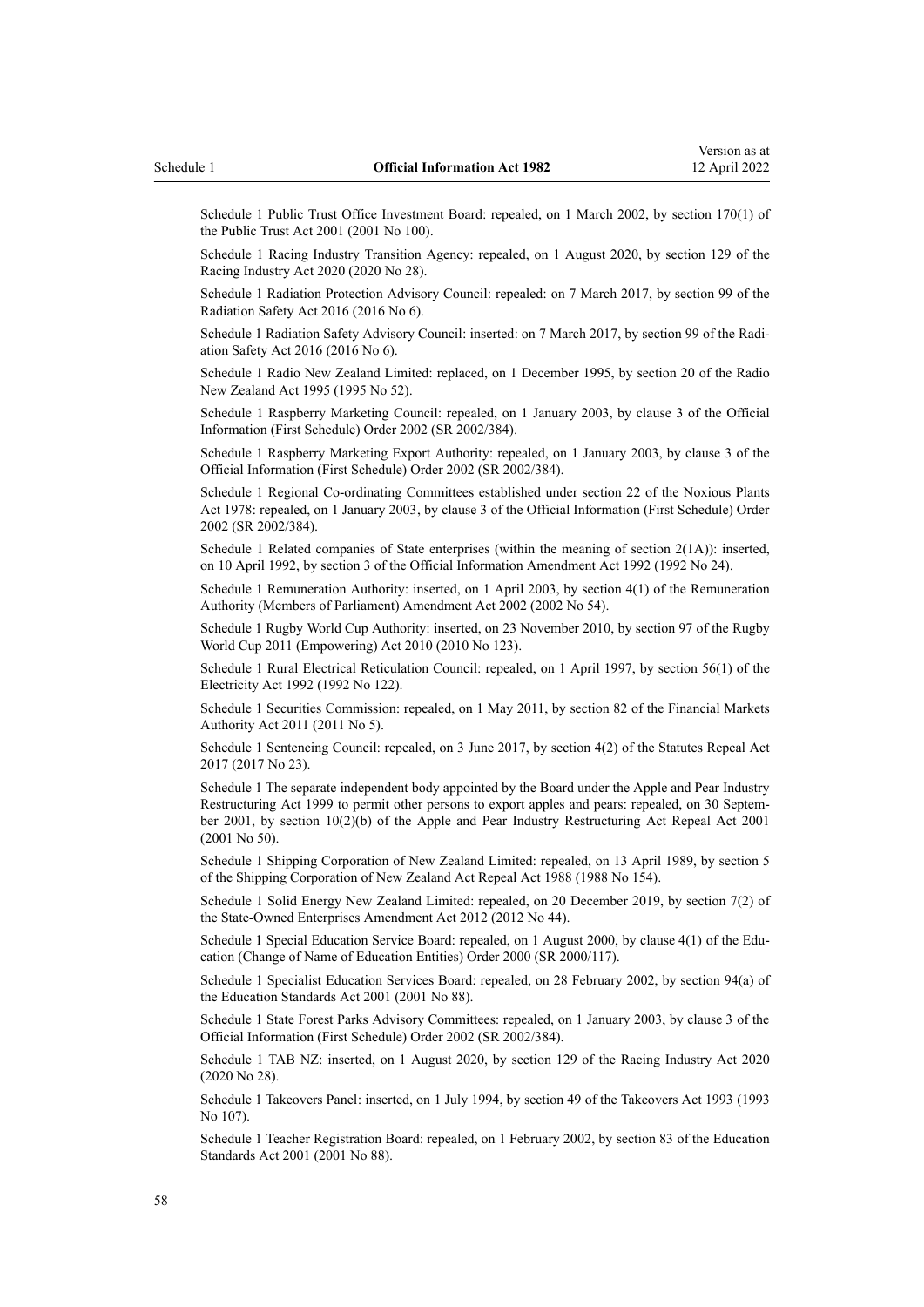Schedule 1 Telecom Corporation of New Zealand Limited: repealed, on 12 September 1990, by sec[tion 5](http://legislation.govt.nz/pdflink.aspx?id=DLM203568) of the Finance Act 1990 (1990 No 20).

Schedule 1 Television New Zealand Limited: inserted, on 29 November 1988, by section 9 of the State-Owned Enterprises Amendment Act (No 4) 1988 (1988 No 162).

Schedule 1 Temporary Safeguard Authorities appointed under the Temporary Safeguard Authorities Act 1987: repealed, on 12 November 2014, by [section 30](http://legislation.govt.nz/pdflink.aspx?id=DLM1587490) of the Trade (Safeguard Measures) Act 2014 (2014 No 66).

Schedule 1 Testing Laboratory Registration Council: repealed, on 21 October 2015, by [section 45\(2\)](http://legislation.govt.nz/pdflink.aspx?id=DLM5947001) of the Standards and Accreditation Act 2015 (2015 No 91).

Schedule 1 The Radio Company Limited: repealed, on 5 July 1996, by [section 2](http://legislation.govt.nz/pdflink.aspx?id=DLM368674) of the Radio New Zealand Act (No 2) 1995 (1995 No 53).

Schedule 1 Timberlands West Coast Limited: repealed, on 1 December 2015, by [section 25](http://legislation.govt.nz/pdflink.aspx?id=DLM248735) of the Finance Act 1991 (1991 No 93).

Schedule 1 Totalisator Agency Board: repealed, on 1 August 2003, by [section 69\(1\)](http://legislation.govt.nz/pdflink.aspx?id=DLM185072) of the Racing Act 2003 (2003 No 3).

Schedule 1 Tourist Hotel Corporation of New Zealand: repealed, on 23 March 1990, by [section 16](http://legislation.govt.nz/pdflink.aspx?id=DLM194274) of the Tourist Hotel Corporation of New Zealand Act 1989 (1989 No 130).

Schedule 1 Tourist Hotel Corporation of New Zealand Limited: repealed, on 15 June 1990, by [section](http://legislation.govt.nz/pdflink.aspx?id=DLM194277) [17\(1\)](http://legislation.govt.nz/pdflink.aspx?id=DLM194277) of the Tourist Hotel Corporation of New Zealand Act 1989 (1989 No 130).

Schedule 1 Transitional Fish and Game Councils: inserted, on 10 April 1990, by [section 37](http://legislation.govt.nz/pdflink.aspx?id=DLM208750) of the Conservation Law Reform Act 1990 (1990 No 31).

Schedule 1 Transmission Holdings Limited: repealed, on 22 March 2007, by [clause 3\(2\)\(a\)](http://legislation.govt.nz/pdflink.aspx?id=DLM426134) of the State-Owned Enterprises (Kordia Group Limited) Order 2007 (SR 2007/17).

Schedule 1 Universities Entrance Board: repealed, on 23 July 1990, by [section 50\(1\)](http://legislation.govt.nz/pdflink.aspx?id=DLM212679) of the Education Amendment Act 1990 (1990 No 60).

Schedule 1 University Grants Committee: repealed, on 23 July 1990, by [section 50\(1\)](http://legislation.govt.nz/pdflink.aspx?id=DLM212679) of the Education Amendment Act 1990 (1990 No 60).

Schedule 1 University of Auckland: repealed, on 1 January 1991, by [section 50\(4\)](http://legislation.govt.nz/pdflink.aspx?id=DLM212679) of the Education Amendment Act 1990 (1990 No 60).

Schedule 1 University of Canterbury: repealed, on 1 January 1991, by [section 50\(4\)](http://legislation.govt.nz/pdflink.aspx?id=DLM212679) of the Education Amendment Act 1990 (1990 No 60).

Schedule 1 University of Otago: repealed, on 1 January 1991, by [section 50\(4\)](http://legislation.govt.nz/pdflink.aspx?id=DLM212679) of the Education Amendment Act 1990 (1990 No 60).

Schedule 1 University of Waikato: repealed, on 1 January 1991, by [section 50\(4\)](http://legislation.govt.nz/pdflink.aspx?id=DLM212679) of the Education Amendment Act 1990 (1990 No 60).

Schedule 1 Veterinary Services Council: repealed, on 1 January 1995, by section 75(5) of the Veterinarians Act 1994 (1994 No 107).

Schedule 1 Victims Task Force: expired, on 1 April 1993, by section 16 of the Victims of Offences Act 1987 (1987 No 173).

Schedule 1 Victoria University of Wellington: repealed, on 1 January 1991, by [section 50\(4\)](http://legislation.govt.nz/pdflink.aspx?id=DLM212679) of the Education Amendment Act 1990 (1990 No 60).

Schedule 1 Waikato Carbonisation Limited: repealed, on 1 January 2003, by [clause 3](http://legislation.govt.nz/pdflink.aspx?id=DLM171038) of the Official Information (First Schedule) Order 2002 (SR 2002/384).

Schedule 1 Waitaki Catchment Water Allocation Board: inserted, on 17 September 2004, by [section](http://legislation.govt.nz/pdflink.aspx?id=DLM310997) [12](http://legislation.govt.nz/pdflink.aspx?id=DLM310997) of the Resource Management (Waitaki Catchment) Amendment Act 2004 (2004 No 77).

Schedule 1 War Pensions Advisory Board: repealed, on 7 December 2014, by [section 278](http://legislation.govt.nz/pdflink.aspx?id=DLM5546587) of the Veterans' Support Act 2014 (2014 No 56).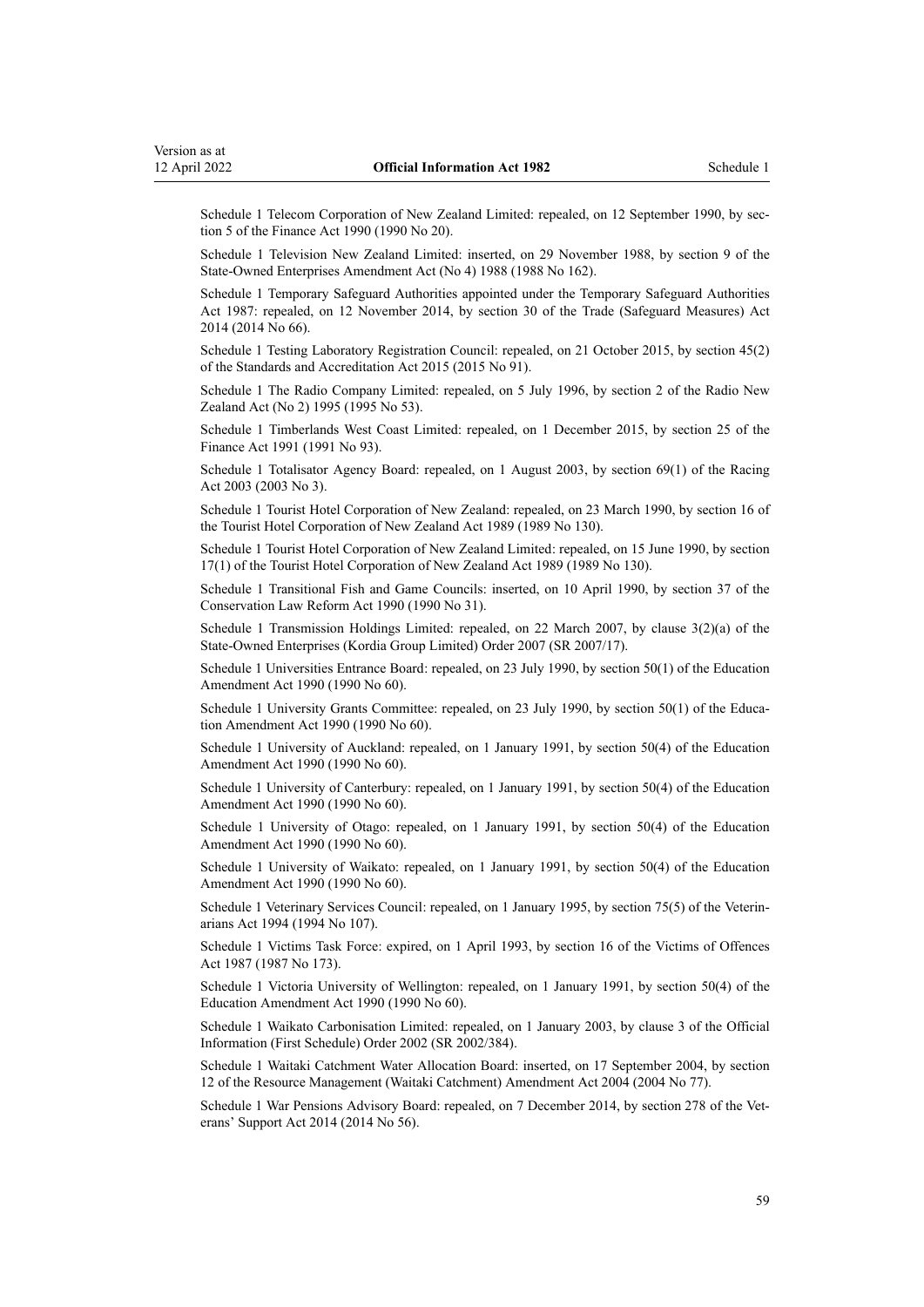Schedule 1 War Pensions Boards: repealed, on 1 April 1989, by section 10(4) of the War Pensions Amendment Act 1988 (1988 No 148).

Schedule 1 War Pensions Medical Research Trust Board: repealed, on 1 April 1989, by section 10(4) of the War Pensions Amendment Act 1988 (1988 No 148).

Schedule 1 Waterfront Industry Commission: repealed, on 1 October 1989, by [section 37](http://legislation.govt.nz/pdflink.aspx?id=DLM143281) of the Waterfront Industry Reform Act 1989 (1989 No 6).

Schedule 1 Waterfront Industry Restructuring Authority: repealed, on 1 October 1992, by [section](http://legislation.govt.nz/pdflink.aspx?id=DLM169930) [51\(e\)](http://legislation.govt.nz/pdflink.aspx?id=DLM169930) of the Waterfront Industry Restructuring Act 1989 (1989 No 66).

Schedule 1 Works and Development Services Corporation (NZ) Limited: repealed, on 1 January 2003, by [clause 3](http://legislation.govt.nz/pdflink.aspx?id=DLM171038) of the Official Information (First Schedule) Order 2002 (SR 2002/384).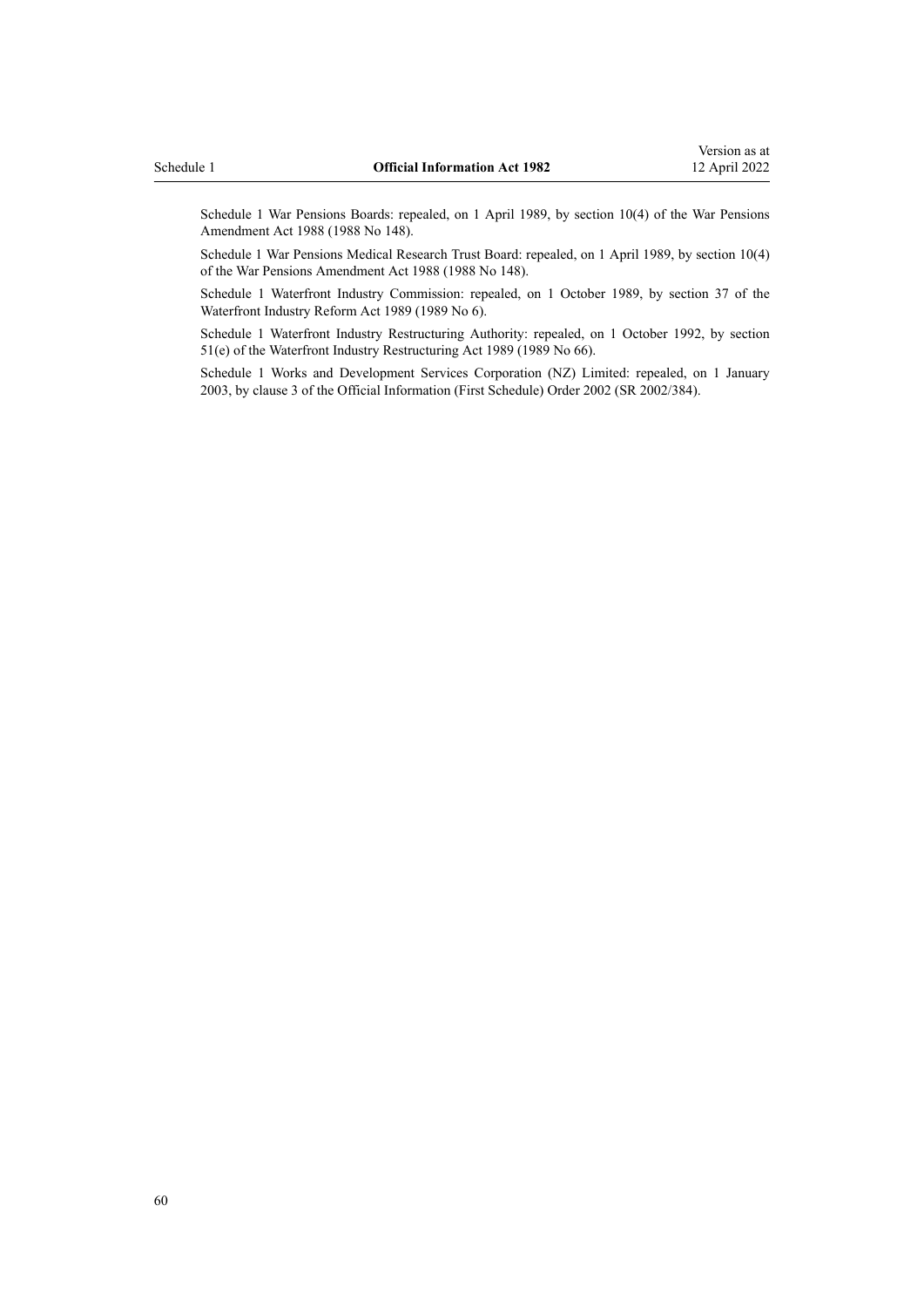## <span id="page-60-0"></span>**Schedule 2 Provisions relating to Information Authority**

*[Expired]*

[s 38\(5\)](#page-44-0)

Schedule 2: expired, on 1 July 1988, by [section 53\(a\)\(iv\).](#page-48-0)

## **Schedule 3 Enactments amended**

[s 50](#page-47-0)

### **Higher Salaries Commission Act 1977 (1977 No 110)**

*Amendment(s) incorporated in the [Act\(s\).](http://legislation.govt.nz/pdflink.aspx?id=DLM16452)*

## **Human Rights Commission Act 1977 (1977 No 49)**

*Amendment(s) incorporated in the Act(s).*

### **Liquid Fuels Trust Act 1978 (1978 No 53)**

*Amendment(s) incorporated in the Act(s).*

## **New Zealand Security Intelligence Service Act 1969 (1969 No 24)**

*Amendment(s) incorporated in the [Act\(s\).](http://legislation.govt.nz/pdflink.aspx?id=DLM391611)*

## **Race Relations Act 1971 (1971 No 150)**

*Amendment(s) incorporated in the [Act\(s\).](http://legislation.govt.nz/pdflink.aspx?id=DLM399726)*

## **Securities Act 1978 (1978 No 103)**

*Amendment(s) incorporated in the [Act\(s\).](http://legislation.govt.nz/pdflink.aspx?id=DLM28103)*

## **Wanganui Computer Centre Act 1976 (1976 No 19)**

*Amendment(s) incorporated in the Act(s).*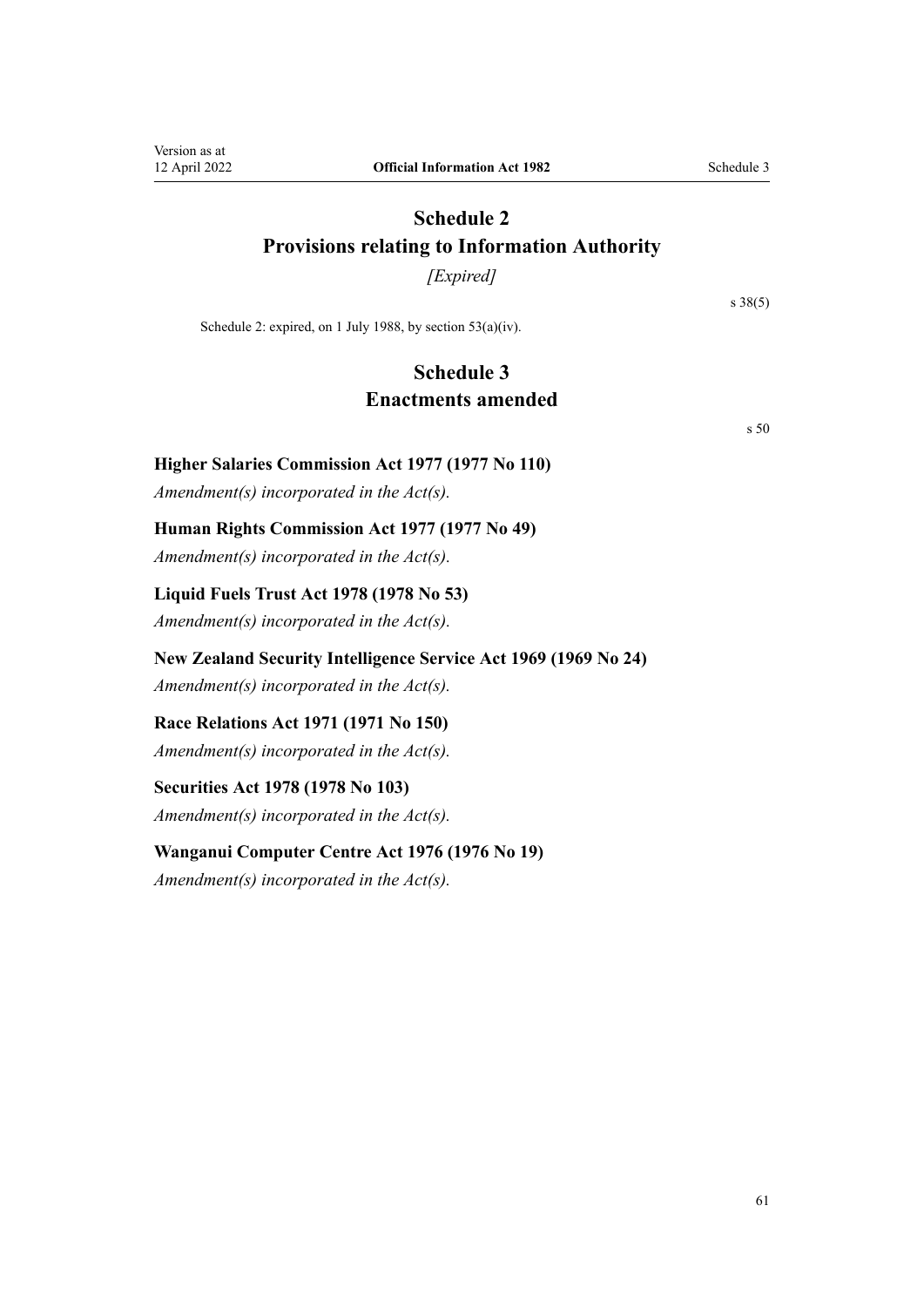#### **Notes**

#### *1 General*

This is a consolidation of the Official Information Act 1982 that incorporates the amendments made to the legislation so that it shows the law as at its stated date.

#### *2 Legal status*

A consolidation is taken to correctly state, as at its stated date, the law enacted or made by the legislation consolidated and by the amendments. This presump‐ tion applies unless the contrary is shown.

[Section 78](http://legislation.govt.nz/pdflink.aspx?id=DLM7298365) of the Legislation Act 2019 provides that this consolidation, published as an electronic version, is an official version. A printed version of legis‐ lation that is produced directly from this official electronic version is also an official version.

#### *3 Editorial and format changes*

The Parliamentary Counsel Office makes editorial and format changes to consolidations using the powers under [subpart 2](http://legislation.govt.nz/pdflink.aspx?id=DLM7298371) of Part 3 of the Legislation Act 2019. See also [PCO editorial conventions for consolidations](http://www.pco.govt.nz/editorial-conventions/).

#### *4 Amendments incorporated in this consolidation*

Te Ture mō te Hararei Tūmatanui o te Kāhui o Matariki 2022/Te Kāhui o Matariki Public Holiday Act 2022 (2022 No 14): [wehenga 7/](http://legislation.govt.nz/pdflink.aspx?id=LMS557838)[section 7](http://legislation.govt.nz/pdflink.aspx?id=LMS557848) Secondary Legislation Act 2021 (2021 No 7): [section 3](http://legislation.govt.nz/pdflink.aspx?id=LMS268932) Public Service Act 2020 (2020 No 40): [sections 111,](http://legislation.govt.nz/pdflink.aspx?id=LMS358148) [135](http://legislation.govt.nz/pdflink.aspx?id=LMS176959) Education and Training Act 2020 (2020 No 38): [section 668](http://legislation.govt.nz/pdflink.aspx?id=LMS367713) Mental Health and Wellbeing Commission Act 2020 (2020 No 32): [section 18](http://legislation.govt.nz/pdflink.aspx?id=LMS281195) Privacy Act 2020 (2020 No 31): [section 217](http://legislation.govt.nz/pdflink.aspx?id=LMS23706) Racing Industry Act 2020 (2020 No 28): [section 129](http://legislation.govt.nz/pdflink.aspx?id=LMS292230) Abortion Legislation Act 2020 (2020 No 6): [section 18\(1\)](http://legislation.govt.nz/pdflink.aspx?id=LMS237625) Criminal Cases Review Commission Act 2019 (2019 No 66): [section 54](http://legislation.govt.nz/pdflink.aspx?id=LMS90680) Statutes Amendment Act 2019 (2019 No 56): [Part 28](http://legislation.govt.nz/pdflink.aspx?id=LMS59033) Kāinga Ora–Homes and Communities Act 2019 (2019 No 50): [section 33](http://legislation.govt.nz/pdflink.aspx?id=LMS191136) Trusts Act 2019 (2019 No 38): [section 161](http://legislation.govt.nz/pdflink.aspx?id=DLM7383110) Racing Reform Act 2019 (2019 No 32): [section 25\(2\)](http://legislation.govt.nz/pdflink.aspx?id=LMS201275) Education Amendment Act 2018 (2018 No 40): [section 24](http://legislation.govt.nz/pdflink.aspx?id=LMS8587) Statutes Repeal Act 2017 (2017 No 23): [section 4\(2\)](http://legislation.govt.nz/pdflink.aspx?id=DLM6807613) Judicial Review Procedure Act 2016 (2016 No 50): [section 24](http://legislation.govt.nz/pdflink.aspx?id=DLM6942157) Senior Courts Act 2016 (2016 No 48): [section 183\(b\)](http://legislation.govt.nz/pdflink.aspx?id=DLM5759564) [Official Information \(Parliamentary Under-Secretaries\) Amendment Act 2016](http://legislation.govt.nz/pdflink.aspx?id=DLM6545600) (2016 No 34) Radiation Safety Act 2016 (2016 No 6): [section 99](http://legislation.govt.nz/pdflink.aspx?id=DLM6339763)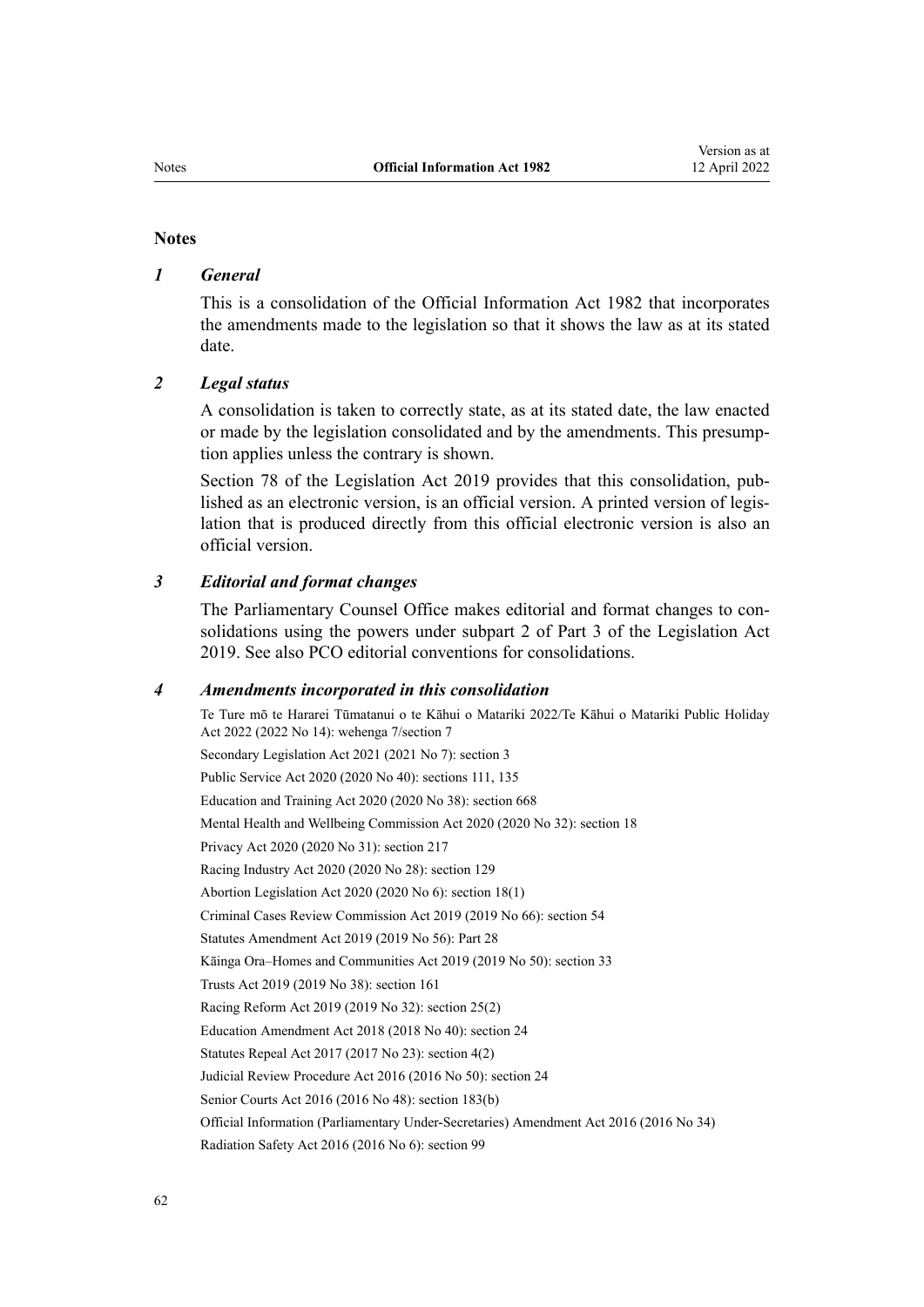Standards and Accreditation Act 2015 (2015 No 91): [section 45](http://legislation.govt.nz/pdflink.aspx?id=DLM5947001) [Official Information Amendment Act 2015](http://legislation.govt.nz/pdflink.aspx?id=DLM6403857) (2015 No 29) Trade (Safeguard Measures) Act 2014 (2014 No 66): [section 30](http://legislation.govt.nz/pdflink.aspx?id=DLM1587490) Veterans' Support Act 2014 (2014 No 56): [section 278](http://legislation.govt.nz/pdflink.aspx?id=DLM5546587) Victims' Rights Amendment Act 2014 (2014 No 35): [section 31](http://legislation.govt.nz/pdflink.aspx?id=DLM3942803) Companies Amendment Act 2013 (2013 No 111): [section 14](http://legislation.govt.nz/pdflink.aspx?id=DLM5620822) Game Animal Council Act 2013 (2013 No 98): [section 41\(2\)](http://legislation.govt.nz/pdflink.aspx?id=DLM4105502) Inquiries Act 2013 (2013 No 60): [section 39](http://legislation.govt.nz/pdflink.aspx?id=DLM1566190) Holidays (Full Recognition of Waitangi Day and ANZAC Day) Amendment Act 2013 (2013 No 19): [section 8](http://legislation.govt.nz/pdflink.aspx?id=DLM4929207) State-Owned Enterprises Amendment Act 2012 (2012 No 44): [section 7](http://legislation.govt.nz/pdflink.aspx?id=DLM4326324) Mental Health Commission Amendment Act 2012 (2012 No 42): [section 7\(2\)](http://legislation.govt.nz/pdflink.aspx?id=DLM4484313) New Zealand Public Health and Disability Amendment Act 2012 (2012 No 41): [section 26](http://legislation.govt.nz/pdflink.aspx?id=DLM4484110) Financial Reporting Amendment Act 2011 (2011 No 22): [section 12](http://legislation.govt.nz/pdflink.aspx?id=DLM3701759) Financial Markets Authority Act 2011 (2011 No 5): [section 82](http://legislation.govt.nz/pdflink.aspx?id=DLM3231793) National Library of New Zealand (Te Puna Mātauranga o Aotearoa) Amendment Act 2010 (2010 No 132): [section 18](http://legislation.govt.nz/pdflink.aspx?id=DLM3430033) Rugby World Cup 2011 (Empowering) Act 2010 (2010 No 123): [section 97](http://legislation.govt.nz/pdflink.aspx?id=DLM2902455) Judicial Conduct Commissioner and Judicial Conduct Panel (Deputy Commissioner and Disposal of Complaints) Amendment Act 2010 (2010 No 5): [section 16](http://legislation.govt.nz/pdflink.aspx?id=DLM1216636) Immigration Act 2009 (2009 No 51): [section 406\(1\)](http://legislation.govt.nz/pdflink.aspx?id=DLM1441347) Māori Trustee Amendment Act 2009 (2009 No 12): [section 30\(1\)](http://legislation.govt.nz/pdflink.aspx?id=DLM1583888) Criminal Disclosure Act 2008 (2008 No 38): [section 38](http://legislation.govt.nz/pdflink.aspx?id=DLM1378898) New Zealand Geographic Board (Ngā Pou Taunaha o Aotearoa) Act 2008 (2008 No 30): [section 38](http://legislation.govt.nz/pdflink.aspx?id=DLM1065526) State-Owned Enterprises (Kordia Group Limited) Order 2007 (SR 2007/17): [clause 3\(2\)](http://legislation.govt.nz/pdflink.aspx?id=DLM426134) [Official Information Act \(Schedule 1\) Order 2006](http://legislation.govt.nz/pdflink.aspx?id=DLM413354) (SR 2006/321) Overseas Investment Act 2005 (2005 No 82): [section 75](http://legislation.govt.nz/pdflink.aspx?id=DLM358540) Fiordland (Te Moana o Atawhenua) Marine Management Act 2005 (2005 No 36): [section 29](http://legislation.govt.nz/pdflink.aspx?id=DLM341276) Crown Entities Act 2004 (2004 No 115): [section 200](http://legislation.govt.nz/pdflink.aspx?id=DLM331111) Resource Management (Waitaki Catchment) Amendment Act 2004 (2004 No 77): [section 12](http://legislation.govt.nz/pdflink.aspx?id=DLM310997) Judicial Conduct Commissioner and Judicial Conduct Panel Act 2004 (2004 No 38): [section 35](http://legislation.govt.nz/pdflink.aspx?id=DLM293718) New Zealand Symphony Orchestra Act 2004 (2004 No 20): [section 36](http://legislation.govt.nz/pdflink.aspx?id=DLM243453) Education (Disestablishment of Early Childhood Development Board) Amendment Act 2004 (2004 No 14): section  $7(a)$ [Official Information Amendment Act 2003](http://legislation.govt.nz/pdflink.aspx?id=DLM218138) (2003 No 90) Health Practitioners Competence Assurance Act 2003 (2003 No 48): [section 175\(1\)](http://legislation.govt.nz/pdflink.aspx?id=DLM205009) State Sector Amendment Act 2003 (2003 No 41): [section 14\(1\)](http://legislation.govt.nz/pdflink.aspx?id=DLM201378) Wool Industry Restructuring Act 2003 (2003 No 40): [section 62\(1\)](http://legislation.govt.nz/pdflink.aspx?id=DLM201327) New Zealand Trade and Enterprise Act 2003 (2003 No 27): [section 84](http://legislation.govt.nz/pdflink.aspx?id=DLM197801) Māori Television Service (Te Aratuku Whakaata Irirangi Māori) Act 2003 (2003 No 21): [section 58](http://legislation.govt.nz/pdflink.aspx?id=DLM194562) National Library of New Zealand (Te Puna Mātauranga o Aotearoa) Act 2003 (2003 No 19): [section](http://legislation.govt.nz/pdflink.aspx?id=DLM192277) [47](http://legislation.govt.nz/pdflink.aspx?id=DLM192277) Hop Industry Restructuring Act 2003 (2003 No 16): [section 12\(1\)](http://legislation.govt.nz/pdflink.aspx?id=DLM189905)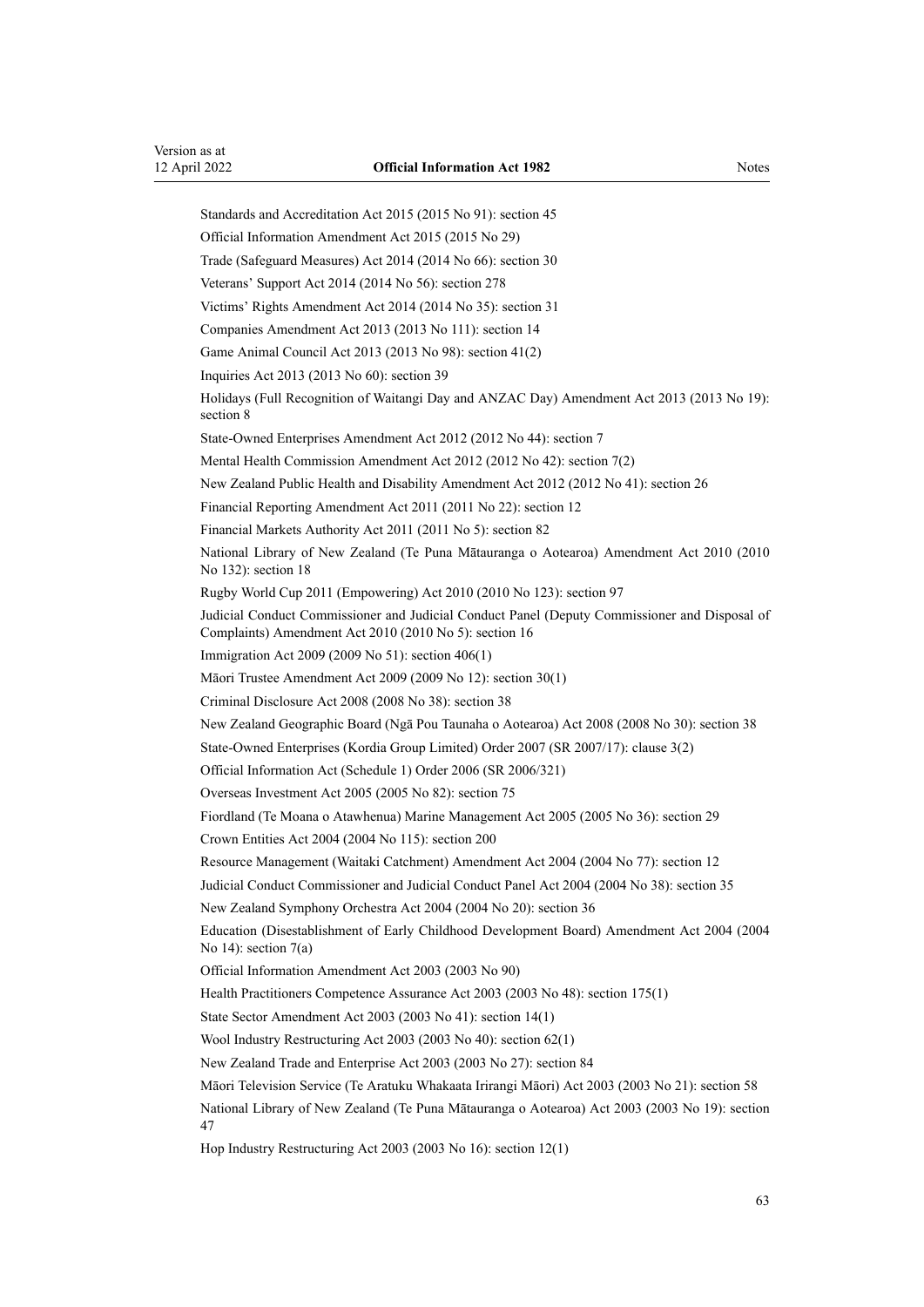Government Communications Security Bureau Act 2003 (2003 No 9): [section 30](http://legislation.govt.nz/pdflink.aspx?id=DLM187861) Racing Act 2003 (2003 No 3): [section 69\(1\)](http://legislation.govt.nz/pdflink.aspx?id=DLM185072) Remuneration Authority (Members of Parliament) Amendment Act 2002 (2002 No 54): [section 4\(1\)](http://legislation.govt.nz/pdflink.aspx?id=DLM167443) Victims' Rights Act 2002 (2002 No 39): [section 53](http://legislation.govt.nz/pdflink.aspx?id=DLM158562) Parole Act 2002 (2002 No 10): [section 125](http://legislation.govt.nz/pdflink.aspx?id=DLM140118) [Official Information \(First Schedule\) Order 2002](http://legislation.govt.nz/pdflink.aspx?id=DLM171032) (SR 2002/384) Public Trust Act 2001 (2001 No 100): [section 170\(1\)](http://legislation.govt.nz/pdflink.aspx?id=DLM124529) Education Standards Act 2001 (2001 No 88): [sections 83,](http://legislation.govt.nz/pdflink.aspx?id=DLM118875) [94\(a\)](http://legislation.govt.nz/pdflink.aspx?id=DLM119207) Dairy Industry Restructuring Act 2001 (2001 No 51): [section 165\(4\)](http://legislation.govt.nz/pdflink.aspx?id=DLM110110) Apple and Pear Industry Restructuring Act Repeal Act 2001 (2001 No 50): [section 10\(2\)](http://legislation.govt.nz/pdflink.aspx?id=DLM106744) Fishing Industry Board Repeal Act 2001 (2001 No 34): [section 5\(3\)](http://legislation.govt.nz/pdflink.aspx?id=DLM92784) State-Owned Enterprises (Landcorp Farming Limited) Order 2001 (SR 2001/23): [clause 4](http://legislation.govt.nz/pdflink.aspx?id=DLM21620) New Zealand Public Health and Disability Act 2000 (2000 No 91): [section 111\(1\)](http://legislation.govt.nz/pdflink.aspx?id=DLM81644) Alcohol Advisory Council Amendment Act 2000 (2000 No 25): [section 25\(1\)](http://legislation.govt.nz/pdflink.aspx?id=DLM63085) Energy Efficiency and Conservation Act 2000 (2000 No 14): [section 41](http://legislation.govt.nz/pdflink.aspx?id=DLM55735) Education (Change of Name of Education Entities) Order 2000 (SR 2000/117): [clause 4\(1\)](http://legislation.govt.nz/pdflink.aspx?id=DLM6021) Children's Health Camps Board Dissolution Act 1999 (1999 No 141)[: section 7](http://legislation.govt.nz/pdflink.aspx?id=DLM49649) Apple and Pear Industry Restructuring Act 1999 (1999 No 96): section 27(2) Kiwifruit Industry Restructuring Act 1999 (1999 No 95): [section 28](http://legislation.govt.nz/pdflink.aspx?id=DLM38644) Meat Board Act 1997 (1997 No 105): section 82(1) State-Owned Enterprises (Solid Energy New Zealand Limited) Order 1997 (SR 1997/277): [clause 3](http://legislation.govt.nz/pdflink.aspx?id=DLM239992) Hazardous Substances and New Organisms Act 1996 (1996 No 30): [section 149](http://legislation.govt.nz/pdflink.aspx?id=DLM385160) State-Owned Enterprises (Crown Forestry Management Limited) Order 1996 (SR 1996/122): [clause](http://legislation.govt.nz/pdflink.aspx?id=DLM211617) [3](http://legislation.govt.nz/pdflink.aspx?id=DLM211617) Radio New Zealand Act (No 2) 1995 (1995 No 53): [section 2](http://legislation.govt.nz/pdflink.aspx?id=DLM368674) Radio New Zealand Act 1995 (1995 No 52): [section 20](http://legislation.govt.nz/pdflink.aspx?id=DLM368655) Department of Justice (Restructuring) Act 1995 (1995 No 39): [section 10\(3\)](http://legislation.govt.nz/pdflink.aspx?id=DLM367235) Veterinarians Act 1994 (1994 No 107): section 75(5) Finance Act 1994 (1994 No 73): [section 7\(1\)](http://legislation.govt.nz/pdflink.aspx?id=DLM332899) Southland Electricity Act 1993 (1993 No 147): [section 34](http://legislation.govt.nz/pdflink.aspx?id=DLM328929) Takeovers Act 1993 (1993 No 107): [section 49](http://legislation.govt.nz/pdflink.aspx?id=DLM326769) Human Rights Act 1993 (1993 No 82): [section 145](http://legislation.govt.nz/pdflink.aspx?id=DLM305710) [Official Information Amendment Act 1993](http://legislation.govt.nz/pdflink.aspx?id=DLM299181) (1993 No 36) Electricity Act 1992 (1992 No 122): [section 56\(1\)](http://legislation.govt.nz/pdflink.aspx?id=DLM282825) Racing Amendment Act 1992 (1992 No 41): section 41 Official Information Amendment Act 1992 (1992 No 24) New Zealand Export-Import Corporation Dissolution Act 1992 (1992 No 23): [section 7](http://legislation.govt.nz/pdflink.aspx?id=DLM261053) State-Owned Enterprises Order 1992 (SR 1992/181): [clause 4](http://legislation.govt.nz/pdflink.aspx?id=DLM165478) Privacy Commissioner Act 1991 (1991 No 126): section 37 New Zealand Planning Council Dissolution Act 1991 (1991 No 97): [section 8](http://legislation.govt.nz/pdflink.aspx?id=DLM248774) Finance Act 1991 (1991 No 93): [sections 6](http://legislation.govt.nz/pdflink.aspx?id=DLM248292), [9\(1\),](http://legislation.govt.nz/pdflink.aspx?id=DLM248701) [12\(1\),](http://legislation.govt.nz/pdflink.aspx?id=DLM248708) [19](http://legislation.govt.nz/pdflink.aspx?id=DLM248722), [25](http://legislation.govt.nz/pdflink.aspx?id=DLM248735) Legal Services Act 1991 (1991 No 71): section 159(1)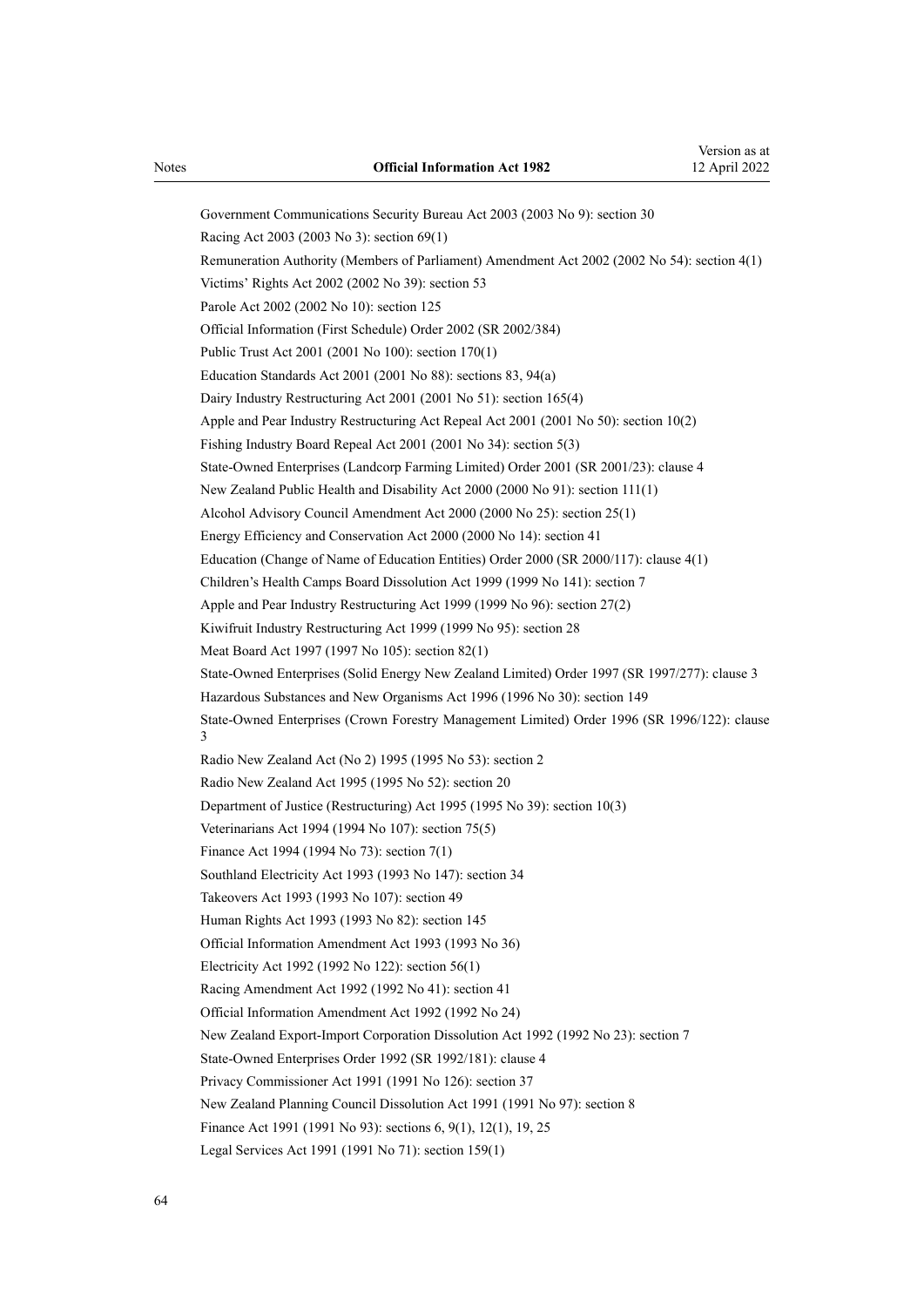Animal Control Products Limited Act 1991 (1991 No 36): [section 19](http://legislation.govt.nz/pdflink.aspx?id=DLM229571)

Finance Act 1990 (1990 No 20): [section 5](http://legislation.govt.nz/pdflink.aspx?id=DLM203568)

[tion 4\(e\)](http://legislation.govt.nz/pdflink.aspx?id=DLM203557)

[Official Information Order 1991](http://legislation.govt.nz/pdflink.aspx?id=DLM147881) (SR 1991/130) Health Research Council Act 1990 (1990 No 68): [section 58](http://legislation.govt.nz/pdflink.aspx?id=DLM213348) Education Amendment Act 1990 (1990 No 60): [section 50\(1\), \(4\)](http://legislation.govt.nz/pdflink.aspx?id=DLM212679) State-Owned Enterprises Amendment Act (No 2) 1990 (1990 No 49): [section 4\(1\)](http://legislation.govt.nz/pdflink.aspx?id=DLM210987) Conservation Law Reform Act 1990 (1990 No 31): [section 37](http://legislation.govt.nz/pdflink.aspx?id=DLM208750) New Zealand Council for Postgraduate Medical Education Act Repeal Act 1990 (1990 No 10): [sec‐](http://legislation.govt.nz/pdflink.aspx?id=DLM203557) Education Amendment Act 1989 (1989 No 156): [section 49\(6\)](http://legislation.govt.nz/pdflink.aspx?id=DLM199357) Regulations (Disallowance) Act 1989 (1989 No 143): [section 11](http://legislation.govt.nz/pdflink.aspx?id=DLM195558) Meat Export Control Amendment Act 1989 (1989 No 132): sections 4(3), 12(1)(d) Phosphate Commission of New Zealand Dissolution Act 1989 (1989 No 131): [section 2\(4\)](http://legislation.govt.nz/pdflink.aspx?id=DLM194296) Tourist Hotel Corporation of New Zealand Act 1989 (1989 No 130): [sections 16,](http://legislation.govt.nz/pdflink.aspx?id=DLM194274) [17\(1\)](http://legislation.govt.nz/pdflink.aspx?id=DLM194277) [Official Information Amendment Act 1989](http://legislation.govt.nz/pdflink.aspx?id=DLM194211) (1989 No 122) Gaming and Lotteries Amendment Act 1989 (1989 No 118): section 6(4) Waterfront Industry Restructuring Act 1989 (1989 No 66): [section 51\(e\)](http://legislation.govt.nz/pdflink.aspx?id=DLM169930) Broadcasting Act 1989 (1989 No 25): [section 88](http://legislation.govt.nz/pdflink.aspx?id=DLM158930) Waterfront Industry Reform Act 1989 (1989 No 6): [section 37](http://legislation.govt.nz/pdflink.aspx?id=DLM143281)

Poultry Board Act Repeal Act 1989 (1989 No 4): [section 4\(4\)](http://legislation.govt.nz/pdflink.aspx?id=DLM143214)

Post Office Bank Amendment Act 1988 (1988 No 173): [section 3](http://legislation.govt.nz/pdflink.aspx?id=DLM139230)

Testing Laboratory Registration Amendment Act 1988 (1988 No 167): [section 11](http://legislation.govt.nz/pdflink.aspx?id=DLM138778)

Wool Testing Authority Dissolution Act 1988 (1988 No 166): sections 25(1), 27(2)

State-Owned Enterprises Amendment Act (No 4) 1988 (1988 No 162): section 9

Broadcasting Amendment Act (No 2) 1988 (1988 No 161): section 15

New Zealand Trade Development Board Act 1988 (1988 No 160): section 12(2)

Shipping Corporation of New Zealand Act Repeal Act 1988 (1988 No 154): [section 5](http://legislation.govt.nz/pdflink.aspx?id=DLM136764)

War Pensions Amendment Act 1988 (1988 No 148): section 10(4)

Consumer Council Act Repeal Act 1988 (1988 No 144): [section 9](http://legislation.govt.nz/pdflink.aspx?id=DLM136750)

Development Finance Corporation of New Zealand Amendment Act 1988 (1988 No 141): [section](http://legislation.govt.nz/pdflink.aspx?id=DLM136728) [15\(1\), \(4\)](http://legislation.govt.nz/pdflink.aspx?id=DLM136728)

Finance Act (No 2) 1988 (1988 No 128): [sections 15](http://legislation.govt.nz/pdflink.aspx?id=DLM136163), [21,](http://legislation.govt.nz/pdflink.aspx?id=DLM136177) [25](http://legislation.govt.nz/pdflink.aspx?id=DLM136188)

Canterbury Provincial Buildings Vesting Amendment Act 1988 (1988 No 106): section 2(6)

Port Companies Act 1988 (1988 No 91): [section 41\(2\)](http://legislation.govt.nz/pdflink.aspx?id=DLM132506)

Milk Act 1988 (1988 No 13): section 27(2)

Finance Act 1987 (1987 No 200): [sections 13\(5\),](http://legislation.govt.nz/pdflink.aspx?id=DLM125692) [14\(1\)\(d\)](http://legislation.govt.nz/pdflink.aspx?id=DLM125694)

Local Government Official Information and Meetings Act 1987 (1987 No 174): [section 57\(1\)](http://legislation.govt.nz/pdflink.aspx?id=DLM123614)

Victims of Offences Act 1987 (1987 No 173): section 16

State-Owned Enterprises Amendment Act 1987 (1987 No 117): section 11(1)

Temporary Safeguard Authorities Act 1987 (1987 No 88): [section 11](http://legislation.govt.nz/pdflink.aspx?id=DLM117368)

New Zealand Nuclear Free Zone, Disarmament, and Arms Control Act 1987 (1987 No 86): [section](http://legislation.govt.nz/pdflink.aspx?id=DLM115176) [27](http://legislation.govt.nz/pdflink.aspx?id=DLM115176)

Immigration Act 1987 (1987 No 74): [section 151\(1\)](http://legislation.govt.nz/pdflink.aspx?id=DLM114322)